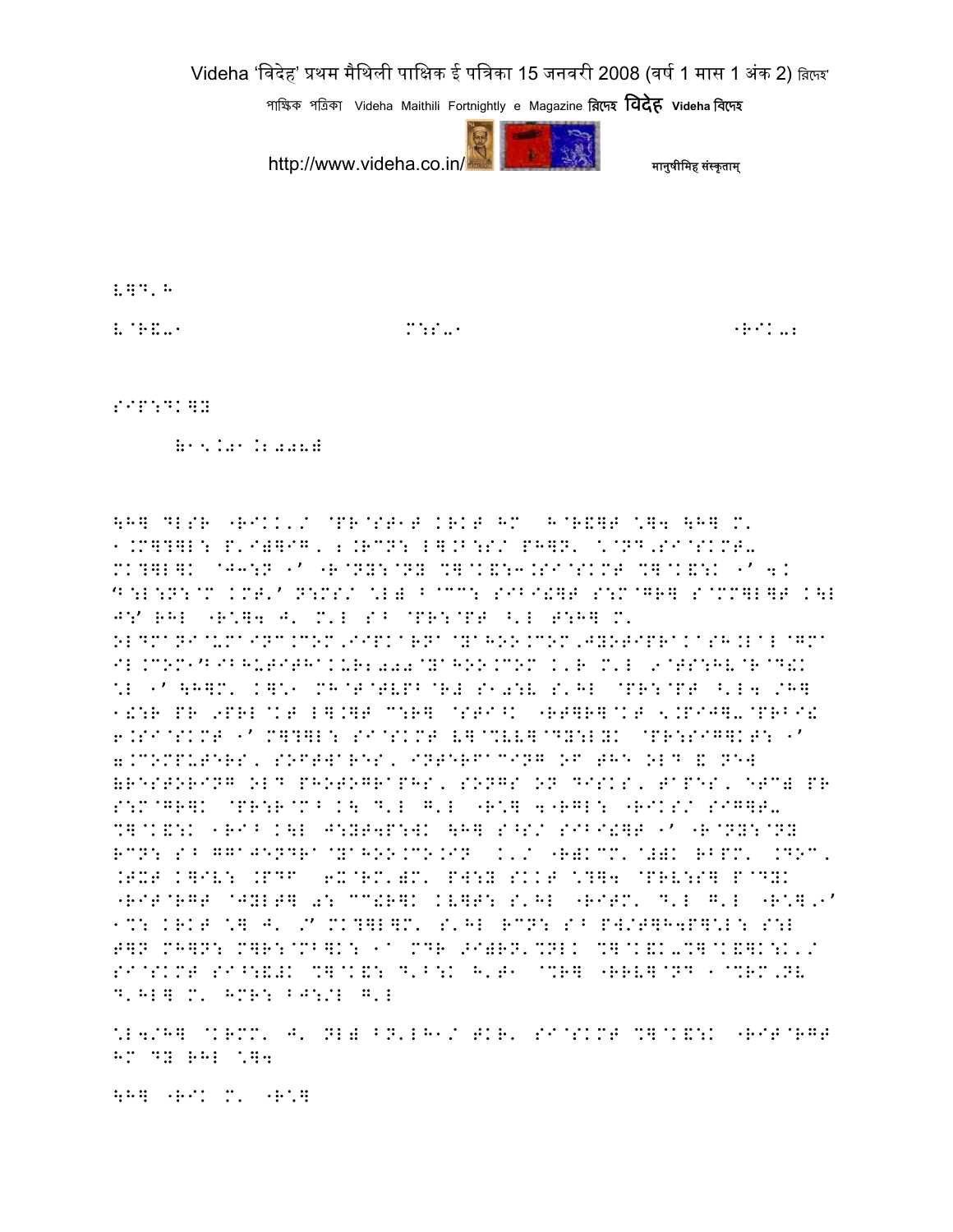|                                   | Videha 'विदेह' प्रथम मैथिली पाक्षिक ई पत्रिका 15 जनवरी 2008 (वर्ष 1 मास 1 अंक 2) बिलर                                          |                                  |                                                                                                               |
|-----------------------------------|--------------------------------------------------------------------------------------------------------------------------------|----------------------------------|---------------------------------------------------------------------------------------------------------------|
|                                   | পাক্ষিক পত্ৰিকা Videha Maithili Fortnightly e Magazine <b>রিদেহ যি<math>\overline{a}</math>ন্ত Videha বিদেহ</b>                |                                  |                                                                                                               |
|                                   | http://www.videha.co.in/                                                                                                       |                                  | मानुषीमिह संस्कृताम्                                                                                          |
| <b>.</b>                          |                                                                                                                                |                                  |                                                                                                               |
| <b>MAN 111</b>                    |                                                                                                                                |                                  |                                                                                                               |
| $\cdots$ $\#$                     |                                                                                                                                | <b>CONSIGNATION CONSIGNATION</b> | $\frac{1}{2}$ = $\frac{1}{2}$ = $\frac{1}{2}$ = $\frac{1}{2}$ = $\frac{1}{2}$ = $\frac{1}{2}$ = $\frac{1}{2}$ |
| : 1 STORAG                        |                                                                                                                                |                                  |                                                                                                               |
|                                   |                                                                                                                                | <b>BULLER COMME</b>              |                                                                                                               |
| $+17441314313$<br>$\mathbf{ii}$   |                                                                                                                                |                                  | <b>All Seconds</b>                                                                                            |
| e II di                           |                                                                                                                                |                                  |                                                                                                               |
| 400000<br>$\mathbf{H}$            |                                                                                                                                |                                  | <b>WEDDED</b>                                                                                                 |
| film d                            |                                                                                                                                |                                  | <b>BETTIMANING</b><br>BITTHE IT AP<br><b>WEST INVEST</b>                                                      |
| $\ddot{a}$                        |                                                                                                                                |                                  | arri wait ww                                                                                                  |
| <b>MENDAMENT</b><br>$\mathbf{ii}$ | K GOOD BEER AS A STOLEN ON DIE GROOT DIE GEWONDE DIE GESKIE DIE DIE GEGEGE GEGEWONE GEGEWONE GEGEWONE GEGEWONE                 |                                  | <b>BETT-SEPTITER</b>                                                                                          |
| <b>Al SAL A</b><br>BETT WARTTAN   | K KID PARTA IKI KI MERITI MARE ARDA IKA MEREKA BELIDA BAGI ARI DELENGAN DADI DENGAN DAN DARI DAN MAREKA DAN ME<br>$\mathbf{H}$ |                                  |                                                                                                               |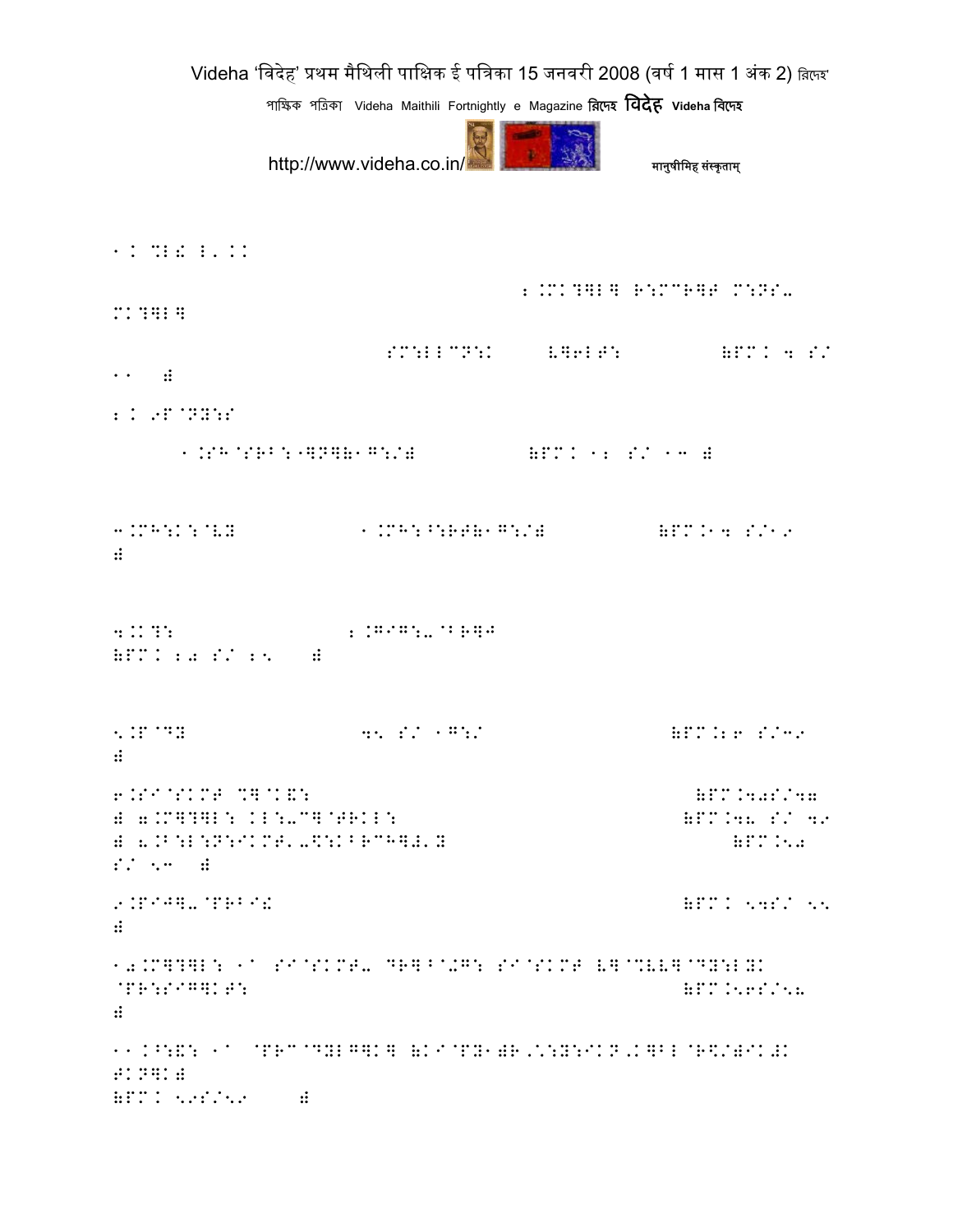পািkক পিtকা Videha Maithili Fortnightly e Magazine িরেদহ िवदेह **Videha** িবেদহ



12.RCN: L].B:S/ PH]N'... (PM. 60S/61  $\mathbf{a}$ 13.1a "RITM' @PRV:S] MK?]LK H'T1 "RI@GR'J]M' EVIDEH MITHILA TIRBHUKTI TIRHUTEKTIR TIRIKI TIRIKI  $\mathbf{H}$ 

14.@PRV:S] "RI@GR'J] P@DY(@JYLT] 0: CC!R]K) hPP.In.d.Ca.ad

@PRC:RK 9@DD'@%YS/ "]'R R:S I-M'L PW:/L G'L 1**'** KT'KL @PL')6X@RMS/ @BLXGK @PRYLG K\L G'L4 K]\*1 P:WKK'/ B'R-B'R I-M'L G'L HLYT@NH] S' SI^V, 1**'** T:H]S/ ^'L "RS1V]!:K H'T1 HM @K&M:@PR:@R?] \*]4

"RPN'K @PRT]@KR]Y: 1**'** RCN:K @PRT]@K&: "R\*]4

 $N: \mathbb{R}^n \to \mathbb{R}^n$  is the contract of the contract of the contract of  $\mathbb{R}^n$  is the contract of  $\mathbb{R}^n$ 

15.01.2008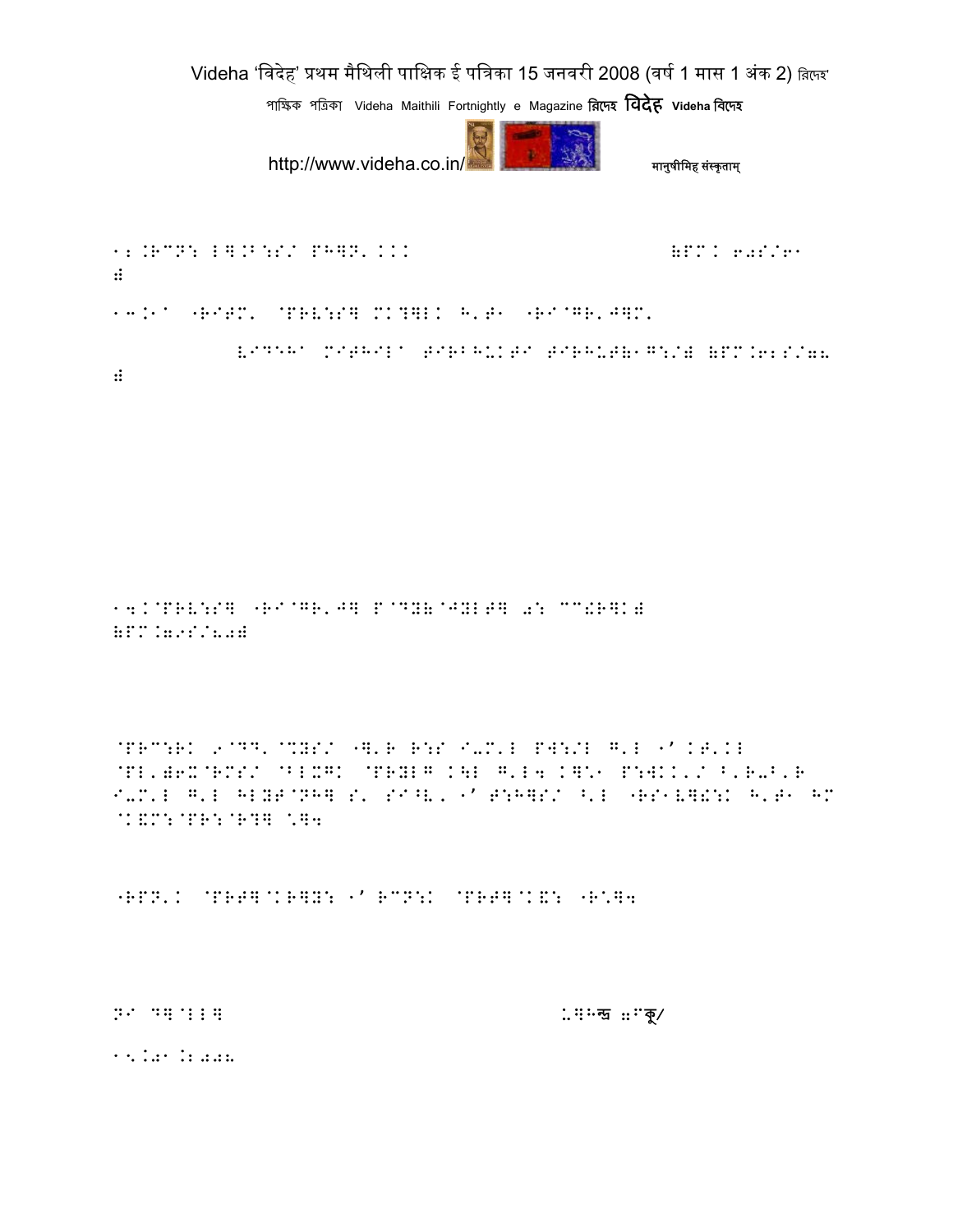পািkক পিtকা Videha Maithili Fortnightly e Magazine িরেদহ िवदेह **Videha** িবেদহ



**©** S@RV:!]K:R L'.K:!]N 1**'** JTY L'.KK N:M NH] "R\*] TTY SIP:DIK: NARDA (ART), ACADEMIC BRITAN SIPINTI LAR), OD OR WET (RN) SAR WEB @PRK:%]T RCN: S^K KXP]R:>) L'.K LLKN]K LGM' RHT@NH], M:@TR \KR @PR?M @PRK:%NK "R!]K:R \H] I-P@TR]K:K'/ \*KK4RCN:K:R "REPORT MCLAN IN REPORT SOME ROWS" SOMEWHAT ROUGH SINCE SINCE 9@TTRD:Y]@TV L'.KG#K M@!Y \*@NH]) GGaJENDRa@YaHOO.CO.IN K'/ M'L "PABITA, MBEL "BFPM". "DPFT". .DOC, BFKE, .DOPPT" "BOMBA, BM. PW:Y SKKT \*?]4RCN:K SIG RCN:K:R "R@PPN SI@K&]@PT PR]CY(B:YL\$:):) 1**'** "R@PPN @SKKN K\L G'L 6L)L PW'T:H S' 1%: KRKF \*JAN:RTH: RYA / LEBAN:RHB24. / RTPN:PTER: /PNA-//PHAL @PRK:%NK H'T1 V]D'H(P:@K&]K)-I-P@TR]K:K'/ D'L J: RHL "R\*]4M'L @PR:@PT HLYB:K B:D Y?:SI^V %]@<RT:S/ (S:T D]NM') \KR @PRK:%NK "RIKK SBCN: D'L J:YT4

2.%L! L'.

MCREAGE AND MARK MONAGEMENT ROLLEY SMALL CONTROL

MC?DAR RINGER (POLICI) P (APPAGE) INVICE MC MARACHI (PGYMEAR) CAPLS R:M:W# 1. M:R# TVT: 2: RMT M###: PHD: R:M:W# 2. R:M:Y# 1 L:LO:SK RMY CRIPT MARKET MARKET MARKET MARKET MARKET WAS ARRESTED FOR A START OF DISCOVERY AND DESCRIPTION OF RBPOST @PR: PT HLOT #@NHI4P: PT HD: @PT #PFF @PT #1 #1 #1 #1 #1 V]@%VV]@DY:LYK MK?]L] V]&YK P:W HL K]IV: S:M:@NY 1LLCN@GRI? 1K] P@TR-P@TR]K:M' \*]ड़]Y:YL L'. S^ \H] DB GL) R:M:M:X:M:R:M:R:M:X:M:R:M:R:M:R:M:R:M:M:R:M:M:R:M:M:R:M:P#F "R##"  $\overline{\phantom{a}}$  (Fig. )  $\overline{\phantom{a}}$  and  $\overline{\phantom{a}}$  in  $\overline{\phantom{a}}$  and  $\overline{\phantom{a}}$  and  $\overline{\phantom{a}}$  and  $\overline{\phantom{a}}$  and  $\overline{\phantom{a}}$  and  $\overline{\phantom{a}}$  and  $\overline{\phantom{a}}$  and  $\overline{\phantom{a}}$  and  $\overline{\phantom{a}}$  and  $\overline{\phantom{a}}$  and  $\overline{\phantom{a}}$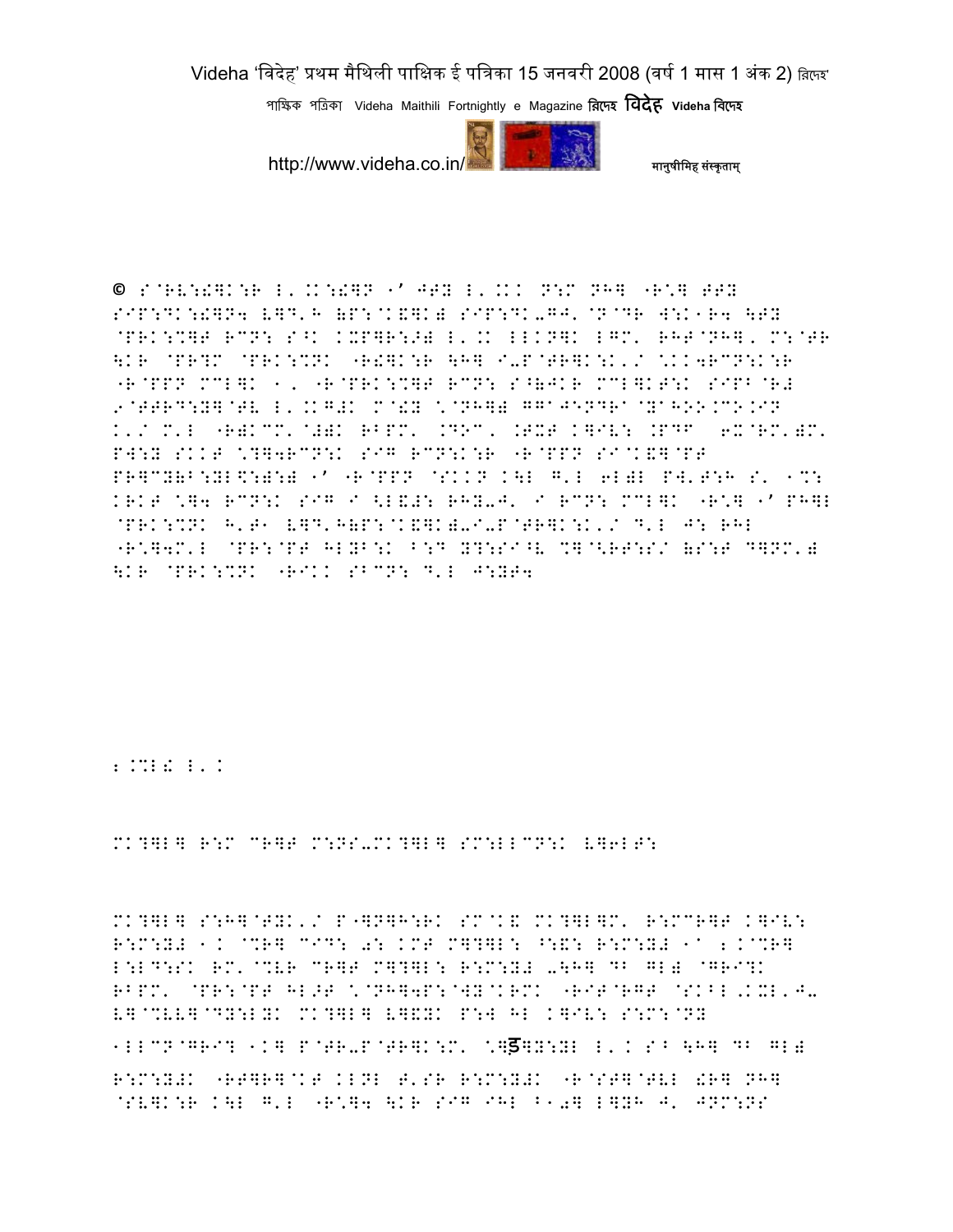পািkক পিtকা Videha Maithili Fortnightly e Magazine িরেদহ िवदेह **Videha** িবেদহ



SM:LLCA: SM: SM: PR R: RESPONSE I T. PR R: L VI @ SV (1999) T. L VI & RESPONSE I T. D & CORRESPONSE I T. D & C  $R$  , and the same probability of the same  $R$  is a same probability of  $R$  . The same  $R$ R:M:Y# P:W HL>T "R\*]-B:@LM]K] R:M:Y#K K]IV: T1LS]K R:MCR#CRITM:NSK4 PR HM BH1T DIR BH1T DIR BH1T DIR RHLHONICAN: COMPONENT RICHALD OF STRING RECORDS AND DRIVING R:M:Y# "R.I\$ P:W K.PHP:R LLOWER. BOOK BLE KRLP: SBHKK. MID: SBHK I\H V]C:R \*L, J' I D1NB @GRI? MK?]L] S:H]@TYK "RMB@LY !RLHR "R\*], M1D: "R.I\$ P:WK S1R J' T1LS]K M:NSM' "R\*] S' DLSR ^:&:K RHL: 9@TTRL SIG]TMY "R\*]4 %IKRD'V "RPN M:TM^:&: "RECROSO" FOR NOCCORRER (PNONO) OCEAN POZZARRZCO (PNONO) PRINCE WHIGH: CAR MARE AGAR TGHGE, PYPRAME RGMGHEL RMAG A, SRIMER PYRC, OPROBER OO SKOK, KIR NEGENEDE SOKI, NHE OO SKEVE SIX S HMR MED MYNTYN HYSK SYDNA DAR NIS ALDE DY'T ANGEVENNING. HMR: @ WRACH R:MLLCAR ROW REACTED PROPERTY REPORT OF THE CAMPA CONTRIGUE MK?) # KRON DO RESERVED A ROMAN ORDER DESCRIPTION OF THE RESERVED ON DERIVATION OF THE GRIP OF THE GRIP OF THE PB@R#RBP'/ P"]B:K MLH HM NH] @TY:G] SKLH1/ 1a

1B \H] PR \K GL) \*L)-\*]N SM]@K&: L].B:K PH]N' HM SM@ST MAN SMOKE AND GLOSS COMMUNICATIONS

 $\sim$  1.0000  $\pm$  2.000  $\pm$  2.000  $\pm$  1.000  $\pm$  0.000  $\pm$  0.000  $\pm$  0.000  $\pm$  0.000  $\pm$  0.000  $\pm$  0.000  $\pm$  0.000  $\pm$ SCL:H,H:H,MYH,H:KR COMBER SHE CAMA R:M:H:KERCL TK CHE. NH] K'L G'L4 1C:@RY R:MLLCN %R# MK?]L]K S^S/ PK< MH:K:@VYK RCY]T: \*?] 1a HMR: V]C:R' S^S/ SIPB@R# MK?]L] R:M:Y#K S'HLA J.A (D. AD. AAR) DAGOG NADO SEBEL DER GEGEN AGANGEED EAD. BROI  $R$ RN1KIP:S/ L'B:M' S6L (RIB:S/ 10 RIB PP@RV:/CL MERRIA) R:M:H: "R.I\$- P:M STEN., T.I\$- P:WA SI P: T.I D'. D'E D'OIS COMPORATIONE DE RANCHE, EN SANCHE PARTIEL SIN EN SAN "BANDAILE" "R. IS R. IE PORT PORT AN IS PORT AT REAL PORT AND A RIGHT A MOST CONTRACT SAMPLE LANTER VAN JAN LIAN EN KOMMINISE EN LANT VID. MAAR SKIE  $H^1$  10 1  $H^2$  10  $H^1$  (20  $H^1$  ) 10  $H^1$  (20  $H^1$  ) 10  $H^1$  (30  $H^1$  ) 10  $H^1$  (30  $H^1$  ) 10  $H^1$  (30  $H^1$  ) 10  $H^1$  (30  $H^1$  ) 10  $H^1$  (30  $H^1$  ) 10  $H^1$  (30  $H^1$  ) 10  $H^1$  (30  $H^1$  ) 10  $H^1$  (30  $H^$  $\mu$  and  $\mu$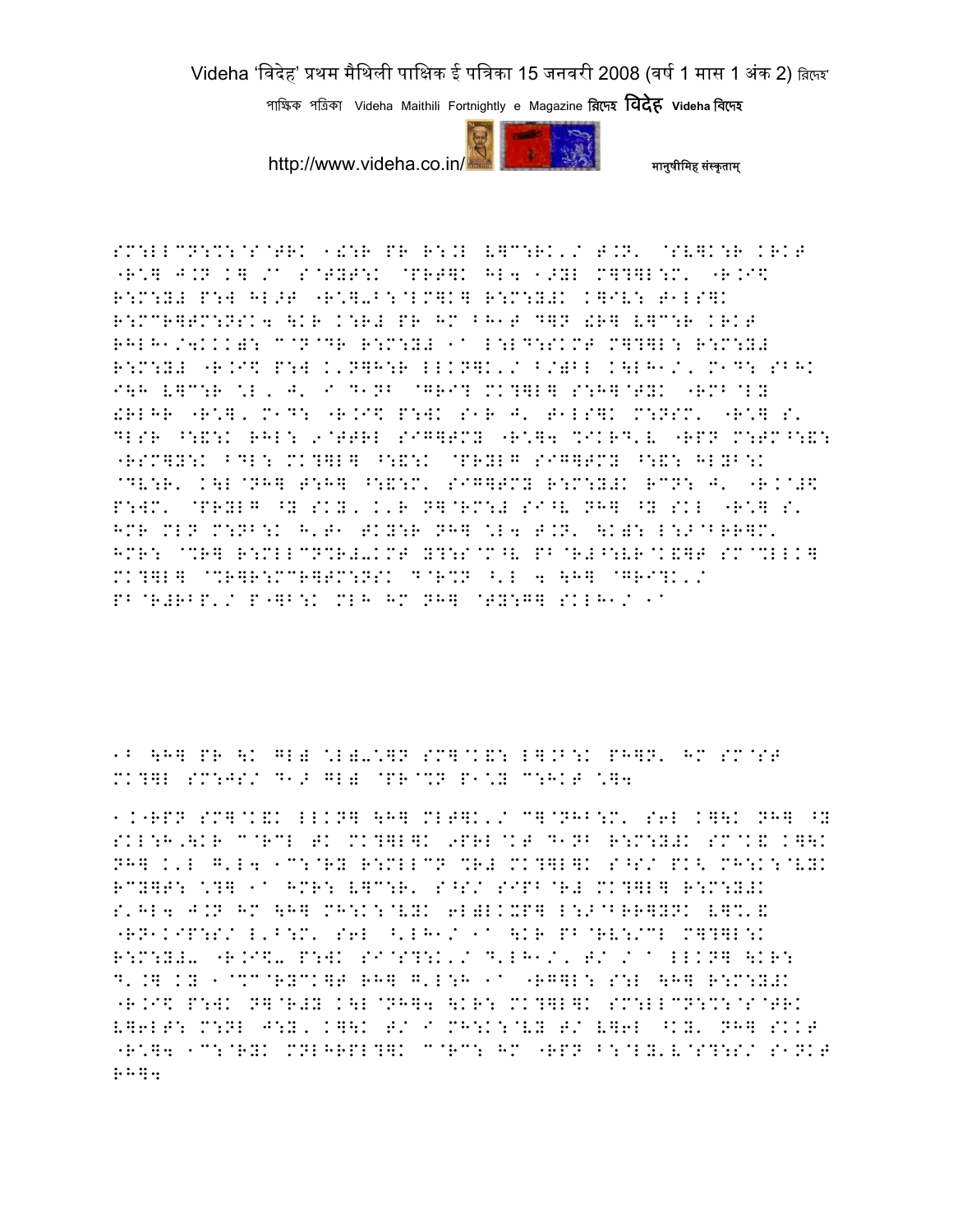পািkক পিtকা Videha Maithili Fortnightly e Magazine িরেদহ िवदेह **Videha** িবেদহ



2. MK?]L]K S^S/ PK< MH:K:@VYK C@RC: M:@TR S]T:YN PR 1B] KARL .TM .TM .THM .THURLCOME .THURLCOME .THURLCOME .THURLCOME .THURLCOME .THURLCOME .THURLCOME .THURLCOME .THU R:MCR]TM:NS S^S/ PK< MH:K:@VY "R\*] I \K): T@?Y "R\*] 1a S' SM:LLCN: MARINE SM: MARINE SM: AND AN ALL AND AN ALL AND AN ALL AND AN ALL AND AN ALL AND AN ALL AND ALL AND A V%]^BT NH] "R\*]4

"RPN @GRIVE: CHINTEIN PRODUCED TO A TEIRN FROM CHIL MARINE NI PARTA EN 17 MILIONER DE L'ESTE L'INTERNATIONE POLITIQUE PRINTENT MENSION NAT WE HAVE AN OUTSTANDED ON THE CONTROL OF THE CONTROL OF THE CONTROL OF THE CONTROL OF THE CONTROL OF THE CO M:M1@TS:HER:MANT, PHONT:HITLE THE CONTROL OF MAN  $S$  S1RT  $S$  -  $S$  -  $S$   $\rightarrow$   $S$   $\rightarrow$   $S$   $\rightarrow$   $S$   $\rightarrow$   $S$   $\rightarrow$   $S$   $\rightarrow$   $S$   $\rightarrow$   $S$   $\rightarrow$   $S$   $\rightarrow$   $S$   $\rightarrow$   $S$   $\rightarrow$   $S$   $\rightarrow$   $S$   $\rightarrow$   $S$   $\rightarrow$   $S$   $\rightarrow$   $S$   $\rightarrow$   $S$   $\rightarrow$   $S$   $\rightarrow$   $S$   $\rightarrow$   $S$   $\rightarrow$   $S$   $\rightarrow$   $S$   $\rightarrow$   $S$ 

%]V%IKR0:-MHLDY@SY HMDY'N:HI KMT@ज़@J3La@SM]4

1C:@RYJ]K S1@NDRK:@#\$K P:RI^ D'.B-

J:MVIT K'R VCN SLH:/L4 S1N] HN1MIT HMDY "RT] ^:/L॥1॥ T: !:R] B:) D'.B SH] SBL'4

.: KY BI!1 KID 6L MBL'॥2॥

J:!R] 1B] S]TH]/ D'.]4 HLYT K:J MN HR. V]S'.]॥3॥ I KH] SBH]/ 01K:KY M:?'4 CLL HR&] H]Y !Y R<1N:?'॥4॥

SIN TRANSPORTED THE STRAIN CONTROL OF THE UPPRESS OF A SINIDATE IN THE STRAIN OF THE UPPRESS OF THE UPPRESS OF P-PR RS-18RHAR/ 2R 21RHA 2201 F12222 F1 (1848|0|2|| JHR AGBA CRN D'ISLE DISTINGUE EN COLLAISE PARE AN ROMAN MAN MARIE RENESSE K.B JHANSA TIIN HRITAR WA PHONIN. || JIRAN BIJIRI DIR Banyaay (R) MKR: R" MKR" Raadwel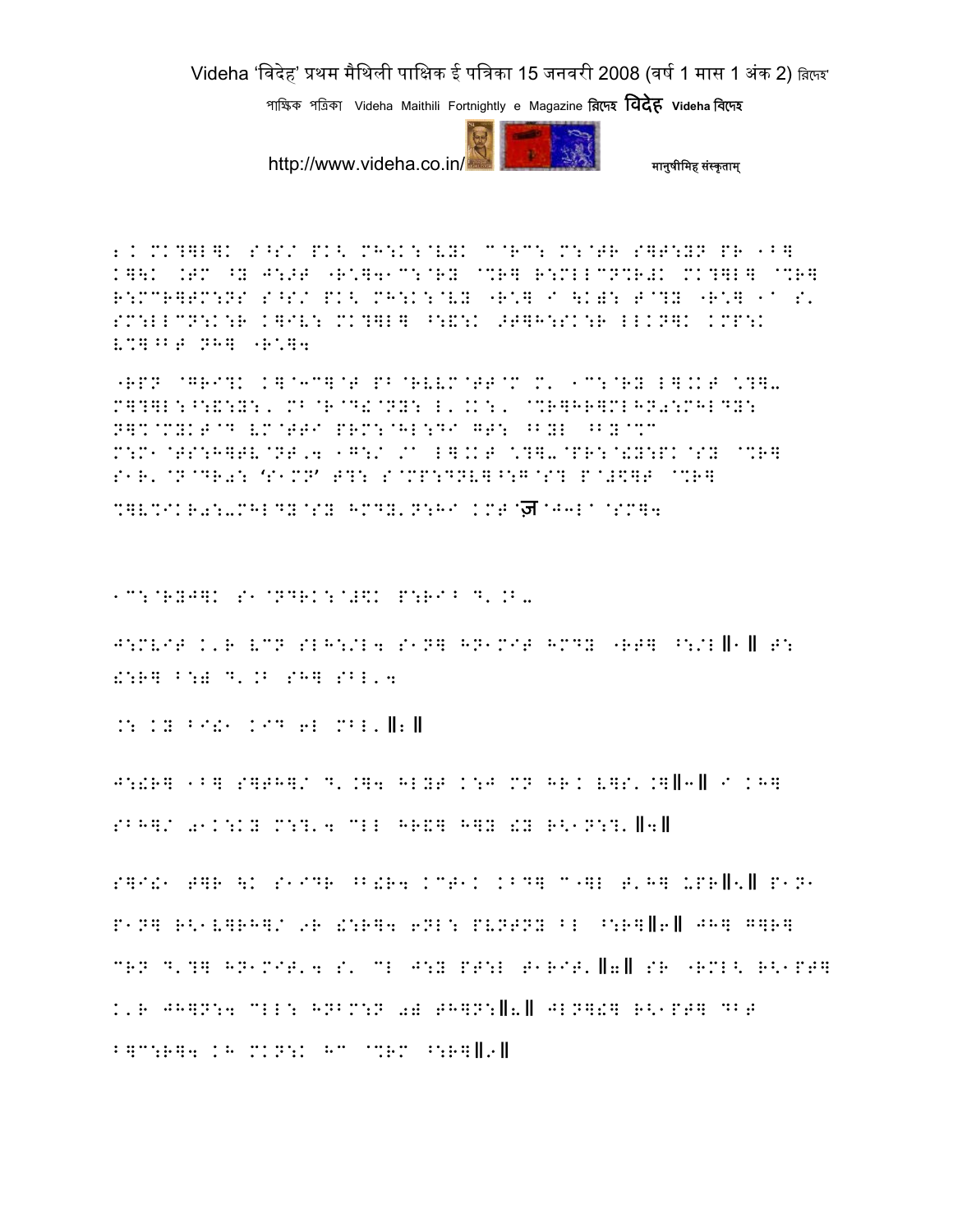DB!K'/ P]B] J:>4 /N: >>HL S@TY J' KIBN KH]YL -1C:@RYJ] S'HL \H]N: K\L@NH]- R:M:Y# K'/ "RPN MCL]K KMT] NH] KHL@NH] VRN B:@LM]K]K KMT]K RBP:ITR' KHL@NH],J.N K] / a "RPN KMATH, PHONY MANY PRI PRI MARHARY: NORTH BIOLY MOBILE P1R1& "RH] M:NKT \*L:H4B:@LM]K] S1@GR]VK V]V:H B:L]K P@TN]S/ B:L]K MRB:K P@%C:T HLYB:K V@R#N KRKT \*?] M1D: KIBN B:LEE PORT FOR THE POST OF THE UNIT OF THE REPORT TO A 1999 IN A 1999 FOR A 14 IN 14 14 14 14 14 14 14 14 14 1

 $\mathbb{R}^n$  (19) Biley Purings Book (2009) Puring Resources and  $\mathbb{R}^n$  and  $\mathbb{R}^n$  and  $\mathbb{R}^n$  and  $\mathbb{R}^n$ 

THE SPACE OF STACKER STOLEN SO THE RAIN SERVICE OF THE SERVICE OF PRESENT. KAL "RITR 19 B.E "RITR THAN BIRD" B.D. MADS (MADS) "R\*]4 1C:@RYJ] T1LS]K G'YT: 9W/L@NH] "R\*], 1a D1RBHT: .TM KO D'AL RELEGIE SO KONSTANT D'A ROMA D'A SA MENDE PODE PODE PARENTE M:NSS/ L'L@NH] "R\*]4 KV] C@N@DR 1a L:LD:S D1NB GL)' "R@PPN SIMIC PORTH PART PANEL TO BARE TO CONTROL BOOK T1LS]K M:NSK RBP:ITR T/ "R\*],M1D: I MK?]L]K MBL MH:K:@VYK RRPOW PRAPODA PLOKAWY PRODOBAT PRO PRODOK TROVINE PRODOBO 1a T1LS]K M:NS "RPN-"RPN ^:&:M' K'L J: RHL "R\*]4 KIBN B:@LM]K] R:M:Y#K RBP:ITR TM]LM' KY RHL \*L:H 1a B:@LM]K] R:M:H: BARAY, INFORMATION SINGHE AIR AND THIS SYSTEM (200

1a 1B D'.B @%R] R:MCR]T M:NSK B:NG]4

 $\frac{h_{\text{H}}}{\frac{h_{\text{H}}}{\sqrt{2}}}\frac{h_{\text{H}}}{\sqrt{2}}$  मानषीमिह संस्कृताम



Videha 'विदेह' प्रथम मैथिली पाक्षिक ई पत्रिका 15 जनवरी 2008 (वर्ष 1 मास 1 अंक 2) <sub>রিদেহ'</sub> পািkক পিtকা Videha Maithili Fortnightly e Magazine িরেদহ िवदेह **Videha** িবেদহ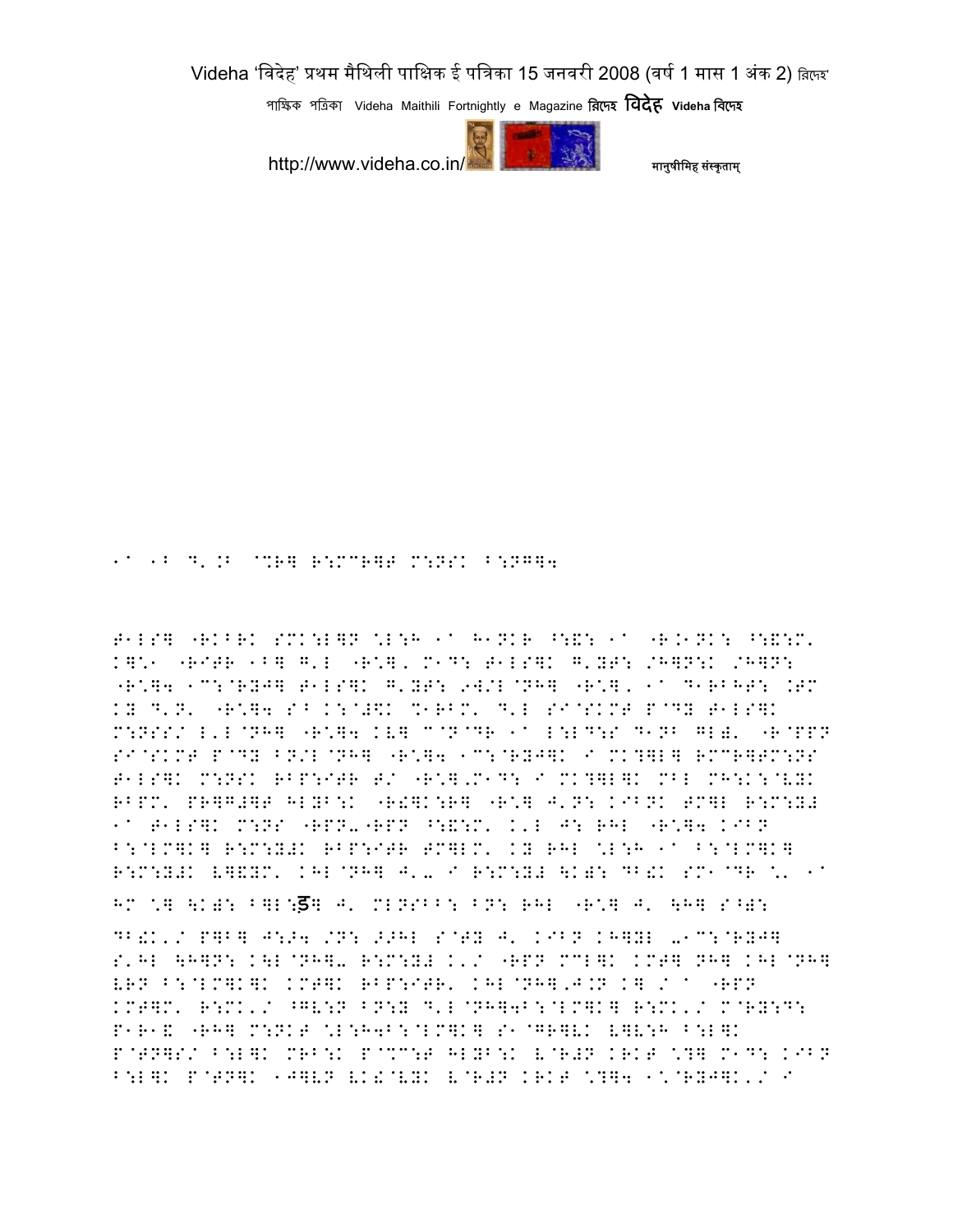পািkক পিtকা Videha Maithili Fortnightly e Magazine িরেদহ िवदेह **Videha** িবেদহ



KRB:K 1V@XRS: NHE P**S**E TRAH (1961) ALEXED (1972) EEIC (1992) BSPECIES (SINGLE TO HIS PRINKING CALIFORNIA

1B M:NSK \K): V]V:D:@SPD P@DYK C@RC: KR]4 "R@R?K "RN@R? KLN: HL>T "R\*] S' D'.B4 1C:@RYJ] S1@NDRK:@#\$K "RITM' L].KT \*?] J.N S]I!1 (SM1@DR)R:MK'/ LIK: JYB:K R@ST: NH] DKT \*?] T.N R:M KHKT \*?], L\*1MN B:N SR:SN 1NB4 SL.B B:R]!] B]S].

 $k$ 

T.N S]I!1 KR JLR] BJKT \*?]- =LL GM:R S1@DR PS1 N:R]4 SB  $T: X \to Y$ :  $\overline{S}X : Y \to Y$ :  $\overline{S}X : Y \to Y$ 

 $K\to \mathbb{R}$  in the solution of the problem interest in the state of  $K\to K\mathbb{R}$ SBK D'B: YL@GY "R\*],GM:R S1@DR 1a N:R]M' %]@K&:K "R^:V  $R$  FOR  $R$  is the particle of  $R$  . The set  $R$  is the particle of  $R$  is the particle of  $R$ =LLK @PRYLG B]N: %]@K&:K KRB T/ SIG]T NH] @!VN] ^Y J:YT4 NATH MORE ON THE STORE STATE OF THE UP OF SALE

6'R SM1@DR /H] @S?]T]M' .LN:YK BN] RHL \*L 1 a /KR  $U$  . The variance of the properties in the variance  $\mathbb{R}^n$  and  $\mathbb{R}^n$  . The set  $\mathbb{R}^n$ RCN:K:RK RCN: MI "RENTH IS TRIB RHKT "RYN "R", "RT P:@TRK M1/H S/ N]K 1 a "R!L:H D1NB GP N]KLT4 RCN:K:RK S6LT: \H] PR N]@R^R KRKT "R\*], J' / a "RPN:K'/ "RPN P@TRS/ 6R:K KY PBKT "R\*H" (R\*H)

\H] 1LLCN: N]BI!K 9@DD'@%Y C@N@DR KV] 1K] KV] L:LD:SK RCAN:K'/ \*L) ARB NHAR NHAR HING RON SMK SMK (KAN THINKR RCN) RCN:K'/ "RNB: M:@TR "R\*] J:H]S/ T1LS]K M:NSK V@RC@SV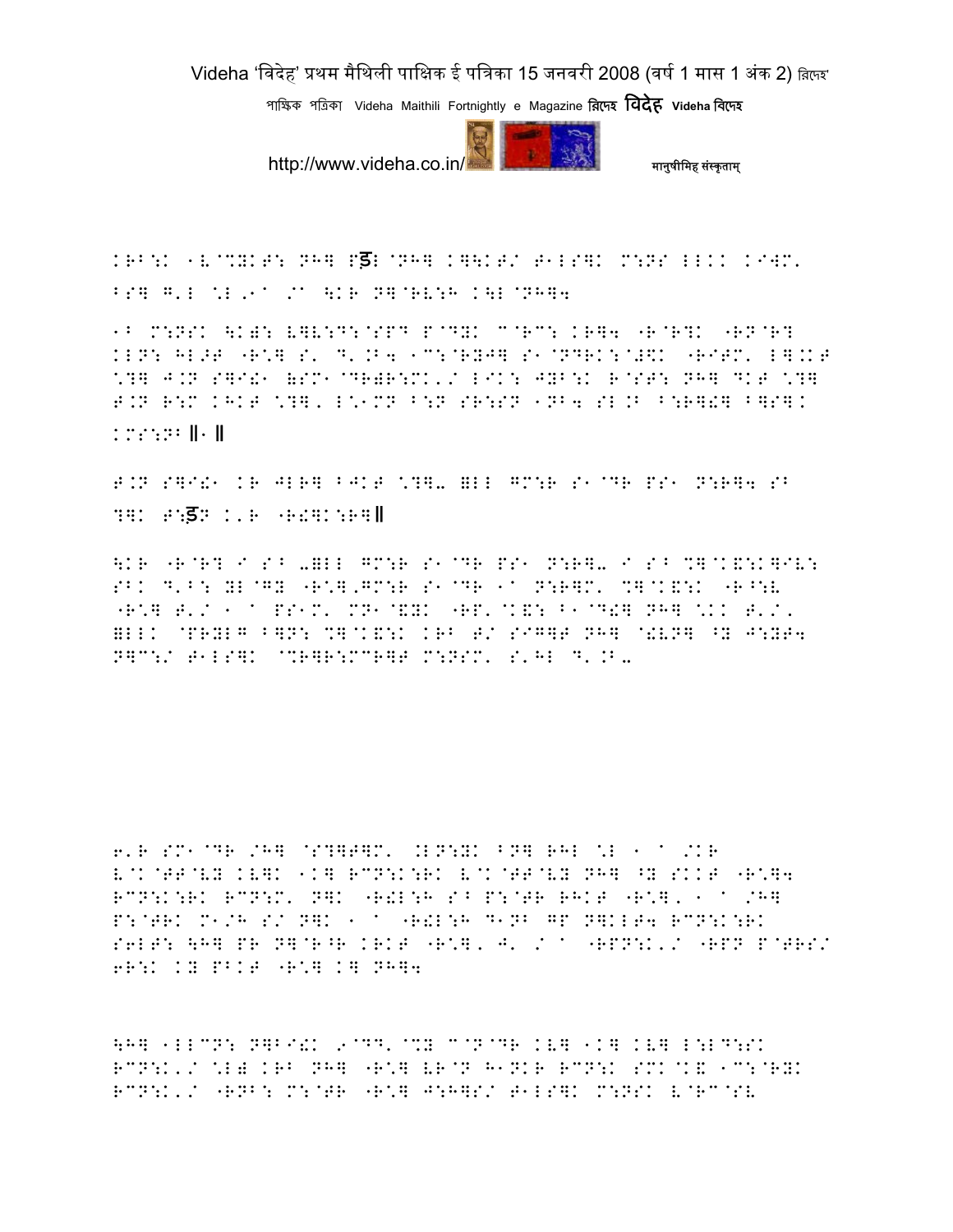পািkক পিtকা Videha Maithili Fortnightly e Magazine িরেদহ िवदेह **Videha** িবেদহ



1C:@RYJ]K RCN: .TM KY SKY4 T1LS]K @PR:SIG]KT: NH] VR# /KR D1RBHT:K'/ 1C:@RY .TM K\N' \*?]4

(h) (PP) (h) (PP) (h)

2. 9P@NY:S

1. SHOW: 1. SHOW: 1. SHOW: 1. SHOW: 1. SHOW: 1. SHOW: 1. SHOW: 1. SHOW: 1. SHOW: 1. SHOW: 1. SHOW: 1. SHOW: 1.

HMR: DR GH) KAPY ()N: 2794 ()4 PHI (HNA4 PHH (NAPY A) GLA B@CC:K G:MS/ 1YB4 /**'** HMR: H'T1 K]\*1 D]N P"]:IM' C1NCT]K RBPM' 191 (1961) 200 G:M BL: K:R#1 NV, K:R: SHE G:M BL: K M1D: TKR KL): PBR: ^'L:K B:D HM /KR C1NCT]K'/ .TM KY D'LH1/4

DESP RAPS NE AD PEA POUURD BODERN AB, PDB PSP RD EP .'L:> K:LM' ):>M N]K:L] /KR: .]ड़K]S/ D'.] "RBKT RH]YKK4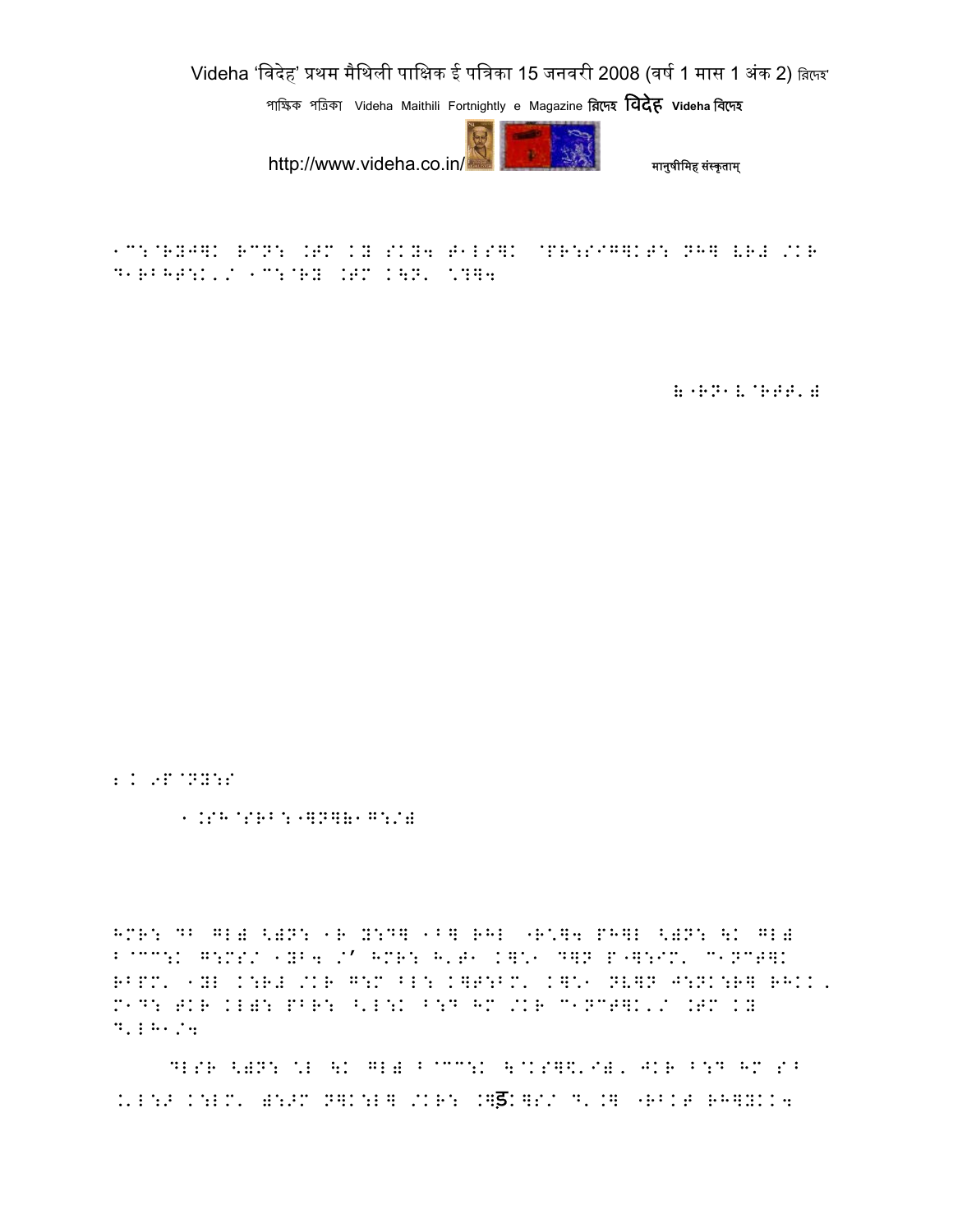পািkক পিtকা Videha Maithili Fortnightly e Magazine িরেদহ िवदेह **Videha** িবেদহ



KHANI KI: MARKAT MI JI: KI MARKAT MI JI SHIR RH]4/KR K]\*1 "RI% HMR: Y:D] "R\*],S' \N: "R\*]4

 **"**"R@PPNS^K G@PP KRB: L'L HMR: LGM' SMYK "R^:B RHY L:GREAK REACT AND INDEED AND THE COMMON POINT REACTION AND REACTED A REACTED A MINOR SERVE AND REACTED A MINOR K:R#B RHL @H@MMR & MIRR A:R & H@MAMA & MMR JARIN JONG ENE  $B_1$   $B_2$ :  $B_3$   $B_4$   $B_5$   $B_6$   $B_7$   $B_7$   $B_8$   $B_1$   $B_2$   $B_3$   $B_4$   $B_5$   $B_6$   $B_7$   $B_8$   $B_8$   $B_9$   $B_9$   $B_9$   $B_9$   $B_9$   $B_9$   $B_9$   $B_9$   $B_9$   $B_9$   $B_9$   $B_9$   $B_9$   $B_9$   $B_9$   $B_9$   $B_9$   $B_9$   $B_9$ S'HL HM:R: @!Y:N G'L J' \$'= S:LM' JT'K SMYK N1KS:N ^'L TKR @K@KATATAPA KLIPANI PIJA KATA KALA KATA KY SMY BC'B:K V]C:R 1YL M1D: 1/.]K N]@ND T:H] M' B:!K BN] G'L4T.N SSIMAR SHEKKILI SAMAR KERB: KAMSE KARA AHAN: FAMR HMR @PRY:SK S6LT: ^')] G'L \*L4 K:R# \KR \*L HMR N H] .TM @PRT]T HEMSEE & FRYSHRA (ARRIV), BRIFRING FOLIVABLI (MRGPOR (1917), PER

ऑPR' NP Y SOR Y NORREGE SNOWER YOU ALL YESHING YRPENGAL

JANES AND BY PHATH THAT I SERVICES APPRECIAST I BY THE FILM L:GRE (18 A) ERIGK (18 MA) RICOLABS Y:R GREGHINERIC (A OILGYZ PIE BRE \*L4 \H] @KRMM' 6LN S/ L KY H:L SM:C:R PB@\*NH:RK SI@.Y: S'HL <)] G'L \*L4 S' J.N "RC:NK' BK%:.] 6'R \*\$] PR "RYL:K B:D HM K:R CL:BY CHEFT BEFORE GLOCIES SOMETHED SIBI SI SIBI SI SIBI NG KATA NA KATA NA KATA NA MARA NA MARA NA MARA NA MARA NA MARA NA MARA NA MARA NA MARA N B.: RHTS BRS.NK: B. AT HOMESHED YVER BIBE!, THT DLSR DATA P.E. LLK SY PTR JESEPHR PART, NIK PPA VS P1P,SIRIPA BN'B:SY, HELMEYSHAN (BF) BHN 1981 - MY NEMARY, A. PRESER H/STA THE PROBLEMS OF CONSIDERING AND THE SHIP REDUCTION OF THE REDUCTION OF  $\mathbb{R}^n$ SMART .BB BCY LINES

%1R1M' T**'** L:GL J'N: ऑ6]SM' @KYL C]@NHT K] NH]4 M1D: J.N HM ऑ6]S PH1/CLH1/ T**'** L:GL J'N: H]RL J'K:/ @SV:GT ^'L HL4 M100: NO. 1000 I B: SIG SIGNER (SO NO. 1000) A: SIG (SIN SIG TERR WORLD FROM WHITH THE REPORT

SO MICHAEL HIM HA MICHA (MIRINGIN CHI) AN HAI A CHAN A CHOMAIN CAR \*L\$] KY CLY LGLH1/ 1 J]@NS %@R)-PKI) PH]R] KY "RYLH1/, T.N  $\kappa$  groups that  $\kappa$  is the set  $\kappa$  probability  $\kappa$  and  $\kappa$  are  $\kappa$  and  $\kappa$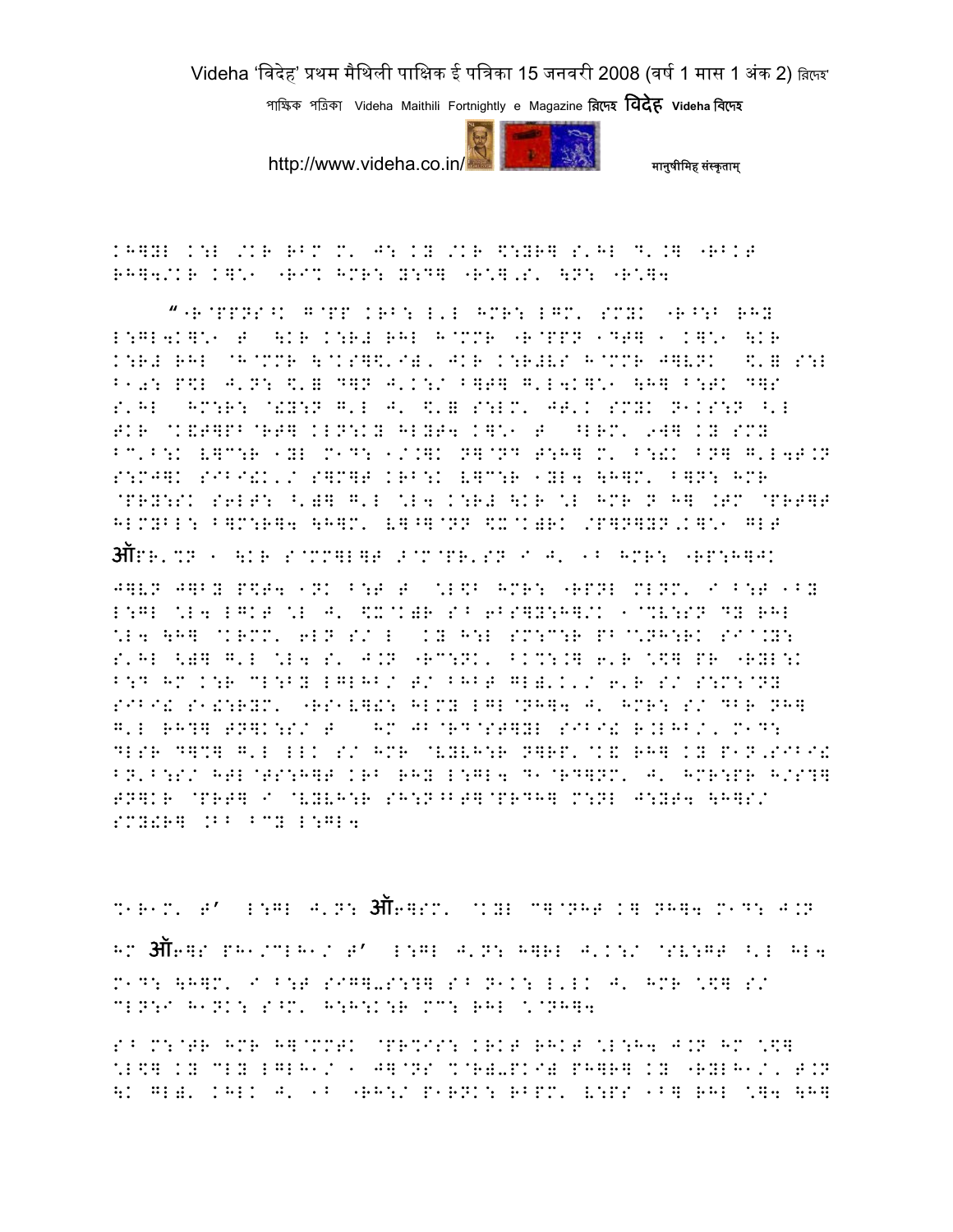পািkক পিtকা Videha Maithili Fortnightly e Magazine িরেদহ िवदेह **Videha** িবেদহ



B:TK'/ HM <R PR 1B] KY SLCY LGLH1/4"RPN CLB:K 6L)LK'/ POPENS CONDITIONS CONSIDERED SOME KRBYLHIN-VARDELIK GENT SONDE GRAF ALLEN VAN MEENDE GRAFDE EUARKDIG. DCRB: SN L:GL4

B:DM' <RK LLK KHLK J' I T**'** BH1T KM "R\*], PH]N' T**'** 1R B'S] \*L4 T.N HMR: B10B:M' 1YL J' SIG]S^ 1 /**'** S^ J' HMR:S/ LG:V "REP" FRO DIE 14 JAAR 10 KRAT 'L: HOOF LOKEST 'LE RIJ HOOF HET DIE NAAM DIE NATUUR HMR: H1NKRS^K @PRL@TS:HN 1**'** HMR H]@MMTK @PR%IS: KRKT RHB:K RH@SYK PT: CLL 4 "RPN @PR:R@M^]K J]VNK \K:K]PNK

 $B:0$ :  $D:0$   $D:0$   $D:0$   $D:0$   $D:0$   $D:0$   $D:0$   $D:0$   $D:0$   $D:0$   $D:0$   $D:0$   $D:0$   $D:0$   $D:0$   $D:0$   $D:0$   $D:0$   $D:0$   $D:0$   $D:0$   $D:0$   $D:0$   $D:0$   $D:0$   $D:0$   $D:0$   $D:0$   $D:0$   $D:0$   $D:0$   $D:0$   $D:0$   $D:0$   $D:0$   $D:0$ 

JYB: SID'S STATE, ACTOR (1990), SIDE BEEN STATES TO GAIN BEEN BEEN STATES OF STATES. \H] TRHK "RN1^V ^'L S' HMR @VY@KT]@TVK ^]@NN V]K:SK'/ 1**'**R DM"]T: @PRD:N K'LK 4**"**

/**'** T/ \*L HMR' SIG] M1D: K@LPN: KY RHL \*L J'N: KLNL PK< V]Y:HL @VY@KT] HLY4

 $H$  + P = P = R + P = R + P = R + P = R + P = R + P = R + P = R + P = R + P = R + P = R + P = R + P = R + P = R + P = R + P = R + P = R + P = R + P = R + P = R + P = R + P = R + P = R + P = R + P = R + P = R + P = R + P =

3.MH:K:@VY

1.MH:^:RT(1G:/)

%):ITN1K SIG SERIK SIG SATISFAL SIGNAL SIGNAL SIGNAL SIGNAL SIGNAL TERLET SIGNAL AT TRIPLAT UNIVERSITY OF TRIPLATION LATA VALA TEL TEL SI CLA FYLI TEN NIL NI CYPICH @PRY:# ^'L4 C]@TR:IGDK ^]@&M, T.N R:@JY:^]&'K K\L4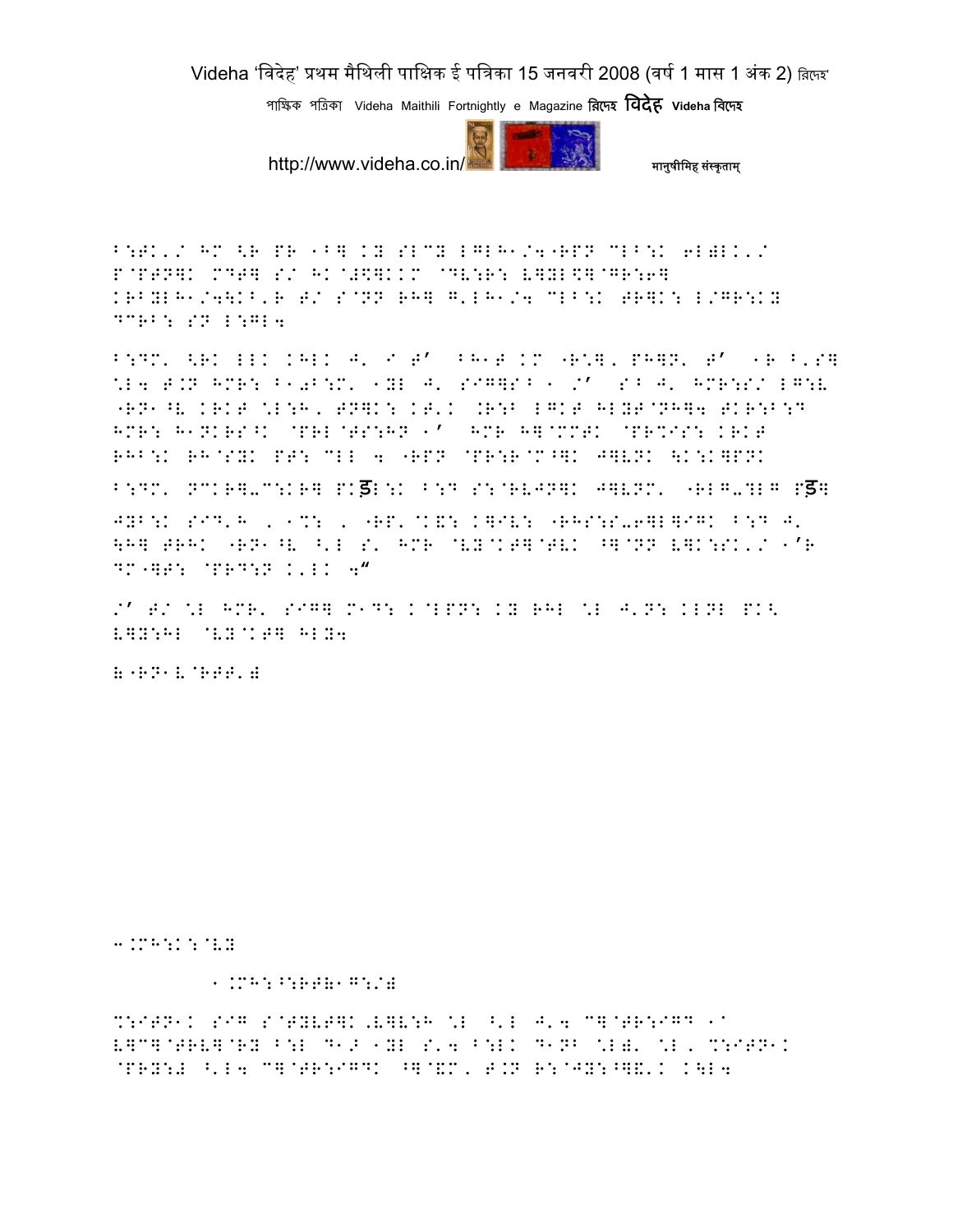পািkক পিtকা Videha Maithili Fortnightly e Magazine িরেদহ िवदेह **Videha** িবেদহ



ADYRR BY ALL ARE CROSS. IN THE PARK ARREST CROSS OF DOPER KKRL NHE BUE (EBB) (1916 NE<mark>S</mark>EL, Yn Yn MAD'H #PROFEN (199)

LATA VELA RED EVA RIA TEL FORT AS TARA OLED FATIEN ME "RACPETER" M. MONTHER: "RATHER & CHARTEN TRIAL "ROUTER" (1990) AND NHE NH  $\mathcal{F}_L$  is the substantant matrix  $\mathcal{F}_L$  is the probability of  $\mathcal{F}_L$  ,  $\mathcal{F}_L$  ,  $\mathcal{F}_L$  ,  $\mathcal{F}_L$  ,  $\mathcal{F}_L$  ,  $\mathcal{F}_L$  ,  $\mathcal{F}_L$  ,  $\mathcal{F}_L$  ,  $\mathcal{F}_L$  ,  $\mathcal{F}_L$  ,  $\mathcal{F}_L$  ,  $\mathcal{F}_L$  ,  $\mathcal{F}_L$ @GR@ST P:@#\$1K'/ R:@JY-K:J D'L G'L4

"RIB]K:K P1@TR !MTR:@&@)R,"RIB:L]K: P1@TR P:@#\$1 \*L4 "RIBC'S: PREBEC LBP-EL (LE) POPT ( ) = 10 % [LE & TROLES PEDE L:GL SOK SURGER SIRGE SIRGE SIRGE SIRGE SIRGE SIRGE SIRGE SIRGE SIRGE SIRGE SIRGE SIRGE SIRGE SIRGE SIRGE SIRG HLYT GY, "AN "RESPECTIVE HERE" (RESPECTIVE HERE) (RESPECTIVE HERE) (RESPECTIVE HERE) (RESPECTIVE HERE) (RESPECT %]VK VRD:N \*L G:I!:R]K' SY P1@TRK, B"]T VI% %LCL I @PRY@TN S' %1RB K\L4 G:I!:R NR'% S1BL ^'L: TKY:R J.N, V]V:H !MTR:@&@)RK ^'L %K1N]K BH]N S/4

S1N] PT]K "RI!T:K G@PP P@))] B:@NHL, 1/.] RH]TH1 N'@TRH]NK Jaguar G. J.

SI P1@TRK MIRES NE P1.TIES AI P1 P1PR. SPPIE DR. DAI P10 P10 I JAR PURS

KOMBA PIRT: KY: V:K) PABRONI BOMY:, WERSON P1@TRONICK RHLAH J:Y M1D:, PAPIL PAPARTA (KPALITAN) #L SITE KITI @SN'H ^')L PM?: ^'L] K1IT] P1N]4 KM@&#-S1D@R%N,BLR:MK D]D]  $\left\{ \frac{1}{2}, \frac{1}{2}, \frac{1}{2}, \frac{1}{2}, \ldots \right\}$  , so the contribution of the contribution of  $\mathbb{R}^2$  ,  $\mathbb{R}^2$  ,  $\mathbb{R}^2$  ,  $\mathbb{R}^2$  ,  $\mathbb{R}^2$  ,  $\mathbb{R}^2$  ,  $\mathbb{R}^2$  ,  $\mathbb{R}^2$  ,  $\mathbb{R}^2$  ,  $\mathbb{R}^2$  ,  $\mathbb{$ D) TELAPA DI BOTA ME ALIAN. POPE DI PATO DI KIPO PACHOPE PROVAN N'N'N'N'N' B1 (1999) B1 (1999) B1 (1999) B1 (1999) B1 (1999) B1 (1999) B1 (1999) B1 (1999) B1 (1999) B1 (1999)

P) \* TRAQ: "PAR: "PRR: "PLE " D') D'ABRB, DUI (BI) (EE 1 BH: PI) A' LLECH: I, BH: BH: BI) B B@CC: B]C GIG!:R4

KCRV S:R:R:R:R:K', S:R:R:K', S:R:R:R:K'/'CH PHS JN]K, R:!'YK N:M L'L SBTP1@TR PR:@KRM]4 %R]R KVCY1@KT K:N K1I\$PS/ %LANDA N:MA PLYPE NI PLANIN' Y PIRA.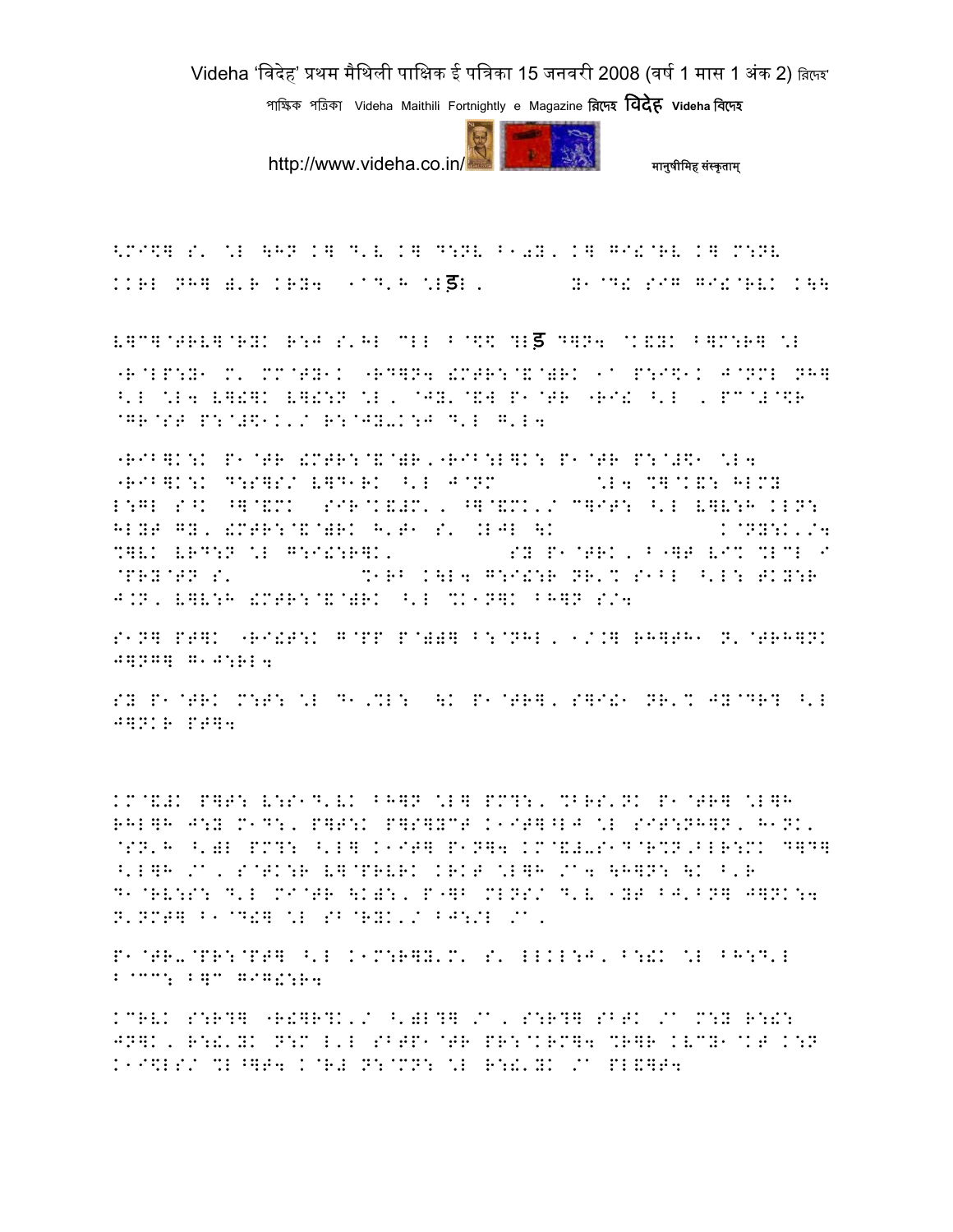পািkক পিtকা Videha Maithili Fortnightly e Magazine িরেদহ िवदेह **Videha** িবেদহ



TKR B:D P:@#\$1K K1IT]S/ V]V:H ^'L4 M@DRNR'%K P1@TR] M:@DR] DLSR P@TN] ^'L]4 P:@#\$1 Y1@D!-K:@RY M:@TR K\L J]T] R:J4 DBR RHANI R:J-K:J J-GL STR DRI SIG VARIA (1999-1993) ISBN SIG VIDEO KIGA SIGNED A M' RT4

%]K:R .'L:>T VNM' SIG %MI.LT:K4

\K M1N] @%R:P D'L SIT:NV]H]NT:K4 P:@#\$1K MLNM' V]R@KT] ^'L %:PS/4 SIT:N @PR:@PT]K I >@C\*: D'.] K1IT],

.LLL@NH] D1@RV:S:K D'L MI@TRK ^'D4 MI@TR' YMS/ !@RMR:J,^]MS'N V:Y1S/,

>I@DRS/ "R@RJ1N K1IT]K P1@TR T]N ^'L4 K1IT]K MI@TRS/ M:@DR]K'/ ^'L P1@TRK 1%4

 $R$  -POINT THE SAME OF SAME OF A SAME OF A SAME OF A SAME OF  $R$ 

P:@#\$1K MM@TY1 PICP:@#\$V J@NMK B:D, ^'L]H ST] PT]K SIG  $\mathbb{M}:$  THE CONNECTION

P:@#\$V /a K1IT]K'/ JIGLS/ H@ST]N:P1R,

"APS TRAN SART, SO KSI MIT SO PARA POT PETERING SON SIGN AND 1YO 2 NGRM'4

J1M] G'L S^ NR N:R] W:M-W:M'4 [&]-M1N] VN @PR:#]K SIGT]M' WHEAT TO MEER POINT TO MEER 20 TER HER R. IN HOURS

---------------------------------------------------------- -----------------------

KOMP:C: THE RECORDS INC. THE RECORDS IN THE RHOUSE IS NOT ALL. P:B] SKY \*?] H1NK' LG RH], P:@#\$V JN S^ %]@K&: I S^ 4

!MTR:@&@)R SLC] I T.N K\L, T:H] TRHK @VYV@S?:, D1@RYL!N-KCRVK SIG RHT:H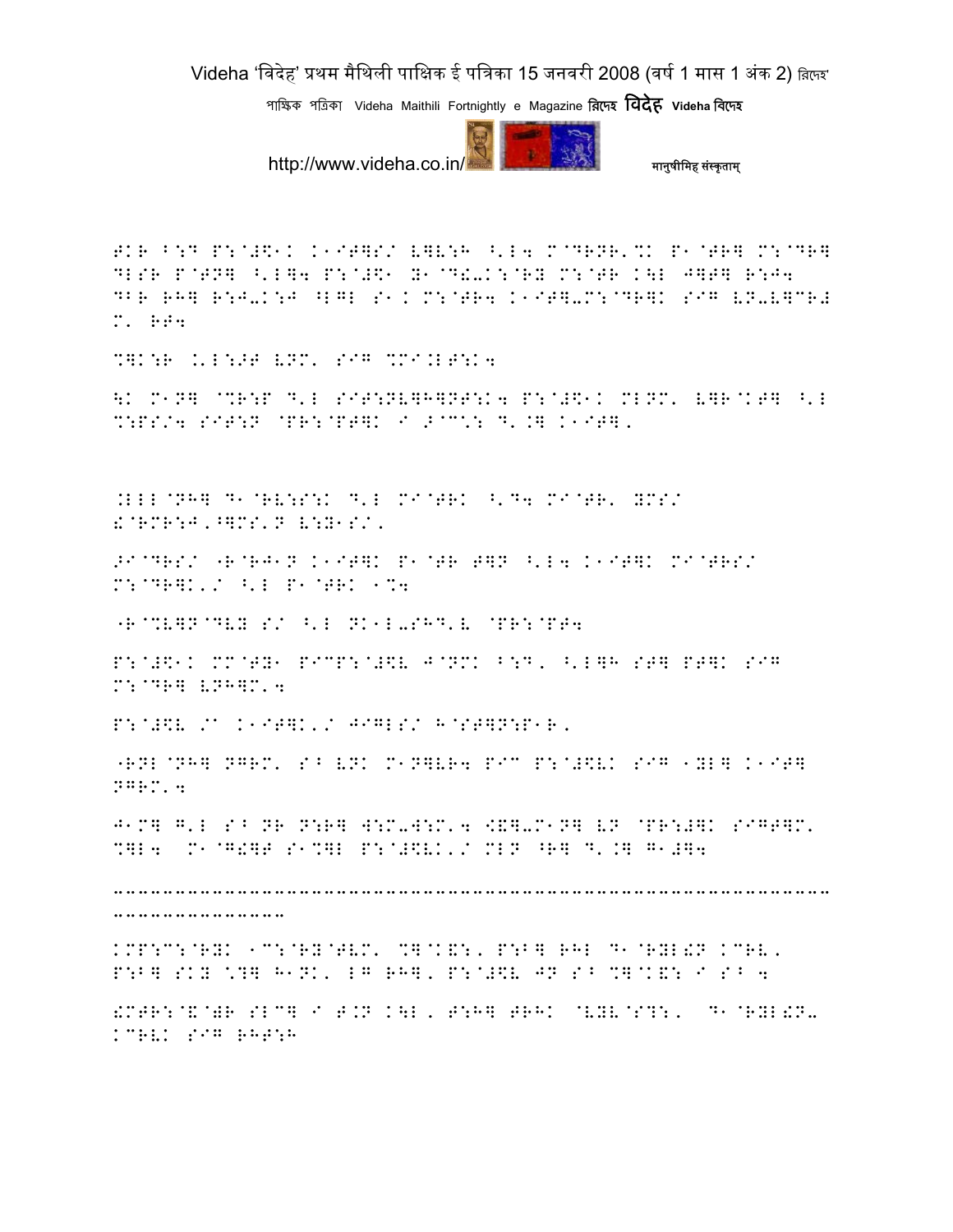পািkক পিtকা Videha Maithili Fortnightly e Magazine িরেদহ िवदेह **Videha** িবেদহ



PIC PS MRL (1959-19) PRIC NESS PETCHE PIC D. TH GHEERIC NE >R.: Bड़4 KRY L:GL D1@RYL!N ^]MK, MM@TY1 YLJN: GIG' T)4

JAE (11 BA**S**S): Alley Alley Edit, Benya-Manedon psyded in the 11 man pydd MALSIN CHALO CHA MI A GARA AANG MILIN AN ANG MAHANG GARAGING DING GIGMA DAN SANG GIGMA GIGMA GIGMA GIGMA GIGMA  $M$ MK $M$ ,  $M$ 

K:T "RBKT .ST:H /TH "REAL" .SL:H "REAL" IS A DIT A

LT:K1@3J S/ 4 6'KL !:R /KR: N]@%C]IT, @TR:S M1@KT KCRV<1R] 1914 GIG MANI KATI WA MA YA KUWA SHI YA NE YA KI YA TA SA K', P:M##WK ^\*G## WHE, YPR^PE, P.E. PFR, PHD MEESH, J., 9WL:HR 01MKT HL>T MDM@ST, K?: S1N:BY @^R:T:K'/4

YE AR YERRE (RED.), YE MIR 10 FRD YEAR ONE. HIJ HE SEESAR OPAR ON DE RIE ^]M, M:? PR BL "RYL@NH] KN]Y'):4 T:VT ^]M 0BM] "RYL:H, BRBY MANI (1951): SYDNI (2045): CYMAR (1974-1940), P. ERO, LATH ARIZ ( PB\*LOOK PRESTRACERS BILD PINDS, YR BINDE KALAMAN HINTER MINISTER DI KARA PINTA LAPAR KEPELI IN HARA "RHITI LI J]BKT D'.] D1@RYL!N-@^R:T:, MLN MSLS] RH] G'L /**'** D1@&) D1R:@TM:4

```
----------------------------------------------------------
--
```
KCRV P: MARIE EN KIDNIK . LIN KIDEN KIDIGI . LIN KIDIGI . PHN N]KL] RHL4 SL0H] \*L \K @BR:@HM# B:)' 1B] RHL, T'J JKR /KR MHAMS NE ASPACEMENT PAINT RSE BY PADE BY PACE ONE DIGETY, .'IC YTA KY NEISE BATH HILL GERMAN IN

^]@&MK'/ S1N:YL B:LVM@ND KL:K:R] /KR, @DRL# N:@MN: KMP:C:@RYK \*L J' BH]N] VR4 "R@%V@T?:M: P1@TR JN]K SHP:W] @DR1PD \*L4 @DR1PD D'L \KVCN R:J D'B 1! HM4 D'L VCN B]SRLS' R:J: BNL: 9@TTR4 "RPM:N]T K\L S' 6B)], R:J: /**'** DI^]4 @PRT]%L!K B:) T:K] RHL BN] @PRT]@DV@ND]4 N]@R!NT:K J]NG] JABK CONTROL AND RELEASE TO THE MONTH OF THE SIGN AND RELEASED TO THE RELEASED OF THE SIGN AS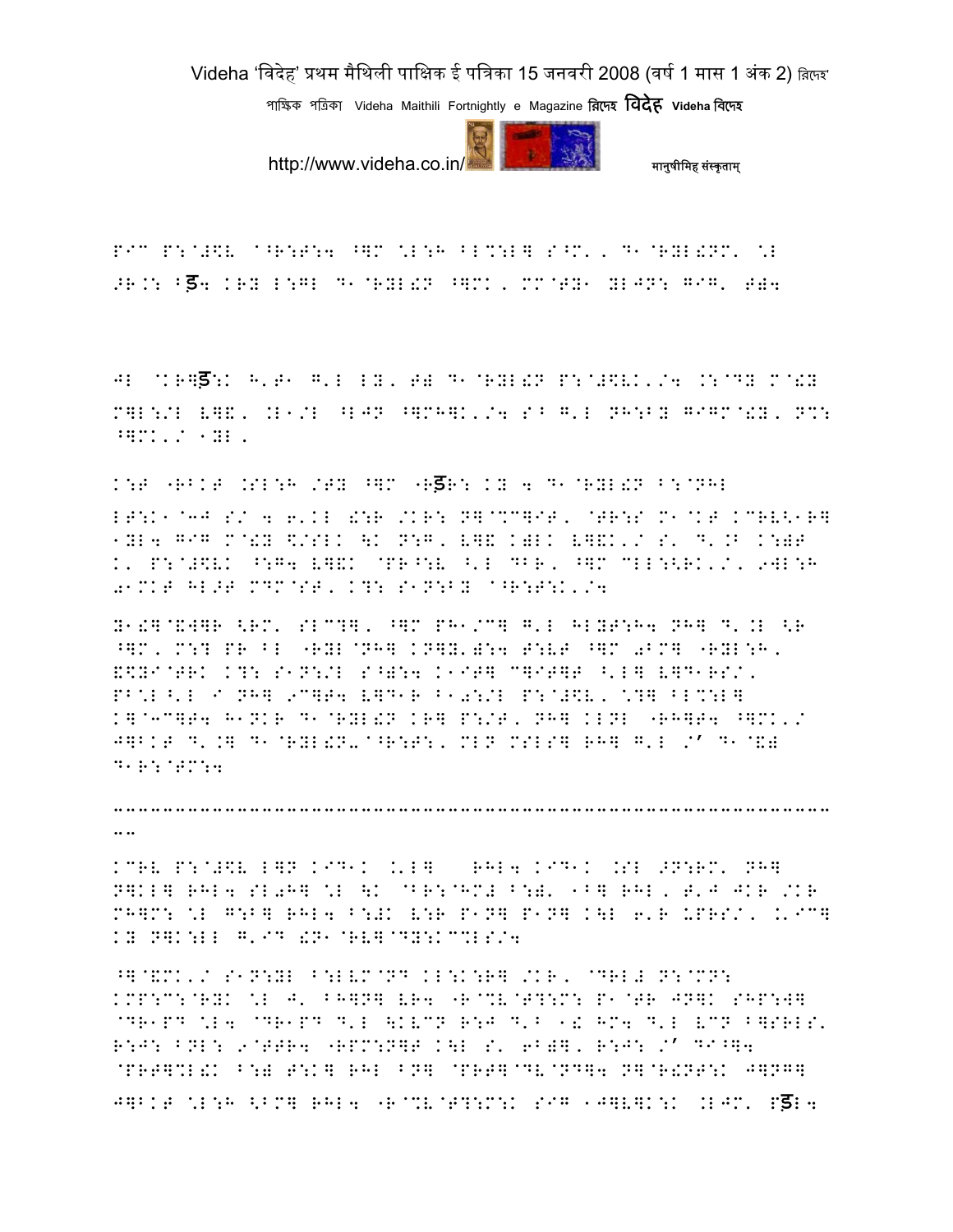পািkক পিtকা Videha Maithili Fortnightly e Magazine িরেদহ िवदेह **Videha** িবেদহ



H@STARK RICHTER 1998 200 AND 2014 KMT (200 AND ):REV "R@%V@T?:M:-@DRL# H@ST]N:P1RK4 !N1@RV]@DY:K P:W %1R1 K\L KCRVK 1**'**P:@#\$VK4 P:WK 9PR:IT SMY 1YL \*L L@K@&Y ^'DK4 PRESIGN: THE GRI FURNE SIGHT: RILITES E CONDUCT RIGH GROW-BY WARRENT CHANGES TO CHANGE THE COMMUNIST CONTINUES. SOKY PUSE OPRES BYAN CHONE P. NE RHER SO MISSIE PYL GIVE POINT PURSE DE PRINT

P:@R?K'/ PB\*L "RH:/ \*] K?] D'.] RHL SKL4 M:? P@K&]K "RT]R]@KT NH] K]\*1 \*] D'.L4 "R@RJ1NK B:# P@K&]K **READY READY READY** 

"R@RJ1N ^'L:H @PR]Y-@SN'H]L @DRL#K HMDYK4

BRE SMY % \$PROPRIES (1990)

**E-BP-L TEBLE**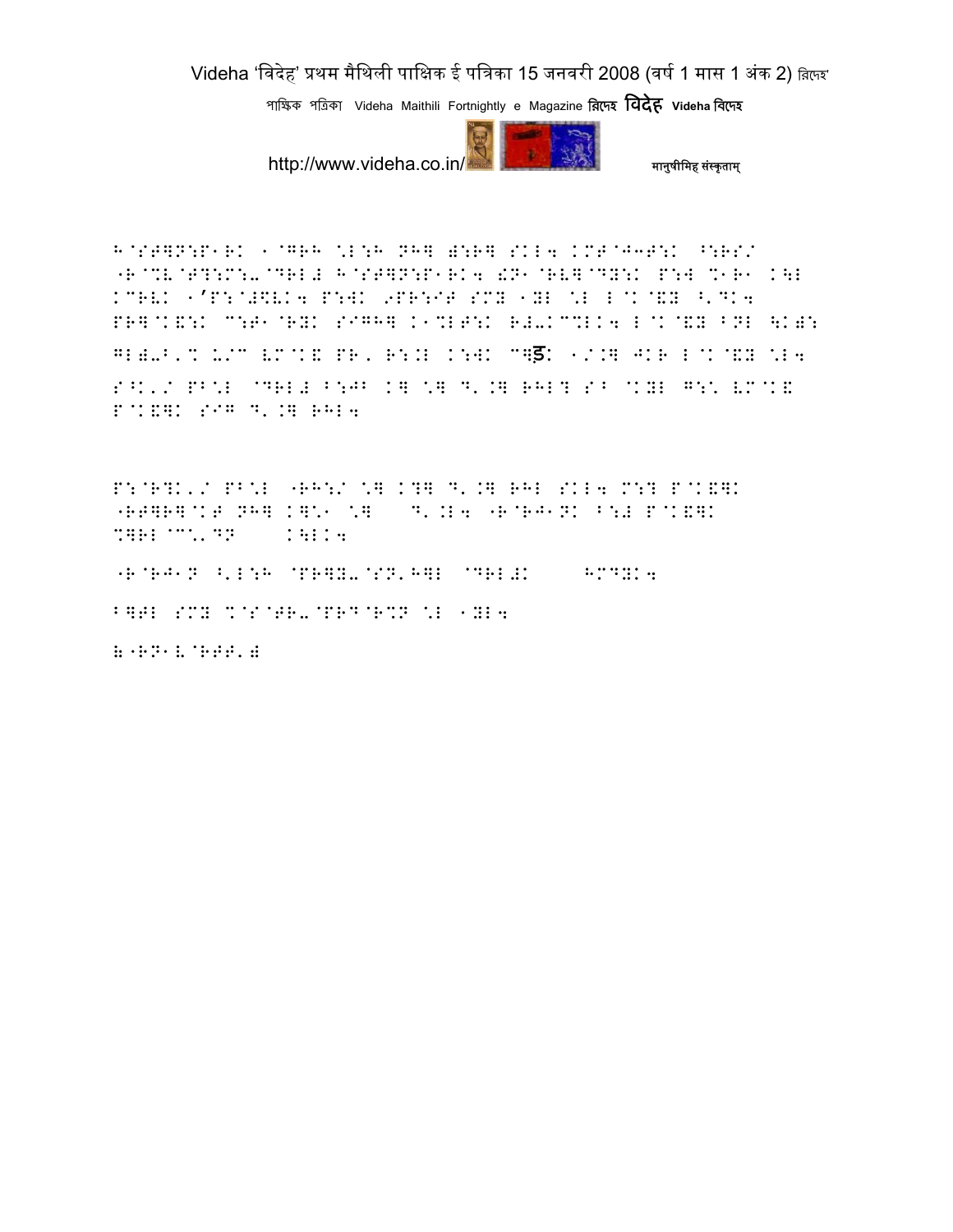পািkক পিtকা Videha Maithili Fortnightly e Magazine িরেদহ िवदेह **Videha** িবেদহ



4.K?:

2.GIG:-@BR]J

1995M' NV@MBRK MH]N:4 K'% K):YL M1/H'/ DR]^@+G:S/ P)N:K BS PR C'HIN/4KAN (BRYL:LTBRYR HERYN, BYLITH, D. ST KARIS CONSTRUCTOR STATES . THE STATE STATE STATE OF STATES . D'V] S/ LY MNLHR PL?] TK S^ Y:@TR]G#K'/ \K-\K ): PRSKT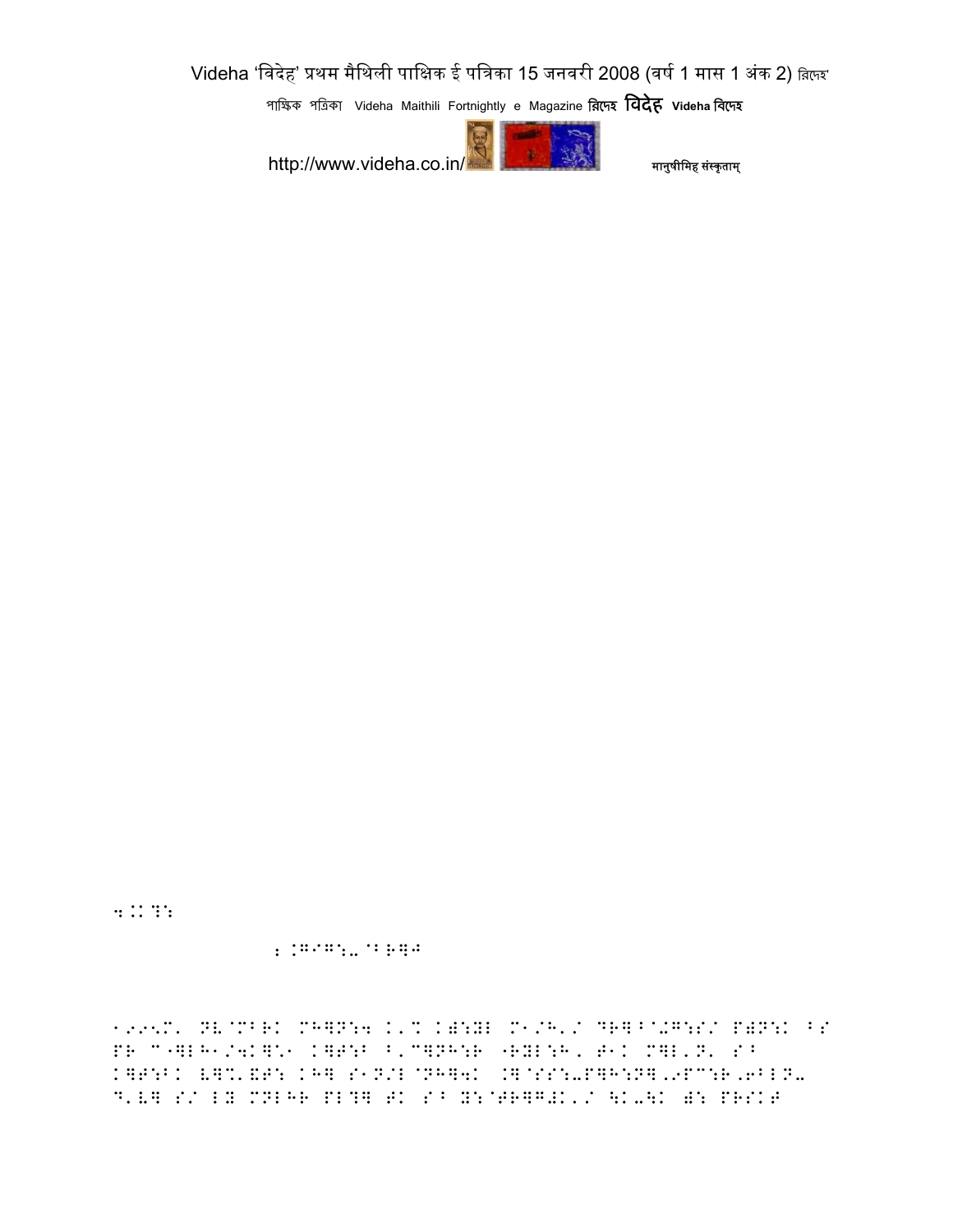পািkক পিtকা Videha Maithili Fortnightly e Magazine িরেদহ िवदेह **Videha** িবেদহ



G'L:EGHAZHAD, KI CAN CAL: MELLOE BI SA CAEGO G'APAR (FACOFE) CAEGOHA 1**'** S^): V:PS LY J:>T G'L:H,BSS/ 9TRKT K:LKI\$@K)RS/ V:D-V]V:D S'HL ^'L@NH]4 6'R N'BLK RS N]K:LB:K YI@TRK 1V]@&K:RK C'HEGA LAS DELGER (P. 121 JAAR), DIGSRIZ BGPLEREND, LEPAGGE (PA) 9TR] G'L:H46'R KKB: BL:,P'N BL: 1**'** P'CK% BL: S^ C"]] KY 9TRKT G'L:H4 P1\*L:K 9PR:IT PT: CLL J' G:ड़] S:"]' DS BJ' .1-AP & PTP BE BE ACTEEL PEAR NEW PICEIN BE BEHROOM FRE  $P\overline{H}$  (for  $\overline{H}$  ),  $\overline{H}$  (for  $\overline{H}$  ),  $\overline{H}$  and  $\overline{H}$  is set  $\overline{H}$  is set  $\overline{H}$  . Then  $\overline{H}$  is set  $\overline{H}$ J:YT,\H] T@RKK SIG M:@RK')]IGK 9PKR#K RBPM' I %@S@TR CLL  $\Delta$ EG:  $\overline{S}$  . In a set  $\Delta$  is the  $\Delta$  in a set  $\Delta$  , we have  $\Delta$  as  $\Delta$  and  $\Delta$  and  $\Delta$  and  $\Delta$ BHS HLOR BHL A. (SSAT, 11 B:AH) (BOR) IN DHARY/ON APNBH PNAR KY DS M]N) PR J.N B:DM' J:YBL: BSK KI\$@K)R "R%LK M]@%R: 1a %:HARD BECK BRITH BREAK BISK DIE GREEK BRIEFE POLICAL AND ENDUCKE JC/ L') HLYT T/**'**J' B101 S'**'** ^Y J:YT- T.N @\$R:>VR "RK@SM:T' HO:GRO BI:BY D:GLAHMAROBA: BIH:BY: KHE:BOBK BESLACH BE BEGHAM BESLIEGEN SING JA:BY:MORGHIGLIH:BRI:BY:MORGHIGLIH:PPT PEELOH:DA LASO Y:@TRABB C'HE R.ENA L'O'REC'HEEN BYNARE AL 'ARDUL RENONNOL'H**S**E \*L:H, JLR-JLRS/ B:JY LGL:H4P\*1LK: BS BL: H1NKR ML):-CL): 9W: KY "RPN: BSM' La J:Y C:HKT \*L@NH],M1D: /a LLKN] P"]L LA DE SUESA HIS HORE. LE PESA HASSI MARI BOSSA SANA LOS LEGUAROS DE LA C:R]): CC!R]-K1/"RRK N:M-G:M GN/L@NH], T.N /H] BS BL:K'/ B10/LKK J' I SATH HE I ST SENEL I BE AN WE BE BY BOL: /H| B: PH| (MIRI 2011959)

W: HIS CARENO , CAMO SEMMON (HENRI AD) AN OCR OFFICIAL RENRICON (HOR PINA KM NH] L'T4 S' DB-C:R] GL) B'%] Y:@TR] L'B:K MNSBB: PBR:  $\sim$  K:F B:D  $\sim$  PRESIDENT FINS G: ON A REAL CONTRACT DEVICE. The  $\sim$ GL) "PELEGER" "DEGIMLER" MARE "NEGAR AM SEKGER" KURLES, AL: ADRI DESER BGLM' BESTLEM BESTLANDER FRAME TIL GILDEN FRAMT FRAME SERIES "RANG IN IN 'N BEGINDER' ROOM IN DIE DIE GEGENU VAN DIE DIE DIE GESCHIEGE IN DIE DIE DIE DIE DIE DIE DIE DIE D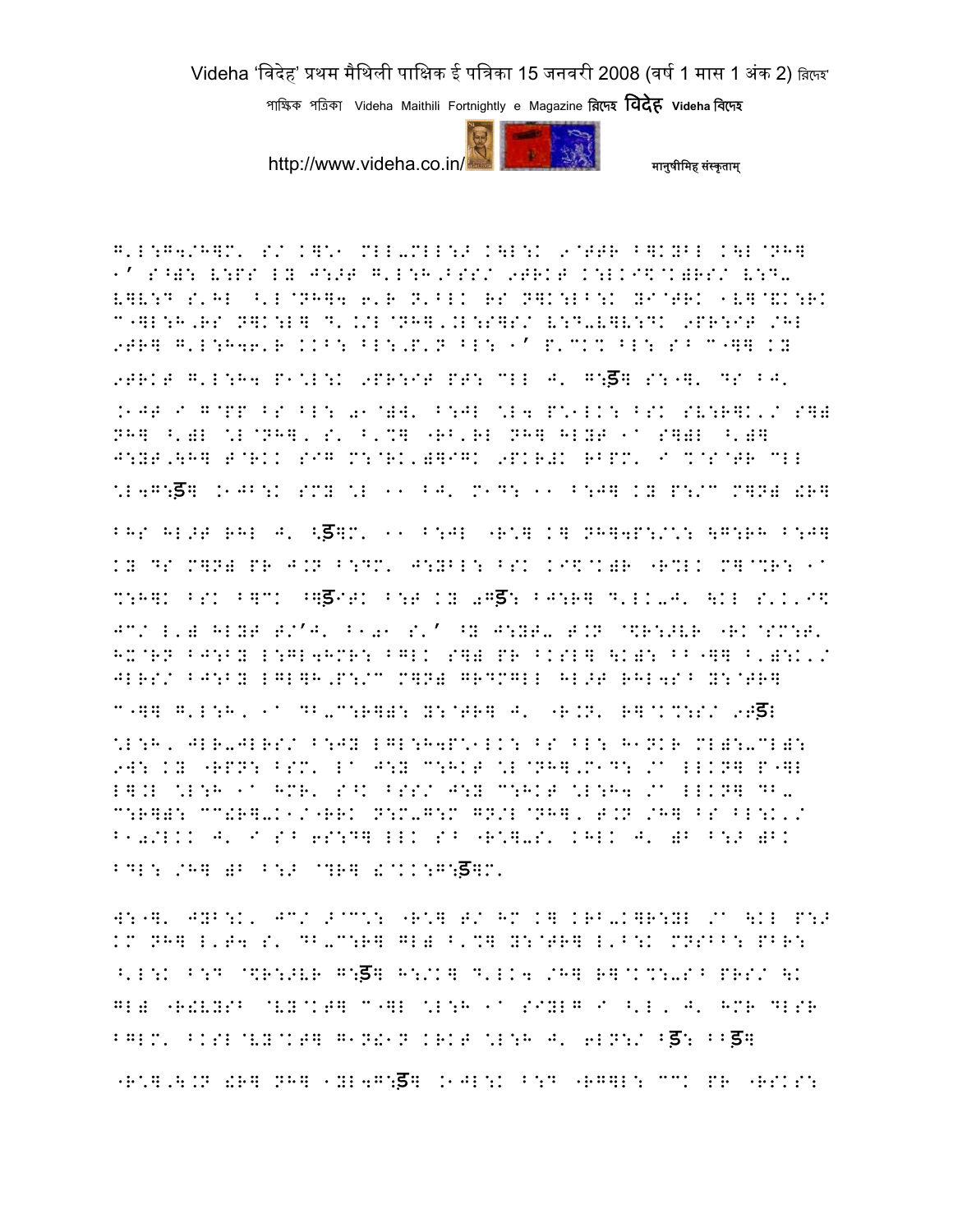পািkক পিtকা Videha Maithili Fortnightly e Magazine িরেদহ िवदेह **Videha** িবেদহ



KY /a 9TR] G'L:H,1a TKR B:D /H] )B B:> @?R] ग़:ड़]K T]N S]) BL: H]SM' HMR: BGLM' /H] S@JJNK'/ JGH ^')] G'L@NH]4

HOR MED TRABE NE FOUR ONE FROM DISTURBENT DER NE DOUBL BGLG]R PH]N' "R@PPN ^:@GYK'/ !@NYV:D D'L@NH],JKR @PRT:P' H1NK: S]) ^')L@NH]4 P)N:M' 1V@%YK K:@RY \*L@NH], T'/ L') JESS FRANCE BOOK OF STREET AND AN ASSESSED AND A PERPO PRATE "REACTED "CHE SOURCE REPORT I SERVE AND THE SPECIES D.E DRAH JA, DRAH PILANE SIGA PARENTI, AVRIE DI NEM I DI MARA DVI ME RE "R@PPN P1R1&:@R?S/ BNYB:K G@PPK SIG,D1NB <RK D1MHL: 1a MIRBL 11 MH. RINGE SHOOR HILLE I SAN CHLORAGE BUILDE  $\mathbb{R}$ ,  $\mathbb{R}$  shows the state of  $\mathbb{R}$  and  $\mathbb{R}$  and  $\mathbb{R}$   $\mathbb{R}$  is a state  $\mathbb{R}$  . The same  $\mathbb{R}$  is a state  $\mathbb{R}$  is a state  $\mathbb{R}$  is a state  $\mathbb{R}$  is a state  $\mathbb{R}$  is a state  $\mathbb{R}$ KRY LAGENHA TALIM PHOLOGARANINING MARIALI MINISTER OLAN MELANIK  $\ddot{\phantom{1}}$ 

 HM KHL]Y@NH]-"R@PPN MK:N NH] "R\*],K]R:Y: PR \*]4 P]T:K MM THR: MOTH: IT M:/ MITH: MITH: MITH: IT MITH: IT MITH: IT WILL IT HE TRAINING IN THE UNIT /a G:M'M' RH] G'L \*?]4 1B P)N: PH1/C] KY DLSR \$'R: T:KB4 HW: TH B: HW: THE STATE OF STATE OF THE MINE STATE OF THE MENT KHL MAH JA, JUM I KA JA BIBIDINI LI MAJA DI KI KY KY PHAPARI. JAQ MAGES (BRG: MSAQ) KEG PAPS: KIBAD:K DENGINA HITI GILA  $M \oplus N_{\rm H}$  (Fig. )) and symplectic strategy of  $\sigma$  and problems and  $\mathbb{R}^n$  is the property of  $\mathbb{R}^n$ 

TH:SP:N P:N .: THE R:SON .: THE SHE RHE NHE HAR .: THE .: THE P@%C:T "R@PPN V]%'&@J3T: D'.BKT KHL@NH], J' HMT/ "RH:/K **D:10** T: D:

B10.49 B:E MERCHINE LENG BY RETER BIGG SHOCKS: THTE K.NHONHA B', K 14. K 2014 (14. K 10. K 14. GAPA: K 14. K 14. K 14. K 14. K 14. K 1 KLARE: STARK BOOK CARCING CARL COMPARED ALL CARCING AN INFORMATION OF ANY  $\mathcal{H}$ Hitl The Third and the Rich Million of the Province  $\mathcal{H}$  and  $\mathcal{H}$  are true  $\mathcal{H}$ @PRT]^:V:N LLKN]K H'T1 S]M]T \*L4 6'R 1.]R]M' IHL PT: CLL J' /H] @PRT]^:V:N @GR1PK SD@SYT: H1NKR P1@TRK'/ S'HL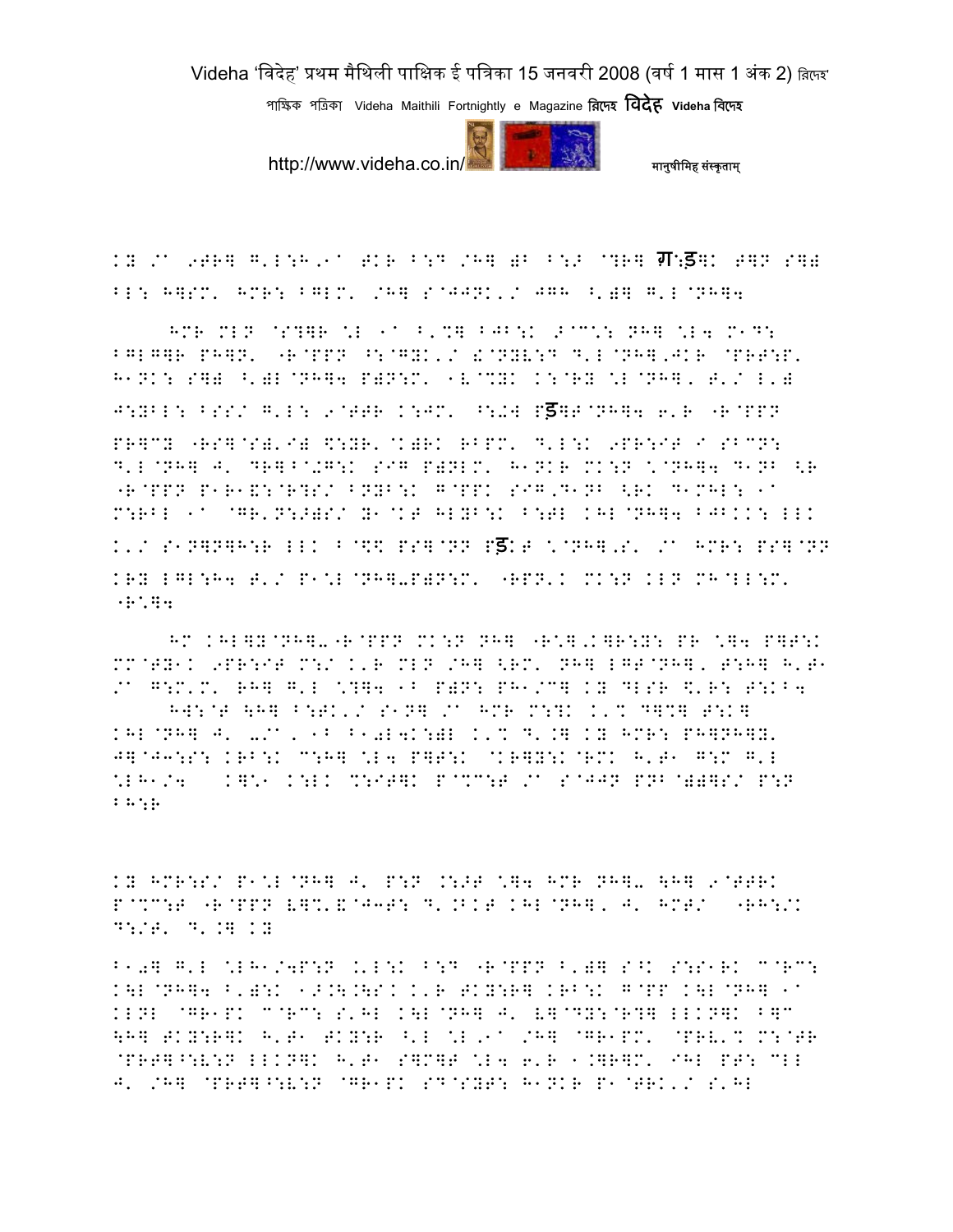পািkক পিtকা Videha Maithili Fortnightly e Magazine িরেদহ िवदेह **Videha** িবেদহ



@PR:@PT \*@NH]4 1/G: B"]KT-B"]KT G:ड़] \K): L:>N HL)L PR W: "A L4 KIRS" RY YANG ALA KANA KAN YAGA AL "BAK" (19) YA YAG J' I MERING I MARING .'NI REAR AND I THE REAR THE THE HEWEIG: MGSH RECORT (ROMAN ROR STAT OLD NAT HAD DY GRANDY OUR YO SIGHAR SPORT (PLAR) AL CHOMARRIT CR BARDO (2018) ROK (PRE BY:MERRING PRESENTION LI JANGE SIDAS PARA 14. RIE DIV BAL HONG SO OGLED SAGE HIND FRAME IN SPACE OF THE SAGE OF DESCRIPTION NH] 9TRY 1a H:R] KY BSK'/ @S):@R) KRY Pड़TKK4K]\*1 K:LK 9PR:IT \K:\K] S^ GL)' 9TRKT G'L:H 1a /a S@JJN S'HL .)SERGENDE @PRS:K TRIPL: ICLK PROFESSION DISPOSITION OF TRIPLE & NEWSLE @VY:@.Y:M' H1NKR G@PP NH] M:NB:K MNLVM@TT]K'/ S'HL DL&] KR:R] D'L?]@NH4

BSSE BIB: DAR 16'S IBS AT HE FOUNDATION OF DEAL PARTIES AND THE B.B.A. CRRIT AB CORD OR CONFIDENTIAL PILANS SECOND PICTURE IS A 9TRATICLE HEAD: PR HYST PHT ROOMS (RPTD: C.PHYR S@JHPC PRODUCTH; J.A.  $E:U:U \to U$  is the subset of  $\overline{S}$  with  $\overline{S}$  with  $\overline{S}$  and  $\overline{S}$  . The  $\overline{S}$  and  $\overline{S}$  and  $\overline{S}$  and  $\overline{S}$  and  $\overline{S}$  . The  $E:U$  and  $\overline{S}$  and  $\overline{S}$  and  $\overline{S}$  and  $\overline{S}$  . The  $E:U$  "R\*]41B 1GB D'.B K]-K] HL>T "R\*]4N]C:/ 9TRL:K B:D C:R]- C:RAN-LEGUMLEGUM (HEAL): BNICA FOR (HLIGH) GHA (MEACH) LILCOGIN) 1SP:S \*L4 \K GL)' .'TK V]@ST:RK D]%] @!Y:N D'L@NH]4<R S^K EL-6KL HLYB:K S'HL C@RC: ^'L4SIGH] "RPN: S^K G:M D]%] <R PR ABOVE

TGS PR TGS THE RHOR HECHAN PLACES SES ONE HECH HAR PR CORC: ^'L4 HMR BGLO, BCRI "BKLGR" (LECEPT) BKS DRAGE PR \*L:H, M1D: \H] @VYV!:NS/ H1NKR ^@KK )B)] G'L@NH]4 H1NKR BK:R

L'AZD PEGE TR 1KIN DRYAZ GAIRE PLINE TR D'OPT PR PAZZ NE MPPR Y. HM "REPACTED IN EARLY ROLE OF PURSUE BOOK COLLINS CONTROL PARK OF PURSUE BOOK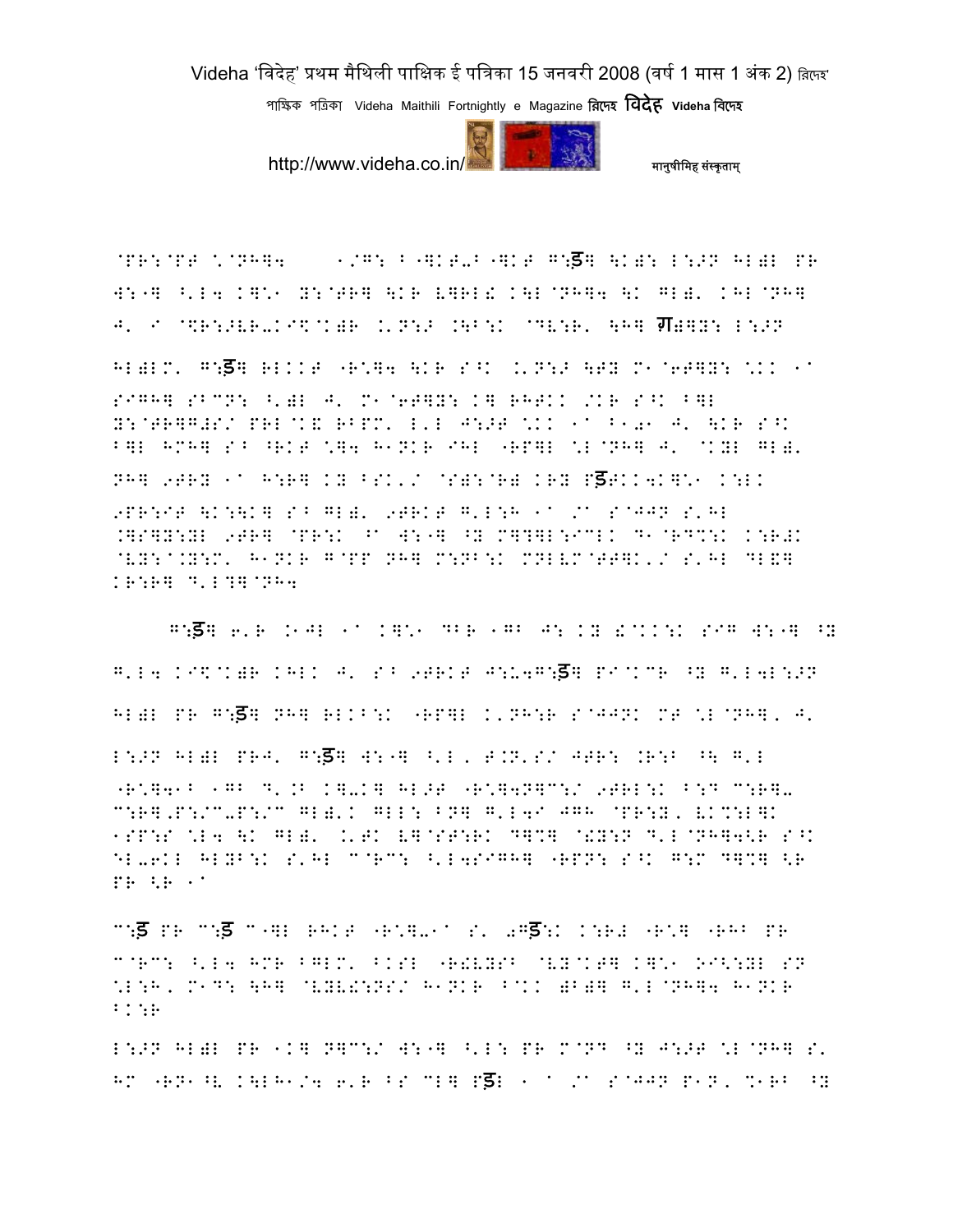পািkক পিtকা Videha Maithili Fortnightly e Magazine িরেদহ िवदेह **Videha** িবেদহ



B.EYA, AYAMP(B) TAB (ANEY TR BZ) ACTUS MITTEM (B BM TO THE TH B. E 1988941 K:L CHE BE TEER SCHLEICHE DIE PROVINSIE DE CO KHE MPARL I KUNDRI I PARGU MUHARA I KIDELER LI RUGI E NEU SANU KALLI RI 1980 PL E  $\sim$  400  $\mu$  R  $\mu$  ,  $\mu$  and  $\mu$  and  $\mu$  and  $\mu$  and  $\mu$  and  $\mu$  and  $\mu$  and  $\mu$  and  $\mu$  and  $\mu$  and  $\mu$  and  $\mu$  and  $\mu$  and  $\mu$  and  $\mu$  and  $\mu$  and  $\mu$  and  $\mu$  and  $\mu$  and  $\mu$  and  $\mu$  and  $\mu$  and SART, SA CEANG RESTAIN SA GHAININ AN AIR AN ISL NA SA CHEANGACH AG AGH. "RANGA" AD "MM COLEAR AR DA CAEGO AD MAGU AN AN AIR " "IN A EALL" " a SL0:/ \%:R: DKT D'.'L@NH]- D'.B, /TY N:ML L].L "R\*]4 BR.: B1@NNPH: BH: GHR:JHRE T.BY R.E (BYRE 6.B / 1 CC/CH KOR P17L (PHRIM-PHANICIN) KEPA P114E (PHRRH) - MINAPI BHR (MIPER BN) P"]N' \*]4 -M1D: \H] KXLLN]M' T/ GIG: P1L N]@RM:#K "REPORTED TO THE RHIP NONE AT MINOR AND A MOVE A SOKY PHROBALA ARE ONCE: PROPINE RECORD ART SO GRAF KXLED PRINCIP ROCKET AND A REPORT OF REPORT OF A RIGHT AND MONEY KMP:ND W:KIR4 PRESS WORD PAND AND DEPART OF

RH@NH# S. @SV&R### CHPS: H#@SSC NH# #\$H ^L4

 -"RH:/ W:K1RJ]K P1@TR \*]4 I KH] HMR: D]%] / a "RPN" (REAL POST DECISE DE L'ANNE D'ANNE D'ANNE D'EN COMPARE L'ANNE D'EN COMPARE L'ANNE DE L'ANNE D'EN COMPARE

 $1.1$  JM in Himal and the Minnesotal T.N Himself of the Minnesota: Back: S.A. H.N H.N H.N H.N H.N H.N H.N H.N H GN: D'L]Y@NH]4 H1NKR \K): B'): N'H:L 1JM HMR @KL:SM' P"]KT \*L4 1B H1NKR @SVR

BOLD G'LONG AN DIE DE GLACIE DE GLACIE . \*L:H4\K): P:@#\$' J] 1a DLSR "RH:/K P]T:J]4 P:@#\$'J]T/ PBJ:K SIG P:>YL KM:>T \*L:H4M1D: "RH:/K P]T:J] \*L:H PB@R# IM:ND:R 1 a DY:L14CID: KY HIM: NO BY: NO DY: I K:NP1RS/ "RNKT" ("ADP") A DY: A DY: \*L:H, 1 a M1@6T >L:J KXLLN]BL:K'/ DKT \*L:H4 HMR B')]K'/

 $T: \mathbb{R}^n$  and  $\mathbb{R}^n$  be the contribution of  $\mathbb{R}^n$  and  $\mathbb{R}^n$  and  $\mathbb{R}^n$  and  $\mathbb{R}^n$ 

\*LKK4 "RH]IK P]T:J] /KR: W]K K'N' \*L.]@NH4 >IJ]N]YR RH]TH1/ HL@MYLPK?]K \$]@GR] H1NK: RH@NH]4 @\$R:>IG RBMM' HE MYCHETI MEN (MI BURIA), SYNMALEYMAR (MAMA SA HOGH) SONORI SI GYZ 1B] G'L4 -1> K:@LH] KTY PL@S)'\$ \*?]4BH1T D]NS/ S@MP@RK'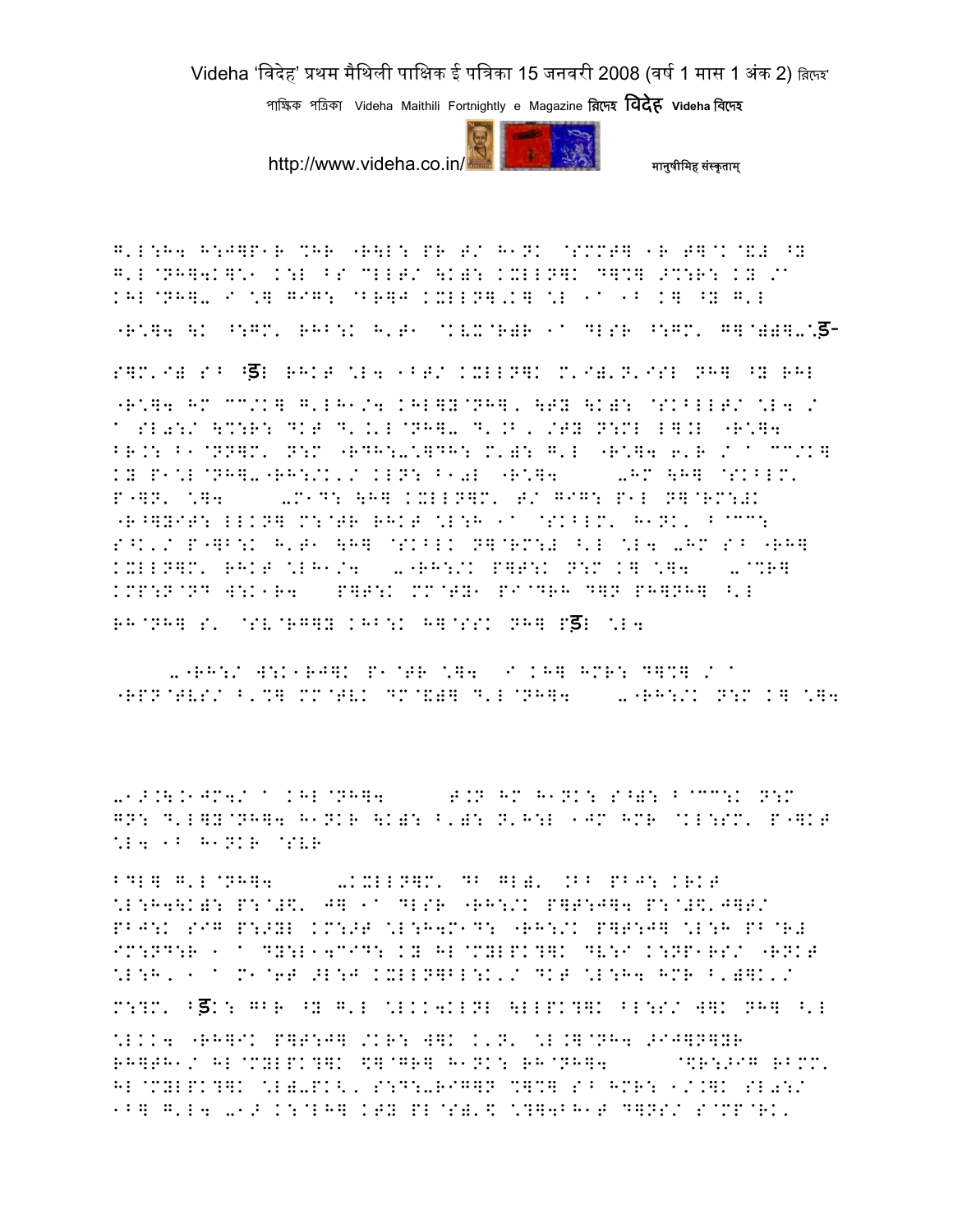পািkক পিtকা Videha Maithili Fortnightly e Magazine িরেদহ िवदेह **Videha** িবেদহ



)B)] G'L4\T1@KK: B:D KTH1 SIG' PL@S)]IG S'HL NH] RHL4B10B  $'$  ),  $'$  (defined by  $'$  and  $'$  and  $'$  general  $\mathcal{A}$  . The parameter  $\mathcal{A}$  and  $\mathcal{B}$ PH]N' H1NKR MM@TY1 ^Y G'L@NH]4 HMR K):YL K'% D]%] D'.] / a KHL@NHL@NTB. S/ G@LTER SIN KIN KIND. S. MEDINI KI MAR P1\*LH1/4 T'/ "RH:/ ^R] R@ST: G1@MM \*LH1/4 6'R KHY LGR:N- MODERN BOOTERER BOTER MEERS BAOR ON TORREARNED FROM BORN. P1L PR 1B B, E (NEG) BY AGE (PR BSN)/ GBD B NA BSK' (PR BSK') KY D'L G'LANDING MARING D'E LA GRISTIA D'ALLA D'AN D'E LA GRIS D'ALLA D'ALLA D'AN VI D'E L'AN VI D'E L'AN VI D "R\*]4 \K K:TM' R]P'YR]IG CL] RHL "R\*]4HMR 1G:/ DM@%Y <BM] G'L4\H] P1LK N]@RM:#K:LK P:Y: S^4KXLLN]K )B)L D'B:LK PJ'B: SOFA/A D'B:L SOF (SOF) BEBIEL ALAPHENAH (1918) NINAP (A) NAPHERHIEL 1a W'K'D:R S^ M]LL "R\*]4 6'R MLN Pड़L SB)K'S ^RL R1PK@YY:4

HTE PAPIER AS INFORMATION SINE OF PERIOD PER BISKING AS

BLE PRESTE (SIE RHIE (1942): SOME ROOT (SB) SHR SBELLEY. R:.! /H\_48.756... "SITRE TO RTRICE AN INFRESTIAL DAGG LO ALLAHA AN PILK BARAAN PYLI PAON PAN LA DIBARDAEN LO G'L E SING A KHLONH I D'AN HI D'AN HI BANG AN D'AN HI D'AN HI AC MJDBR UPRS/

RNBPH H.CA: PATH CO MYMAC, CPH PSEA SOR: MPR4CH.C HMRA  $\sim$  2008) (Fig. 2014) (2008) (PR)  $\sim$  2008)  $\sim$  1008  $\sim$  1008  $\sim$  1008  $\sim$  1008  $\sim$  1008  $\sim$ B.BILK (FRISH) S. BUTTER, NE MILL S. MUH FF: BUILLERIN SO "RO "RESPECTED AND START WHEN THE SAMPLE

 ^@KK )B)L4BSS/ 9TR] /H] P1LK N]@RM:#M' %H]D MJDBRK L]@S) D'.LH1/4BH1T KM LLKK N:M \*L-@PR:Y, B]N KIP'INS'%N BL:K N:M NH] RHKK4 BS %1RB HLYB:K SBRS:R K\LK T/ HM 1 a

197 P:HB BS PR 25.5. 2007 P:HB C

 / a P1N, B:JY LGL:H4-"RH:/ KHLH1/ J' K]R:Y' PR RHKT  $\Delta$ 4 B10 B10B4  $\pm$  B10B4  $\pm$  B10B4  $\pm$  B10B4  $\pm$  B10B4  $\pm$  R). My Korea Ko $\pm$  R1. Most  $\pm$  R1. Most  $\pm$ 9@TTR \K): <RL NH] BN: SKL:H4 LLK K]-K] NH] K\ G'L4HMH1/ 1991 K B:D "PARTIC" PRESERVED BY DISTURBED IN PRESERVED IN SUPERIORS BOYN' THE STOCK DATA DARK OF LORE ARE RECHORED LIMITY. AN URNEAR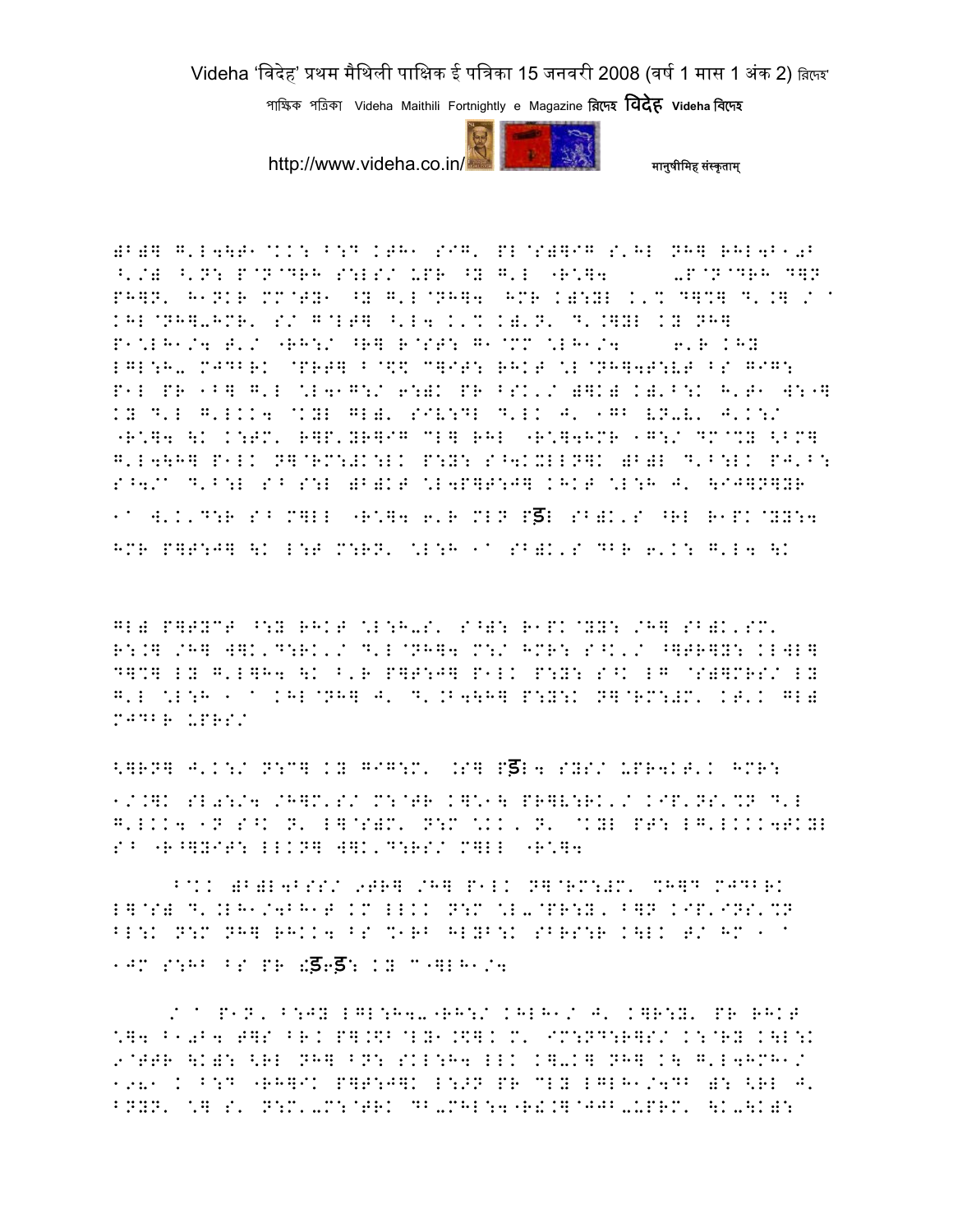পািkক পিtকা Videha Maithili Fortnightly e Magazine িরেদহ िवदेह **Videha** িবেদহ



KLALA "RANGA" "PRANCI" "RHENI LI DA MUNICI DARA "REDNA 1 a KIDI DA ^')L@NH]4R]):YRM'@#)K PH]NH] MM@TY14 N' KLNL S@MM:N4P1LK 9@D<:)N PR DB-DB HJ:R S^ "R^]YIT:K'/ SRK:R D'LK4 / a T/  $T^*$  and  $T^*$  are the set of the set of the last  $T^*$  and  $T^*$  are  $T^*$  the  $T^*$  of  $T^*$  and  $T^*$  are  $T^*$  and  $T^*$  are  $T^*$  and  $T^*$  are  $T^*$  and  $T^*$  are  $T^*$  and  $T^*$  are  $T^*$  and  $T^*$  are  $T^*$  and V@R@KS \$]V]JNM' JYB:K H'T1 PKRV] KRY 1 a I NN-V@R@KSM' JYB: SO HOR: PO BERVO BERRY BOBY AN INTERFERING THAN JERNY JOHN SO A HANG AN I KRKT F. NA I JOS J. PREDIGENT FRANCRIK HOME DE LA I DRIJE KRAT I 1 a I 1 a J. P PAPILTER ( ) PER PAPIL ( ) HIM METH . HTPER ( ) HE MPHAL DR^IGLM' 1a P)NL M' 194 M:YLK'/ "RN]Y@NH14HMR P@TN]K'/ B@\$\$ N]K LGT@NH]4 N'H:LT/ P)N'M' "R\*]4 6'R "RPN P)N: 1 a The Director of the U.S. of the

W:MIC POST PHILTIPS POST PROVIDED AS A STREET PROPERTY @S)K@#\$ PR 9TRL:H4 B:HRS/ P)N: "RYL: PR HL@R\$]IGK'/ D. HM &PRESS ON @PRINT OF THIS PINE OF THE WELL AND TO B:D 1B \H] NGRS/ LG:V NH] @PRT]YLG]T: KRY Pड़T HMR:4

---------

5.P@DY 45 S/ 1G:/

45.DL&]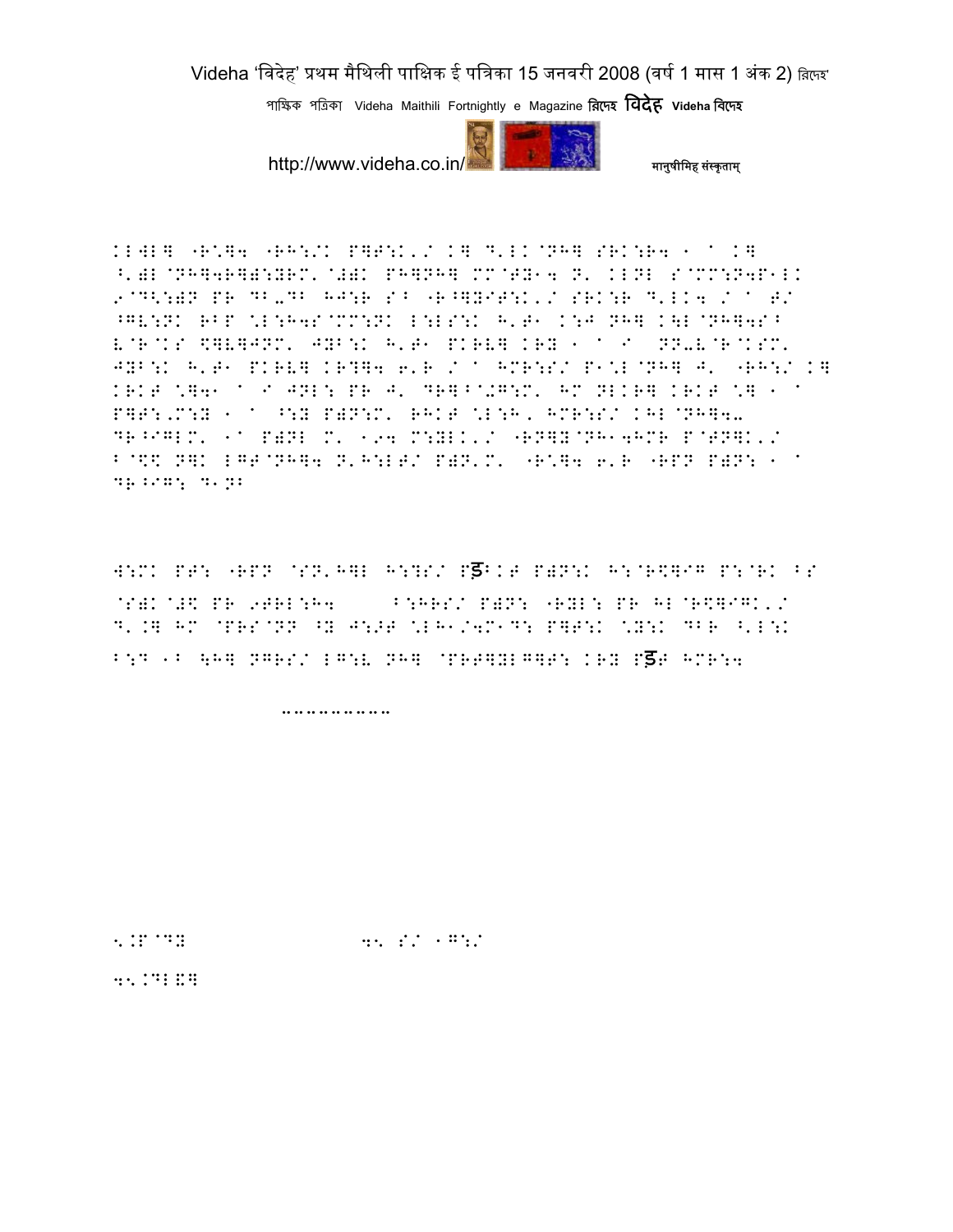পািkক পিtকা Videha Maithili Fortnightly e Magazine িরেদহ िवदेह **Videha** িবেদহ



DEBE NA WEIZA DAR NE DYERIA PLEI PA YENYIYA AD NE PERR B:JAB: B:PL(PAPE) Pana Sida BRE PS: Mike, PR@3C PR@3C PR SKL /**'**, N:M S@+G]K4 K:R# \*L NH] /**'**DL&], N:M BT:YT T.N K?]K4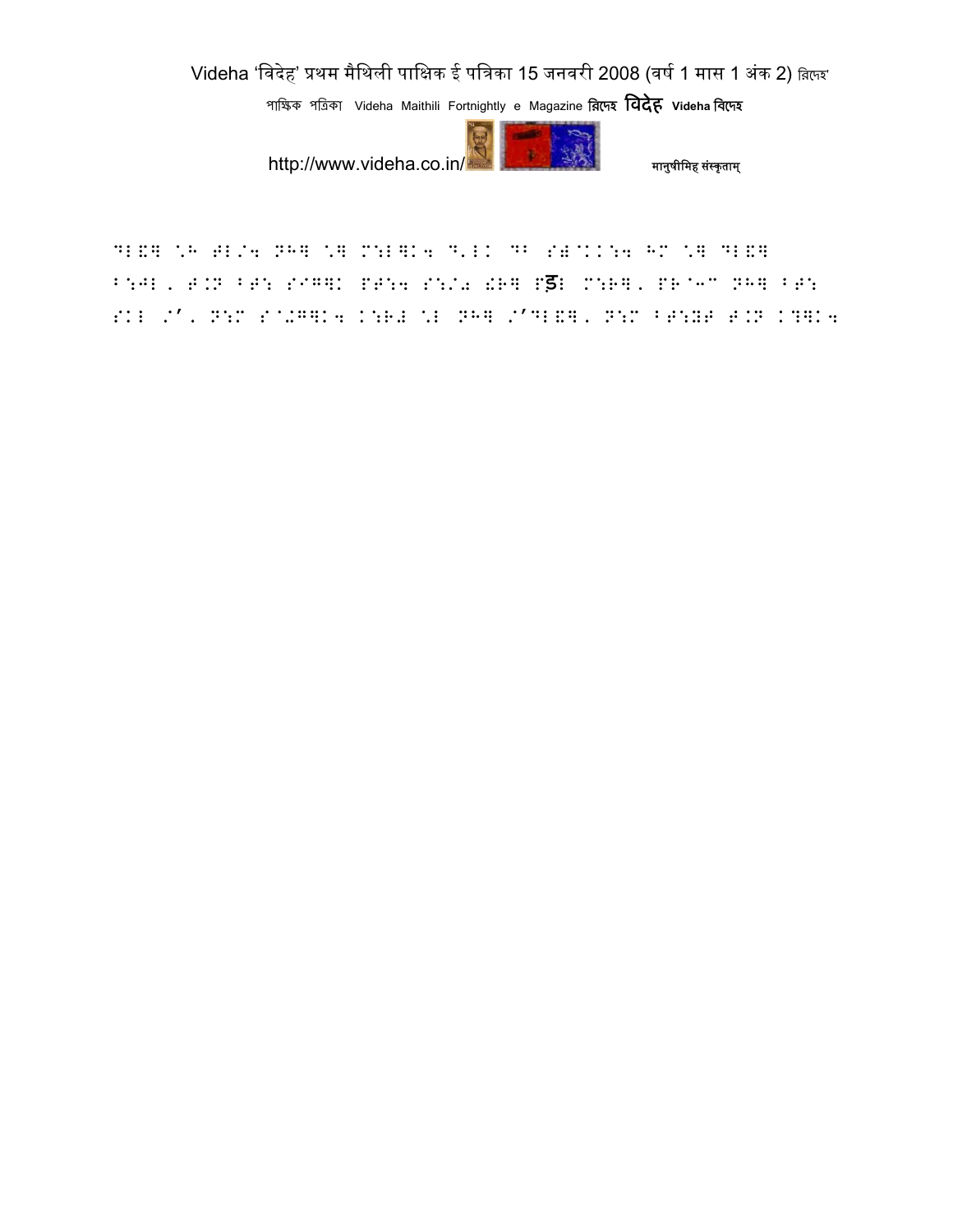পািkক পিtকা Videha Maithili Fortnightly e Magazine িরেদহ िवदेह **Videha** িবেদহ



46.HOMES

T]MN M:/GL ^NS]Y:S/, SB/<: RHL \*L GMK4 KH]YLT/ "RYBH HMR: LG, D'BH T.N 9@TTR4 %HR ^G'LG P:> KM'LH1/, M:/GL P:> K]\*1 DKH, BDL: P:>K 0NK S1N:BH, GMKS/ NH] "R\*] MLN ^RKT4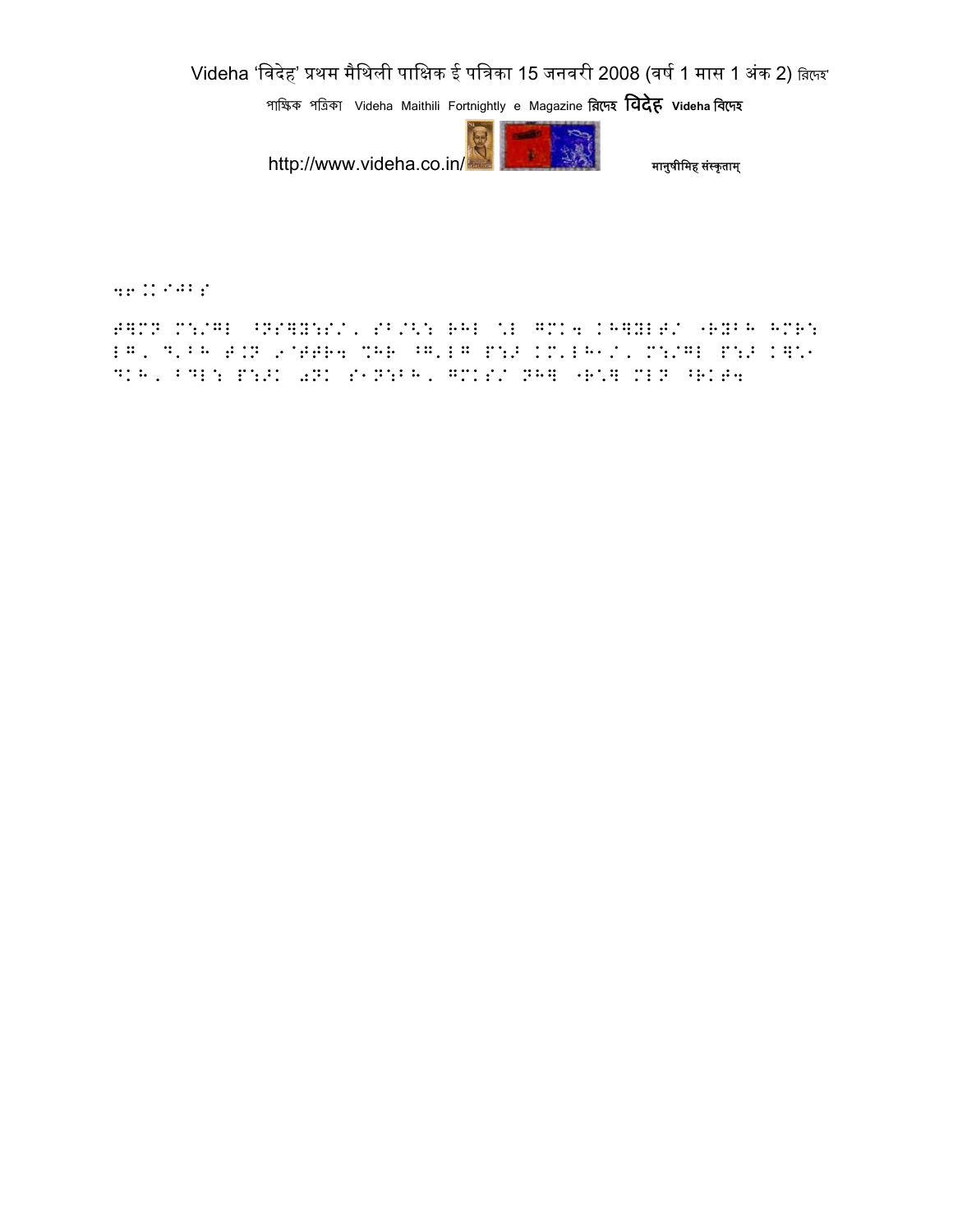পািkক পিtকা Videha Maithili Fortnightly e Magazine িরেদহ िवदेह **Videha** িবেদহ



http://www.videha.co.in/ स्वार्थ के अन्य स्कूलाम्

## 47.LIDNA ...

L@NDNK S:9? HXLM' %H]D ^]I\$R:, L'@S)RM' %H]D STVIT-B'"RIT, NHE MYB HM GHELLICK HINA SHINKT POP SIDE

L'@S)RM' S^ "RPN' LLK, NH] ^')K\* "RI@GR'J \KL):4 ^')N' HMHE M/H): HAR AN LENGINGROPH SE SAHL SAHAR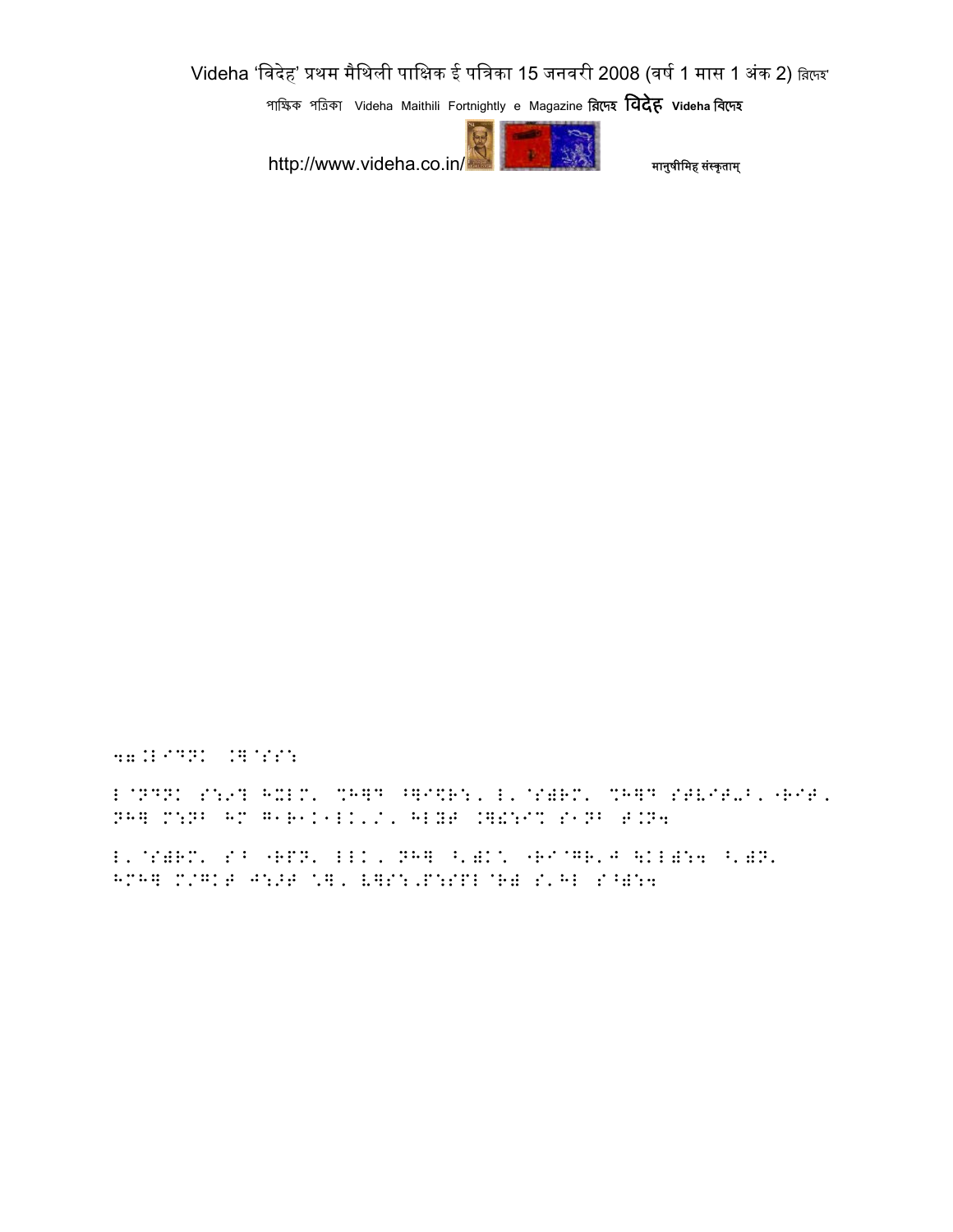পািkক পিtকা Videha Maithili Fortnightly e Magazine িরেদহ िवदेह **Videha** িবেদহ



48.R]P'YR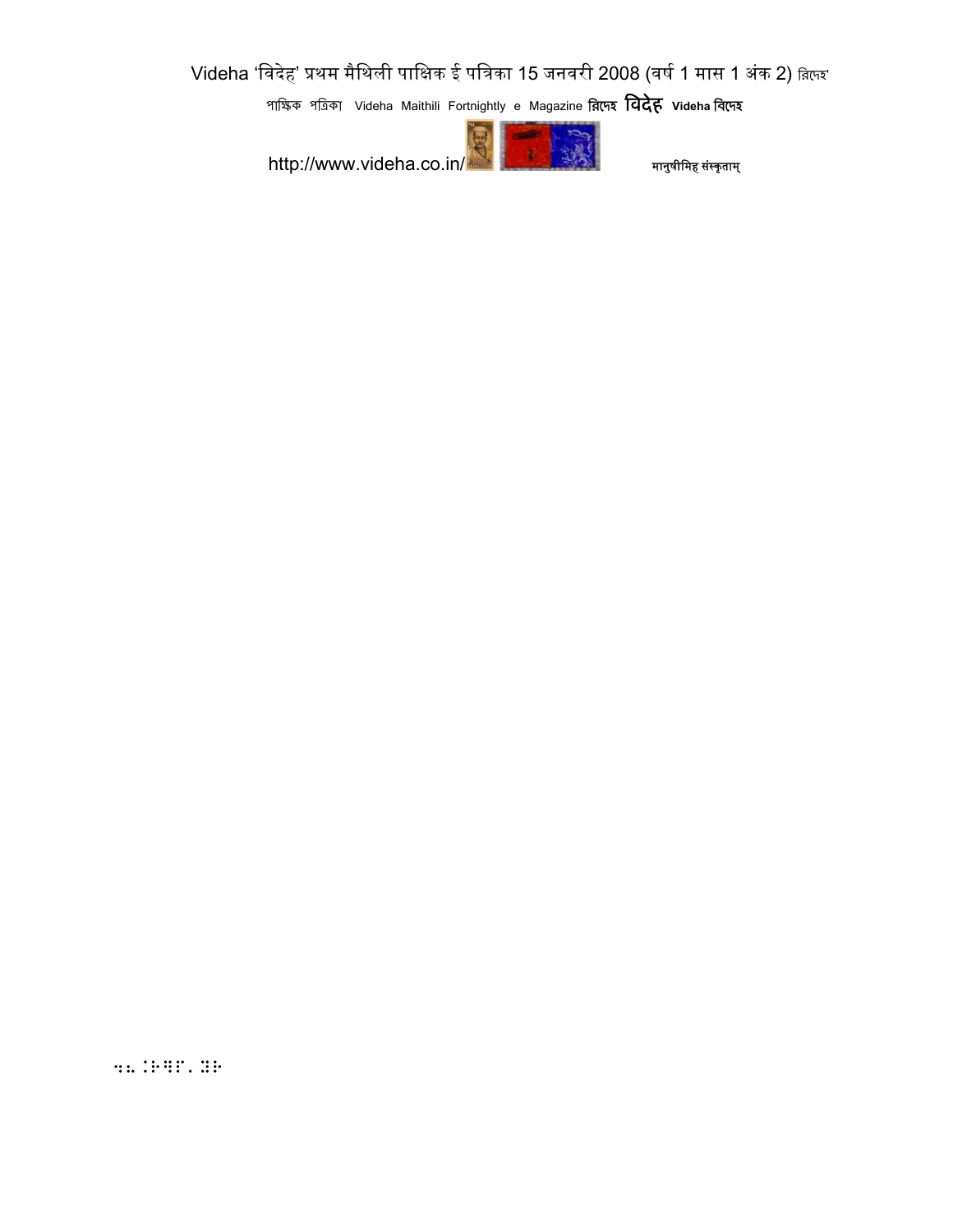পািkক পিtকা Videha Maithili Fortnightly e Magazine িরেদহ िवदेह **Videha** িবেদহ



ऑ6921 BYEYL BARLOB LIEL, FAE CLAAR AND MILL CYRAAR,

HM PP\*L ARB \*RRCHR FL, PIEY PRB MYRR \*L, RBM #RVRK SYRP. H/, NI PHY (NP PH)

O**'** B:BB T.N KM]%N, "RH]I J:Y 1U D**'**4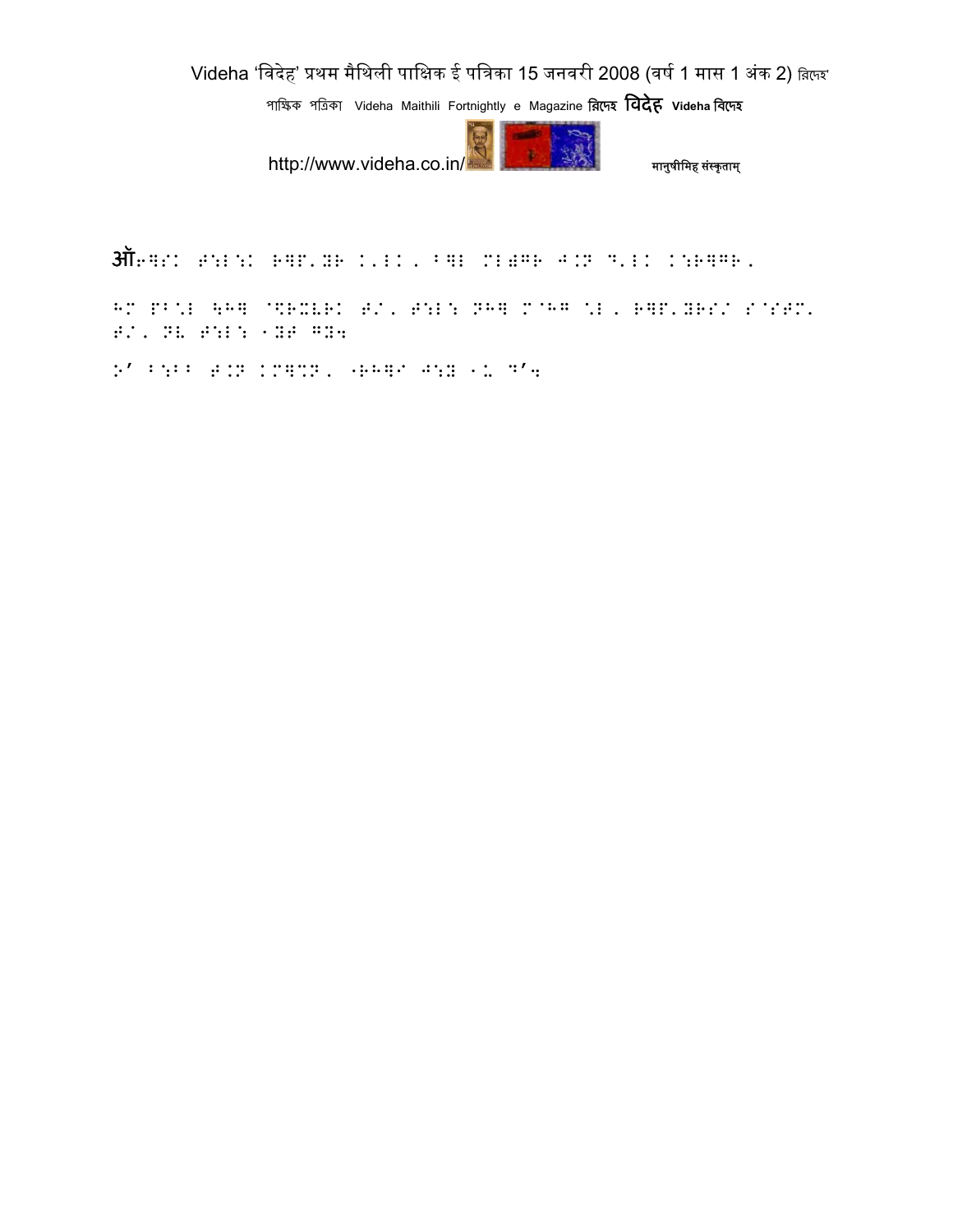পািkক পিtকা Videha Maithili Fortnightly e Magazine িরেদহ िवदेह **Videha** িবেদহ



http://www.videha.co.in/  $\frac{1}{2}$   $\frac{1}{2}$   $\frac{1}{2}$   $\frac{1}{2}$   $\frac{1}{2}$   $\frac{1}{2}$   $\frac{1}{2}$   $\frac{1}{2}$   $\frac{1}{2}$   $\frac{1}{2}$   $\frac{1}{2}$   $\frac{1}{2}$   $\frac{1}{2}$   $\frac{1}{2}$   $\frac{1}{2}$   $\frac{1}{2}$   $\frac{1}{2}$   $\frac{1}{2}$   $\frac{1}{2}$   $\frac{1$ 

## 49. The Company of the Company of the Company of the Company of the Company of the Company of the Company of t<br>The Company of the Company of the Company of the Company of the Company of the Company of the Company of the C

S1M'R P@RVTK C:RB-K:T, N]%:N D'.:Y KHLK G:>\$, S@RPK C'@NH  $\mathcal{F}$  ,  $\mathcal{F}_\mathrm{c}$  ,  $\mathcal{F}_\mathrm{c}$ 

 $^{\circ}$  C SM1  $^{\circ}$  SM10  $^{\circ}$  SM1  $^{\circ}$  S  $^{\circ}$  (SM1  $^{\circ}$  S  $^{\circ}$  S  $^{\circ}$  S  $^{\circ}$  C  $^{\circ}$  S  $^{\circ}$  C  $^{\circ}$  S  $^{\circ}$  C  $^{\circ}$  S  $^{\circ}$  C  $^{\circ}$  S  $^{\circ}$  C  $^{\circ}$  S  $^{\circ}$  C  $^{\circ}$  S  $^{\circ}$  C  $^{\circ}$  S  $^{\circ}$  C  $^{\$ THE CONSTRUCTION

SIG] HMR H/SL KHLK, KLNL PH:ड़ PR J:U, PH:ड़ UPR C"]Y L'L, BEENING ROOM FROM THE STORY WAS CONSIDERED AND CONSIDER LY, H/ GREE HER LETTLING, A SHELLINGE SHEET LIN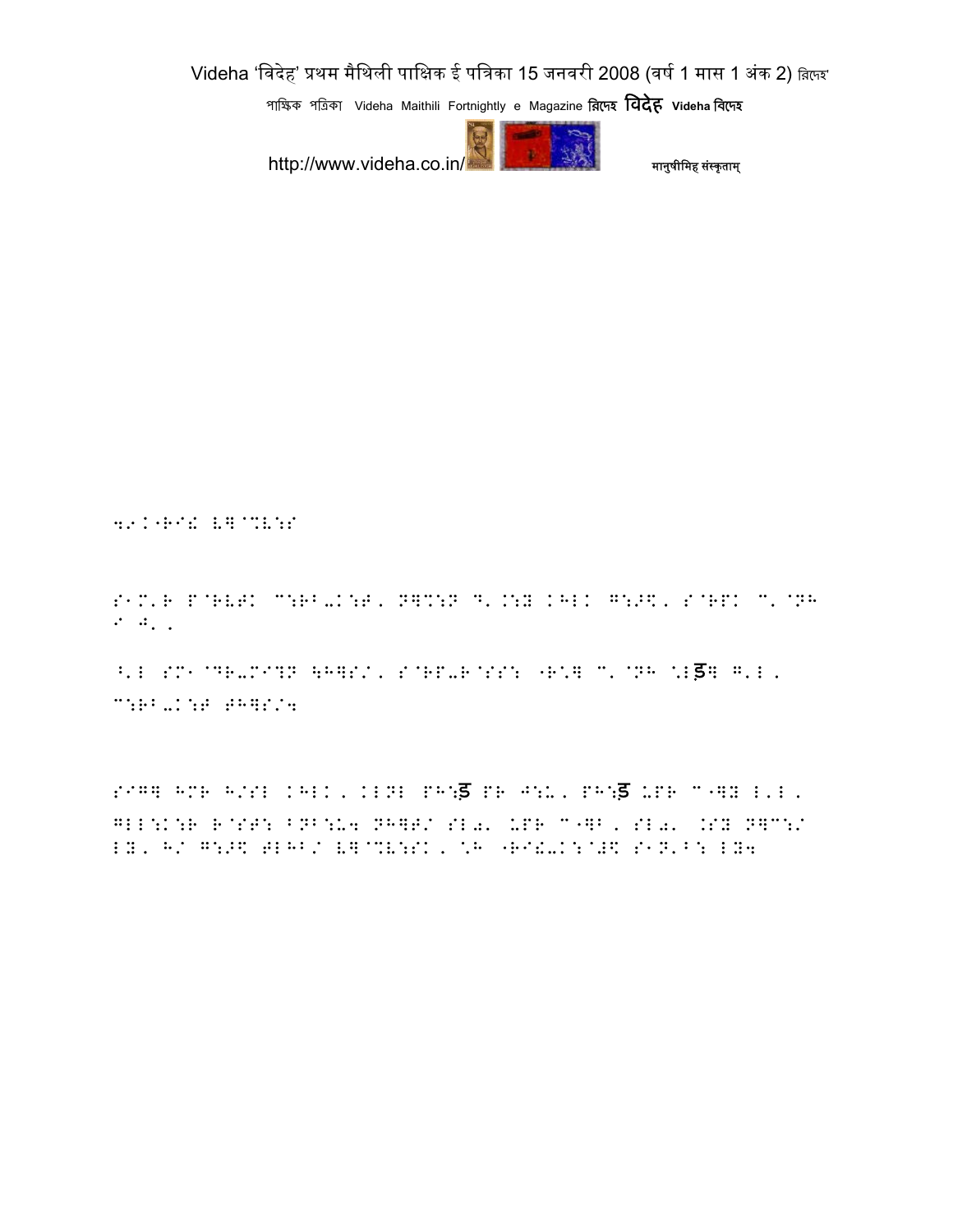পািkক পিtকা Videha Maithili Fortnightly e Magazine িরেদহ िवदेह **Videha** িবেদহ



http://www.videha.co.in/ स्क्रिया मानुषीिमह संस्कृताम्

50.G1\$-V'R] G1\$

^:RT]Y V:+MY K'R, @VY:@.Y: \H] TRH'/ ^'L, JC/ K]\*1 N]K ^'L T/ N]K, 1**'** JC/ 9L): T/ S'HL W]K4

@PR:R@B!K ^'L M'L, 1**'** L].LH:K ^')B:K B:T, N]K ^'L T/ G1\$ 1**'**

R. BH WHI AND ALL AND HANDLEY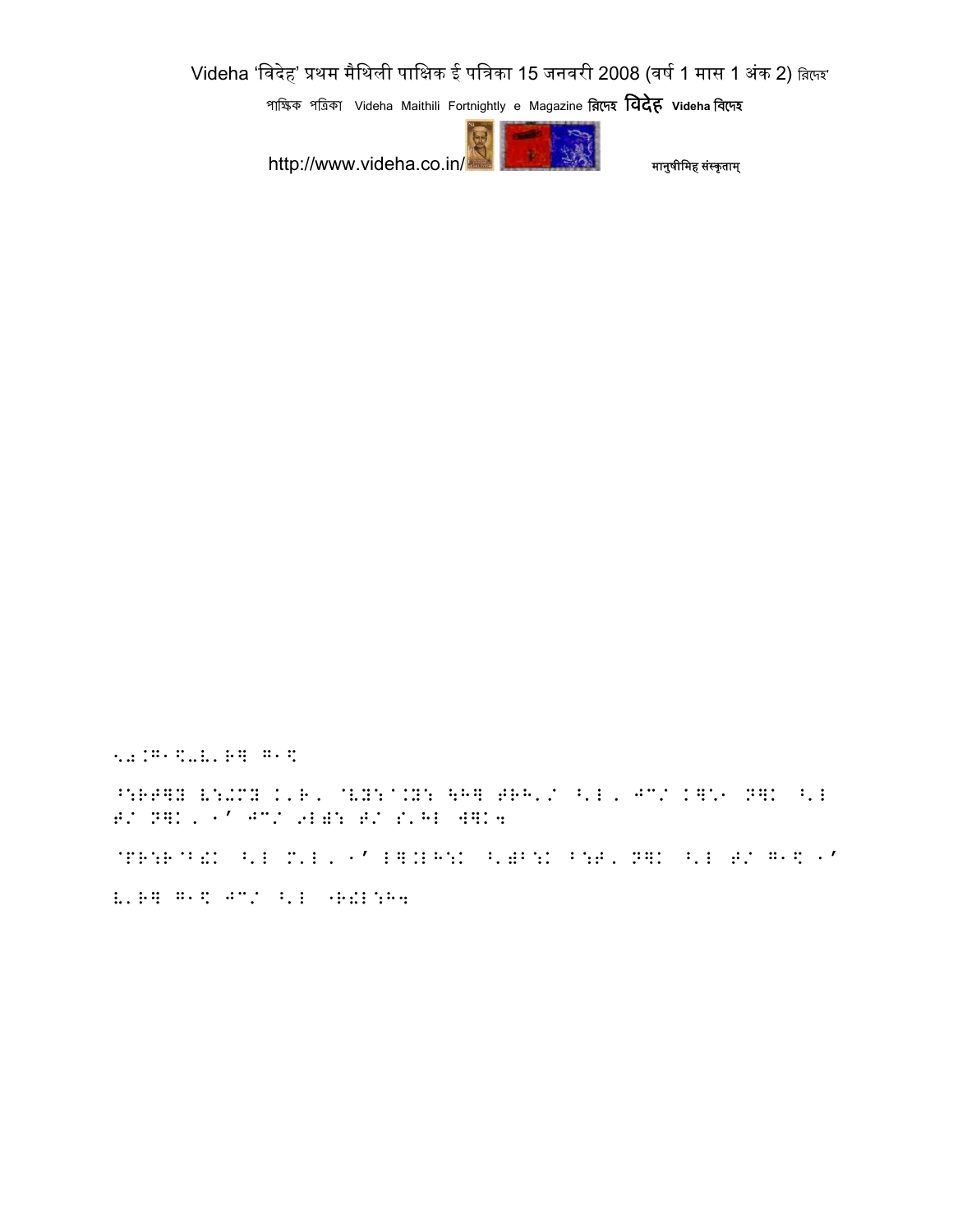পািkক পিtকা Videha Maithili Fortnightly e Magazine িরেদহ िवदेह **Videha** িবেদহ

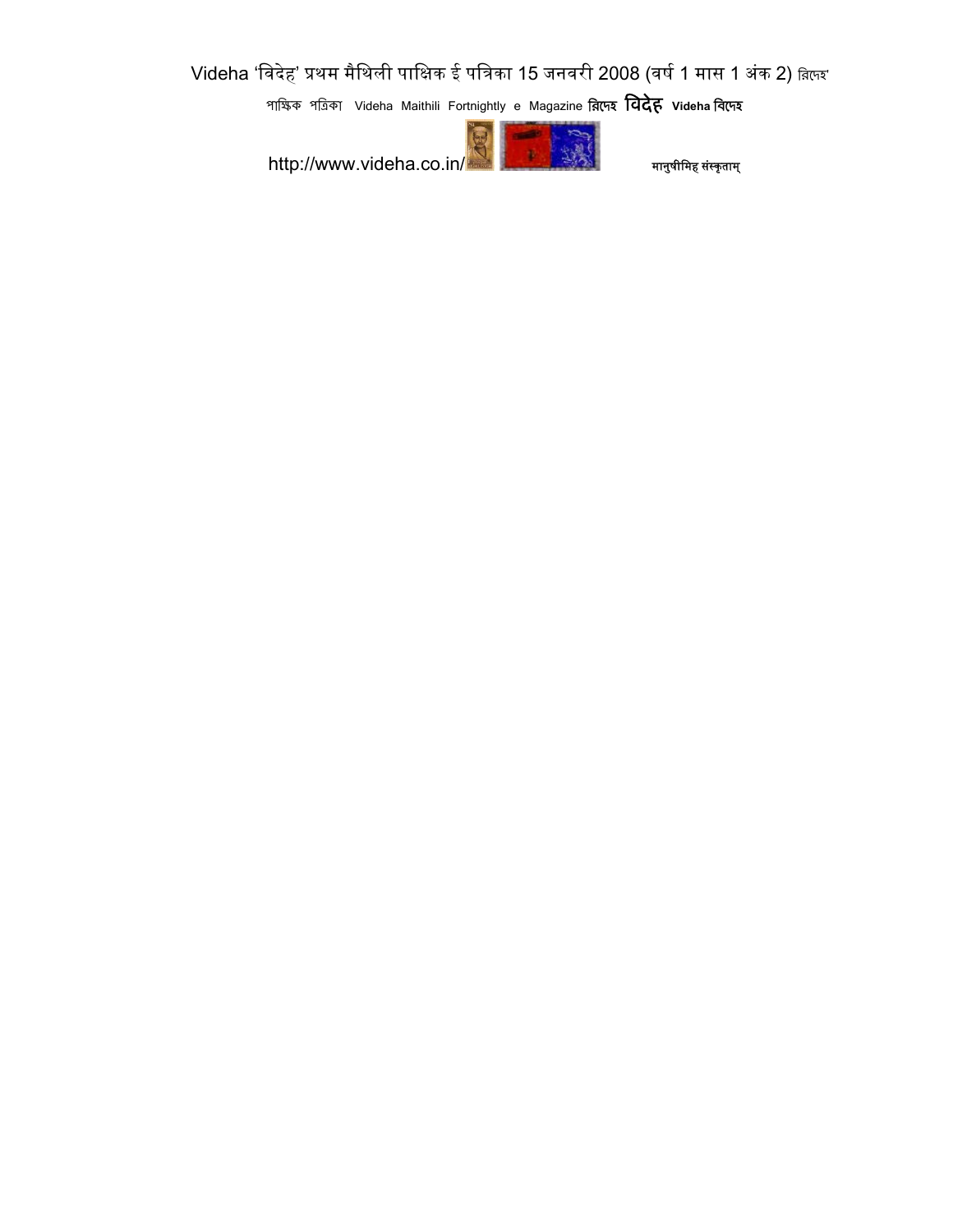পািkক পিtকা Videha Maithili Fortnightly e Magazine িরেদহ िवदेह **Videha** িবেদহ



51. DB!

@PR?M JNVR] D'.L \K, ^LR'-^LR DB!K L'L, L:G] L:>N J.N 1YL  $\ddot{\phantom{0}}$ 

.1%]-@PR61@LL]T P:/L 6'R4 M1D: R@ST:K B]CH] .SL DB!, /H  $T$ . For  $T$  and  $T$  is the single state  $T$  . The  $T$  single  $T$  of  $T$  single  $T$  ,  $T$  ,  $T$  ,  $T$  ,  $T$  ,  $T$  ,  $T$  ,  $T$  ,  $T$  ,  $T$  ,  $T$  ,  $T$  ,  $T$  ,  $T$  ,  $T$  ,  $T$  ,  $T$  ,  $T$  ,  $T$  ,  $T$  ,  $T$  ,  $T$  ,  $T$  ,  $T$ HE RHIGH, ROW HOLES WORK THE LOTES PUTTERELIST ENTER RETURN.

@PR?M' P:YL @PR?MK ^LG, HRT]H S^): D1,. 1**'** RLG4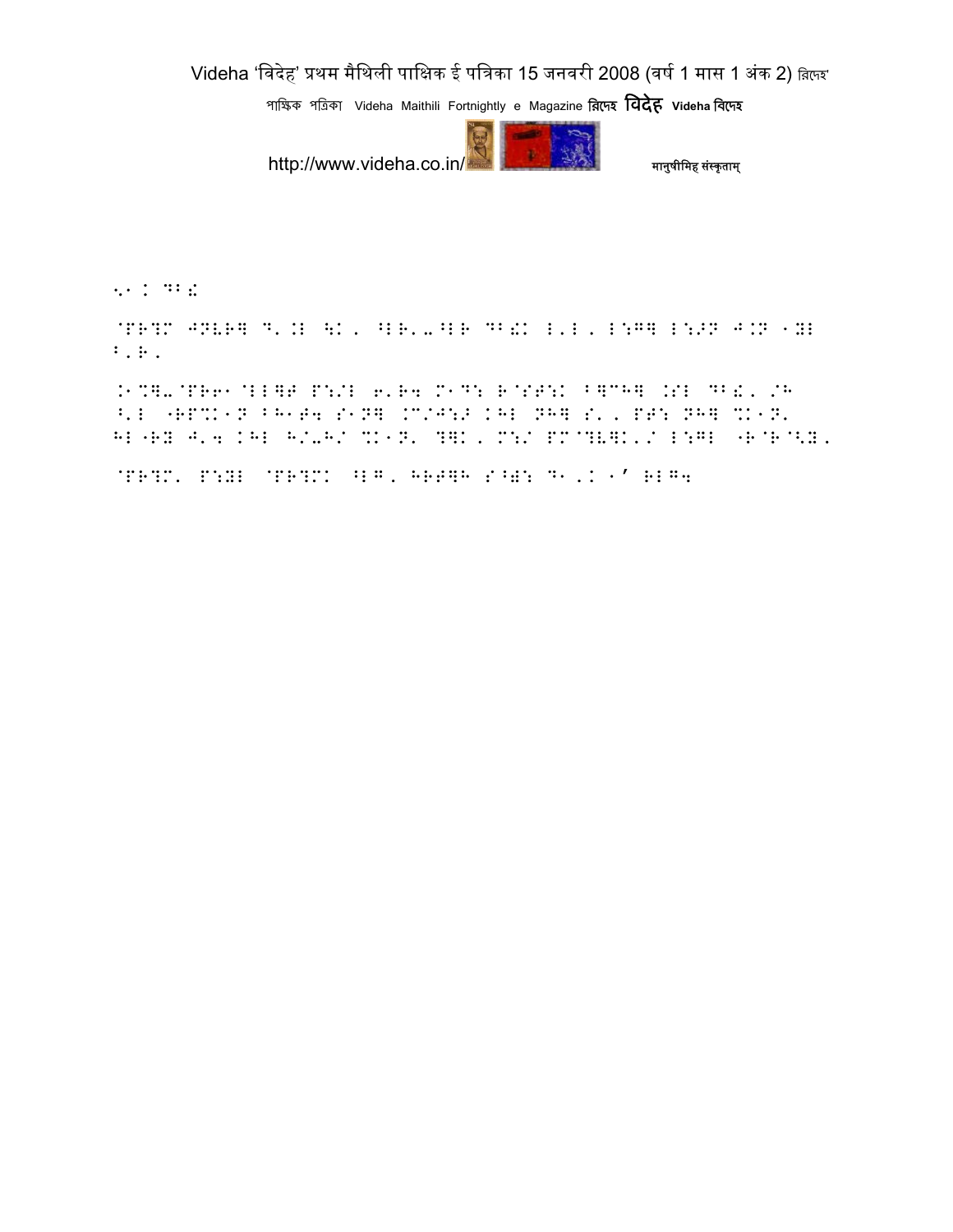পািkক পিtকা Videha Maithili Fortnightly e Magazine িরেদহ िवदेह **Videha** িবেদহ

 $\begin{picture}(180,10) \put(0,0){\line(1,0){10}} \put(1,0){\line(1,0){10}} \put(1,0){\line(1,0){10}} \put(1,0){\line(1,0){10}} \put(1,0){\line(1,0){10}} \put(1,0){\line(1,0){10}} \put(1,0){\line(1,0){10}} \put(1,0){\line(1,0){10}} \put(1,0){\line(1,0){10}} \put(1,0){\line(1,0){10}} \put(1,0){\line(1,0){10}} \put(1,0){\line(1,0){10}} \put($ 



52."R@^Y:S

PB\*L G1RBS/ MMDIGK GT], ^Y RHL "R\*] MID, G1R1 KHL@NH] S' KRB T.N, T.N, "R.N & PROPERTY

@PRT]D]NT/ KR]TH] \*], HM \KR SD].N "R@^Y:S, TH1.N HMR <)Y "R\*], GT] 1**'** )B)Y LY O T:T4

KRB ^LR S:/0 "RH:/, "R@^Y:S B]N: KR] N:G:4

^LR KRB "R@^Y:S J.N, S:/0M' )B)T NH] LY, S:/0M' KRB P-PHASSER: HIGH SEET, HAT MARTIN

BERG PEND CONS AS, ARE PYDRIC RM PRID, ADEL PROM BRBY, HM MY-BOR LEGIA

KHL GHE RIST, D'.BHE GS-PIRE, ALBEZ A. BING PRESHEL.

 $H$ : 54 H:U (BH:/ 64):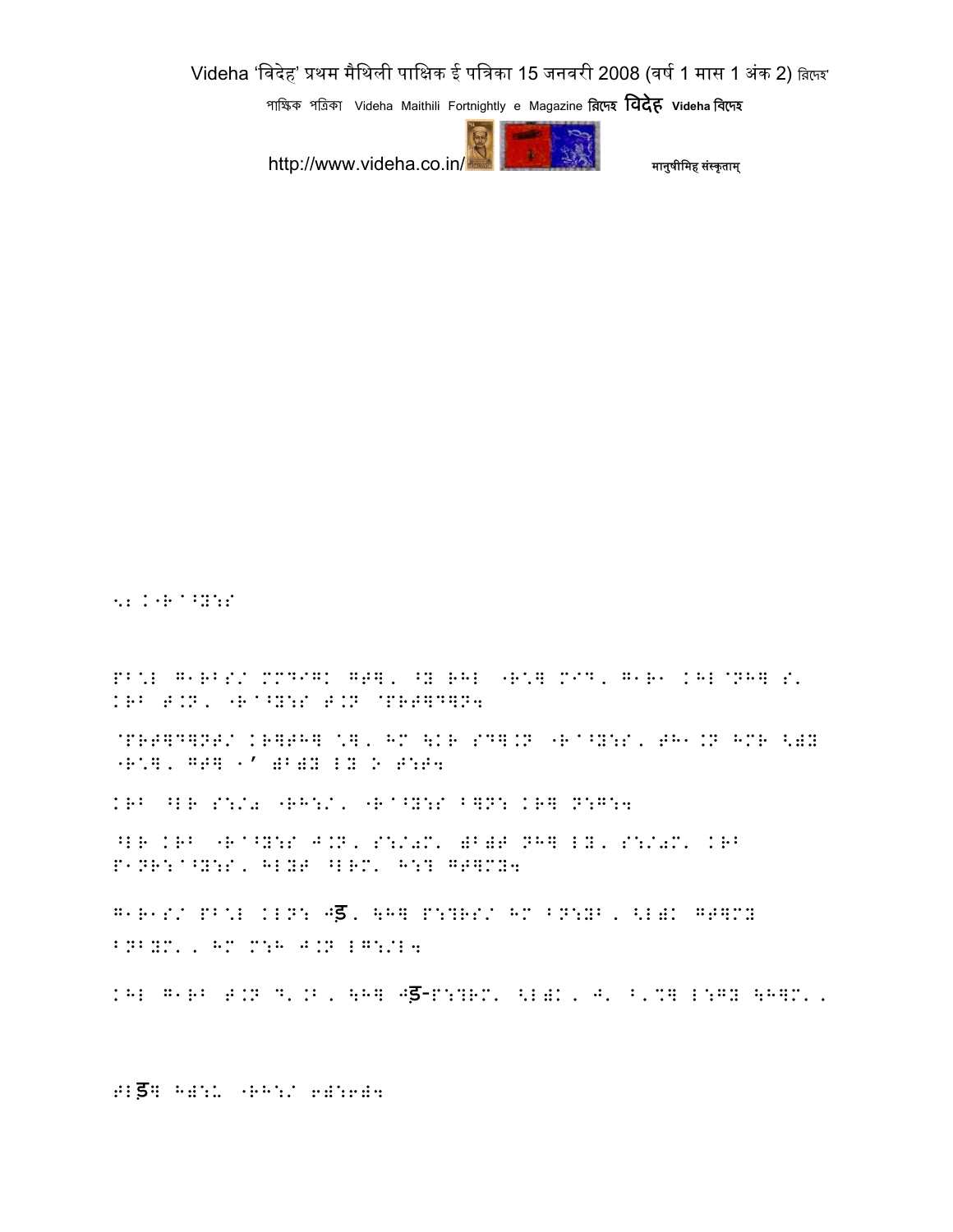পািkক পিtকা Videha Maithili Fortnightly e Magazine িরেদহ िवदेह **Videha** িবেদহ



KHL %BYEE KORNAL (BNE PHELOVIN KNAK/ HOLL1K4

KHL G1RB K:J VKH "R\*JE", SLCB:K "R\*JE" I 6'R4'R4

PHEN, BY TH THAT PS: MEV HIS AND REAL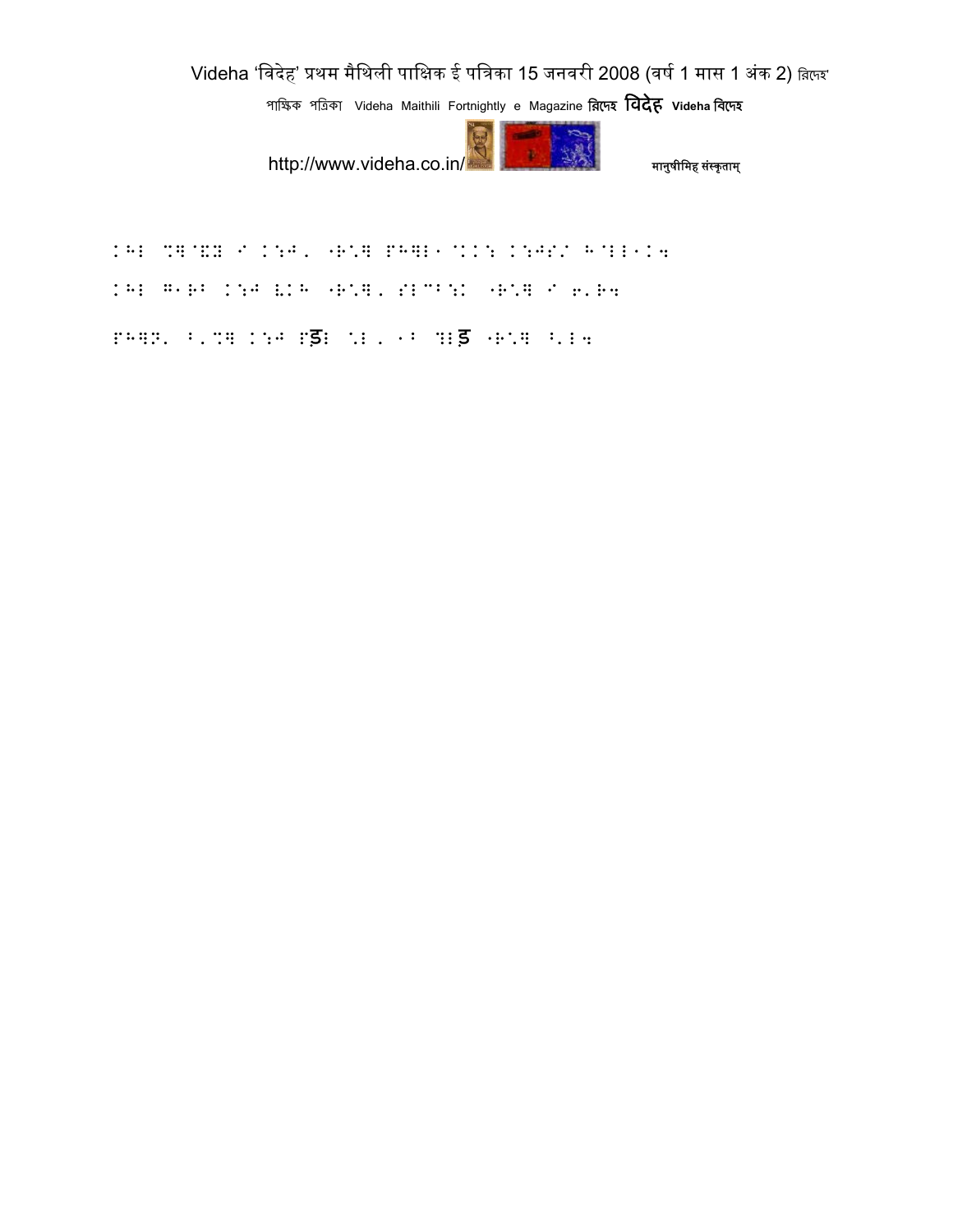পািkক পিtকা Videha Maithili Fortnightly e Magazine িরেদহ िवदेह **Videha** িবেদহ



 $\begin{picture}(180,10) \put(0,0){\line(1,0){10}} \put(1,0){\line(1,0){10}} \put(1,0){\line(1,0){10}} \put(1,0){\line(1,0){10}} \put(1,0){\line(1,0){10}} \put(1,0){\line(1,0){10}} \put(1,0){\line(1,0){10}} \put(1,0){\line(1,0){10}} \put(1,0){\line(1,0){10}} \put(1,0){\line(1,0){10}} \put(1,0){\line(1,0){10}} \put(1,0){\line(1,0){10}} \put($ 

53.)].)].

MJ]@S@)R') C'K]+ ^'L4 V]R S^ ^:GL B:!'-B:!', .'H:RLK P1L]S J.N. COMPANY TO BE STACKED AND STACKED AND STACKED AND STACKED AND STACKED AND STACKED AND STACKED AND STACKED

D: B1RBK L:L RIGH, COPPL LIL 9998, BEN COPPL MSR PS:HE, FHE MIN H/6:200 PP H/PH PH/LE AN PIPP, SEEN MINUTE LY KY, KLAN PHIRS, PHIRB AND AN ART .: DEPATH .: HIS .: DEPATH

I BIRAGK: BIRAGKI RHL4 HIST SON SA CHARACTER SON SA CHARACTER SON SA CHARACTER SON SON SON SON SON SON

DESR DAR PEN SPEAL /HI.D.L SPHK D2P COMME P.E RAPOHE B1RBK:K COMINGHE, NE BANCE, NHE EVEL SECH LEFTER WERE M1/H L)K/N' S^ <BRL 1**'** N:M BDLLK B1RBKH:K, )].)]. B:BBK'/ WKLK I, N:M HLYT SKH \KR 1B4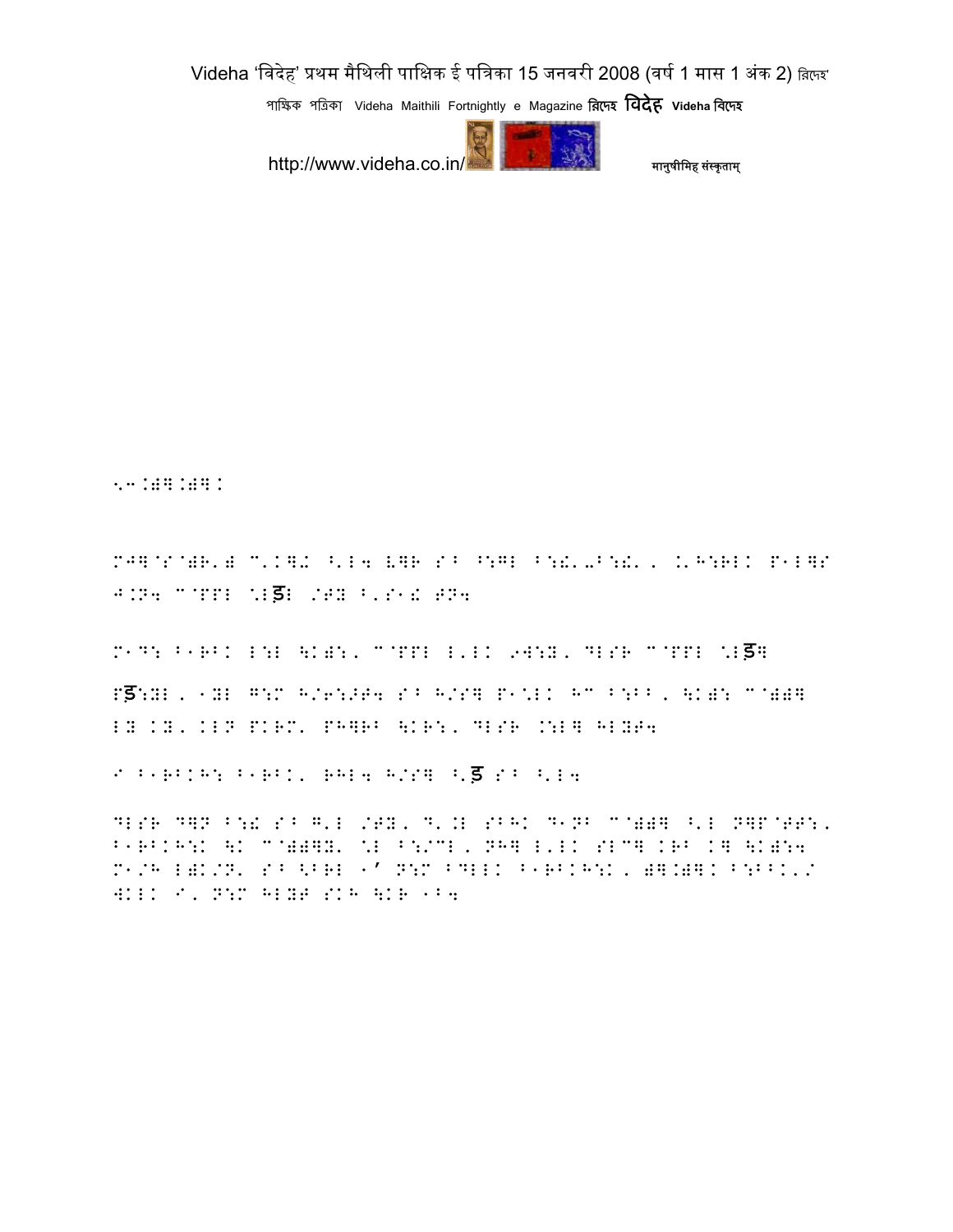পািkক পিtকা Videha Maithili Fortnightly e Magazine িরেদহ िवदेह **Videha** িবেদহ



54.1/.]

D:D: PH1/CL:H \$X@K)R LG, P1\*L HL>\* K] B:B:, M@RR \$X@K)R "RH:/ \*], BT:U ^'L K] HMR:4 O/W:S/ KY %1RB, BT:U PH1/C: !R]K SMC:R, KHL PH]N' KRB W]K, 1/.]K'/ /**'** SRK:R4 KLNL COMON CAST AND PS LOTER RECOVERED AND LANCED AND ARCHIVE KLAHIN:, PENDAR NENGAR SSARA SERIKAN DI PENDARAN BILI ^'LH1/ HM "RH:/ B10Y \*] B@CC:, BKLBNS/ .'L:YB HM S' VYS NH] "R\*] "R@C\*:4

YC D: I SSEE ON PS PS HIM ON SLOWER SSEE OF RESIDENT B. B, C@%M:K PORF, BEF PS: GRIBR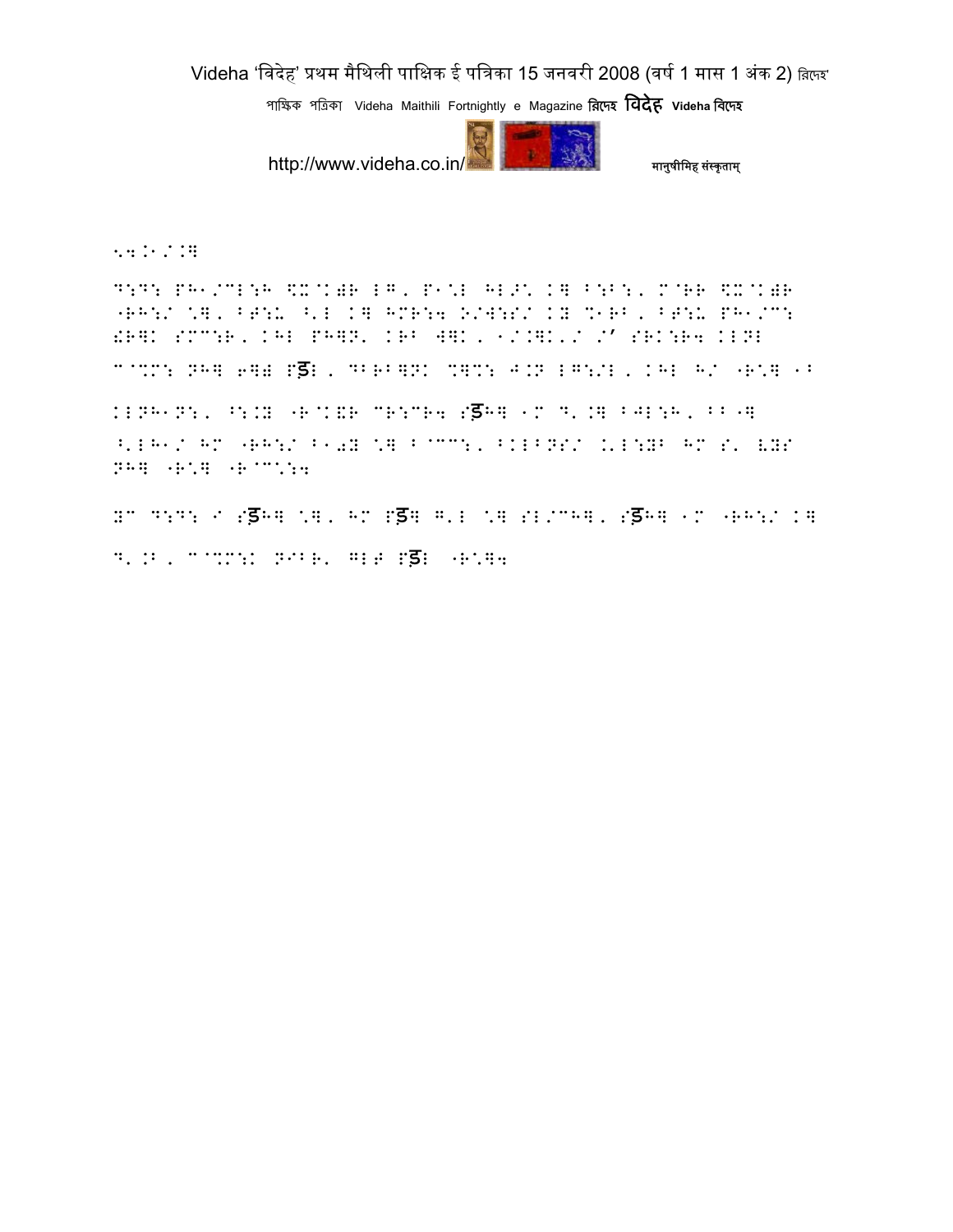পািkক পিtকা Videha Maithili Fortnightly e Magazine িরেদহ िवदेह **Videha** িবেদহ



55.HR 1**'** BRD

MLR G.E GEREENE, GEFEIGEN PENEL PSEHIN.

\TY-/TY K'R B:T, HR JLTN' ^'L S:/0, HR:YL BRD T:K] C:RB KNA: I GPD KIRN KOMPORIS STRONGER BLOG HOLD I GENE ^L?]Y:YL, "R@PPN S@PPT KHY \*] ^:Y4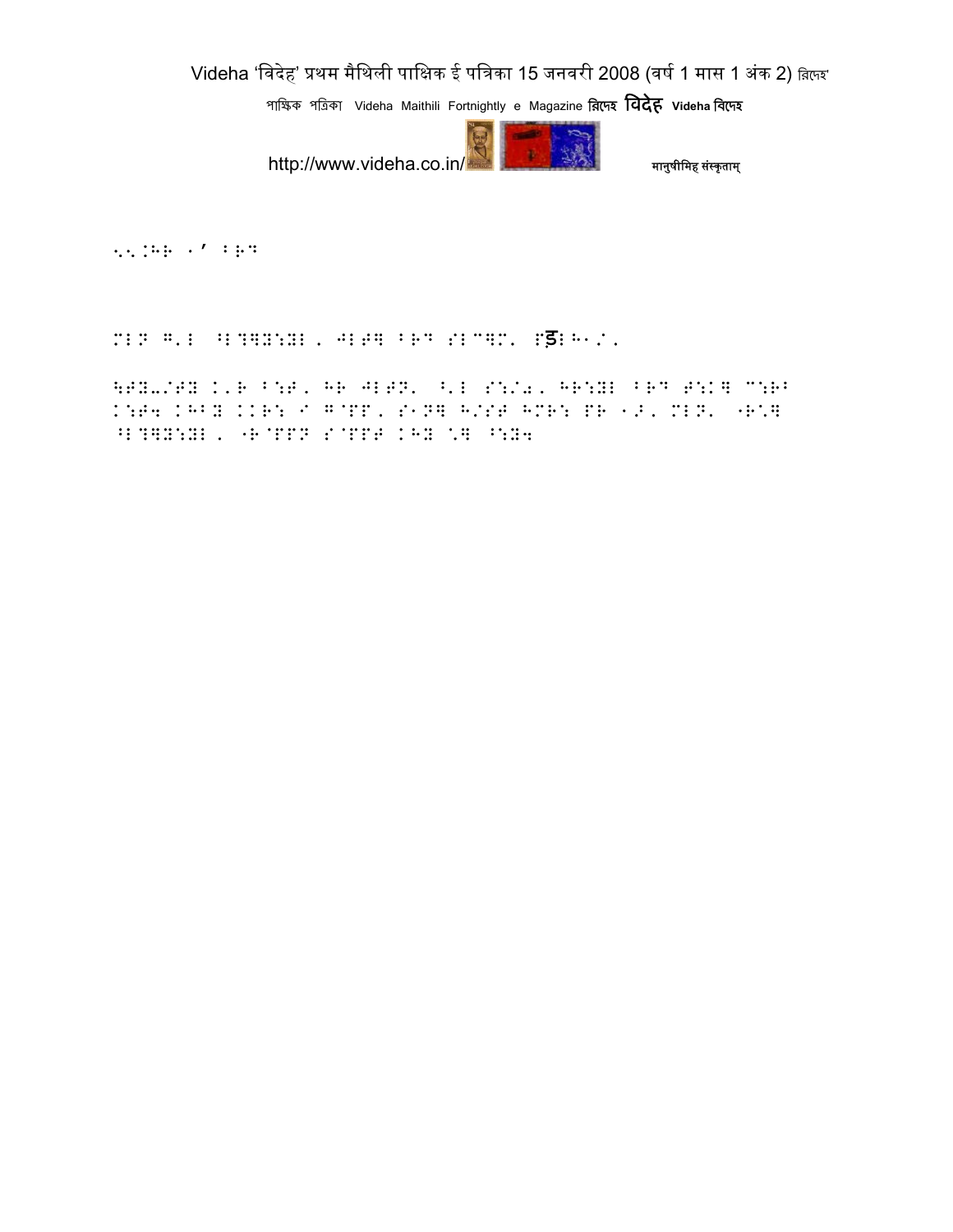পািkক পিtকা Videha Maithili Fortnightly e Magazine িরেদহ िवदेह **Videha** িবেদহ



 $\begin{picture}(180,10) \put(0,0){\line(1,0){10}} \put(1,0){\line(1,0){10}} \put(1,0){\line(1,0){10}} \put(1,0){\line(1,0){10}} \put(1,0){\line(1,0){10}} \put(1,0){\line(1,0){10}} \put(1,0){\line(1,0){10}} \put(1,0){\line(1,0){10}} \put(1,0){\line(1,0){10}} \put(1,0){\line(1,0){10}} \put(1,0){\line(1,0){10}} \put(1,0){\line(1,0){10}} \put($ 

# 56.NRK N]V:R# CT1@RD%]

^1.L' ^R] D]N D]N B]T] G'L, NRK N]V:R# LY HM RHLH1/, S:/0M' MIDR COMPANY OF STREET AND PUT IN STREET K'R CLAN (KI:) KI: (KI: CLI) GLAN (GLI) GLAN (GLAN 6BL LL'ELLE) L'L4 SR@SVT] PBJ:K SMY BKR, "R%LKK-G:\*-P:T GLL]K L'L, BLN, ALLE MHILL, AND LIL, CHNELLING (AND HILL), CARD

"R "BRAL FARY B.1952AR, "A CO. BRAT ZIR B.11 /KR . 17 "BRFA M]RC:>K 6RM' "RITR, B10KT-B10KT D]N KT**'** G'L4

S1@GGLK'/ I .L1Y R:M:Y#,

STRING THE CONTROL OF STRING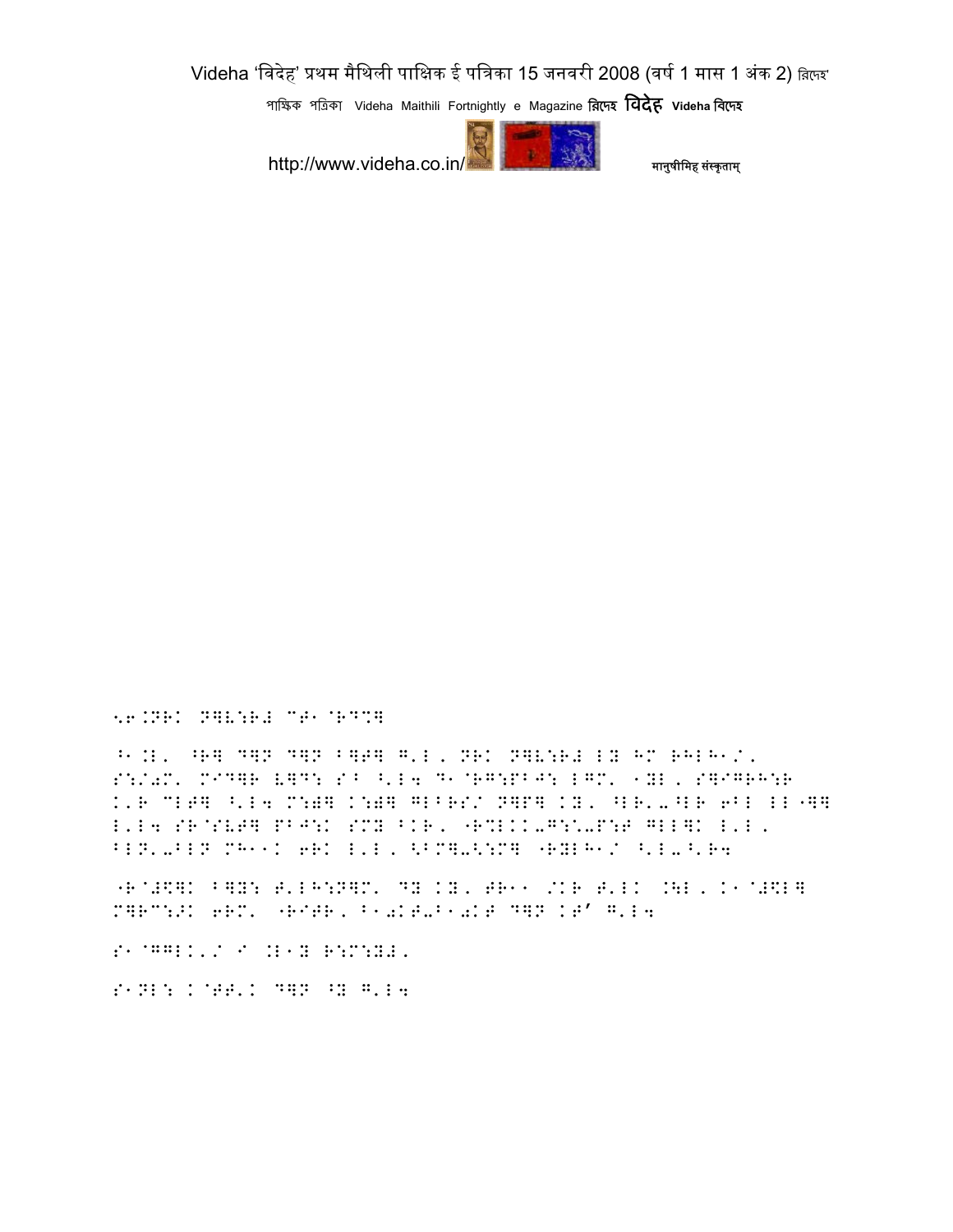পািkক পিtকা Videha Maithili Fortnightly e Magazine িরেদহ िवदेह **Videha** িবেদহ



http://www.videha.co.in/ स्वार्थ के अन्य स्कूलाम्

57.NCKR]

NCHR NH (BR BIN, VAR BYN) H, NAB, LAR VAR FRY BRH. 1B KT' B10:YB4 G:M <BR] JC/ J:YB, .:YB K] KML:K B:LB, O B:BN: CNON PHRP, , BTBN: CHR B102N4 (PHR BRP)N H.BR: (BNR) J:B: J. J.N J: J.N J: SP, J.N J: B (2013) (SIT: SIT: ST TERRIT "R\*] NH] \*B)]4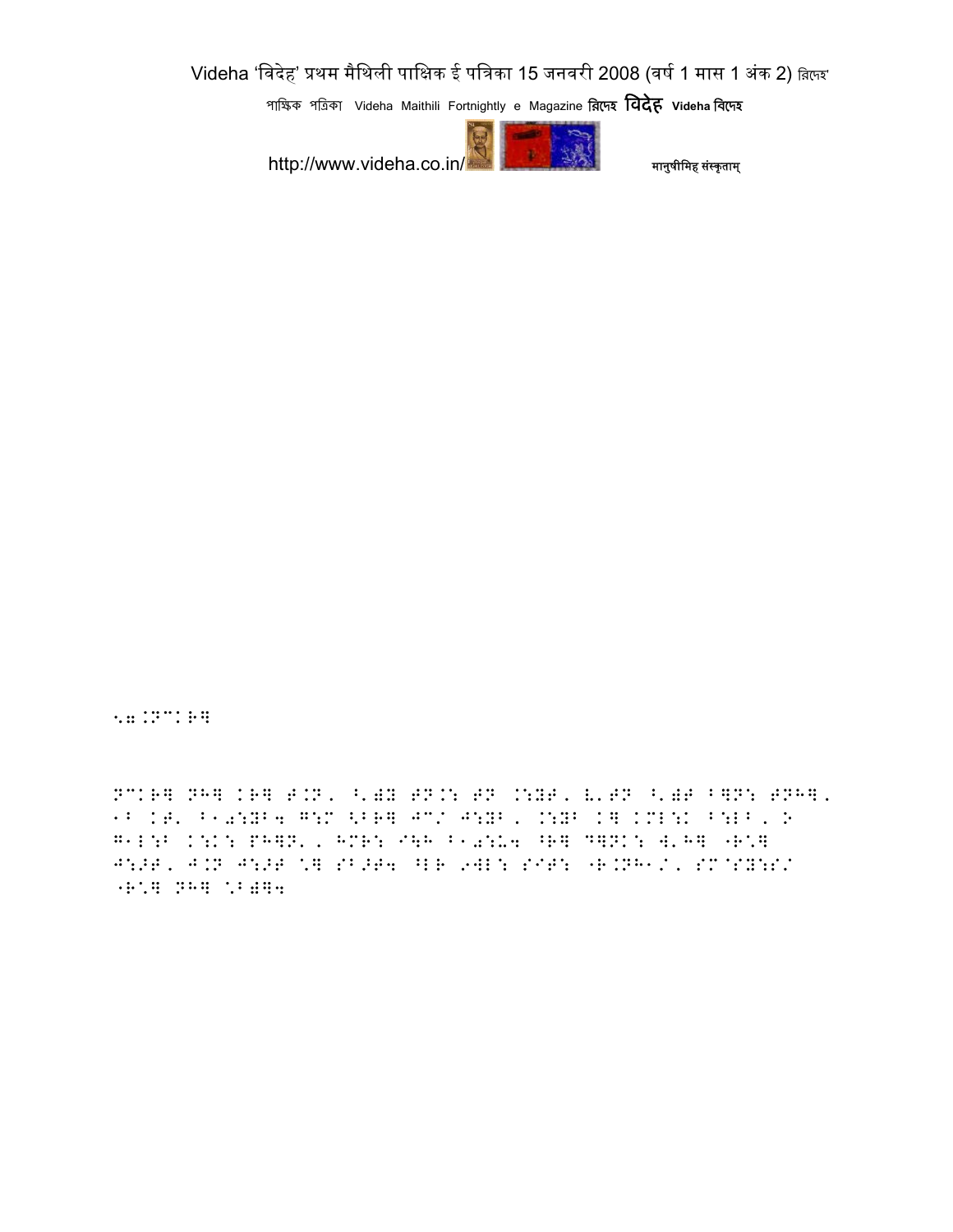পাক্ষিক পত্রিকা Videha Maithili Fortnightly e Magazine **রিদেহ যি** $\overline{a}$ **ন্ত্রি Videha বিদেহ** 



मानुषीमिह संस्कृताम्

http://www.videha.co.in/

ALGUES, BY GENE CH POI MORE CHAINER (PABER 24) TA VER STEVE AFJECTE FOR TELL ANJERS CORPORAL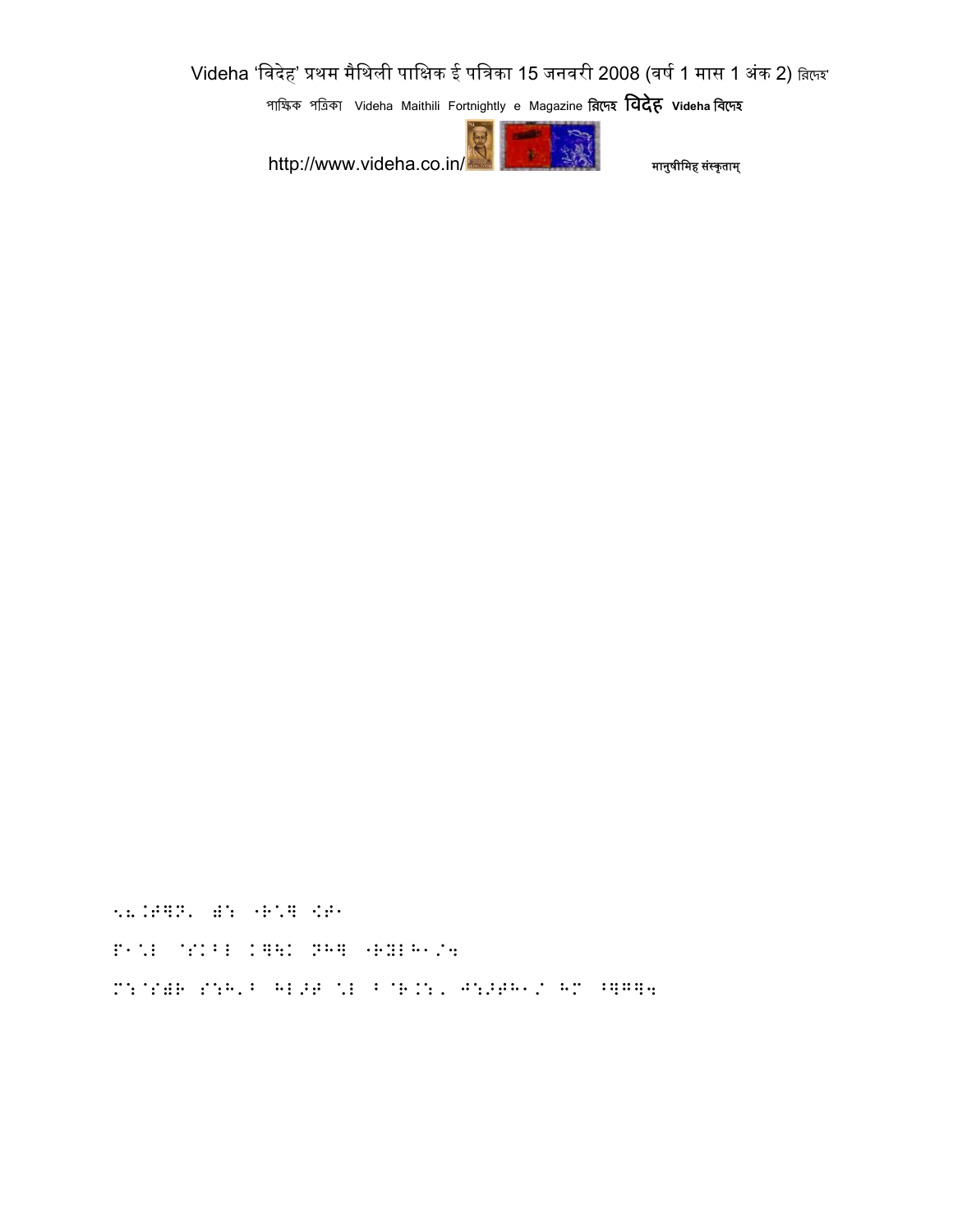পািkক পিtকা Videha Maithili Fortnightly e Magazine িরেদহ िवदेह **Videha** িবেদহ



B@R.:M' J:YB "RH:/ ^]G], G@RM]M' L:GT LB-G@RM], 1**'** J:ड़K %]TLHR]M', H:ड़-H:ड़ HL>T J:YB YC, BC1 HL>T "R\*] I T]N]Y'): [T1, S:LM' P"]:I-P=Y KH]Y: J:YB YC4

6. SIMS SKAMP & SHOW & SKAMP & SHOW & SHOW & SHOW & SHOW & SHOW & SHOW & SHOW & SHOW & SHOW & SHOW & SHOW & SHOW & SHOW & SHOW & SHOW & SHOW & SHOW & SHOW & SHOW & SHOW & SHOW & SHOW & SHOW & SHOW & SHOW & SHOW & SHOW & SH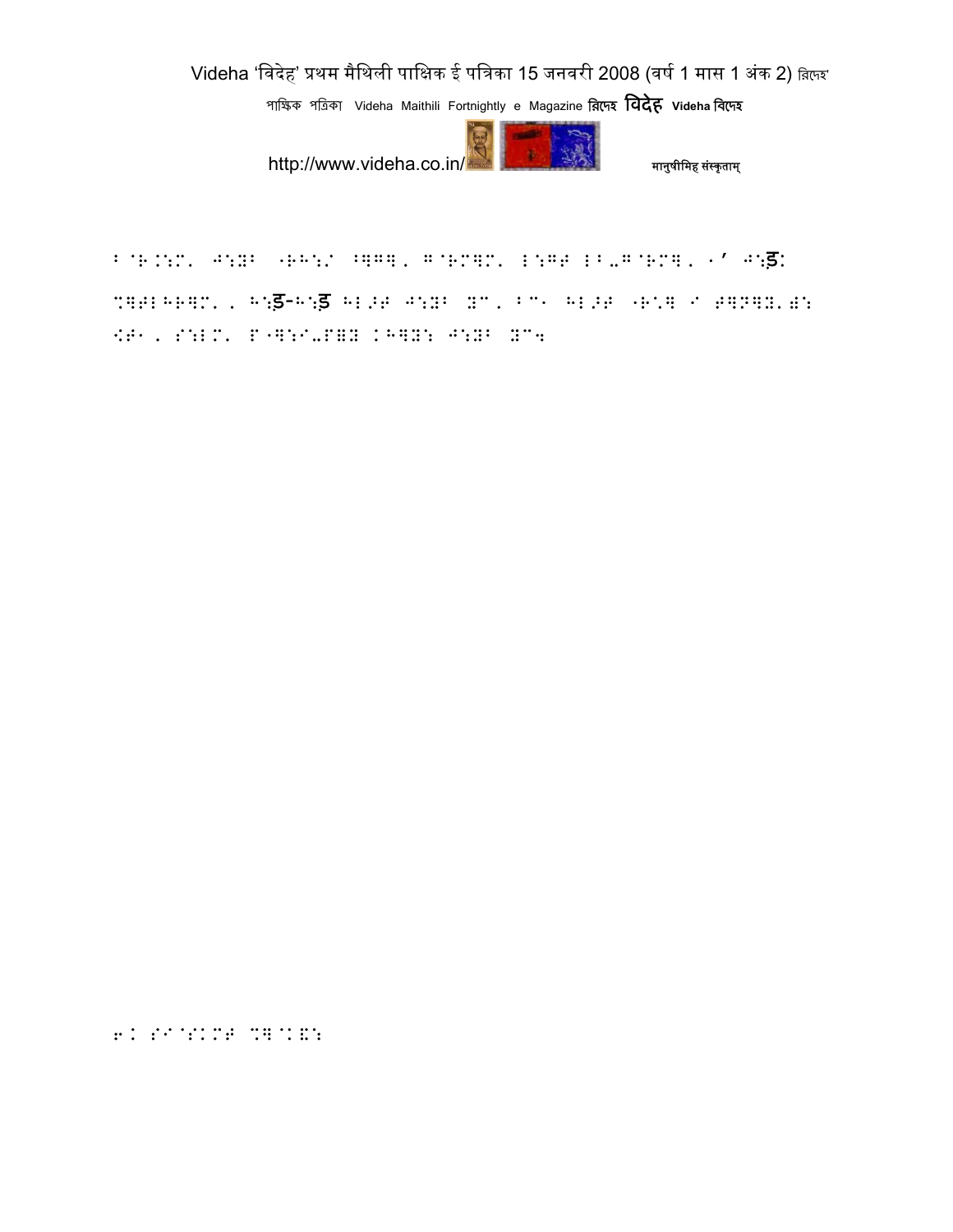পািkক পিtকা Videha Maithili Fortnightly e Magazine িরেদহ िवदेह **Videha** িবেদহ



SIMT OF: SIMT OF STAMPS OF STATES IN THE SAME OF SALES AND ASSESSED AT A SURFACE OF SALES AND ASSESSED AT A SURFA NML NM,4 SIMSKI SIMS THE STATE OF STATE AND STATE AND STATE OF STATE AND STATE AND STATE AND STATE AND STATE AND STATE A SIMPLE SIMPLE SIMPLE STRL@M4 RY SMR. HTT METELS TRINER FIND AND ARE SYNCH YE 9PYLG@M K@R@TT1M %@KN1V,4 1G@C\*@NT14 EST RUSHE SINIM SINGHES RIGHT SINIM 1R@M^' MM PR]CY VD:M]4 MM N:M GJ'@N@DR,4 ALL CONSTRAINS (P1.) ^V@TY:, N:M K]@M?(@S@TR].) 9@TT]@&WT14 VDT14 MM N:M K]M? MM N:M L@K@&M],/@%R],/LT:/RM:/@PR]T]/@PR^:/@SV:T]4 MM N:M R:M,/@%Y:M,/R:J'@N@DR,4 ^VT, N:M GJ'@N@DR,4 SMARTH SMARTH

^V@TY:, N:M K]M?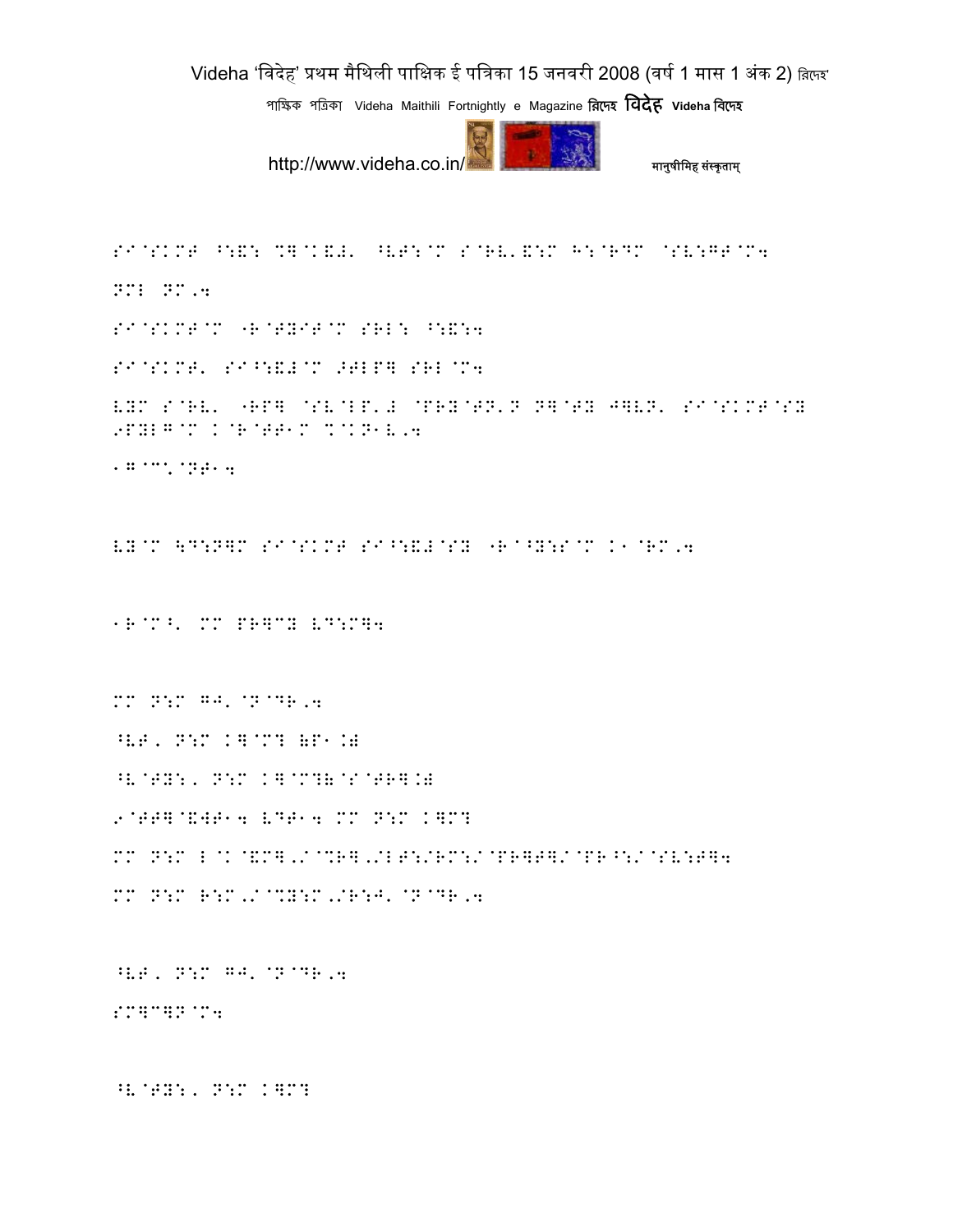পািkক পিtকা Videha Maithili Fortnightly e Magazine িরেদহ िवदेह **Videha** িবেদহ



MM N:M R@JY L@K@&M]4 N R:@JY L@K@&M],4 TT THE RIGHT RIGHT BH<sub>1</sub> SM<sup>2</sup>CH1 SM<sup>2</sup>CH1 SP GOOD, A STEP PRITH, CRANE, SPR HEAR, SPRAGHEAR, 9@TT]@&WT14 1G@C\*IT14 S, 9DH, 9D, 9D, 9D, 9D, 9D  $S$ ,  $S$ ,  $A$ ,  $A$ S, 99HP.4 S, WWH.4 9@TTM@M4 "ROUGHT", "RECHALL" S, @%R] "RRV]@ND,4 S: @%R]M:/4 S, K,4 S: K:4 S, @%R] "RRV]@ND,4 S: @%R]M:/4 S, K,4S: K:4 S, R:M,4S: @PR]Y:4 K: @%R] M:/4 S: @%R] M:/4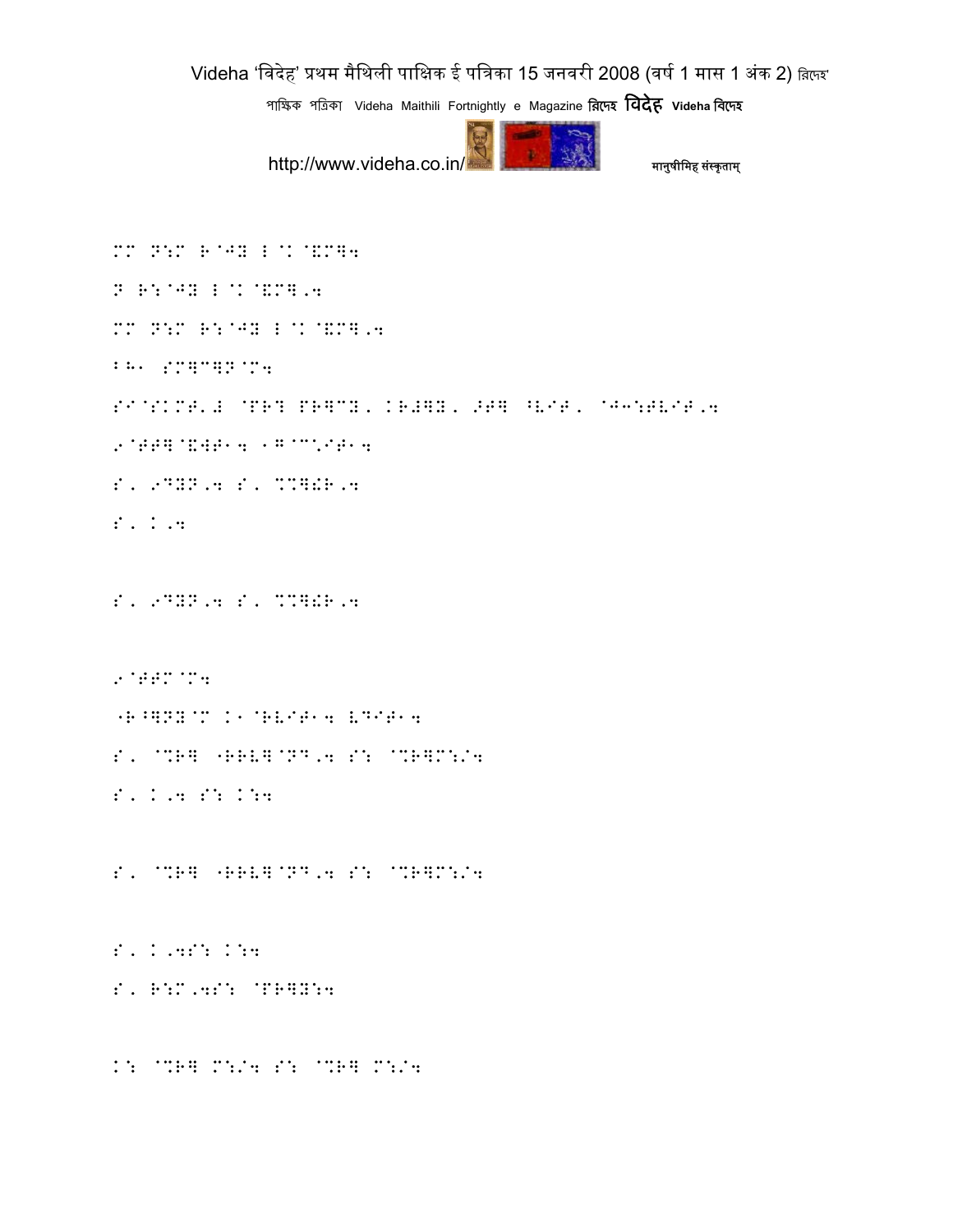পািkক পিtকা Videha Maithili Fortnightly e Magazine িরেদহ िवदेह **Videha** িবেদহ



FOR 61 TO 6 TO P10 TO CONSIDER THE CONSIDERATION OF THE CONSIDERATION OF THE CONSIDERATION OF THE CONSIDERATION

T@T K]@M4 K]@M P1@STK@M4

 $19M$  Constanting

\&, MIJ1N:?,4 S, 9DYN,4

\&, K,4 S, K,4

\&: @PR]Y:4 S: @%R]M:/4

\&: K:4 S: K:4

\T@T P1@STK@M/9PN'@TR@M/K@+KT@M4

T@T KM@&#6LK@M/6L@M4

\T@T K]@M4 TT K]@M4 \&,(P1.)/\&:(@S@TR].L].)/\TT(NP1.L].)- LG V@ST1K H'T14

S, ST. DEE THE ETHIC H. B.H.

>D:N]@M "RH@M \K@M \KI V@ST1I D@R%Y:M]4 \TT K]@M4

TH 9PN THE 8PN POINT >D:N]M ^VIT, \K@M \KI V@ST1I D@R%YT14 \TT K]@M? \TT K]@M? PM Change of

HT H.H. T. H. (1979)44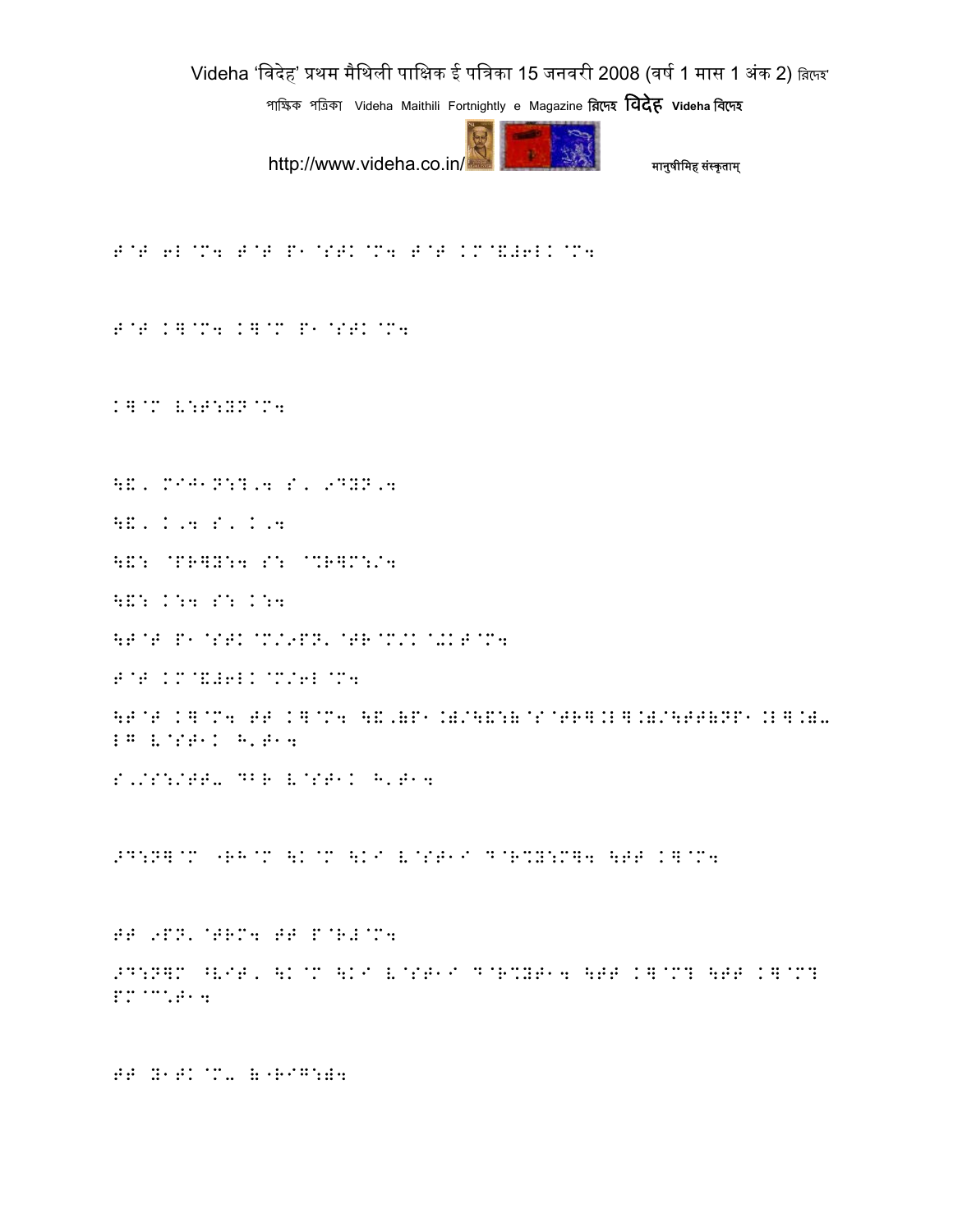পািkক পিtকা Videha Maithili Fortnightly e Magazine িরেদহ िवदेह **Videha** িবেদহ



P.A. L'ORE P. SERIL- (ROMANE) \T'&:@M %@BD:N:M "R@^Y:SI KMTVIT,4 \T'&:@M 9PYLG, K?@M KR#]Y, >@TYP] ^VIT, @J3:TVIT,4 60 MM LOWERT COMMON STATES AND STREET  $1.77777777744$ @%R] "RRV]@ND, K1@TR "R@ST]4  $S$  TR TR STR "ROTH" **WHATKAM KING** "R@TR "R@ST]4 V:Y1, S@RV@TR "R@ST]4 HIST COMPOSED "R@NY@TR "R@ST]4

THE STRIP CONTROL OF STRIP

T@TR "R@ST]4

#### S1^:&]T@M

 $\sim$  Similar Similar Similar Similar Similar Similar Similar Similar Similar Similar Similar Similar Similar S S1@&W] ^:&]TM S1^:&]TM4 9@TTM@M VCNM'V S1^:&]T,4 "RP:R JUNITY STAIRS IN THE STAIRS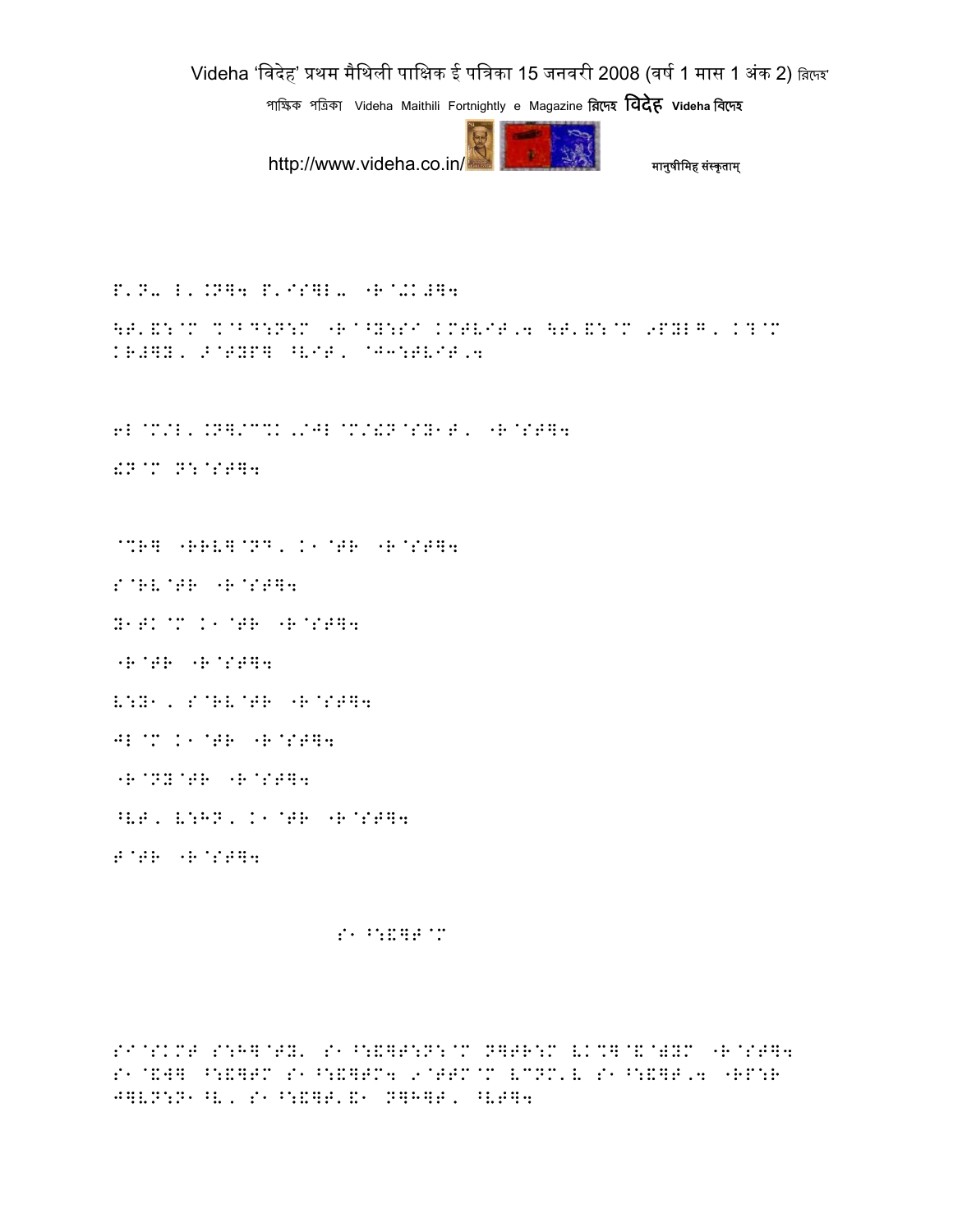পািkক পিtকা Videha Maithili Fortnightly e Magazine িরেদহ िवदेह **Videha** িবেদহ



 $U$  . The state  $V$  of  $V$  and  $V$  and  $V$  and  $V$  and  $V$ 

9@DYMNKV S]@!YIT] K:@RY:#] N MNLR?K,4 NH] S1@PT@SY S]IH@SY @PRV]%IT] M1.' MMG:4

WHIT STIPE HE SKINDER TO THE BUILT STEEN FOR SHIP WHITTEE

MN 100 & YOU HAD A KREEF OF A KREEF OF A KREEF OF A KREEF OF A SALE OF THE TAXABLE AND A SALE OF THE UPLA CONTINUES. >@C\*:, SIT] C'@T K:@RY@M N S]@!YT]4 S]IH, "R@TYITI BLV:N, "PE STARRE "B", "MMGRIPH", "PROSTERE ERRE", "PROSTER" SPREDGE PROTOCHE, BUILDI 1H:RI @PR:@PNLT]4 MMG, 1G@TY @SVYM'V S]IH@SY M1.' N POSE TO THE RING OF THE CONTROL OF THE CONTROLLING CONTROL  $R$  . The state of the process of the process of the process of the process of the process of the process of the process of the process of the process of the process of the process of the process of the process of the proc

 $\mathbb{R}^n$ 

"RH: "N: VOI AND HI K?: YOU AND HI K?: VOI AND HI K?: VOI AND HI K?: SRL: I K?: S "R@ST24BAZYMTY2CZY#, MORE MORELA, ROMANNY MARTY & ROMANNY MAGHA WITH:, SHEERS CONTROL CONSERVE

 $K$  ,  $K$  ,  $K$  ,  $K$  ,  $K$   $\rightarrow$   $K$   $\rightarrow$   $K$   $\rightarrow$   $K$   $\rightarrow$   $K$   $\rightarrow$   $K$   $\rightarrow$   $K$   $\rightarrow$   $K$   $\rightarrow$   $K$   $\rightarrow$   $K$   $\rightarrow$   $K$   $\rightarrow$   $K$   $\rightarrow$   $K$   $\rightarrow$   $K$   $\rightarrow$   $K$   $\rightarrow$   $K$   $\rightarrow$   $K$   $\rightarrow$   $K$   $\rightarrow$   $K$   $\rightarrow$   $K$   $\rightarrow$   $K$   $\rightarrow$   $K$   $\rightarrow$ ^VT]4 JL@M P:T@VYM >T] >@C\*: ^VT]4 K:K, JL@SY "RIV'&#I KRAPA (PPMP PMYAPA PMP PMYAPA PMPLYP POYTHIN PO JLI N:@ST]4 K:K, "RG'-"R@GR' G@C\*T]4 DBR' \KI <)I P@%YTHI4K: YTE FR: PASE BOOK: HOTE COMPARY ROWLED SENSE 9PR] 9PV]%T]4 P@%YT]4 <)' JL@M "R@ST]4 PRIT1 @SV@LPI JL@M "AB STARA (1911) AE STURBAR TUDUST PEARA (1941) EATHLIAR "PRAADARA" S, K:K, B1@D!]M:N@ST]4 S, "R@NY@TR G@C\*T]4 %]L:.@#\$@M 1NYT]4 <)' PBRYT]4 P1N, G@C\*T]4 %]L:.@#\$@M 1NYT]4 PBRYT]4 \VM'V BH1V:R, KRLT]4

JAE TO GARBALGARBA, KALTUTAANA, JALIP 1GARI, 1GA TUTAANA, 1GA TERSEKA KALENDARI, ^VT]4S, JLI P]BT]41N@ND'N JLI P]BT]4 "RN@NTRI DBRI BOTHERS EXTRAGAL CHARGE SERVICE, CALLA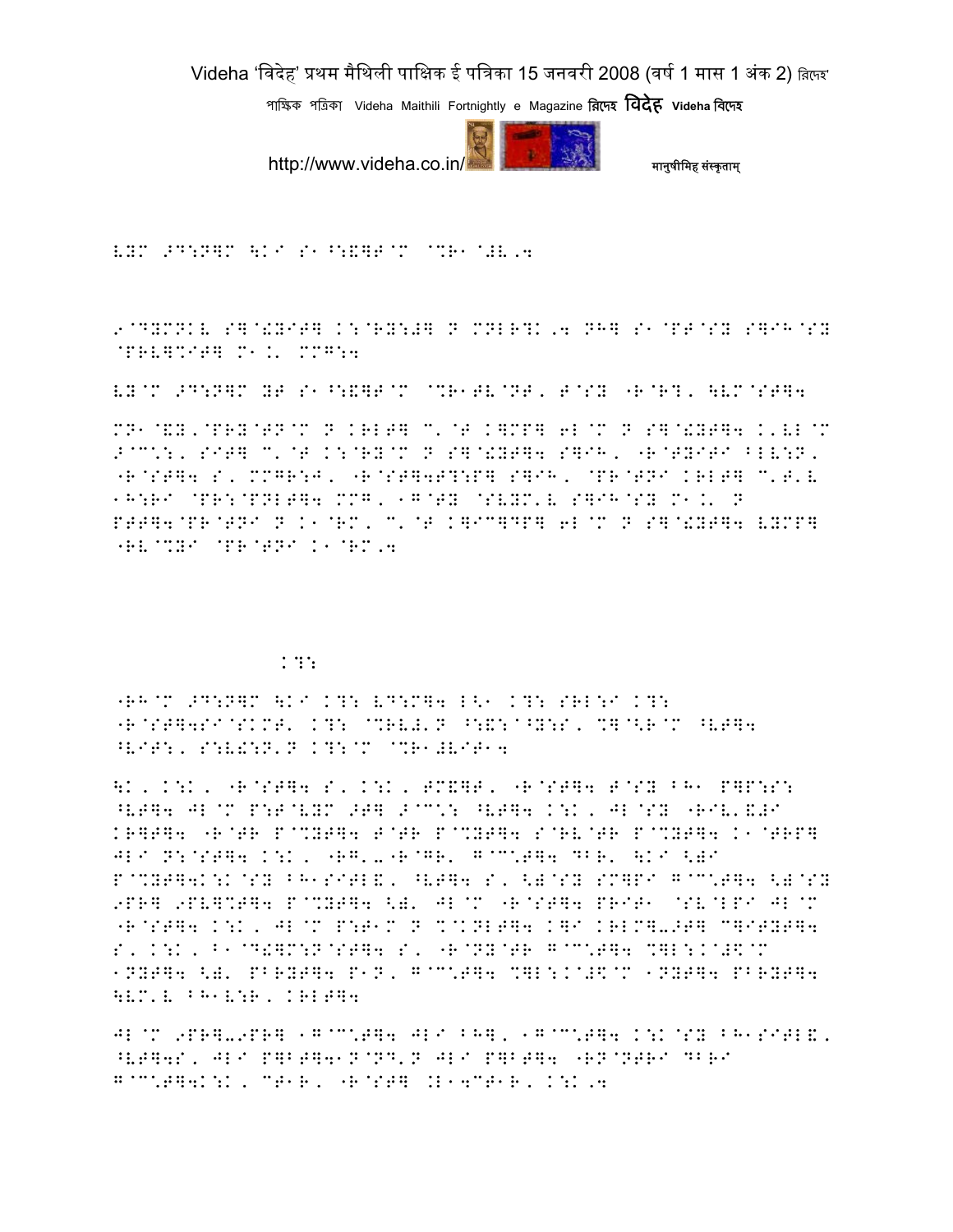পািkক পিtকা Videha Maithili Fortnightly e Magazine িরেদহ िवदेह **Videha** িবেদহ



K?:X:X:, "R@R?, "Hu?;X:X

### @PRY:#-G]T@M

PDI !RT] @PRV@R!T', ^:RT]Y V]R SKN]K,4 PD' PD' DM@%YT', FOR SYTE PRIS PROBE THE REPORT OF REFERE SKN WARD

GYEER S.T. PO GER PREVIOUES GER ENDIG HOTEL (ROSTER %L^]T, @TR]V:@R#]K, @!VJ,, PDI !RT] @PRV@R!T', ^:RT]Y V]R SKN HOLL

MOSTA' LIPE MODEL HOST, HOSTEL MOOD ALL BEL HARD, LEFT V]RT:, %@TR1 ^VT] @K&Y,4

POI ERRY THE GER, CONFURSED ENGINEERS

## $\parallel$ ra maarkatika  $\parallel$

**H**-BP: E THE R

7.M]?]L: KL:-C]@TRKL: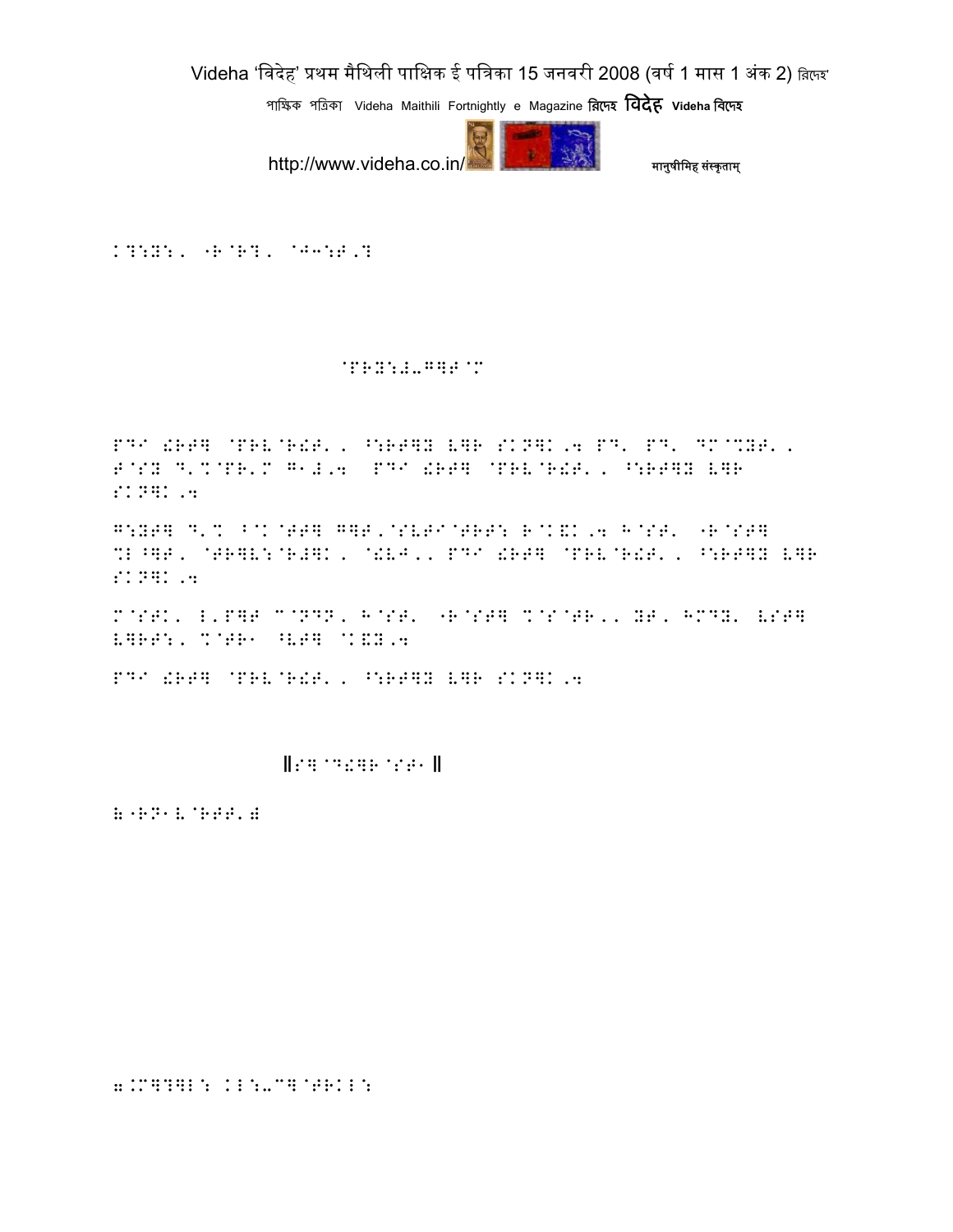পািkক পিtকা Videha Maithili Fortnightly e Magazine িরেদহ िवदेह **Videha** িবেদহ



POSTED PRINT PRINT PRINTS

PAND: WHER POINT MARK PINES TREE WHERE TREER UPR PRES PROTEERING PROVINCE TOEPING PROPERTY BILARDIES SUSP HERGYLATIME, ARNI MARHIBAY (1993-81-PIR 1979)

Y THE BUILDING BOOK OF BUILDING

KLAL B@R.K M:SK M:SK MERRY MEDIC WAS ARRESTED FOR MELTIC. MAKRSIM IN BERGHED IN STREET TO BE SEEN AND CONTROL

S]T:J]K GCR] PBJNK C@RC B:@LM]K] R:M:Y#M' \*KK4N]C:/ HMR M:/K BN:/L I C]@TR "R\*]4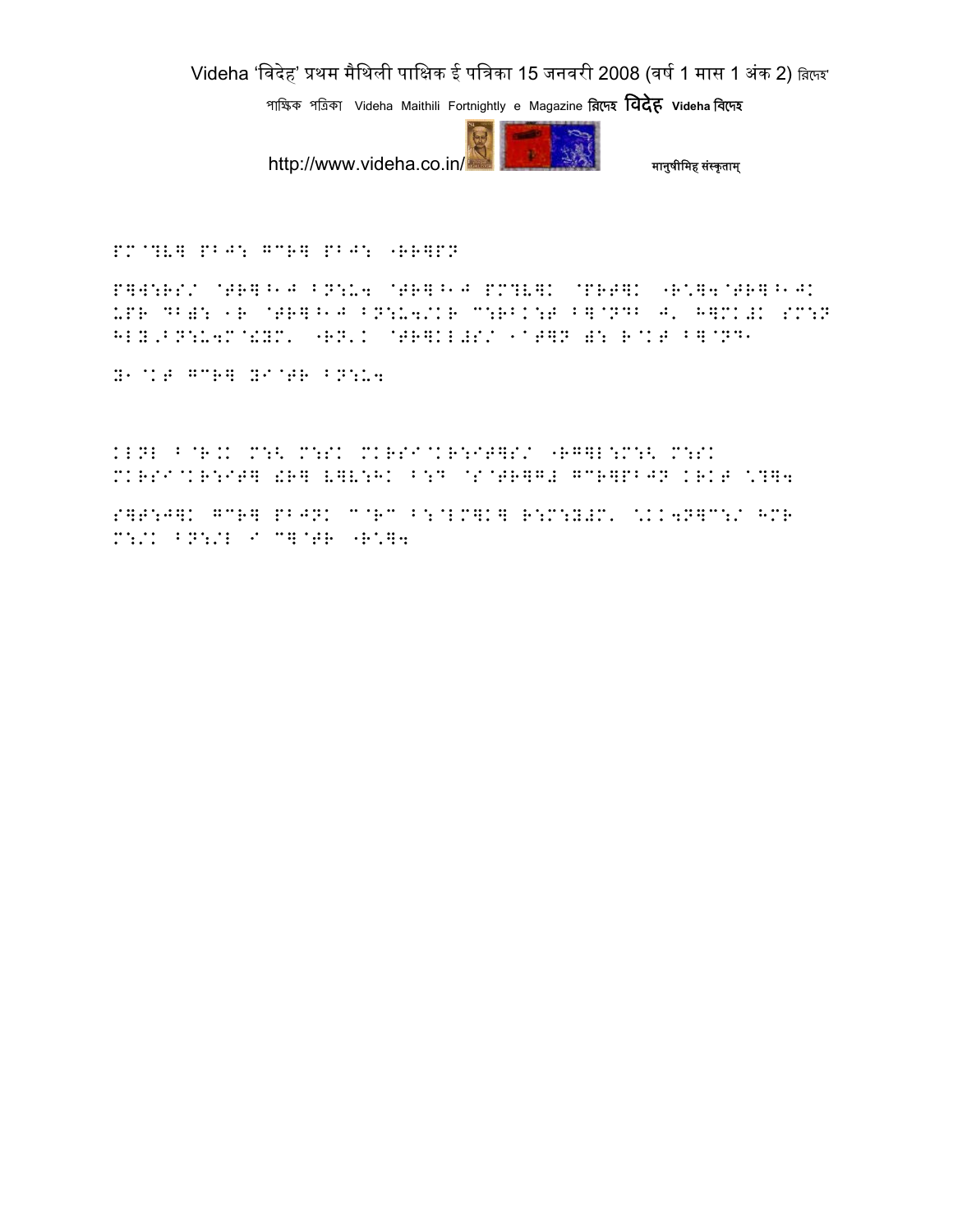STO KING V: PINOP SON STO PK SAN PHIP COURS "RPHR# KY L'LK, J.N /KR PT] 6BL L'B:K H'T1 G'L RHY4 J.N /KR PT] 1YL T/ RCH]#'YK SIG] /KR: GLT J:NK:R] DY @^RMM' DY D'L'ECCO A (VIEN 1959) PA FORBO PLAID PA CABIO ENELSA DA BABAIRSAN POD

KRKT RHY 1**'** /**'** PKड़L NH] J: SKL\*L4 \K B'R T/ /**'** "R@PPN SIG]K

D'#2 M. T. (ANDER PIT: BENT: BINER BY FAN NEW YORK PER SING TO @VY:@PT \*L M1D: \K): \$:KB RCH]#'YK 1TIK \*L4/KR P]T: RHY \$:KB LCH.1R4 MRKT-MRKT /**'** KH] G'L J' MH:V]R @SV:M]K @PRVCN NH] S1NY 1**'** JC/ KT/ @PRVCN HLY T/ "R@PPN K:N B@ND K**'** LY,  $R$  . Because the process recover a position in the process recovering the process recovering the process recovering the process recovering the process recovering the process recovering the process recovering the process r L1)KT \*L 1**'** GR]BK'/ B/)KT \*L,T:H] @DV:R' G:MK LLK /KR MDT]

**\$:KBRCHILLE** 

8. B:L:N:N:N:N:N:N

(A) Principal Control Control Control Control Control Control Control Control Control Control Control Control C



পািkক পিtকা Videha Maithili Fortnightly e Magazine িরেদহ िवदेह **Videha** িবেদহ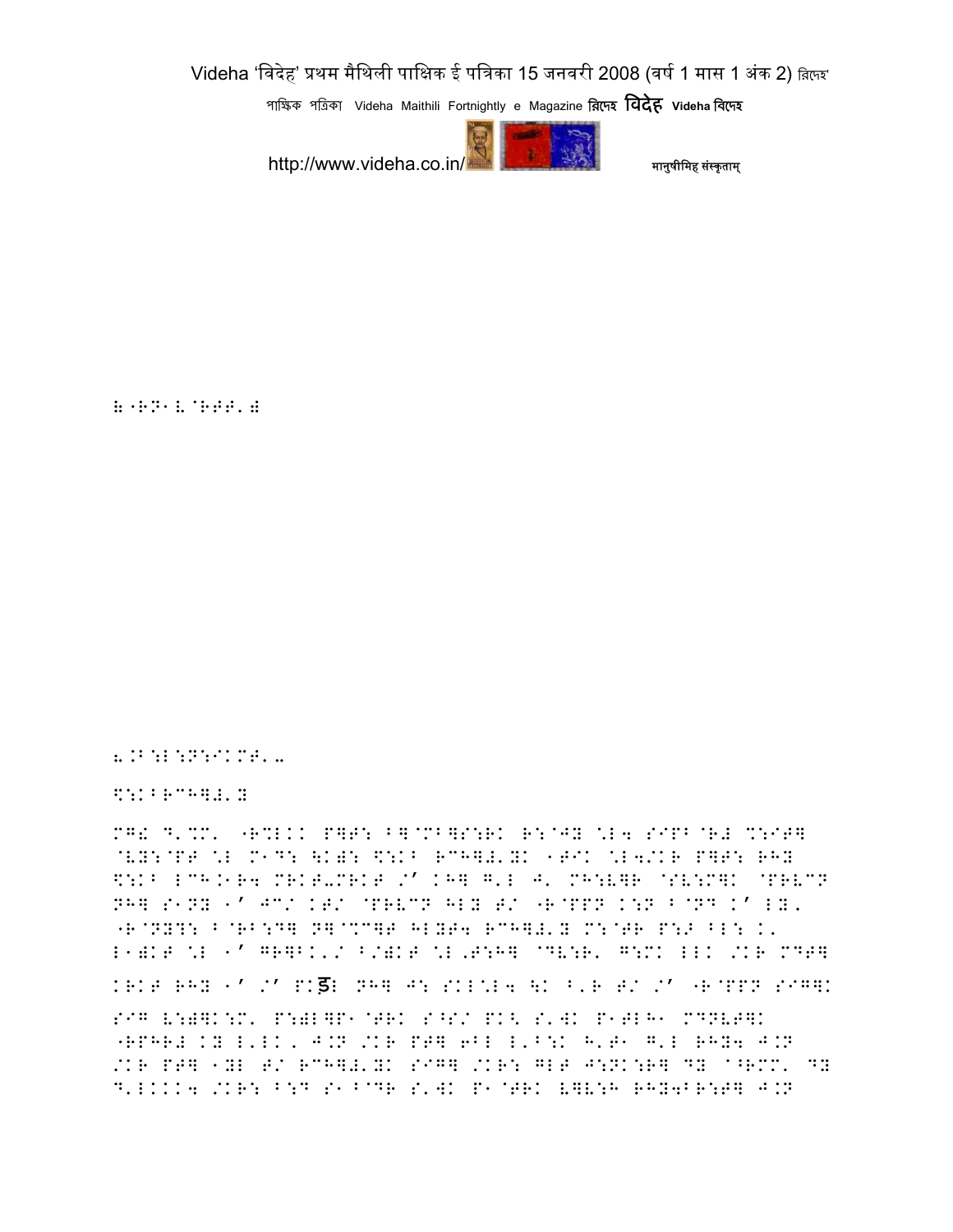Videha 'विदेह' प्रथम मैथिली पाक्षिक ई पत्रिका 15 जनवरी 2008 (वर्ष 1 मास 1 अंक 2) <sub>রিদেহ'</sub>

পািkক পিtকা Videha Maithili Fortnightly e Magazine িরেদহ िवदेह **Videha** িবেদহ



LC)] RHL \*L T.N RCH]#'Y S'W:N] MNLRM:K ^'& BN'LK 1**'** /KR SIG] N@R@TTK BN] G'L4NKL] N@R@TTK J.N N:CY L:GL, T.N RCH]#'Y ^]ड़M' KPड़:K S:/P CBड़] D'LK4 RCH]#'Y GHN:S/ LDL VRK'/ 9W: N]P@TT: ^Y G'L4 R:J: %HRK KLTV:LK'/ BJ'LK4/**'** T/ RCH]#'YK'/ PKड़B:M' "RSM@R?T: @VY@KT K\LK,1**'** KLTV:L] \*Lड़B:K B:TH KALKA MY HAN SHIRK THAN DHAM BIR POSSESSEE AT PKड़] KY "RNB:K B:T KHLK4 R:J: TT'K T:MSM' \*L:H J' P:/C DARI B: B:D \$: ROKE ROWARD "ROLL: PART "REDER" (ROWARD "REDER" ROWARD "R BRDNE K: H: K: K: K: K: H: MHH

\$: KB ROHA RESIDENT SO BIRCHI BERTAGA PELA TERLI SO SE CLANA PELA CONFIDENCE. S' POLESH ROHALDELS DERS (SANHIS) "AL SEN SIMPLIGH" PH' POLE 1B K]\ NH]R:JMHLM' \$KKT] K\L J:Y4 /**'** R:JMHL R@ST: PR CL] P§L4 R@ST:MEST:MINH:SOV:MASHERMESTEN CRAETE THE RAFICHA RCHALL B: BH BB (HADD) CAD (FOCDA) CA (ELECCH) DH'AN (BILK) /KCBA (BCBD) K:/) GR] G'LKK4 MH:V]R @SV:M] KH] RHL \*L:H-**"**D'VT: LLKN]K'/ KHABI KHO PHA NYBIA NYPHAHYPLE OMIANO SPI OMINIPA PH "R\*],H1NKR PKR !RT] PR NH] Pड़KT \*@NH] 1**'** H1NKR P]PN] NH] .SKT \*@NH]4 **"** T:VT RCH]#'Y K:/) N]K:L] K:N 6'R B@NN K\ LILY 17 BY-THIC THTH TH TSINBY-THIC, ST PHS.THE STHE B10:2T \*LAMING: I "ROW REPORT FOR THE RESIDENCE AND RELEASED BY THE RHY J' \$:KB NGR 1**'** MHL D]%] 1B] RHL "R\*]4 J.N' /**'** MHLM' <1SKT RHY T/ PHR'D:R LLK:R: D'LK4 /**'** \*ड़P]KY K:L]MID]R M' CL] G'L4 S]P:H] S^ MID]RK'/ <'R] L'LK4 /**'** J.N D'.LK J' B:HRS/ S^ RN' PROCHE COMMITTEE CONTROL CHIPPED COMMITTEE SEE ASSESS G'L4M1D: /TH1 S]P:H] S^ \*L 1**'** /**'** PKड़L G'L4 R:J: /KR: SBL] PR C"]'B:K 1D'% D'LKKK4M1D: MI@TR] KHL@NH] J' B]N: CLR]K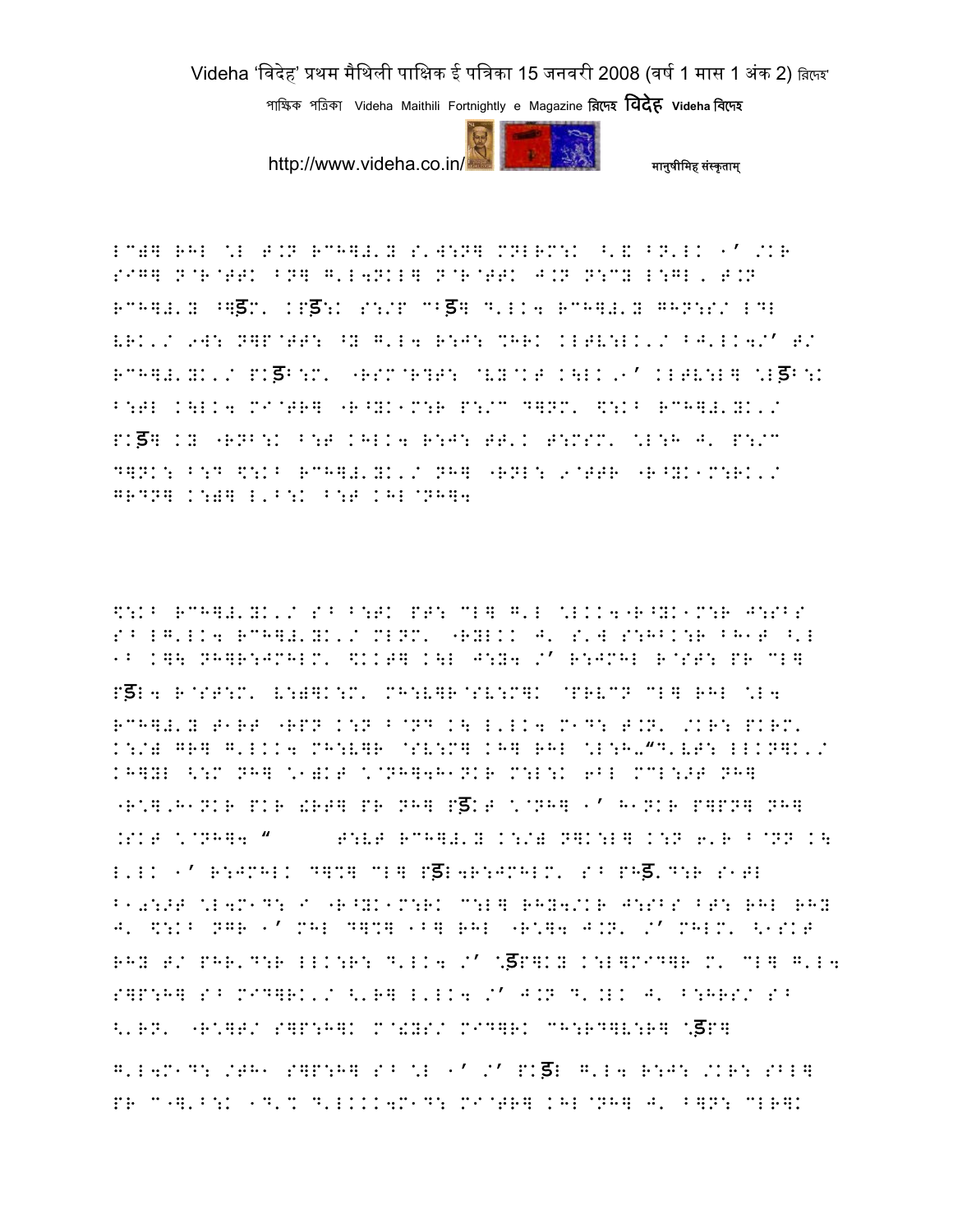Videha 'विदेह' प्रथम मैथिली पाक्षिक ई पत्रिका 15 जनवरी 2008 (वर्ष 1 मास 1 अंक 2) <sub>রিদেহ'</sub>

পািkক পিtকা Videha Maithili Fortnightly e Magazine িরেদহ िवदेह **Videha** িবেদহ



M:L BR:MD K'N' 1**'** B]N: C]@NH:S]K \KR: KLN: 6:/S] D'L J:Y4RCH]#'Y MCK: D'.] KY G1H:R LG'LK J' /**'** %:L]

G:MK D1@RG: K]S:N \*],/KR <R PR]V:R /H] G:MM' \*KK4/**'**T/ NGR MIDR DORMAN H. B: (HIT) IL .BB:. M. (PHINAR S. BR (1.1111): B:H: /H] G:MM' HRK:R: PW'LK,M1D: @GR:M]# S^ RCH]#'YS/ M]LL \*L4S^ KHLKKK J' D1@RG: /H] G:MM' RHKT "R\*] M1D T.N KTH1 B:HR G.E (19 ) (ROKING SLCLK GLT) (SLECHT) GLTD SLCLK SLC KRB:BAN, Z' BYELLZ PH, THEN, KITH FRYIN BOIL45Y: TRYBY E% 1R:MM' \$BB] G'L:H4 "R^YK1M:R \K D] N \$:KBK'/ .BB MD]R: P]Y: D'L@NH]4/**'**J.N HL%M' 1YL T/ C:RB K:TGI!@RV-"R@PSR: N:C] RHL \*L4 /**'** S^ KHLKKK J' I @SV@RGP1R] ?]K 1**'** >@N@DR RCHAEL BEZO AL ZACIDARIADO AL BROX AR BORT BAGARA (BOHAEL BOBTETO AR) R:J: HMR: SBL] PR C"]: D'LK4M1D: /**'** S^T/ MI@TR]K PW:/L GBKY: S^ \*L4 T.N' >I@DRK DBT 1YL 1**'** KHLK J' RCH]#'YK'/ D'VERNI (BRP) MY "REPRESI" PEGBIS SMY PHORPHEM (PHRP), MIGHT (RPP)

POTENEED PR CAE PADLARGEAR CYCROL ENERGY POR PSPOOR DE

RCHAN BOLIN (PLACO): P. CANARA BABY ANG MANGARAN ANG PANGKON IN D'. LE COSTA D'EL LE LE LOI S' S'ANNEL LEVEREN, COPEN L'ONE NOMENEE \*KK,PKR !RT] PR \*KK 1**'**P]PN] 9W]-.S] RHL \*KK4/**'** "RPNP1@#YK GRI#G: %PROVE SLEVER RIVING PER LEGION VALL PER L'ARGIO AM /KR: "R^YD:N DY D'BKK T/ /**'** S^): G@PP BT: D'T4 SKH ^'LKK4 **BUSE BAR** 

NGRK B:HRK "RPN JIGLK G16:K PT: BT: D'LKKK,JTY S^): .J:N: 1**'** "RPHMT @VY@KT] S^ \*L4 R:J: KHL@NH] J' K]\K T/ /KR: "R^YD:N ^')] G'L \*KK T:H] H'T1 /**'** S^ SIPD: R:.] SKKT "R\*]4M1D: RCH]#'Y KLNL): V@ST1 NH] L'LK4/**'** KHLK J' J:H] MH:VR:VCN:MIK SOV:MIK SOV:MIK SOV:MIK STERNE STERNE STERNE STERNE SIN L'# <sup>2</sup> / Cle (18): UTF (199-4919 (199-1994)

-------------------------------------------------------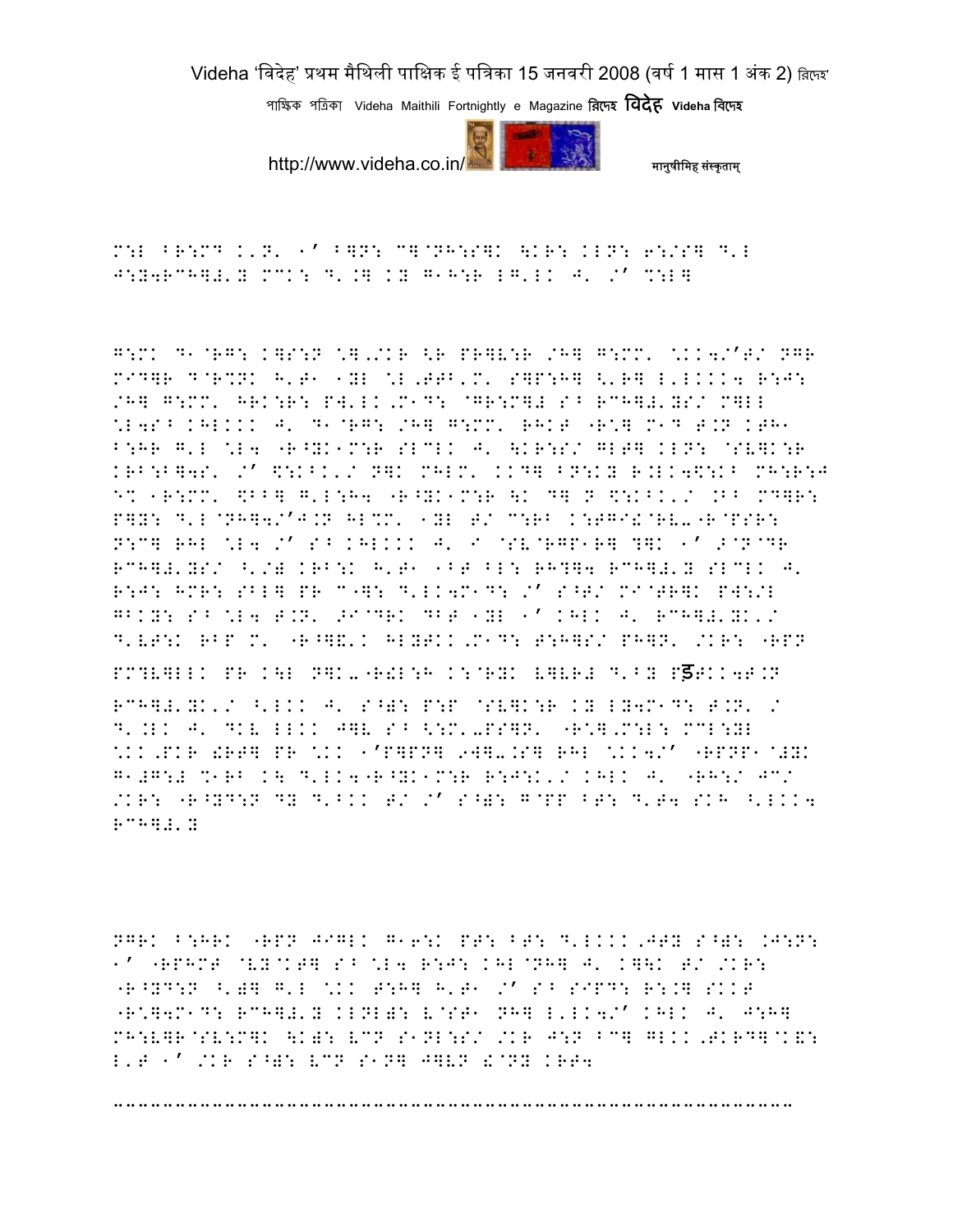$\frac{1}{2}$  B. The Paper of the Section of the Company of the Poster of the Poster of the Poster of the Poster of the Poster of the Poster of the Poster of the Poster of the Poster of the Poster of the Poster of the Poster o

PIPE MPROVERS MAN PID AND MONEY OF REAL AND HIS CONTROL MANUELY BORG PRESS TO TENS AND THOUGH IN AN ALACHER (BOIL) @BR:@HM#K PIJ]-@PRB@N!K C@RC K\L J: RHL "R\*]4 KLNL @BR:@HM#K J:T] %1@D!T:K H'T1 9T'"] J:NB 1V@%YK \*L49T'"] \*L STEP P: B: BO PRATH ANAR A.H: (AAR) P MEAR (SIL PRATH : B TH) \*L-P]T: \VI M:T:K P]T:MH \VI P]T:MH] 1a M:T:MH \VI M:T:MH] K.R PAPTY ALS PAPTYMA (TYMH) ALS MYNINTMA (LR PAPYA (T

9.PIJ]-@PRB@N!





পািkক পিtকা Videha Maithili Fortnightly e Magazine িরেদহ िवदेह **Videha** িবেদহ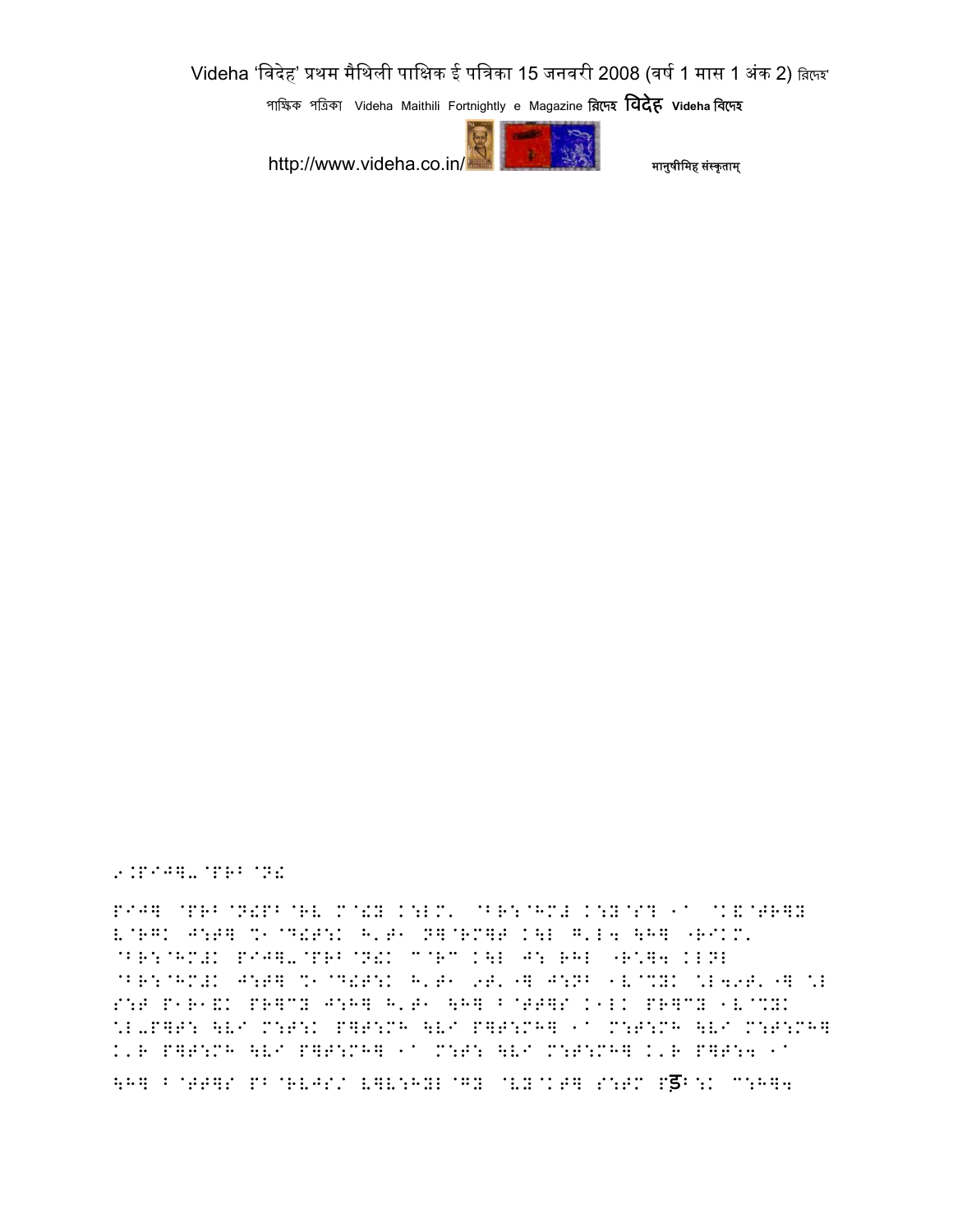পািkক পিtকা Videha Maithili Fortnightly e Magazine িরেদহ िवदेह **Videha** িবেদহ



\H] @KRMM' @%RL@TR]Y,YL@GY 1aPIJ]B@D! @%R'#] ^Y G'L4 J' PAAN TE PAN NIAH SY ANG HALINA

9T'"]M' @%RL@TR]Y M:TMP@K&M' P:/C P]"]] 1a P]TMP@K&M' S:T PH (99 1999 BH) NE (PI) A MI (PI)

YL@GY MY MORE AND AN AND AN ANNOUNCE AND ALL HIS CONTINUES. THE SENSION OF A LANGUAGE AND AN AN AN AN AN AN AN PAPT AF MOKAM SHAME THAN PART OF SEARCH THAN AN UNIVERSITY OF THE UPPER START IN THE UPPER START IN THE UPPER KRET TE MARK AND PERSONAL PART OF THE PART OF THE PART OF THE PART OF THE PART OF THE PART OF THE PART OF THE P P:/T PH:HH (WHIP IN LANGT THIN WITH

PIJ]B@D! LLKN] J]NK: VI%J S'HL KHL J:>T "R\*],M:TM P@K&M' C:REA POST PARTLE COET, ST. PAPAAR SPERAR OO KAKAPSORDE

 $\mathcal{L}: \mathcal{L}: \mathcal{H} \rightarrow \mathcal{L}$ 

19 @PRK:RK GL@TR 34 @PRK:RK MBL 1a 243 @PRK:RK MBL@GR:MM' I S^ V]^@KT \*L4 P1N, K@RMK:@#\$K 1!:R PR S:MV'D] 1a %1@KL YJ1@RV'D] @BR:@HM#K DB GL) 9@R@!V:!R V]^:JN @KRM%, \*@NDL@GY 1a V:JSN'Y @BR:@HM#K RBPM' BNL' RHL4

**A** ROUGH **A** ROUGH **RE**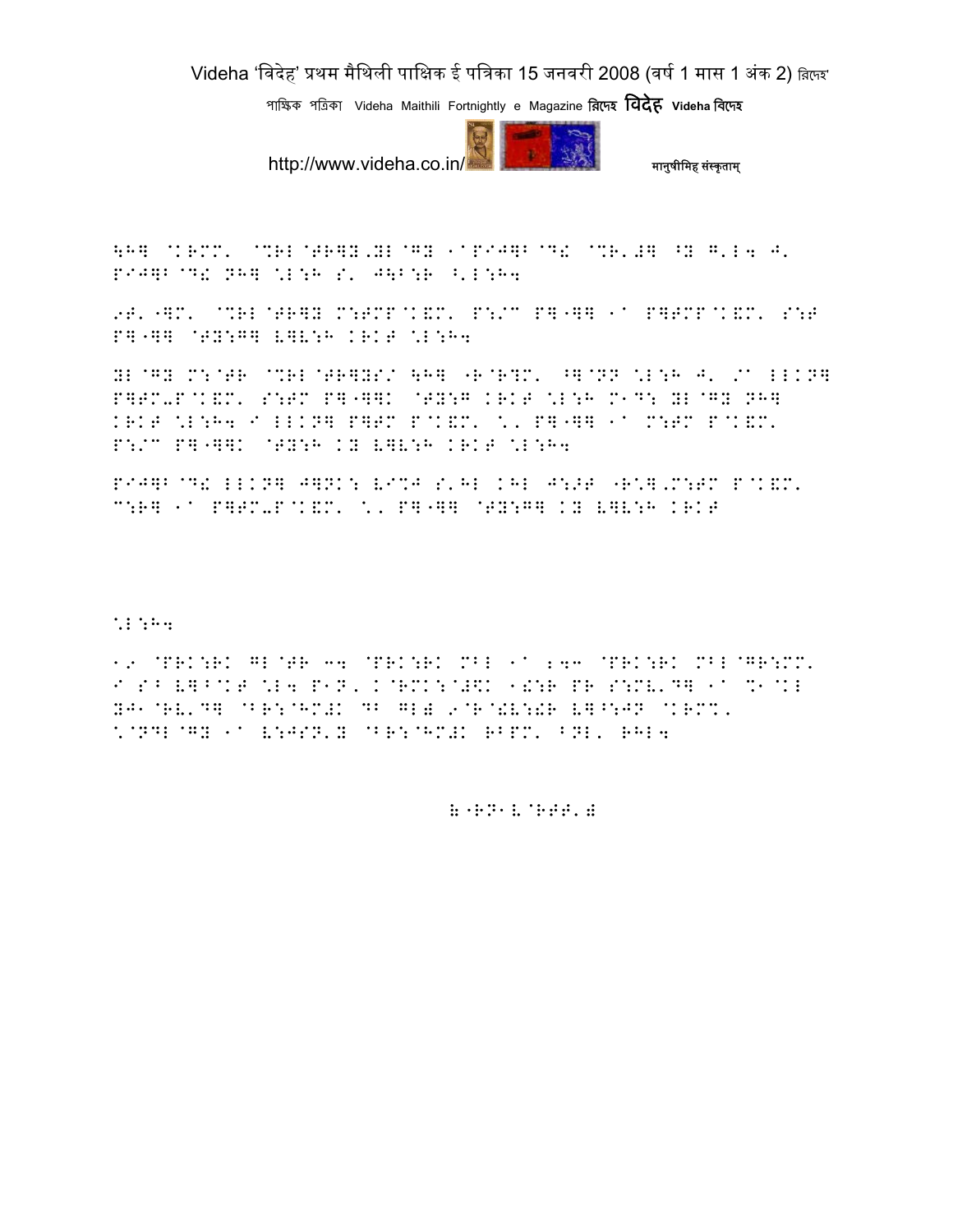HM SPRAGE ANNEL SYNCH SYNCH HOME 1 DEN SYNCH THAT THE SYNCH TH \K GL) \$].V].\$]. D'.B:K "RVSR @PR:@PT ^'L4"R.NL /ड़]S:,MH:R:@&@)R,K'RL,K@R#:)K,1 a TM]LN:\$1M' VKD]K %:.:

MARRING SIM SPINCIPLY SIMPLE SIMPLE SIBILE SIMPLE SIMPLE SIMPLE WARREN D@R%NK @PR:RI^ \TYS/ ^'L4 V:JSN'Y] 1a \*:IDL@GYK RBPM' DB GL) VKD]K %:.: "R.NL /TY "R\*], M1D: N:M' M:@TR'K4 M]?]L:M' KTREAT LEAD AND AN AIDEAN AN DEALER AND A THE CONSTRUCTION OF THE VEHICLE AND A FIDE CONTINUES. NMS/ PR]CY @PR:@PT KRKT \*?]4 B]C R:T]M' PT: CLKT \*@NH] J' VR \*:IDL@GY \*?] 1a @S@TR]G#M' %LR 9WKT "R\*] J' 1BT/ DB BABAN HENRISK SMY LAARE ENASKIN SO NASA'ISA SENYI %10 YOU NEW YOURSELVENT SEEN AND REACH \$PART FOR STAINING K: THE RYSES IN THE RYSES OF THE RYSES OF THE RYSES OF THE RYSES OF THE RYSES OF THE RYSES OF THE RYSES OF THE

10.M]?]L: 1a SI@SKMT- K:M'@%VR S]IH SI@SKMT V]@%VV]@DY:LYK @PR:S:IG]KT:

 $\begin{picture}(180,170)(0,0) \put(0,0){\line(1,0){10}} \put(1,0){\line(1,0){10}} \put(1,0){\line(1,0){10}} \put(1,0){\line(1,0){10}} \put(1,0){\line(1,0){10}} \put(1,0){\line(1,0){10}} \put(1,0){\line(1,0){10}} \put(1,0){\line(1,0){10}} \put(1,0){\line(1,0){10}} \put(1,0){\line(1,0){10}} \put(1,0){\line(1,0){10}} \put(1,0){\line(1,0){1$ 



Videha 'विदेह' प्रथम मैथिली पाक्षिक ई पत्रिका 15 जनवरी 2008 (वर्ष 1 मास 1 अंक 2) बिलर

পািkক পিtকা Videha Maithili Fortnightly e Magazine িরেদহ िवदेह **Videha** িবেদহ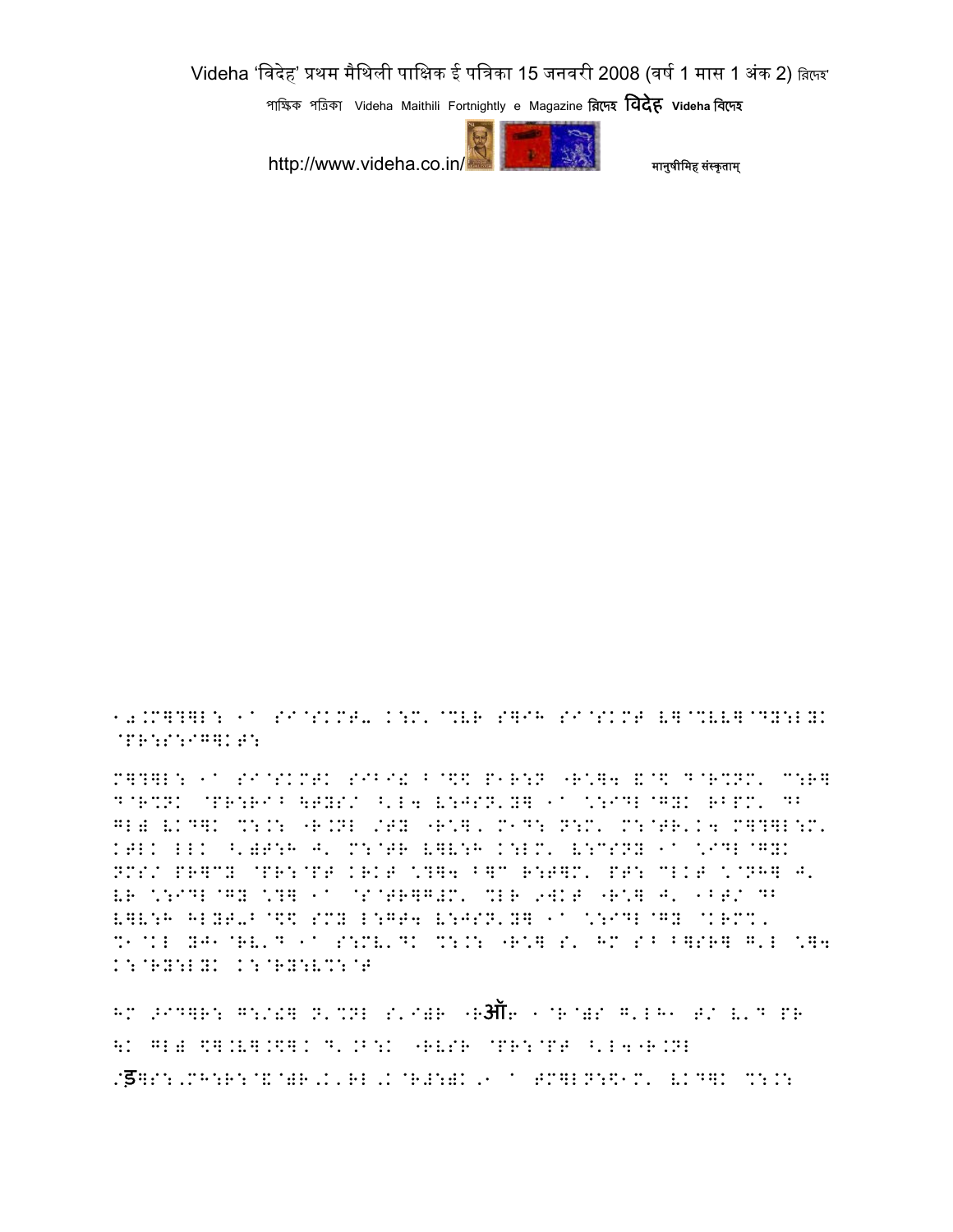পািkক পিtকা Videha Maithili Fortnightly e Magazine িরেদহ िवदेह **Videha** িবেদহ



JANGAR (PENN), MIT "PENNIS "PENNAN NI MENYA BENYAW: MINDERI "R@R?LS/ "RN^]@J3T:4

KVAST KINDE KORT VAN DIE SOON DIE SOON DIE GROOT VAN DIE VAN DIE VAN DIE VAN DIE VAN DIE VAN DIE VAN DIE VAN D @PR!:NMI@TR] NRS]@MH: R:VK @PRY:S'/ R:M)'K,MH:R:@&@)RM' .1) APA CAR TE BOEARD, ICH YOUR DE RADE FOR DE ROOM THE MEDICINE RECEIVED A RECEIVED BY SIM SICH SIMPARE MAAR MAD SHAL "PANAH" MANA SI PU SIMUSING. KARA KALI "RANG "RAMA KALI BILI RANG" RANG "RANG "RANG "RANG"

K:.SIMASKAMT VIRINGER VALLER SHART RIS SKAMT DRIVE K: N.H. K: YEAR (ALK MID: 1 AN ON S: AND HIPME PHIL AND HIS PTR: NEU SER PROBE 'RI P.E. NOOL 'N 'N RENDER MADE I PYNSYP

S'HL "RPN G#N:K H'TH' PERING", PS4 G.E "RITH"

MN PRO ARRO "RIKSPARCH" "RICH: "RIKS- D'ARCO KONSTANTING" (BARL KAL KONSTANTING) @PR:RI^ K\L \*]4

V]@%VV]@DY:LY @DV:R: 20 S:LS/ UPR ^'L J.N SI@SKMT-@PR:KMT B. FOR SANDARY SANDARY STATES IN THE SANDARY SIGNAL SIGNAL SIGNAL SIGNAL SIGNAL SIGNAL SIGNAL SIGNAL SIGNAL SI  $^{\prime}$  R,J,  $^{\prime}$  ,  $^{\prime}$  PHICs ( THE FIZ ) ( IHE A:  $^{\prime}$  )  $^{\prime}$  -  $^{\prime}$  -  $^{\prime}$  and  $^{\prime}$   $^{\prime}$  and  $^{\prime}$  and  $^{\prime}$  and  $^{\prime}$  and  $^{\prime}$  and  $^{\prime}$  and  $^{\prime}$  and  $^{\prime}$  and  $^{\prime}$  and  $^{\prime}$  and  $^{\prime}$  and RCON: PRAPAAL HLOP (PRIMA PELICIP) LI HIPROPICA L'ACO KLAMLK: IT NEW YORKS IN MARKET OF A STATE OF A LARGE CONTROLLER WITH A LARGE CONTROLLER WITH  $\Delta$ PHAL SYPITH "PHYT" MADERAH MILE AN CHOOK IN MYREDINA "RYAN

!B@R@TTSM:GM T'RHM %T:@BD]M' @JYLT]R]@%VR W:K1R @DV:R: RCL G'L'E ALL'AGO AMENT MONTANT ANNO 1990 ANNO 1990 ANNO 1990 ANNO 1991 ANNO 1991 ANNO 1991 ANN AN CHAOL COMMO ANN KAL MPANA I MOREALEK KLONDER, I RAKSA I RENNAK NAMA I RIK RENN NYN N:)K-N:)]K: @%R]KM@&#K "R?V: H1NKR VI@%!RK CR]T PR "RELEAT RAREA "PRIE KIR" "PEIRA E I IN "PR" KINDRA (IE 4 IN 11): !B@R@TTSM:GMM' S:!1 1a H1NKR %]@&Y M1@.Y P:@TR "R\*]4 !B@R@TTSM:GM S^ P:@TR \KS/-\K @!HL@R@TT \*?]4T:H] H'T1 \KR N:M !B@R@TTSM:GM S@RV?: 9PY1@KT "R\*]4@PRHSNK'/ SIG]TK S'HL KHL J:HAL J:HAPS PLOK, HPS CO. ON SSMITH PRES CONSULT OF SPUSHS ON SMS  $R$  . Recognized the proposition of  $R$ 

@SN:TK,V]@%VNGR,MMT:IG:R,S1RT@PR]Y:,"RNIGS'N:,"R@S@JJ:T] M]@%R,BI!1VICK,MBLN:%K 1a N:GR]K M1@.Y P:@TR \*?]4SB@TR!:R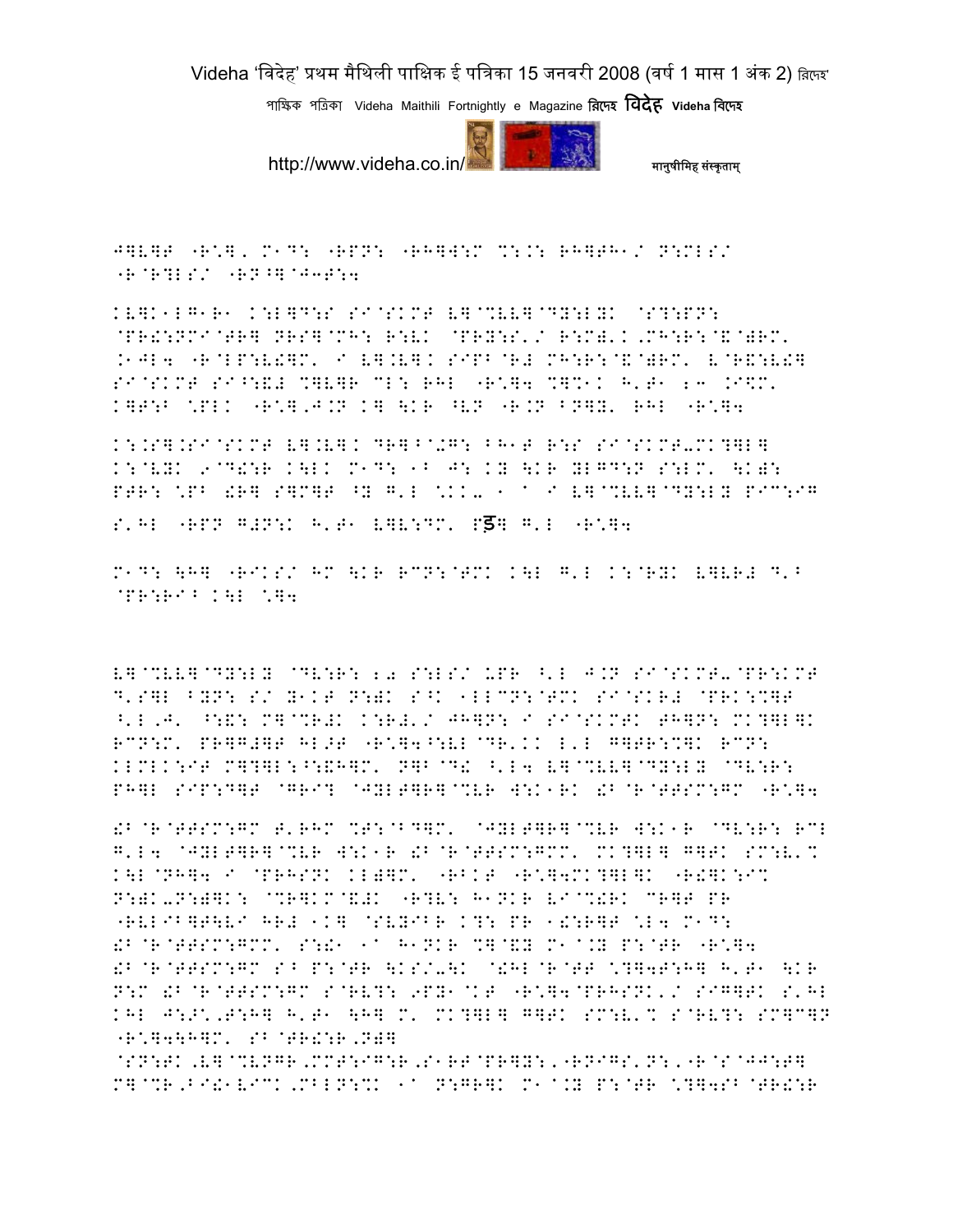পািkক পিtকা Videha Maithili Fortnightly e Magazine িরেদহ िवदेह **Videha** িবেদহ



K@R#: "FBS" NRSPHAN @R#%@STRP# IBD# "RS#ARIB @JYLT]R]@%VRK @PR%@ST] HL>T "R\*]4 \H]M' \K @PRK:RK  $\#$  "For the state of the state of the state of the state of the state of the state of the state of the state of the state of the state of the state of the state of the state of the state of the state of the state of the LLKN:@)Y BNBKT \*KK4

V]@%VNGR @S@TR]K "R^:VM'@BR@HMC:R] \*?]4%]@&Y @SN:TK SIG ^]@K&:K H'T1 MMT:IG:R W:K1RK <R J:>T \*?] T/ "R%CCK BH:N: ^')KT \*@NH]4 V]@%VNGR %]@&Y @SN:TK SIG ^]@K&:K H'T1 S1RT@PR]Y:K <R J:>T \*?]4 6'R "RNIGS'N: N:MK VK@%Y:K'/ LY KY G1R1-%INDERT, TYPE FAPE ANDER NIMER BIR GIRLINGTEN  $R$  . The significant resolution of the significant control  $R$  and  $R$  and  $R$  and  $R$  and  $R$  . The significant control  $R$ **LIPE SHILLS TEHLILL** 

 $R + P + R + P + P + P$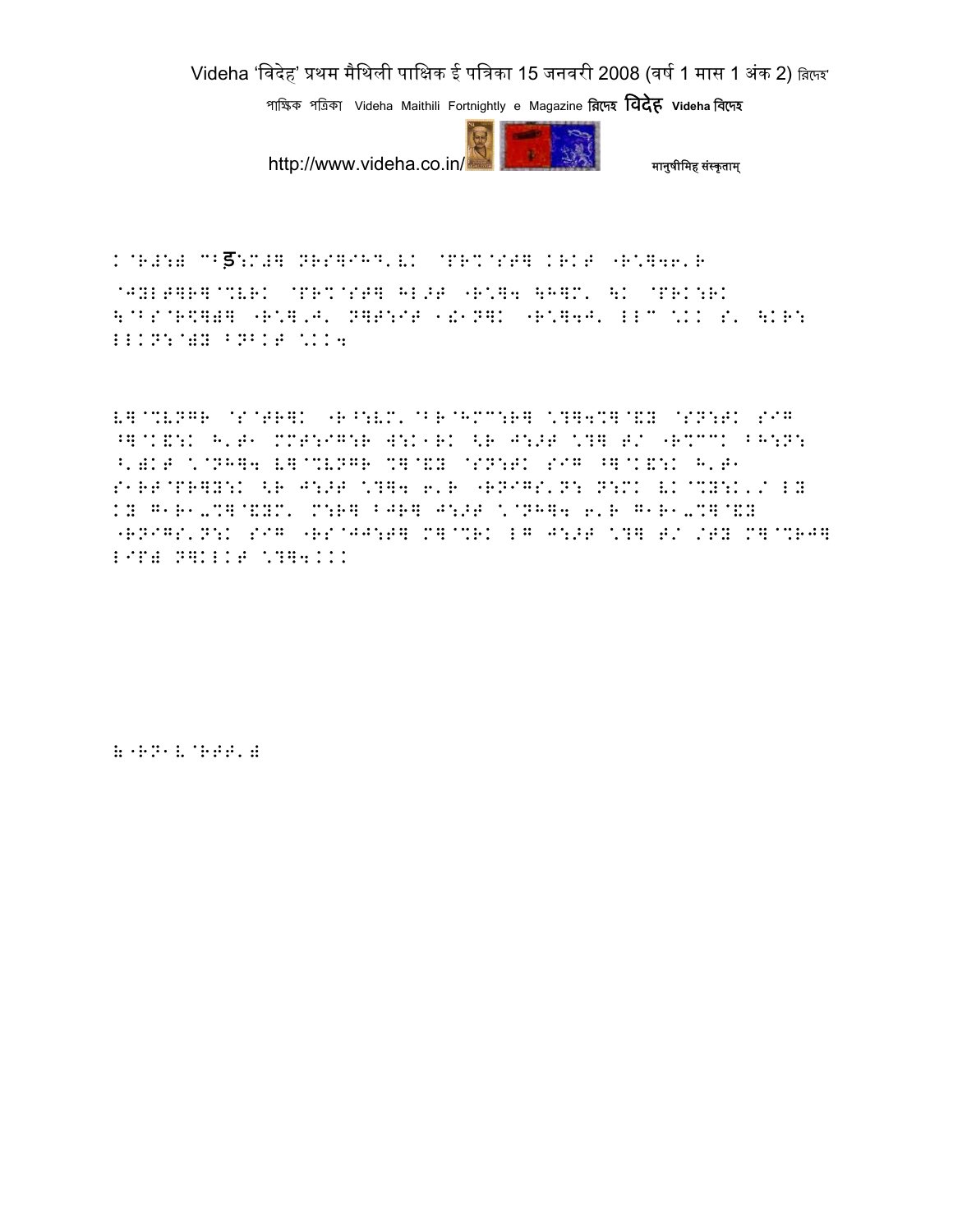HOBE TO DE TH'HIOF 255 SOLD

1B R:M ):>P KRB: LY RaaMa ):>P KRY KRT4 @K ):>P KRB:K H'T1 K DB:U 1a M:D:U 1a M:D:U 1a M:U 1a M:U 1a M:U 1a M:U 1a M:U 1a M:U 1a M:U 1a M:

HEMPPE HEMPIONEMENT SON SLITTERATION

LIGGBLIG<mark>G</mark>, 2001 BLO KRB 1a HIGVER 2001, MED 19141 BLO SHIW.

@PR?M ^:GM' D'VN:GR] L]P]K'/ RLMN ):>PR:>)RPR KLN ):>P KR]- PH]N' WWW.BHaSHaINDIa.COM PR J:KY H]@ND] IME V.5 \$:9NLL\$ KRB4 \H] @PRL@GR:MK'/ "RPN: KI@PY1)R PR >I@S)XL KRB4 6. RUPA 6'R KIMI RIJA NA LIMBA 1999 ANG KATIBALA  $\mathbb{R}$ ection de section  $\mathbb{R}^n$  . The construction of  $\mathbb{R}^n$  is the section of  $\mathbb{R}^n$  is the construction of  $\mathbb{R}^n$ NHANHA MILAN IBU 13 KUMIR BE BAHA 121 H. J. JELB 16MA 3. KRB4 ALBS PST EKTREVA BLEGVIN (TRADITERNISING)K KORE \\$ @KL]K KRB 1a /TY LI@GV'J M' H]@ND] 1a K]BL@R\$ M' HINDI INDIC IME 1[V.5.1] S'L'@K) KY "R@PL:> DB:U4 KI@PY1)RK'/ R]@S):@R) KRB4 1B V@R\$ \$L@KY1M'I) .LLB4B:Y:/ aLT+SHIFT K'/ \K DB B'R S@MM]L]T DB'L: 9@TTR H K]BL@R\$ 1YT4"R?V: N]C:/

 $11.71$  , then will approach  $R$  and  $R$  (then  $R$  is the  $R$  -respectively. The  $R$  is the  $R$  -respectively. In the  $R$ **FITH** 

http://www.videha.co.in/  $\frac{1}{2}$   $\frac{1}{2}$   $\frac{1}{2}$   $\frac{1}{2}$   $\frac{1}{2}$   $\frac{1}{2}$   $\frac{1}{2}$   $\frac{1}{2}$   $\frac{1}{2}$   $\frac{1}{2}$   $\frac{1}{2}$   $\frac{1}{2}$   $\frac{1}{2}$   $\frac{1}{2}$   $\frac{1}{2}$   $\frac{1}{2}$   $\frac{1}{2}$   $\frac{1}{2}$   $\frac{1}{2}$   $\frac{1$ 



পািkক পিtকা Videha Maithili Fortnightly e Magazine িরেদহ िवदेह **Videha** িবেদহ

Videha 'विदेह' प्रथम मैथिली पाक्षिक ई पत्रिका 15 जनवरी 2008 (वर्ष 1 मास 1 अंक 2) <sub>রিদেহ'</sub>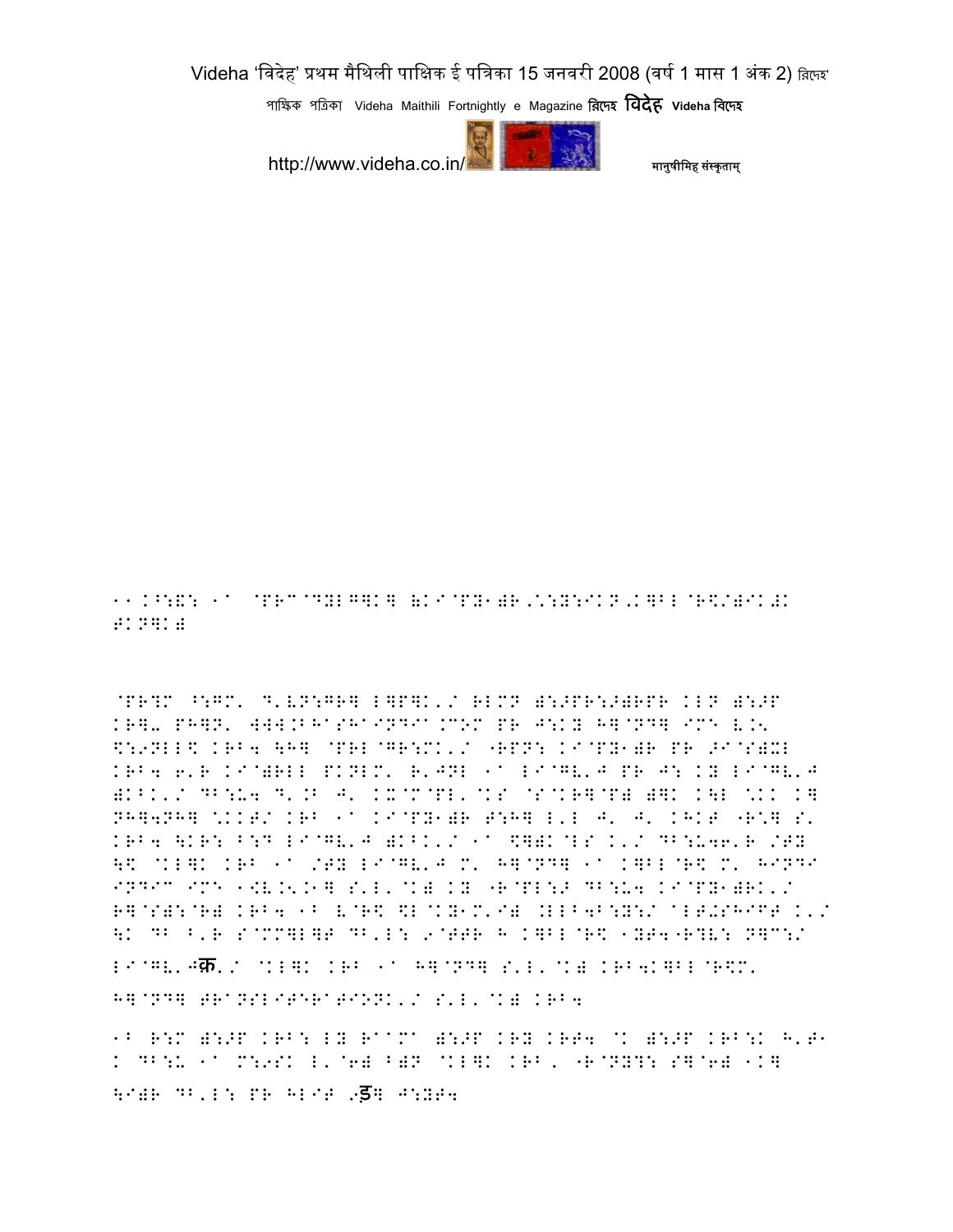পািkক পিtকা Videha Maithili Fortnightly e Magazine িরেদহ िवदेह **Videha** িবেদহ



 $R + P + R + P + P + P$ 

12.RCN: L].B:S/ PH]N'...............

S: "S:HI: "DAD" DE VERSION DAN DIE DYFSE DOOR DIE DIE DYN DIE DYN DIE DYN DIE DYN DIE DYN DIE DYN DIE DYN DIE KHBKT "RATH-"RONT "RONT "RONT RONT" RONT "RONT" RONT RONT "  $1.3$  The Property of Eq.

\*@ND DB @PRK:RK "R\*]4M:@TR]K 1a V:@R#]K4 V'DM' M:@TR]K  $N$  "PT -PNH4" PHHP. TO "PRH1" N "PR PRHT# 1984 ARHT. "A M' RR JANTAN INTAR HLAT SENNE HESAN NE SENING NELLY THN ANTHONY AN  $\mathcal{A}$  and  $\mathcal{A}$  is the proposition of the contribution of  $\mathcal{A}$  ,  $\mathcal{A}$  and  $\mathcal{A}$  are true of  $\mathcal{A}$ BYNL AYAR (RYN AYN) SYNCYNOLLYN SYMHU (RYS) H KY S'HL AI TR'HHE "PYR GYAR GHAR MARITY "PHEI III" (FR) GETER PHE HISTAT TIN BURGI FUTTI NITU BILI

1.@H"RLITY1KT "R@K&R-0 2.SIY1@KT "R@K&R-1 3."R@K&R "R S/ H -1 @PR@TY'K4 1B PH]L 9D:HR# D'.B I "RRDR:K M'< NH] M:NT RHT BRS] K'=1+5+2+2+3+3+1=17 M:@TR:

1B DLSR 9D:HR# D'.B

P@%C:@T=2 M:@TR: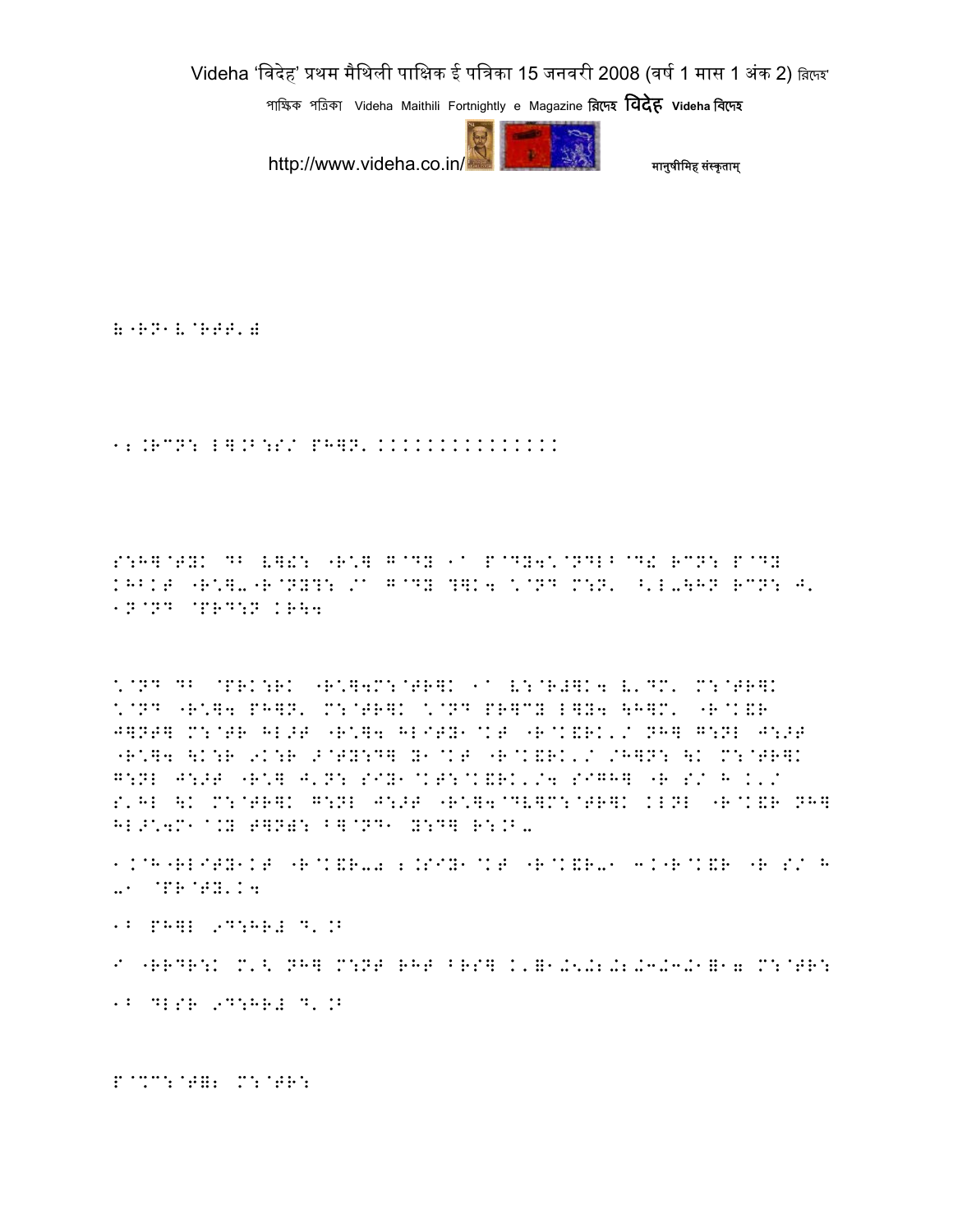পািkক পিtকা Videha Maithili Fortnightly e Magazine িরেদহ िवदेह **Videha** িবেদহ



1B T'SR 9D:HR# D'.B

1aB=2 M:@TR:

1B C:R]M 9D:HR# D'.B

@S@KR]@P)=2 M:@TR:

M1@.Y VKD]K \*@ND S:T "R\*]-G:Y@TR],9@&#]@K ,"RN1@&)1@P ,BOHT,PO 1 and  $\mathcal{L}$  are the control of  $\mathcal{L}$  and  $\mathcal{L}$   $\mathcal{L}$  ,  $\mathcal{L}$  and  $\mathcal{L}$  $R$  (RT)  $R$  is a vertex of the condition of  $R$  . The condition of  $R$  is a vertex  $R$  -and  $R$  is a vertex  $R$  -and  $R$ YD] "R@K&R PBR: NH] ^'LT/ \K 1K] DB "R@K&R @PR@TY'K P:DM' B": H: LI J: H: H: H: H: L'

R K.R STEP MARKING METHOD AND A 195 LE ARKE ALL AND "A VR' A VALLEY AND A VALLEY AND A VALLEY AND A VALLEY AND A VALLEY AND A VALLEY AND A VALLEY AND A VALLEY AND<br>YOU ALLEY A VALLEY AND A VALLEY AND A VALLEY AND A VALLEY AND A VALLEY AND A VALLEY AND A VALLEY AND A VALLEY

When  $\mathbb{R}^n$  is stated to set  $\mathbb{R}^n$ 

GP: BOXY ON BIZOTRACHED IN A VARE ROCKED IN STANDART PRODUCED IN THE SECOND PART AND RECORDED THAT A RECORD TO = "R + I / = "R + 9

NH (1921) (1942)

O="R+/ =1+/

("RNIV"), "RNIV"), "RNIV"), "RNIV"

13.1a "RITM' @PRV:S] MK?]LK H'T1 "RI@GR'J]M'

VIDEHa MITHILa TIRBHUKTI TIRHUT(1G:/)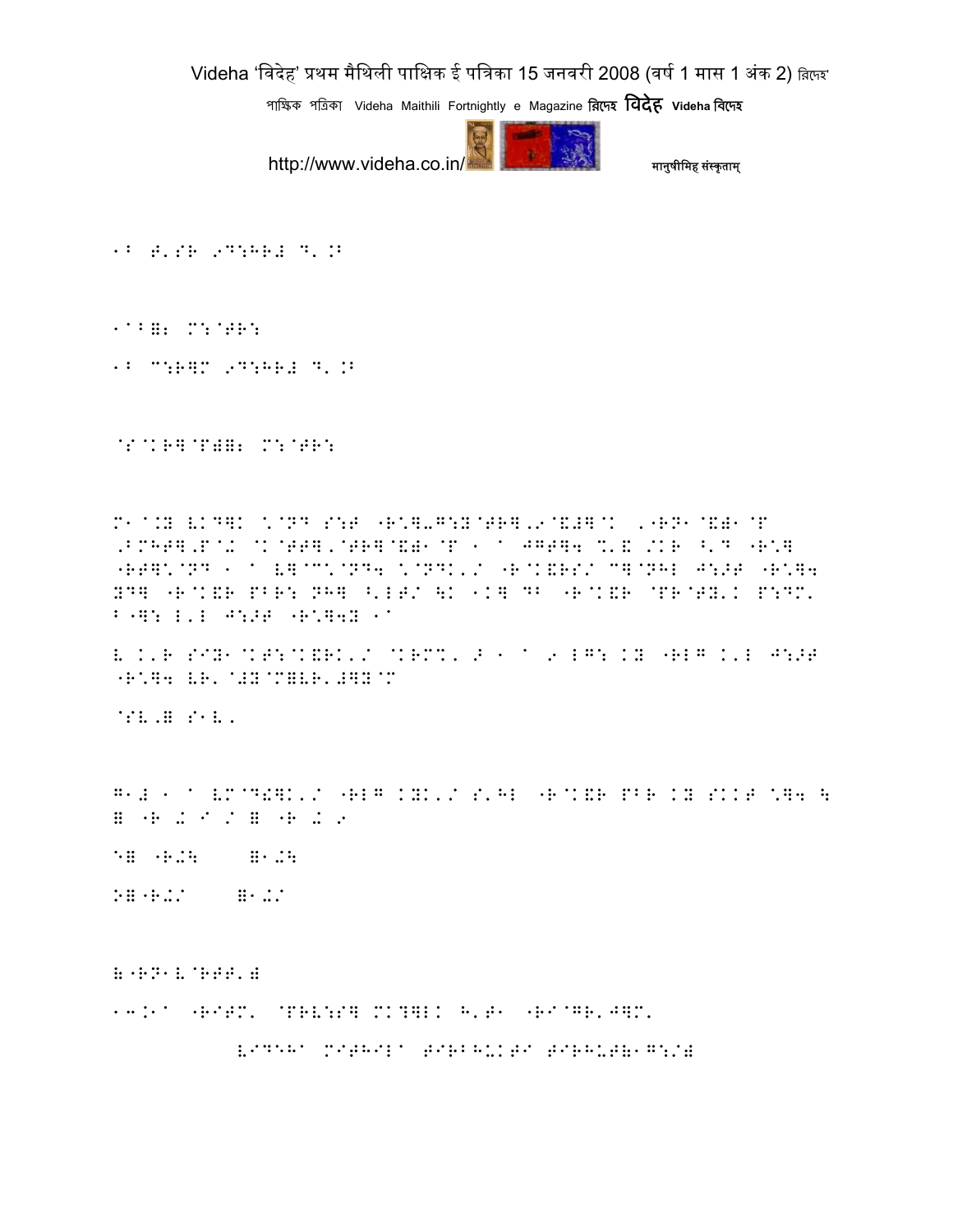পাক্ষিক পত্ৰিকা Videha Maithili Fortnightly e Magazine **রিদেহ যি** $\overline{c}$ **ি Videha বিদেহ** 



मानुषीमिह संस्कृताम्

어찌 공동의 기계의 관광의 공동의 지원을 대중하기 공동의 기계의 어찌 공업지입장에는 어떤 공동이다. 이용이다. THE BRAIN CHI SAIN CONSERVE CHANNEL TO THE MISSING PS POST TRIE THE ESTING SPESISTER AND DEPENDING death big food go the permeanilly eographs deplic **WENTERBOY** 

anded of there a primoral be madema about croppage and STERGERHUNG START FREUGEN DER MEHRER EINERER BEITRE DER KLIED BROG BEN MITHIGHT OF BROGHEN MODERN MERCH BOSERTE ZAMASSE, ARSTROSE SIELES VANDELASK, BSIEL ARSOCARS PROFESIVA ENTORPAS LEGAÇANDAS CERVIDAE DE PARA DE PARA VENCE FRAN ARNEN, KA ARN ANDN DE NRIEIGRYDII ARNA KE FREEKIIN KA ann pananga yanan pelolo (ghabhen ya ad addi edapata pela FRA PELTO DE PORTA TOMBADELO DESTABLE TIPOPI TOM FESTAP PROTEGENT CONCRETE ON HER AHE TRIBUET CRANKED BENCH rist op det plaatig springer op de prijstige producer KODDERDE DE ARNO BOD LEKTRINANERIC L'ARD AND RIMET PDE T EDPA ANTO AD PO DA ADADONAD EADTLI ARD PITOE DA DARDA KTP:BBTTB 1981 1981 THRK10919 KT BB1 AB16B1B1B1B1 1 anadnahad no benduasyo na sa kanangnyu dan dolenyu dan kulungan su

trien sen:

KS ARS STEEKSE EIEA DE EIATAFIART FESKEIST KA KE SPARADESE anta 1998 benyak prantah makenyologin ng Afrikian nggun DIENS PERD ESPECENTU VR. BRS BLIMS LARSES BRS LAP SANEWER POSSER LONGERS OF THE WAN BRENBED AN SPORT READED PIER POURPED ARD FEDERAL MONTHS AND CHAINER 공공 남편가 판가 지원만 있는 공판 공정이 정부 미국은 판지로 이용된 기자가 되는지 않은 결혼이 된다는 기지를 이루었다. <u> D'ANDRES DE HANDRES DE LOS DANS HANDRES DE SAN INFERE</u> ans tope anges and the nor mandern tom ans boodd atrianta <u> An gabhla bhiol an aan nigh bh' a' a' ann bhainbh na cèidh an a</u> anta topshoot too brown and coope borano too annou croop 클라운데 실력 클라이 공기정에 클문하게는 공문 정국마라운 정대기준 클라이폰 클라이 문화적실용정대적. FRONTSKIT POINT PRYORNS FRONTS CRIMPYT AN OBNER OUR arno an Esprintian Esprint Thioad Phoneiro Enger Tipedr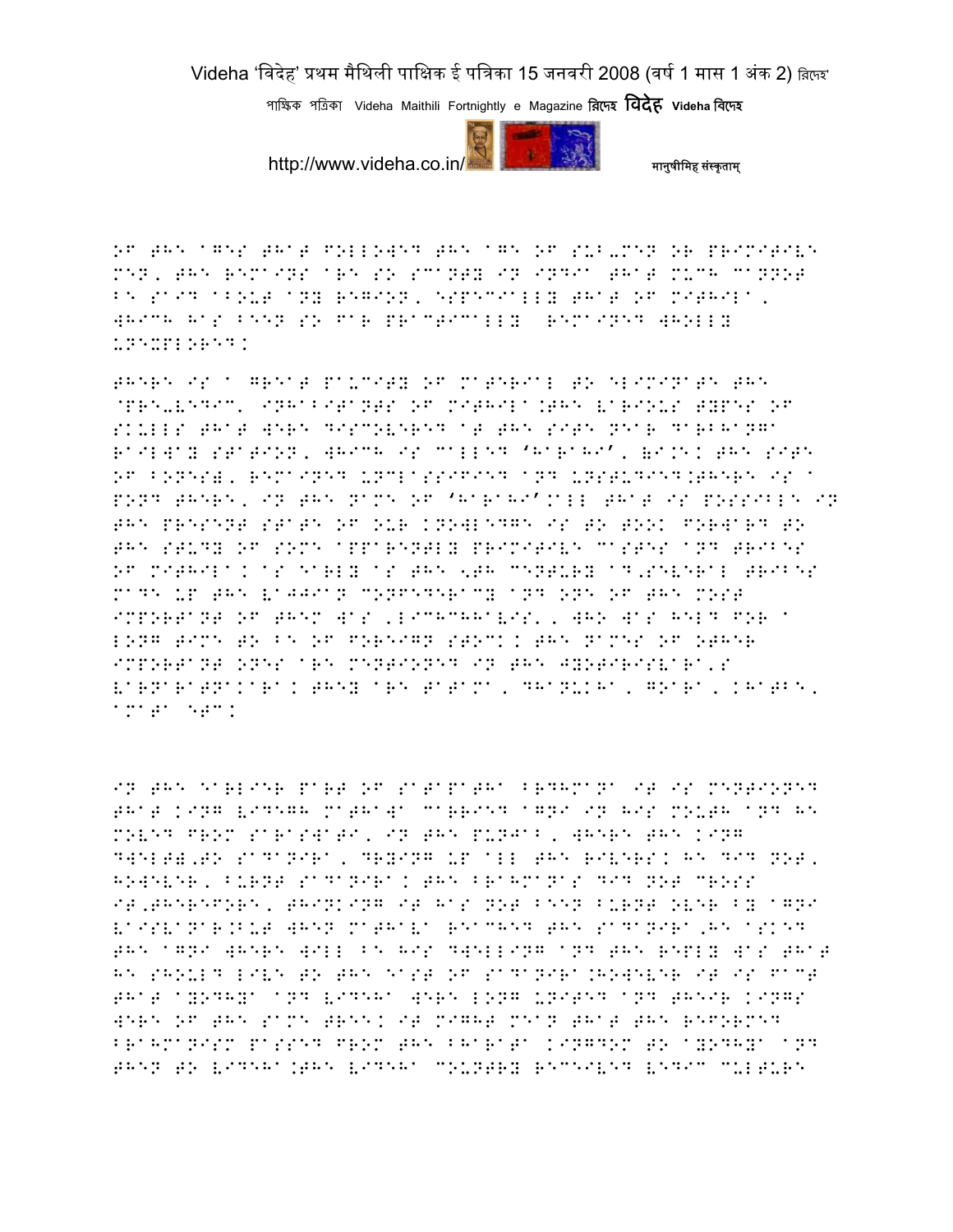IN THE BRAHMANIC CULTURE BRAHMANIC CULTURE MUST HAVE MANI a VERY RaPID PROGRESS IN THE COUNTRY TO JUSTIFY ITS DESCRIPTION IN THE LaTTER PaRT OF THE SaTaPaTHa BRaHMaNa aS THE CENTRE OF INTELLECTUaL aCTIVITY OF THE aGE.THE MAHDBHARATA ATTESTS THAT THAT THE VEDIC LORE WAS POPULAR IN THE VE THE EaST aS aNYWHERE ELSE.IN THE SHaNTI PaRVa aND IN THE BRIHaDaRaNYaKa UPaNISHaD, THE aUTHORSHIP OF SUKLa YaJURVEDa IS aSCRIBED IN CLEaR TERMS TO YaJNaVaLKYa VaJaSaNEYa, WHO BELONGED TO MITHILa.

SaMHITa aGE OF THE RIGVEDa.THE YaJURVEDa SaMHITa MENTIONS THE FaMOUS COWS OF VIDEHa. THE VEDIC SITES WERE UNKNOWN TO THE INHaBITaNTS OF MITHILa. MaTHaVa VIDEGHa'S PRIEST GaUTaMa RaHUGaNa IS CREDITED IN THE SaTaPaTHa BRaHMaNa WITH THE SUITE OF THE COTTON OF THE MITRAVINDA SACRIFICE WHICH IS A CONTINUOUS FURTHER SaID TO HaVE BEEN REVIVED BY EMPEROR JaNaKa THROUGH YaJNaaVaLKYa.BESIDES, EaRLIER STILL, NaMI SaPYa, KING OF LIMIT IS IS HELD UP AN AGE IN HELD UP AS A MEMORABLE EXaMPLE OF a MONaRCH WHO SUCCESSFULLY PERFORMED ELaBORaTE SaCRIFICES aND THEREBY REaCHED HEaVEN. aS THE NaME OF THIS KING APPEARS IN SEVERAL PASSAGES IN SEVERAL SEVERAL PASSAGES PERIOD IN THE DEVELOPMENT OF VEDIC CULTURE IN INDIa.RIG VEDa1.53,7 SaYS THaT NaMI WaS THE FRIEND aND aSSOCIaTE OF INDRa IN QUaRELLING THE aSURa NaaIUCI,IN THE FIGHT WITH NaMUCI INDRa PROTECTED NaMI SaPYa.THE PRIEST GaUTaMa RaHUGaNa IS ONE OF THE IMPORTaNT RISHI IN RIGVED.

PaNCHaLaS IN THE UPaNISHaDIC PHaSE OF THE DEVELOPMENT OF VEDIC CULTURE.THE VEDIC(aRYaN) CULTURE HaS TaKEN ITS ROOT LONG BEFORE THE BRaHMaNa aGE, MOST PROBaBLY IN THE EaRLY

PaRT OF THE SaTaPaTHa BRaHMaNa SaMRaT JaNaKa IS MENTIONED aS a GREaT PaTRON OF VEDIC CULTURE aND IT IS SaID THaT THE VIDEHa BRaHMaNaS WERE SUPERIOR TO THE KURU

LONG BEFORE THE TRINE OF THE COMPILaTION OF THIS BRaHaMaNa.IN BRIHaDDRaPYaKa UPaNISHaD WHICH FORMS a

http://www.videha.co.in/ मानुसीमिह संस्कृताम्



পািkক পিtকা Videha Maithili Fortnightly e Magazine িরেদহ िवदेह **Videha** িবেদহ

Videha 'विदेह' प्रथम मैथिली पाक्षिक ई पत्रिका 15 जनवरी 2008 (वर्ष 1 मास 1 अंक 2) <sub>রিদেহ'</sub>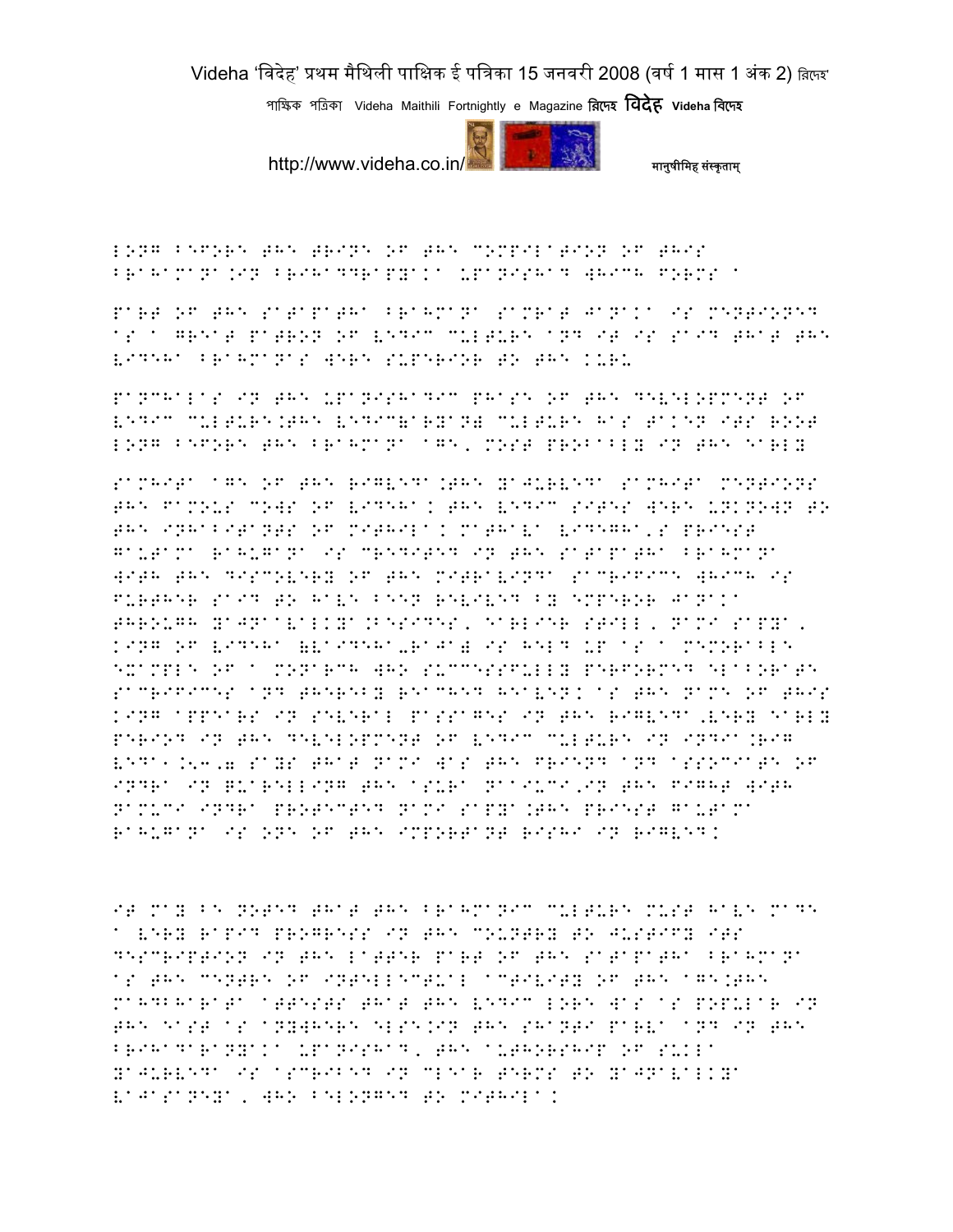부대부분 이거 어머니께요? 아무리 그 인구 여자들이 여기 부대 화장을 하고 있고 부대로 이어 있다. 유민이는 아이들이 들어 있다. ESTAS LORTIERRAR O PRESERVA PRE STEPHETRE BETROPOR an ann claic fromheire. Abaile ia ann ann ann ann 8191 18129 20 801 1811 1912 2011 202092 8022 8122 92209 1 8 801 ENRYT IN ERSEN AND YF MOLEDN OF BYIN ELENA FOR BRN ENRYT t por transportativo di copo del participato di controllato di consegue TREADED FORM CONDECTED CONFERT AMPROPERTIEMS SERIEMEN DR CHOOP THE CONSTRUCT COMPANY TO SHOOT AND BOARDERS. ngarispan, sosan ang pagkalang ng kalangan nang p <u> CORPORATION DE L'ASPARANTE L'ARCHE L'ASPARANTE DE L'ANNIBER DE L'ASPARANTE DE L'ASPARANTE DE L'ASPARANTE DE L'</u> ESTARD STITETERS BRANETEIGH ENANGING ARR AND TIESE SP 1991111 (B1931 SP ARS D'RIFRAN ARS DSARS) 1398-32 prost as angle prost angel and supgroup of the group and on

3 주문의 실력 127 주역의원의 3차 분이는이 13 주문 성실입원공의 실력 공주문의 구분 공의의문을 공원이 된다.

ESTABRI TIBRILI SADLET EN BARIBTAT IS BAN NIBESKE ITRET jepa, en pop pas nojprop, on pas person jepanoj romano pro d

KINA IWE TIPS ETE THETETI PATA ETASHTI. HHD AF ENEDERN AF 부가 동료의 관련이 없었는지 연기 없이 보장 이사의 지원 일본 정부가 모든 공원 관련이 있다. 이 회원 이 이 관련 문제 이 관련이 있다. 선생님께서 이 안 없이 보거든까? 보인 그 사용기술에는 경기선에 대한 영화에 있었으면 대한 강성경부인 선물. **TED BOBY:** 

정치 원공 원하고 이 경쟁 사람을 준비하는 사람들은 이 정치에 대한 동작을 받아 있다. 이 공원 사람들은 사람들은 TIERSPROTUS (PROFESSOR PRESENTE POPPORTER) <u> PROPRIESTAT PARAIS CONFORMACIÓN ARCHITECTURE</u> FIN BRIDGE

FRAD 'N FARIENE DE MEER BRAEA BRAFFE AB FANDIAE NEAN BRAFFE 정 리뷰 제품 지역 프로프업 B 가운 1 공 B 가장 기정 가장 표정 정보 1 시 정보 기정 기정 기정 리뷰 1 시 대 기정 이 1 시 대 대 가장 기정 시 공 제 기정 ENPO PNARODO DE PAN ENGRO PNPROVI CREARIO ELE ERERENT PO ESTARRY TEARING STRUCKE PRESENCES CONSTRUCTED SAN

http://www.videha.co.in/



मानुषीमिह संस्कृताम्

পাক্ষিক পত্ৰিকা Videha Maithili Fortnightly e Magazine **রিদেহ যি** $\overline{a}$ **ন্ট Videha বিদেহ**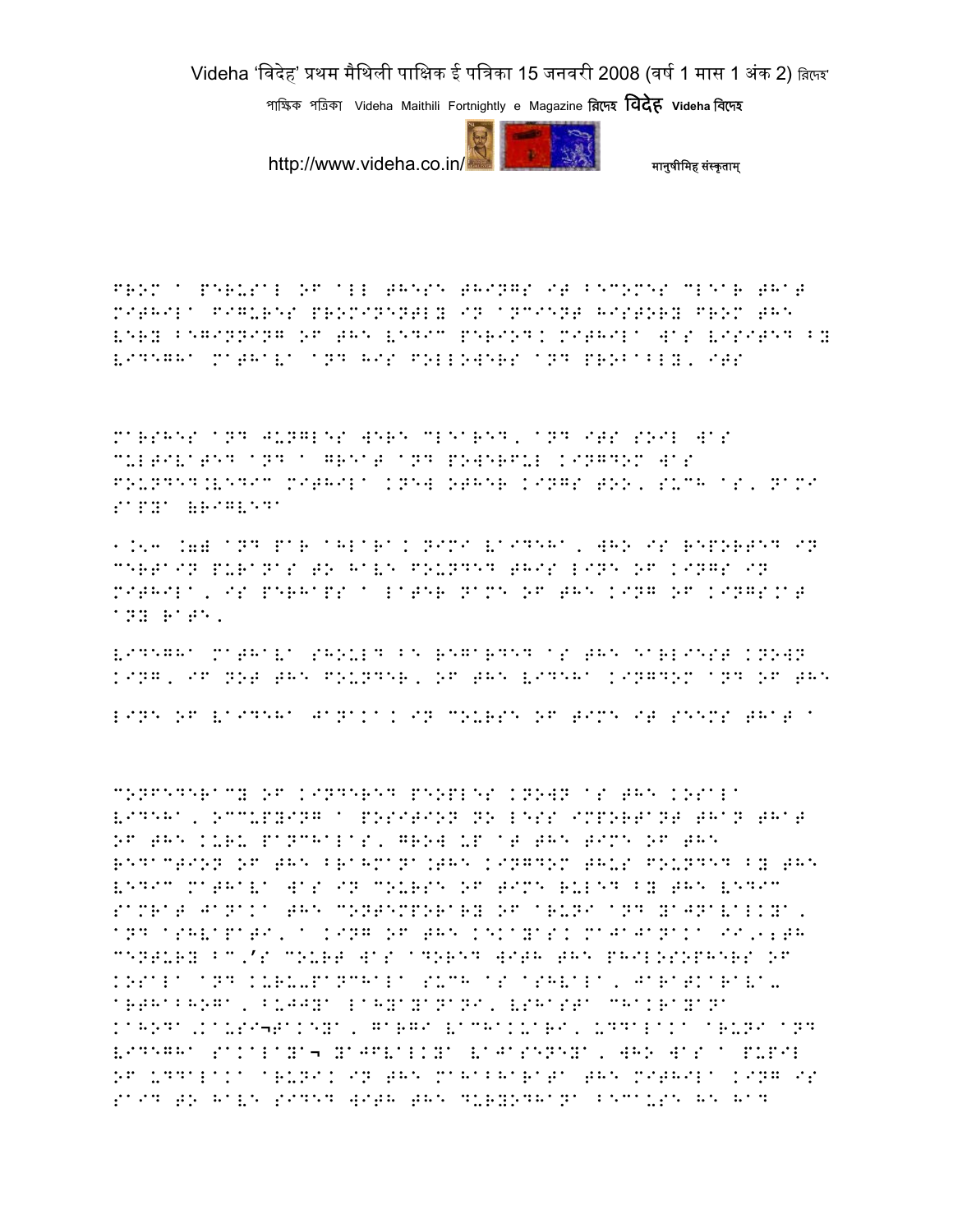MAHANDA RIVERS IN THE SOUTH BY THE SOUTH BY THE SOUTH BY THE SOUTH BY THE SOUTH BY THE SOUTH BY THE GANGES AND NORTH BY THE LOWER RIDGES OF THE HIMaLaYaS. IT INCLUDES THE FOLLOWING aREaS**¬**-NORTH BIHaR EXCLUDING THE SaRaN REGION aND THE CHaMPaRaN-MUZaFFaRPUR REGION,I.E,THEMaDHUBaNI,DaRBHaNGaSaMaSTIPUR DISTRICTS, THE BEGUSARAI DISTRICT AND ARABIT SUB-DISTRICT AND SUB-DISTRICT DISTRICT,THE NPaRT OF THE BHaGaLPUR DISTRICT,KHaGaRIa DISTRICT AND THE PURNEAU STRICT AND THE NEPALES TERAILS TO AND THE NEPALES OF MOSPARTS WITH THE NORTHERN MOST PARTS OF THE MADE MADE MADE MADE. SaHaRSa aND PURNEa. THE aNCIENT MOST NaME FOR THIS REGION aVaILaBLE IN LITERa**¬**TURE IS VIDEHa.IT IS POSSIBLE THaT a SMALL TRACTED OF THE SITE OF THE SITABLE DISTRICT MIGHT HAVE FORMED PaRT OF THE STaTE OF VIDEHa aND NOT OF VaISaLI DURING THE REIGN OF SIRaDHWaJa JaNaKa.THE TRIBE WHICH INHaBITED THE aREa EaST OF THE GaNDaKa,THE VIDEHaN STaTE WITH ITS CaPITaL aT MITHILa USUaLLY IDENTIFIED WITH JaNaKPUR IN THE NEPaLESE TERaI SITUaTED aT a DISTaNCE OF 14 MILES FROM JaYNaGaR RaILWaY STaTION ON THE INDO-NEPaL BORDER aND VIDEHa aS a GEOGRaPHICaL TERM WHICH INCLUDED THE VaISaLI STATE ALSO, aLONG WITH THE VIDEHA STATE WITH THE VIDEHA STATE WITH THE VIDEHA BORDERS. IT WAS IN THIS LAST SENSE THAT KUNDERS IN THIS LAST SENSE THAT KUNNE VaISaLI, THE BIRTHPLaCE OF MaHaVIRa, IS PLaCED IN VIDEHa aND THaT THE MOTHERS OF MaHaVIRa aND aJaTaSaTRU, WHICH WERE THE SISTEM AND DAUGHTER RESPECTIVELY OF CHETAK, THE SISTEM  $\mathcal{S}$ 

THE VIDEHa ENDED ON THE WEST BY THE SITaMaRHI, MUZaFFaRPUR aNDVaISHaLI DISTRICTS, ON THE EaST BY THE KOSI aND THE

BUSHER OF KASI

LEaRNT THE SCIENCE OF FIGHTING WITH MaCE FROM THE LaTTER. BHAMA AND CONDUCTS ARE SAID TO HAVE CONDUCTS ON THE KaRala Janang Kabupatèn Janak Made atau di Janang Mande LEaDING TO THE OVERTHROW OF THE MONaRCHY aND THaT WaS FOLLOWED BY THE RISE OF A REPUBLIC, THE VALUATION CONFEDERaCY.THE MaHaBHaRaTa aND RaMaUYaNa MENTIONS a GREaT BaTTLE BETWEEN PRaTaRDaNa, KING OF KaSI JaNaKa KING OF MITHILa.THE VaJJIaN CONFEDE**¬**RaCY, WERE THE OFFSPRINGS OF a

http://www.videha.co.in/ मानुसीमिह संस्कृताम्



পািkক পিtকা Videha Maithili Fortnightly e Magazine িরেদহ िवदेह **Videha** িবেদহ

Videha 'विदेह' प्रथम मैथिली पाक्षिक ई पत्रिका 15 जनवरी 2008 (वर्ष 1 मास 1 अंक 2) <sub>রিদেহ'</sub>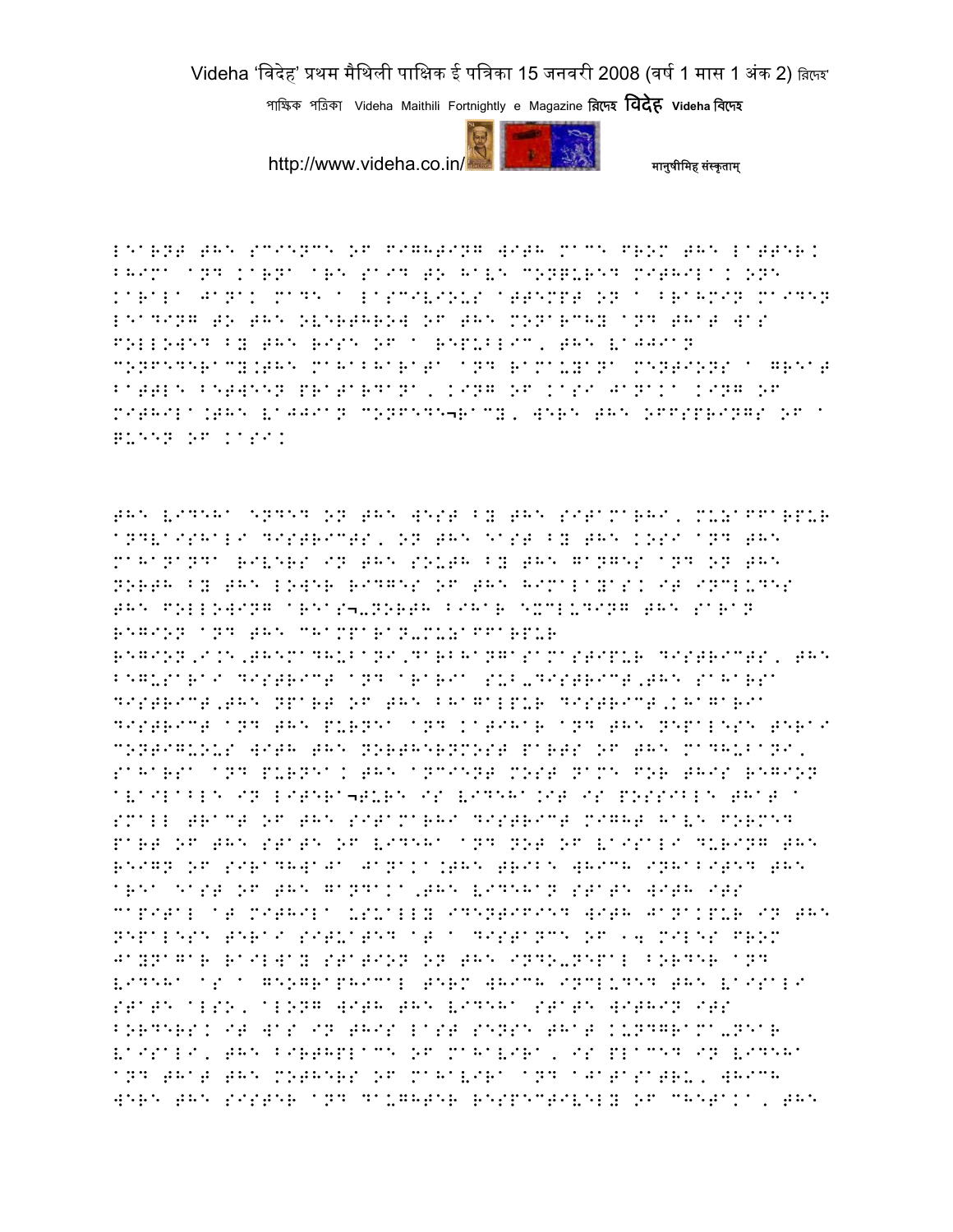ESTATARING ENTRA TRONGSES, TENOTEENT ESTATOR BELOTEEN IS ESTAR PRINTEREIGHSPROFIE IN THERESEI APOINSER dram enorsk av raf sveamnes (st.anderses sevsarnef) amn first babil babib ("Tent") for employed by the special bather (pb ESPILER TO SHE HARRARD OSPAR DER CONTES PER PAR KANGERANG ERDO ANG ANGKALON EENE DA GODIN ARGEDEN DAE KE strikasist (1946) situs i kontaktatak gsa akt (1952). TVTHO CLOSE ARTH TEND PROVING ART CONDITIONS TO POPRESTRIA PARTYPROSTANCE AND PORTYPROVINCING APSIRT ARTA ARS TERTIFIAT TERAPAISENEN ARS ATRICE PRST aks prononen var he koronara aks prononen arp aks erpan: tie se spoed en provied correspondence en languardo ASSAM PRSMIT ARS MITTING AND AND ARS ASSAMLING AND MIN 선생심경공지 공경관 이 경쟁 (평산용선거역) 공원가 "지장심경쟁지용점" 지하공원공개가경 (신상공지회의) 이경쟁 ESTART TOT SAM ATASAM TAS OSESA SORTIGISTIKAT ARS PTO DE ans desia diguit an ans dhesa ne meight ans mhigaed (r 부지 민준이가 있는 거야 한다. 이 지민은 아니고 한 동안 이 공이 공원들이 지하셨는 공원이 있는 공원 관심이 없어서 있는 PROPRIEDING DRIJEAN FORDA INGILIGO DE DEN DA PADLICENTI DR any minas yonday: piagys pyyop ay njiy (yyo any <u>Videorid skopera yn broer yn presental for for pe per</u> <u> "TER BRITGE DI PIPITI BILI PILIPI BILI PRETTIRI</u> FDIPPIED FARANS LATHE CPIED CRIP CAPS CAR COPTAIN COPPO 지경부지 경찰가로 경찰로 공개하면 공장 유지없게 가정공개경장가장 경찰관공원 실력 공원가 부지 경부가로 있 PATIGOS BRABA SE TES TEATROSTO PARA DE BRAE STO PTOSTB ESPARTALENI ARN MIRISI SI ARSTR ESPAILERSIMI PIR IS ISBN PROBATES IN LOCAL ABOVE AN ENGINEER CONFIDENT DE the control and control and an one capacitation of the section 지원하십프라운 경화역회 공개가 관광합가와 공화 공개가 성장했던데요. 하지 않고 있으면 영향한 공개한 공개로 공 STETENTES ATE ESTA AR TOG RASSA LYDE PRA ESADYDENDAR AR PROPRIACO CADOLICO ARNO PODRIARO BOSTA CIDENTO E ESPORTAR EDITETT BD KREKAN ARN BKRAKE TAANPTOMM TA TODPAOT AD [PABP]BB1 BRA 2171BPPP111 BRPTR BIZ BD FEAZE BRA (1708 BPB) ftslakt troch kof 31 kontetro at akt onnom akte BAPAD PEARTLY ANDRATHY BIB AR TRANSPORT PARTHYR DR ann coan anbha dhia aonn coldarno c'hiarantan La bhana ara

http://www.videha.co.in/



मानुषीमिह संस्कृताम्

পাক্ষিক পত্ৰিকা Videha Maithili Fortnightly e Magazine **রিদেহ যি** $\overline{c}$ **ি Videha বিদেহ**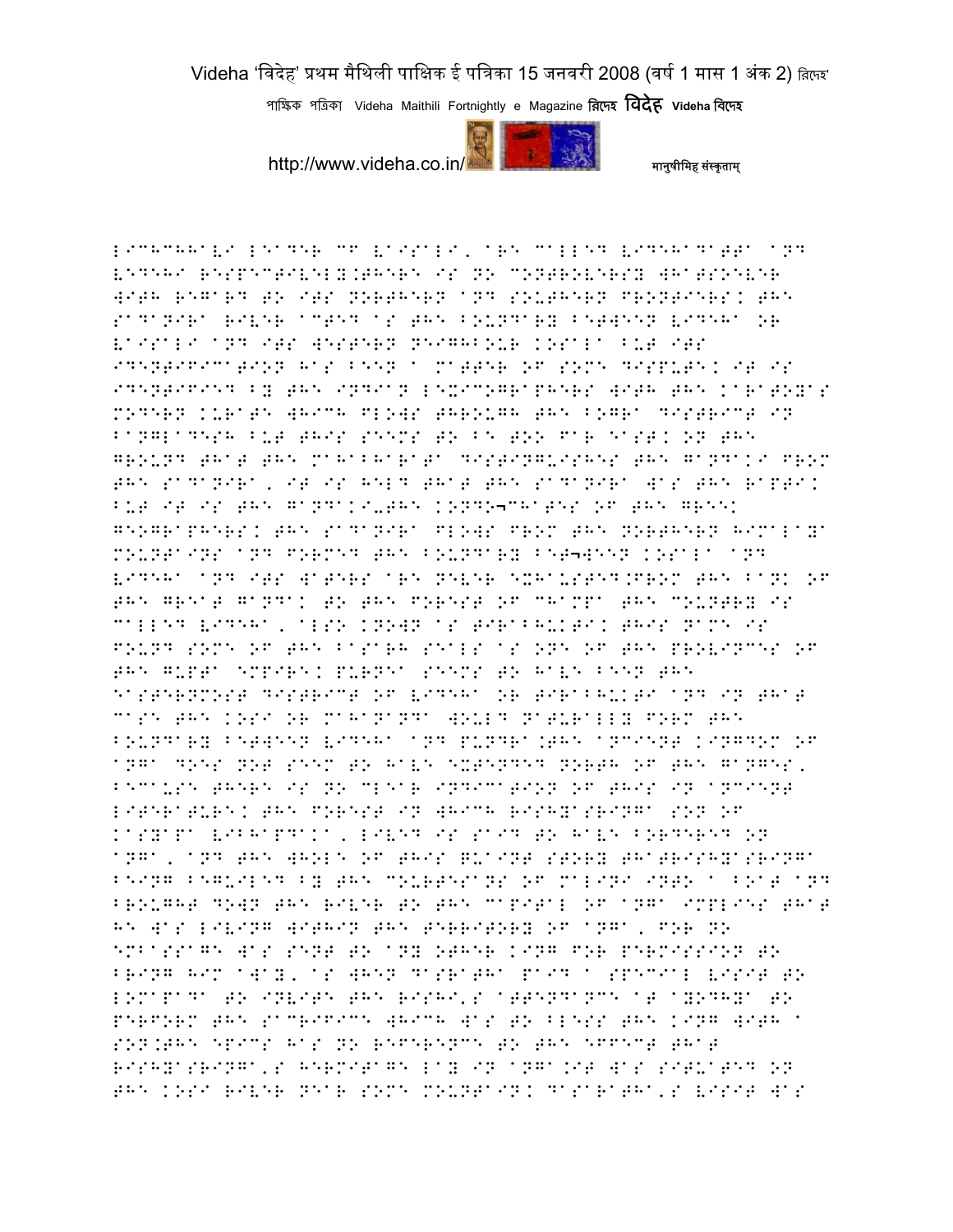ans popularia or ans spot capo spotpe csandus ns and filme grave antarkatar be ten dan copochic no ben be FRA COSE LOUISAGE BSEARS OU SOUS SE SE SEARCAGEER THERMAN AT BAN NEATH TON BAN BLETONIC AB ANY NENE PHNT T frontesin beliefsen in dibertion (see and case (see and parti BALGE ING PUPAL AP BAG AARBEAR DE PLEPG DR BAG GUB NIB D ann acana filip co ann na Sealacha ne Siathe de Salan angal (1959) ng ginang pangan gnangn apigna apin (noo ginang andstan ans between the clips "lise" ans there there teterni aksorskih proaksolpril psplisoficanja ta pops FORDER ANTS ARS CONTINUES HIDE TIDER ARS TOWARD OF ARS POP B BRYZ BYLYB, BRY POP B 1126 712 782 2826 PROBEN andozen ann dheiloch andersche schwilling ann (zehrechte <u> 19971855 FLYNGYA MORMSBADA DE BANSEL NAMMOG MBOM BES</u> 1938-9371285 ARS PIRRYER TSTARDT ELAR 195 EKSSA (18 age producera prepadronira con persarria reargento dal from exchange range spended before the control of the Ekster paraneeringen, era den hervere een van de meest ES KAPARTELBRO (KP) PLIPPARTE EXPRAN BLEGBAR (BOKBOBKIE) ESTRAFE o prawa ny podobo any nafivo konan-na provinsi spast sp een brast esthelden thirnpelene pr een elserespl POTHER STORY HAS CHANGED ECONOMICATED DE ECONOMIC ti berengan sebelu pisanganalan pemuruh terpang tersel pa FDBANDA ABITAILIANA FO CNNAR NELVOART ELNA EBNARI UPBDD ARN an's 25 meter of 25 216 ores. Bang ener 25 metat. Pranso any mpy any till corresponded by Leman anny <u> 1999 - 1999 - 1999 - 1999 - 1999 - 1999 - 1999 - 1999 - 1999 - 1999 - 1999 - 1999 - 1999 - 1999 - 1999 - 199</u> 경영문이공공영 실력 임료정식원의 경찰적인 문질공 표질 지수영질문장 공원적 경기원이지 되어왔어요? an bandar a chiada an caballana ann an caoinn an chiadair an chiad AR TRAFINAR TILAR ANDRA (DRAFING DAN MAR) ESTATAT SI PASA DA TRAPAIS MREGIAN MDLDENASIADE DA POLECON CONSTRUESTIRO FREE AND ENTRE ENTRE PORT PROPERTY PO DYE BID YA SOPERNOAD YA BOBA YA YI YOKUBA SOPERNE YA FURU POLINIA CUP ' THR PARTAGET BITT, TAAGG DAG BIRTE TYPIGG AND DEN SORT CREATES LOCK EAS STEED SORT ESPAEL MODRETER OF 일로부터에서 2008년 이 일부터에서 관련 이 관련이 없는 것을 하는 부분이 없다. 이 그 것이 없이 보니 그 일이 되었다.

http://www.videha.co.in/



मानुषीमिह संस्कृताम्

পাক্ষিক পত্ৰিকা Videha Maithili Fortnightly e Magazine **রিদেহ যি** $\overline{c}$ **ি Videha বিদেহ** 

girigene ein de eaighichte eare angaergangar arggingig al ai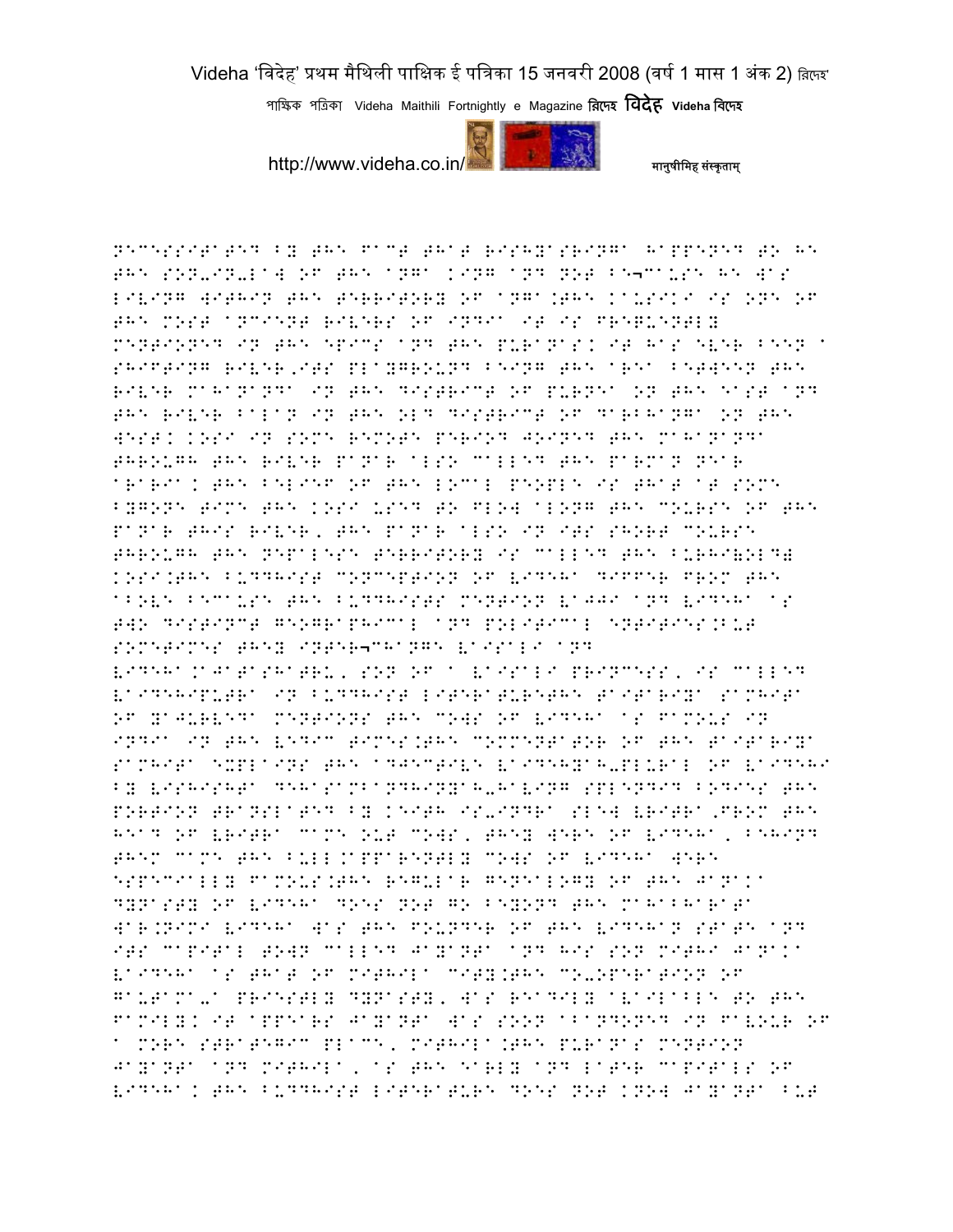SPEaKS OF MITHILa ONLY. THE TRIPITaKa COMMENTaRIES STaTE THAT PARALLEL THAT THAT IN THAT IN THE INTERNATION WERE BROWNED BY KING MANDHATA FROM PUBBAYIDEHA, THE EaSTERN SUB-CONTINENT OF aSIa, PLaCED TO THEEaST OF MOUNT SUMERU. THIS MATHIN BA, WHO WAS AT RAJAGRIHAN THIS MANDATURE BUDDHIST TRADITION PROVIDED IN THE DIGHAL SERVICES OF INDIAN aMONG THE SONS OF MaNU SaYS THaT THIS COUNTRY WaS DIVIDED INTO SEVEN POLITICaL UNITS aND RENU, SON OF DISaMPaTI, WaS aLLOTTED MITHILa IN THE COUNTRY OF THE VIDEHaS.MITHILa WaS FOUNDED BY MaHaGOVINDa, THE STEWaRD OF KING RENU. DISaMPaTI aND RENU WERE KINGS OR CHIEFTaINS IN BaNaRaS OR KING OF THE KURUS aRE REFERRED TO, aPPaRENTLY aS KINGS OF Banaras, at the proposition of the videoscopy of the Videoscopy and the State Was founded by  $\pi$ NIMI VIDEHa, SON OF IKSHVaKU, WHO aLSO FOUNDED a TOWN CaLLED JaYaNTa. HE DWELT IN a TOWN FaMED aS VaIJaYaNTa OR JaYaNTa. THIS TOWN WaS SITUaTED NEaR THE aSHRaMa OF GAUTAMA AND ALSO NEAR THE HIMAGE OF DESIGN AND A INSTITUTED A SACRIFICE THAT WAS TO LAST FOR A SACRIFICE THAT WAS TO LAST FOR A THOUSAND A THOUSAND A THOUSAND YEARS AND REQUESTED VANDARI VAN BREEKSTED VAN DIE SAID THAT HE HAD ALREADY BY INDIANALLY AND INDEPENDENT AND INDEPENDENT AND INDEPENDENT AND INDEPENDENT AND INDEPENDENT WHICH WOULD LAST FOR FIVE HUNDRED WOULD YEAR SERVE HIM WO WIT FOR THE PERIOD. NIMI THE MEANTIME SINCE AN OUT aND OTHER RISHIS FOR HIS SaCRIFICE.ON THE COMPLETION OF THE SaCRIFICE OF INDRa VaSISHTHa HaSTENED TO NIMI BUT FOUND GAUTAMA AND OPHORICHS AUDESS NIMI THAT HE ESTATOGRAPH BE BODY-LESS (VI-DEHA).NIMI CURSED VASISHTIMI CURSED VASISHTIMI CURS BOTH ABANDONED THEIR HUMAN BODY BODY WAS ARRESTED. PRESERVED IN OIL aND SCENTS TILL THE COMPLETION OF THE SaCRIFICE. THE SaGES THEN aGITaTED HIS BODY aND CONSEQUENTLY a BOY WaS BORN, WHO WaS CaLLED JaNaKa BECaUSE OF BEING SELF-BORN, VIDEHa BECaUSE OF BEING MINI VIDEHa'S SON AND MITHI BECAUSE OF HIS BIRTH FROM AGITAL BECAUSE TO CHURN.a GREaT SaCRIFICE OF THE GLORIOUS NIMI, THE KING OF THE EXTENSION OF THE BHAGGES, IS REFERRED TO INTENSION THE VEHICLE TO INTENSION TEXTS KNOW OF a KING OF VIDEHa NaM SaPYa, IS NOWHERE INDICaTED aS THE FOUNDER OF THE VIDEHaN ROYaL FaMILY**¬**.NIMI HaS BEEN MENTIONED aT SEVERaL PLaCES IN THE MaHaBHaRaTa,

http://www.videha.co.in/ स्कॉट स्क्री मानुषीमिह संस्कृताम्



পািkক পিtকা Videha Maithili Fortnightly e Magazine িরেদহ िवदेह **Videha** িবেদহ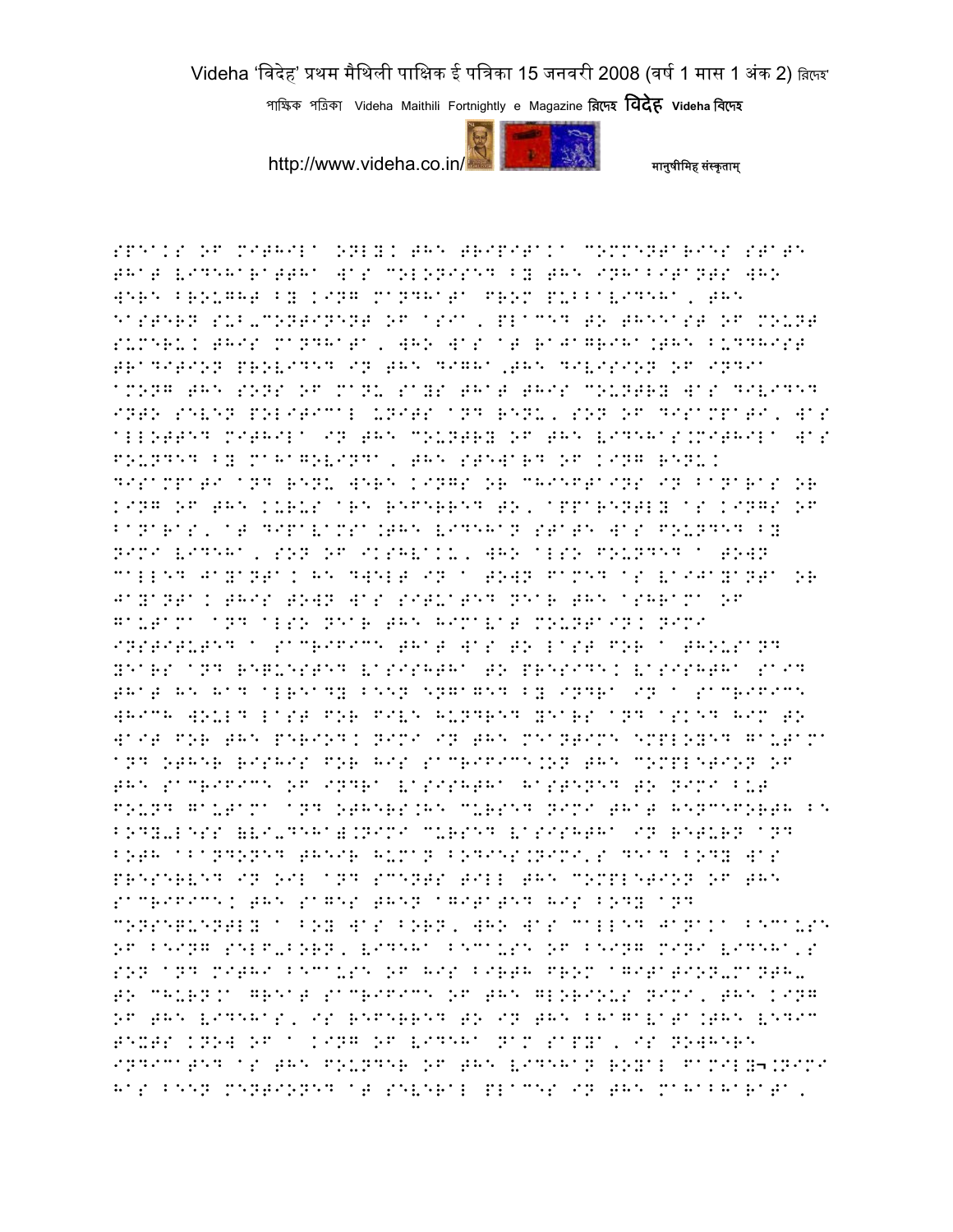THE VIDEHa ENDED ON THE WEST BY THE SITaMaRHI, MUZaFFaRPUR aNDVaISHaLI DISTRICTS, ON THE EaST BY THE KOSI aND THE MAHANDA RIVERS IN THE SOUTH BY THE SOUTH BY THE SOUTH BY THE SOUTH BY THE SOUTH BY THE SOUTH BY THE GANGES AND NORTH BY THE LOWER RIDGES OF THE HIMaLaYaS. IT INCLUDES THE FOLLOWING aREaS**¬**-NORTH BIHaR EXCLUDING THE SaRaN REGION AND THE CHAMPARAN-MUZAFFARPURE REGION,I.E,THEMaDHUBaNI,DaRBHaNGaSaMaSTIPUR DISTRICTS, THE BEGUSARAI DISTRICT ARABIT DISTRICT AND ARABITE SERVICI RARIA DISTRICT,THE NPaRT OF THE BHaGaLPUR DISTRICT,KHaGaRIa DISTRICT aND THE PURNEa aND KaTIHaR aND THE NEPaLESE TERaI CONTIGUOUS WITH THE NORTHERNMOST PaRTS OF THE MaDHUBaNI, SAHARSA AND PURDEA DARSA DISSERT MOST NAME FOR THIS REGION REGION aVaILaBLE IN LITERa**¬**TURE IS VIDEHa.IT IS POSSIBLE THaT a SMALL TRACT OF THE SITAMAPHY OF THE SITAR WILL ALL STORIES

BUT GENERALLY HIS TERRITORY IS NOT STATED. AT ONE PLACE HEATHER IS Has BEEN CALLED A VAIDEHA WHICH REMOVES THE DOUBT WITH REMOVES THE DOUBT WITH WITH WITH WITH WITH WITH WITH WI REGaRD TO HIS TERRITORY. THERE IT IS STaTED THaT HE GaVE HIS KINGDOM TO THE BRaHMaNaS. THE VIDEHaN DYNaSTY, BEING a BRANCH OF THE IKSHIVAKUS, IS CALLED THE SOLAR DYNASTY WHO SOLAR DID NOT EaT MEaT DURING THE MONTH OF KaRTIKa. WE aRE NOT BUSEN PUBN ST ERST NIMI IS ERN TSBPE IS THE DT ERN THIS PER OR THE PENULTIMaTE SOVEREIGN, WHO IS FREQUENTLY MENTIONED IN BUDDHIST LITERaTURE. SaDaNIRa,SHE THaT IS aLWaYS FILLED WITH WITH WATER IS MORE PROBABLY THE GANDARD PRODUCT THE G VaISVaNaRa,THE FIRE THaT BURNS FOR aLL MEN,FIRE WHICH IS THE COMMON PROPERTY OF aLL MEN,NOT SaCRIFICIaL FIRE, BUT FIRE IN ITS ORDINaRY EVERYDaY USE aPPLIED TO HUMaN WaNTS. THE PRIMEVaL FORESTS FROM THE SaRaSVaTI TO THE SaDaNIRa, aND THERE THE COURSE **¬**OF THE COLONISING aRYaS STOPPED UNTIL MaTHaVa CaRRIED aGNI TO THE EaST OF THE LaTTER RIVER. IF aGNI VaISVaNaRa WENT BURNING aLONG THE EaRTH FROM THE SaRaSVaTI TO VIDEHa,aGNI BURNT OVER THE PaURaVa TERRITORY-INCLUDING NORTH PaNCHaLa aND THE aYODHYa REaLM, TWO OF THE MOST FaMOUS aND BEST CULTIVaTED REGIONS EVEN IN EaRLY TIMES-WHICH IS aBSURD. IF ITENSHRINES aNY HISTORICaL TRUTH IT MIGHT MEaN THaT THE REFORMED BRaHMaNISM PaSSED FROM THE BHaRaTa KINGDOM TO aYODHYa aND THEN TO VIDEHa.

http://www.videha.co.in/ स्कॉट स्क्री मानुषीमिह संस्कृताम्



পািkক পিtকা Videha Maithili Fortnightly e Magazine িরেদহ िवदेह **Videha** িবেদহ

Videha 'विदेह' प्रथम मैथिली पाक्षिक ई पत्रिका 15 जनवरी 2008 (वर्ष 1 मास 1 अंक 2) <sub>রিদেহ'</sub>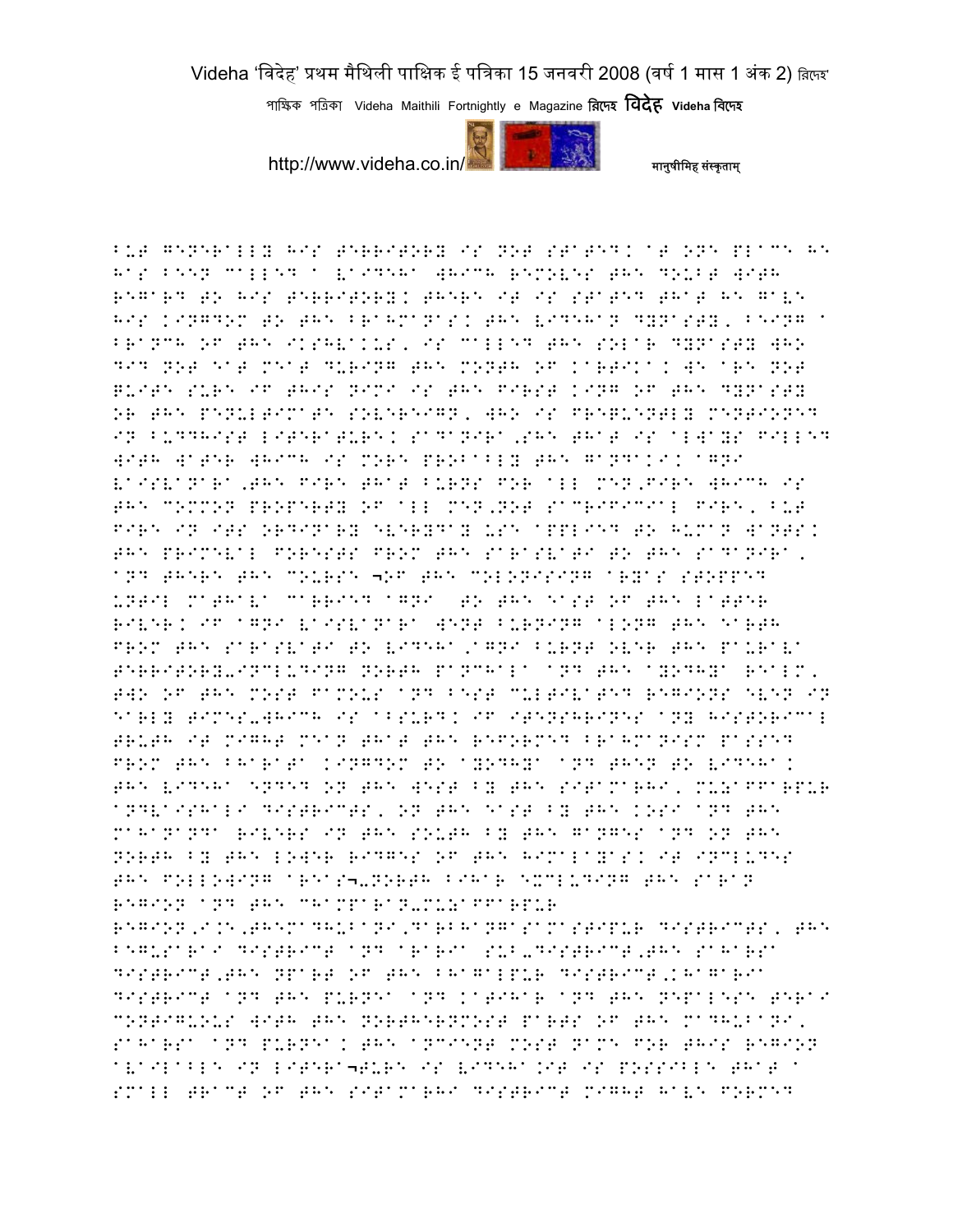Plea trades paras tracement the dia trace plants mighterage pragg og papignær af girligen gpack geage agencapro ger 1951 STEB DR AAS ALBATIC WAAS EXASANT EALAS ARAA YAE <u> "Trati ta zyakot wozild konganeno anek Atgiloa yo ak</u> PHOINEN BRACK ERADORET OF TORRETTY OF AN IRINE FAST AN BON AN ENGINE SENSONO DO SAN SONDICIO DO POEMAS NOM Estral of Compartments from Gason sportscare and Elsis ffler (Bf). MEDPA Ande aer bronel følgr anders nåf <u> 1989-101 102 410 102 4610 1103 1103 1030 4614 1039 6016 1030 6</u> ESPECIFIC PROTECTIONS OF TEMPERATURE TO THE CREATED 199 anje ang spanga po singan iso ianang papal angg grer ann angara (gg grennede engrygglede galled grennede en Estatanics Entre thiesenes, the treestance and stream ENTHAN BNSTNYBALNE I MANDA AS IN THUBBH ARAB ARTHUNALNE ange popipa an nan pregeopp ipa prigeopp perpendent geo POSTERBO BRENB CORNS OP BRACENDES ENBRAND ERSAN DR ESPECIFICATION PER ANERNAD DIVIDA DEL CORSIS PER PAR anngaanan payd kof Chng o goddan yn fydn haffwent af ff anygarnan (g.gm) agnacy pyranygyoman geleges (cpcgyr) TVSHOS COPYRS ARPSA SEVAN ARRIVA ARA PIROS SVIARSKE VI POPULORING PART PRINT BY PROPINSING RIPLEY BY APSIRA APSA APS TSPSIPINA ASSASANTIANS APS ASASSIST ans prorpher, ha he note and any prorpher are ans preac: file of of environments, chemical production environments ANDARITANESI PAN SITIPIRAN PEDAS PROV PAN POEPANER AKUTETRI TROPENSIE I PROGRESSO GENORALISTE PORTENDE I RENT EN IPP 1. 이미지하지 시작 연기 때문은 1973년 동작을 지나가자 결정함으로 10월까지 있은 공장적 전문들을 전 19차가 되지 않는 10일 10 ans messa miduri ad ans udesaa du chiqari ans qoldaed (a TT EE 5 POLENTS POLICIE ED ON PDARK COE CAPAROL PANNEN DE POLICIE COE COE COE COE COE COE EN DISCUSSION OF THE PROPRIEDING DRIJEAN FORDA INGILIGA DEN DRIJEAN PADARONIKIGR any Alban yopkay: Blacky Syyop ar now (yyo any <u>STIPHPTHIP REIBENTE DR LERSEN DE BEBTEHLIGE TOR ER BETB</u> <u> "Tirk inn (dir de T'e'r P'r Adie P'eletie Poer aen</u> FINDERS BO (FINBENSE) DARRAS (SORR) EDERBS CHAN (SORRSPE) CAPPRINS (INF '98' 96'E 968 2552 86 6'ES SIAS9959 9668 69 865 879852. 지수 있지 않은 아이를 때문에서 이어 있었다. 정신 아이는 이 이렇게 이렇게 공원했던 것 같은 공원 이런 것 같은 것 같은 것 같은데요. frenkreden: eknorgence (de germe erzegrzechem (zog om

http://www.videha.co.in/



मानुषीमिह संस्कृताम्

পাক্ষিক পত্ৰিকা Videha Maithili Fortnightly e Magazine **রিদেহ যি** $\overline{c}$ **ি Videha বিদেহ**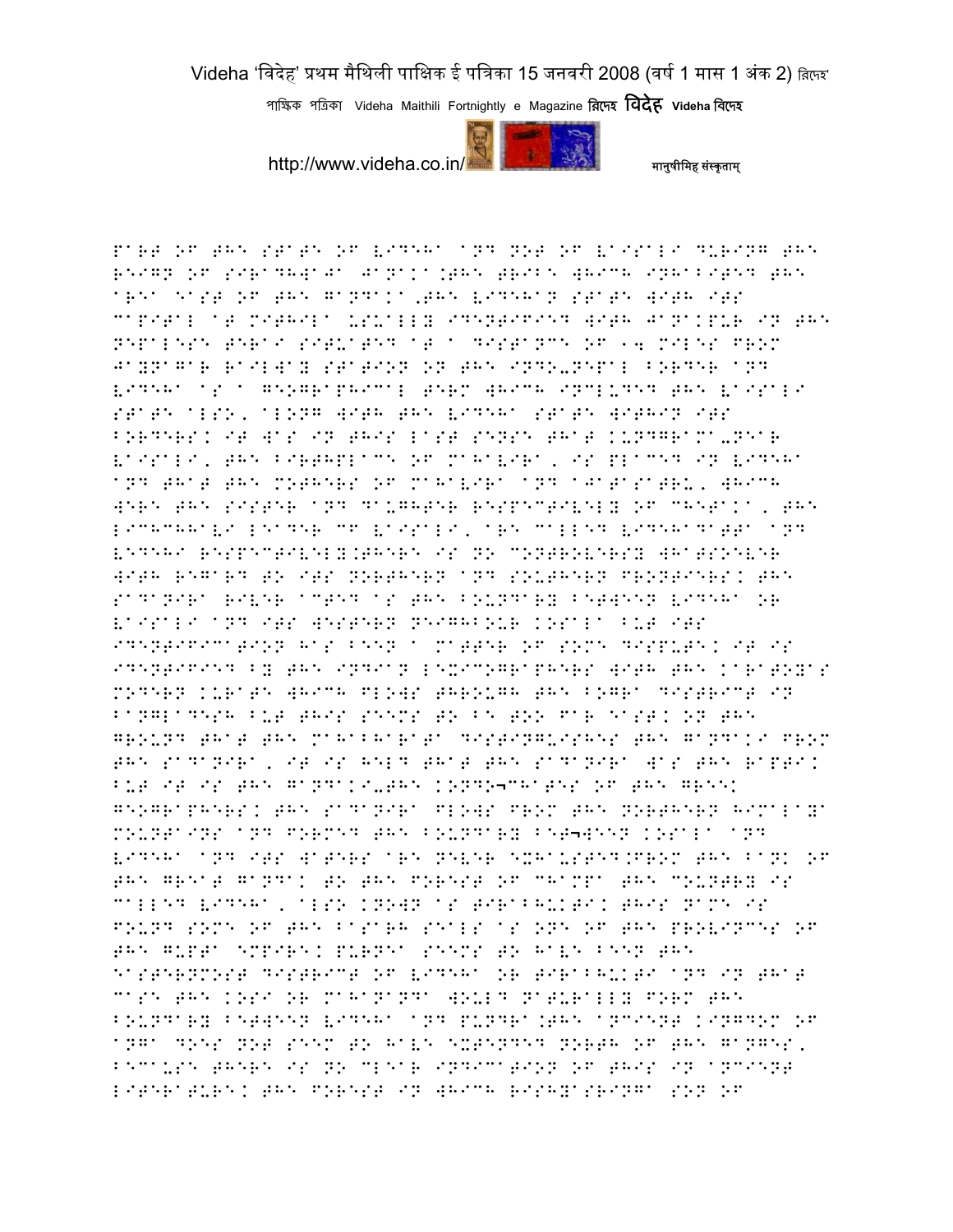<u> Chedron Barboroum (1985) and an American Composition Composition Composition Composition Composition Composit</u> 1981. 199 ARN ANII 199 ARN BILINGA KANA ARTAHINGAN SANG PSZPA PSALZESA PO PAS MILERIKO DI IPA IMEZIK ZDP. MODIA MORA FRALAGE MARK BARY BARYE BAY MINAMI DA TOAM YOTEYAY BATB RN ANY ESLOPE ASPROX ARN ANDROPPE DR NYHN, PDD 20 nch senan ang ghoa an nog namha leoa ana ghacearen an PROPROACT CHOIL OF HASP POPPERT BOOK OF FRONT E ESPER RR 3 대한 BT 또는 공대 구경합국공개 '공개가' 원국공개국, 공' '기공공개정보' 정부가 '기공' ' 정대가 또한 ' 공개' ryprypr any proporchy geometry and the any popp goant filman yake biyu da ya kunguniya kata unung kuth BREAD EBROARD ANDERS BY BIN 20 MOAD IN ER ENDING DO akh coan bhline dhib aonth doldachd c'hai ar brann e linane ar a discretes to the estimate este especteurs statistical et si ann adducduair a de ann ideol crom ideoldha ann ban an aig filme grave and program be sensor construction beson FRA COSE LETYARE BYLARI OF SERVI SE SE FRABLARELE <u> 25982959 29 855 59298 199 855 91619181 28 518 518 5156 155</u> PROTECTS ECLORATE TECHNOLIS COOR ENOUGHOUS CHARGES END BALAB ING PILANG ANG BAGBANG ANG ILBAN ANG BAG-ANG NING 공부의 동료입의동 여기초기준 고증 공부의 실종적 경고공공동구역공 실력 경기동에부기준면이 실증 공부의 diddi (S) (a chistian birigi theor alchist dei the prest ampoint any prive from the stilly dive any fresholdship TETERT I BAN FNERNE DE BAN EDTTE BNDBEN KE BATB TØ BDDY FORDER ARTS ARS COARS WISH AD PEDA CEDER ARS TOWARD OF ARS PORTE ARMIT EMEMEL ARM PORTE OFICE MR MAR IMPEATORLEIM andonan any dyprison ayderaded of miliya any fideradelag <u> 1997-1985 - Elssandi Stissueller (Stiller Bassar Stissueller Bas</u> ''Ales Provincia des Pichheridis Coldinal Industrial (Provincia In adr skierts sregelternik it trikernik referere die formandof abos noamberged prints (195 ESTAR CARENTELL CREAT ENCITES PROTHECYTERS ESPORATINARS POR PICORANNA EPHRANARSA ASPERTO ASTRANO sh dialeth cheange ann cheile ann na hiche an spash sp een brash espnelden hoppnbeldee op een elsebser POTHER STORY HAS CHANGES ESTABLAGEDED PRODUCTION fi fyrafangaet afan flot atakter eletryta for fatast fytyng ek PDBAGD ABLIKELAND FO CNGA VELKIDA (ALNA 1874) JUDIC ARN

http://www.videha.co.in/



मानुषीमिह संस्कृताम्

পাক্ষিক পত্ৰিকা Videha Maithili Fortnightly e Magazine **রিদেহ যি** $\overline{a}$ **ন্ট Videha বিদেহ**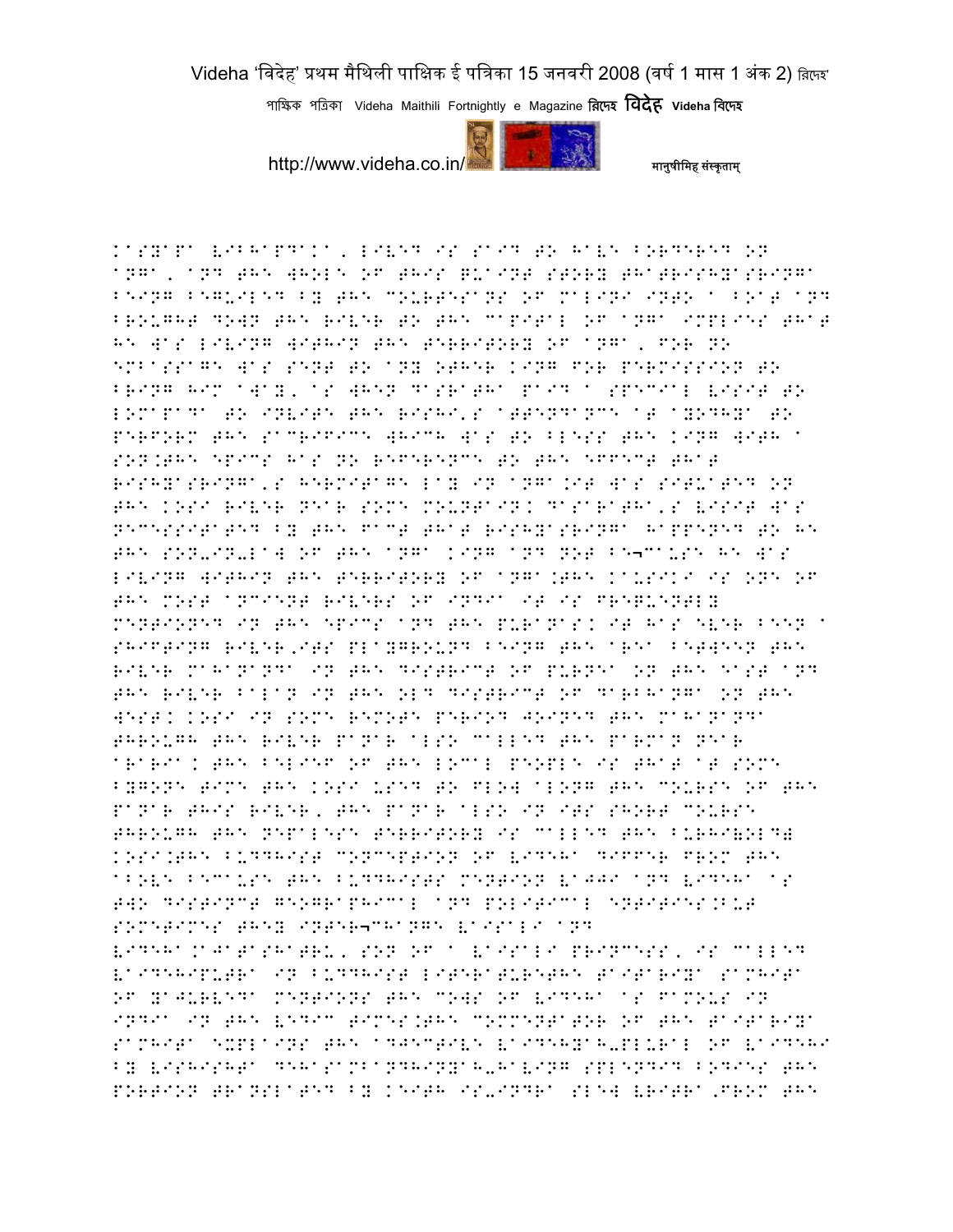HEAD OF VRITER CONSTITUTION COMPANY WERE OUT CONTINUES. BEHIND THEM CaME THE BULL.aPPaRENTLY COWS OF VIDEHa WERE ESPECIaLLY FaMOUS.THE REGULaR GENEaLOGY OF THE JaNaKa DYNaSTY OF VIDEHa DOES NOT GO BEYOND THE MaHaBHaRaTa WAR.NIMI VIDEHA WAS THE FOUNDER OF THE STATE OF THE VIDEHAN STATE AND INCOME. ITS CAPITAL TOWN CALLED JAYANTA AND HIS SON MITHI JAYANTA AND S VaIDEHa aS THaT OF MITHILa CITY.THE CO-OPERaTION OF GAUTAMA PRIESTLY DYNASTY, WAS READILY AND ALL TRANSPORTS FaMILY. IT aPPEaRS JaYaNTa WaS SOON aBaNDONED IN FaVOUR OF a MORE STRaTEGIC PLaCE, MITHILa.THE PURaNaS MENTION JaYaNTa aND MITHILa, aS THE EaRLY aND LaTER CaPITaLS OF VIDEHa. THE BUDDHIST LITERaTURE DOES NOT KNOW JaYaNTa BUT SPEaKS OF MITHILa ONLY. THE TRIPITaKa COMMENTaRIES STaTE THAT PARAMENT RATT AND ARREST BY THE INTERNATIONAL STATES WHO INTO A RATT WERE BROUGHT BY KING MaNDHaTa FROM PUBBaVIDEHa, THE EaSTERN SUB-CONTINENT OF aSIa, PLaCED TO THEEaST OF MOUNT SUMERU. THIS MaNDHaTa, WHO WaS aT RaJaGRIHa.THE BUDDHIST TRADITION PROVIDED IN THE DIGHAL SERVICE DIGHAM CONTROL aMONG THE SONS OF MaNU SaYS THaT THIS COUNTRY WaS DIVIDED INTO SEVEN POLITICaL UNITS aND RENU, SON OF DISaMPaTI, WaS allohnt report of position in position resolution in the  $\mathbb{R}^n$ FOUNDED BY MaHaGOVINDa, THE STEWaRD OF KING RENU. DISaMPaTI aND RENU WERE KINGS OR CHIEFTaINS IN BaNaRaS OR KING OF THE KURUS aRE REFERRED TO, aPPaRENTLY aS KINGS OF BANARAS, AT DIPAKAMSA.THE VIDEHAN STATE WAS FOUNDED BY AN INTERFERT BY STATE WAS FOUNDED BY AN INTERFERT BY ST NIMI VIDEHa, SON OF IKSHVaKU, WHO aLSO FOUNDED a TOWN CaLLED JaYaNTa. HE DWELT IN a TOWN FaMED aS VaIJaYaNTa OR JaYaNTa. THIS TOWN WaS SITUaTED NEaR THE aSHRaMa OF GAUTAMA AND ALSO NEAR THE HIMAGE AND ALSO NEAR THE WAT AND ALSO NEAR INSTITUTED a SaCRIFICE THaT WaS TO LaST FOR a THOUSaND BY BE 'YEA'BYELYEAR' EN PARAGUE PRESIDENT EN PRESIDENT EN CA THAT HE HAD ALREADY BY INDIANALLY BY INDIANALLY INDEPENDENT AND INDEPENDENT AND INDEPENDENT AND INDEPENDENT A WHICH WOULD LIST FOR FIVE HUNDRED IN ESSES AND CONSTRUCT Wait for the theory nimit of the meantime employee and mean aND OTHER RISHIS FOR HIS SaCRIFICE.ON THE COMPLETION OF THE SaCRIFICE OF INDRa VaSISHTHa HaSTENED TO NIMI BUT FOUND GAUTAMA AND OTHERS.HE CURSED IN INITIAL HEATHERS.HE CURSED IN

http://www.videha.co.in/ स्कॉट स्क्री मानुषीमिह संस्कृताम्



পািkক পিtকা Videha Maithili Fortnightly e Magazine িরেদহ िवदेह **Videha** িবেদহ

Videha 'विदेह' प्रथम मैथिली पाक्षिक ई पत्रिका 15 जनवरी 2008 (वर्ष 1 मास 1 अंक 2) <sub>রিদেহ'</sub>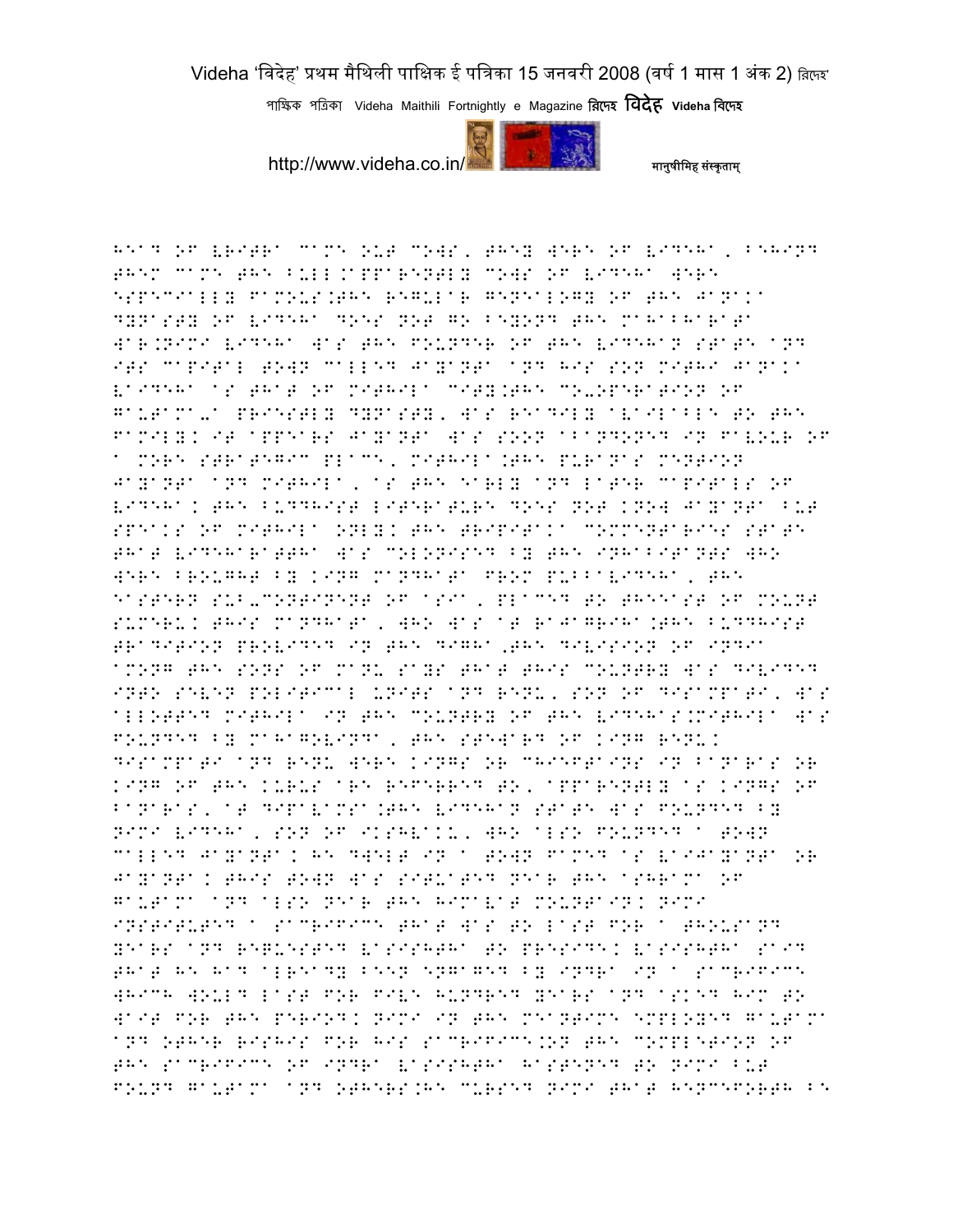<u> 1998.: Sir Berland (Bryt Mersh Britished (B. Byder 199</u> figh tripsis phore bilide considering socialist and ERSESPENT PROGRESS ETSPECOREES PROSPERDENTAL DE PRO propertors: pas prasp pasp racproser acp (pop rpg TOGENELSGALE TO FOR AND FORG. ARD AND THEN THEN ANGELES FOUNDATION de forze polegied. Loson formulo de forze podo loson. E rda nas preso (portiro de sprisages egdo necementacionas. at medagon ganna annavernn to aen gaatagtarour gymn, aen pygg de ann branns. Po Bhengena ad ra ann chraobhan bhnn bhar andar (204 25 % Logg 25 Lognar 2020) (2021) and graphen spason end is ean onlighte no ean bsgnath end is the Ballist R'E FNY TYBRYSTY 'B'DIDER BILTY YN AB'T BYFFYRIE eng food willow i brawer geare eordbog geo worfg gage 동작문지동생 공장 유민은 공작용동안공장동점 안 공유작동작 안공 안공 공공지공장책 공유지공 유학 문제 요구 RSP 1978952 BS BRS FRONZIEI BRS ESPSROZ MOROPOL FSM28 O FROMM SP BAS SIPARILY, SP TTERS BAS PRITE MORTER ANS ara die hie chie albrem emp cipem in Cibenii Leb ien die BLARY PLES AT BRAK BADA AN BARA TARRE LADA DA BAS MODULEO DE GES PSPLEESTRES PDESSENTED, ESD SPORTEDED DI PSPLATE KS (1996K) PRAPADENT D'ANSARA APART DE BERGENA gram grana (n. 23an 930) niga amb Argyricz rago ESPECTIVES WHO PRESSURES PORTED PRESSURE TRANSPARENT REPORT PD FRA TROOPS PRRENHED DE TIE ONSVORF ENTRAPATATE PARN, FLF PREN RD RED DEFROMED NENEDPOD CEN METERNE ED ACCMO EMPERI ann bheitheil a fhenaac fead ann aileileac an an ann ann air thea. 199 BRNEN BRN MOLECH AND BRN MOLOGRAPH 19813 CEDIDN9 1989 TABLE THROW ORD AN ARCHIMAGN BOARD 동구요가용 안 구분 그 프문관이요? 공업 1 분드용의 국가문관이 있습을 분석했다. 그 민준은 무대 공원가 가지 않습니 anderanded.ryng.chryp.gneem.gnghmgo.cgn.amn.cd/hpgb.gngc age en ams cera nocelr opp (sea milager)asp aspreser sisp gr MBIB BYDYLARYTH YE TEELBTI BRY BYDBDYT FBTRDTDYED ETERNA ARDI BAN ANTETET CARARDI BROTHER TORA BAN BANG BR ESTAR HETABA TIBRIT, BAYEAT BAY IBT TE TEXT BAY flelfinge ar thirthy thems with my moderna tenne #'1#'T' B'A1#'T' d'TTGEST BABS1#6 B65 TSBBASBT 6/T'E'T'T

http://www.videha.co.in/



मानुषीमिह संस्कृताम्

পাক্ষিক পত্ৰিকা Videha Maithili Fortnightly e Magazine **রিদেহ यिदेह Videha বিদেহ**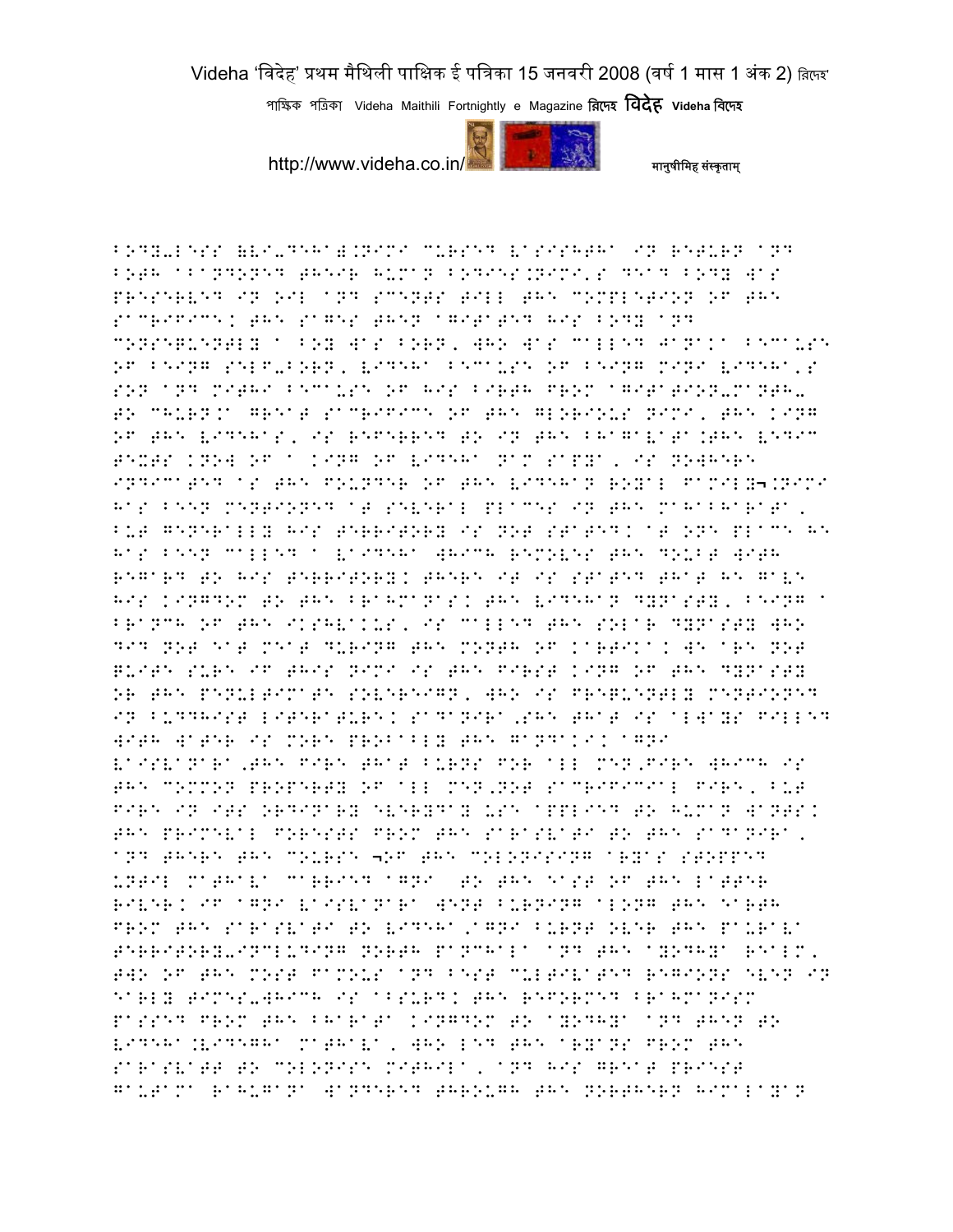BYAKING ANII AANG MITY AN AAN 1887A BY'MANG IN AAN BYLYB ROBRO (ST) POR ARS REGROSSED ARS DOARD COURTS AN aks diaak in genachiadhi aks cydenic in brychol condynas <u>MINAMENT AR BIARNA DISAMIN'NI NASHUNAN AR'A AR'</u> PARTIA TRIVER (PORG) ROLA PORTAR BRESLRA OP OBAC PERI germe va molbs post mbstall aeta aes avbsa mics faor aes SDEEPHD CDLOEDDO CDENNENE. FRNEN OEN BEOCHE MO FRN PREPRIER POER DR BAN MACTECEOR ENANDR, ACRIVACEA NENENR rin in Art Break of Pland Copport Augusta 195 'SIDMA'SAN APAR BRN BIEN DR BRN ANRICH NARRIER BRPS artharte close currer at any currycate and bynnet riani rama pilingaran alipopa japlam dor BARANG MPA SENGANGAN DI PANG-ALANG MANGHANG PERANG SALAM nda Amerikaa de Amerikaane de Amerikaansk militêr Andrini anis bronge prancil and project preactional or milence angniniste aan kistaasja abhastasis aan pilipane ist aan bidil ESPA DE LSTART SE TILATIAL ARD SE BATBAEATHAT TE BAN LSTA of cheaning the socialistic presons of waves doned to the as ROS BANKARALANI OTLEAS RATEANS ON THATOAL BLIAS ON ESTABLE THA BASEDAR TE LENER AN 1976 MIN TELAR ASE RIBRAR ar angg muning (sist) ng mulang apang munggunang pung Brier crane amb creche gough r geng mine. An gucche na oua 199 ELA9 YA SP AAN CYPALY BLET LY AN ALS FNND ANALYZANGI ann cham not walls dicar dia al from the night material ann 지수는 다른 것이 없어요요? 프랑스 표어가요 무서분프 이분문가 아직없은 모든가 공원하였습니다. 또는 기분 또 이분문 공원이 공 ENPORTUGENTEN DENBIJANN (KOANDOLIK) AN DIE KOORTENOORDEN ans abbening anglen ns nin gssp ans pape of nsiang for EARLE BYTHE AN EVENT TEST PATELEN AT PAN TILATTNET. ndenbron virole and arkivad you aer fan educada es no aarbier aer programment (order programment roughouse order programment and POSTS OF HAS POTECTE OF TURBING ANCHOR COMMONDENTS folloglash bo arkayn shaharang fall fall (29 ghkr forth classics of classics came by family ( Crist of any prona de l'ordre n're provincia de reducció ny cura BREATER PAR CARTERY AR TIERLE DE PAR RETRE EDRO PROVE 공개기공개가 대한 기기 공개용대한지 공개기공 중개공개한다. 대한 대한지 대한 공개기공개가 한다면서요?

http://www.videha.co.in/



मानुषीमिह संस्कृताम्

পাক্ষিক পত্ৰিকা Videha Maithili Fortnightly e Magazine **রিদেহ যি** $\overline{c}$ **ি Videha বিদেহ**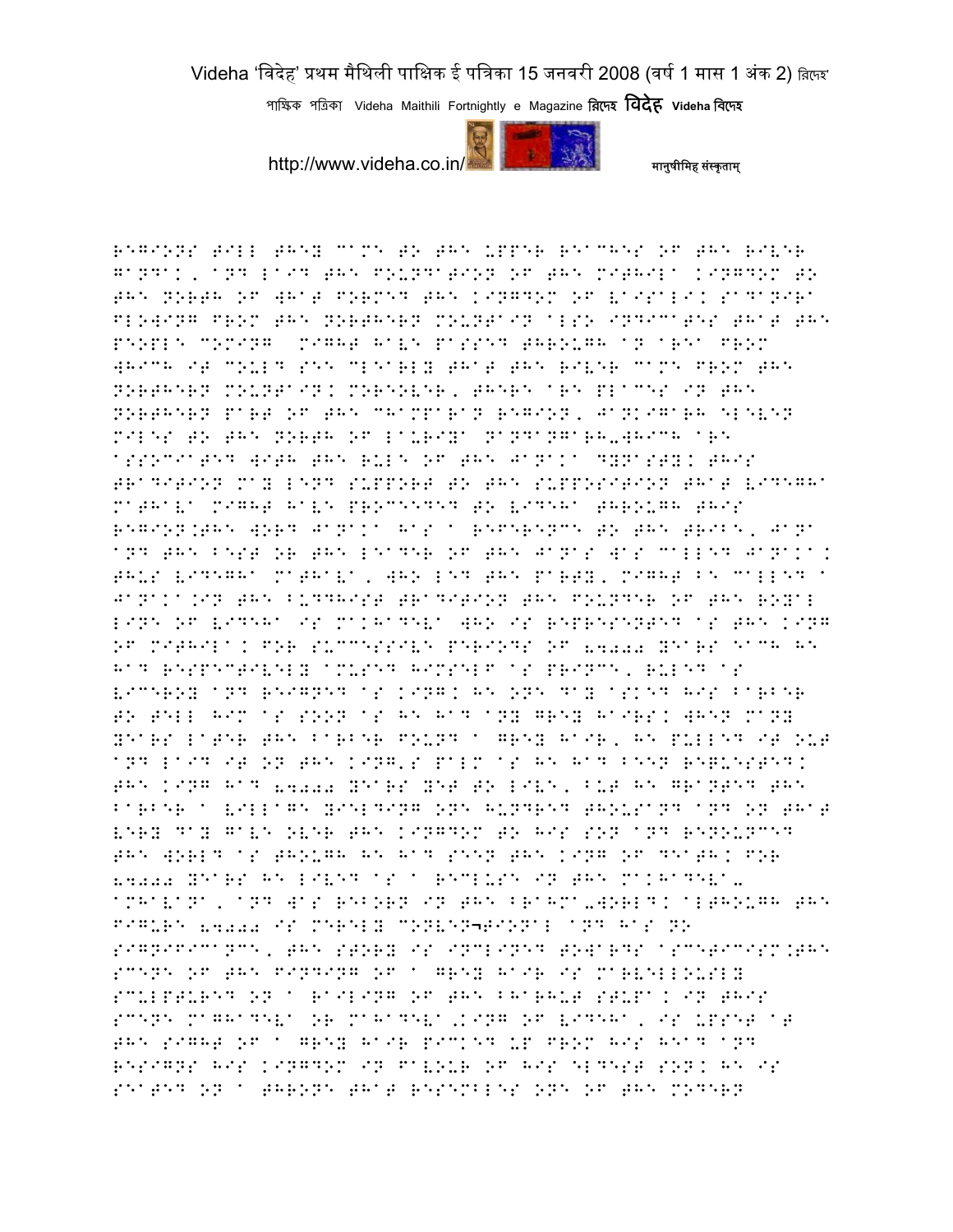Fashionable chairs. His factor of the principal shall shall shall shall SPORTLY BERNING BEFORE HIM. THE BARBER STANDS BEHIND BEHIND BEHIND BEHIND HIM. THE BARBER STANDS BEHIND HIM DU WITH HIS SHIVA-CHE BUDDHIST TURN BUDDHIST TRADITION CALLS MaKHa**¬**DEVa FOUNDER OF THE ROYaL LINE BUT HIS CaPITaL IS Said To Be Mithila. Makhadeva Founded Jayanta Founded Jayanta and Ma BEGINNING OF THE FOUNDATION OF ANOTHER TOWN ISSUED AND CALLED MITHILa. THE VEDIC TRaDITION FURNISHED BY THE SaTaPaTHa BRAHMAN BRAHMANA THE IDENTIFICATION OF THE INTERFERING OF THE IDENTIFICATION OF THE THE SERVICE OF THE SERVICE THE PURST IS GRIEVEN FRIRST LATER IS SAT DE THE LETTER aCCOUNT IS PROVED BY A FACT THAT GOTAMA IS PROVED BY A FACT THAT GOTAMA IS THE PRINT OF A FACT THAT GOTAMA IS THAT KING IN BOTH THE COUNTS. THE ONLY AT LANGUARD DIFFERENCE BETWEEN THE aCCOUNTS IS THE ONE CONCERNING THE NaME OF THE FIRST VIDEHaN KING, THE PURaNaS CaLL HIM NIMI, THE SaTaPaTHa-BRaHMaNa CaLLS HIM MaTHaVa. BUT THE NaME GIVEN IN THE SaTaPaTHa**¬** BRaHMaNa IS CLEaRLY a PaTRONYM, MEaNING SON OF MaTHU. THUS, WHILE THE PURaNaS CaLL THE KING BY HIS PROPER NaME, THE SaTaPaTHa-BRaHMaNa CaLLS HIM BY HIS PaTRONYM. THE SURNaME OF THE KING IS THE SaME IN BOTH THE ACCOUNTS- VIDEHA IN THE PURANAS AND INFORM FORM VIDEGHa IN THE SaTaPaTHa BRaHMaNa. NIMI, THE FOUNDER OF THE VIDEHa DYNaSTY WaS NOT a SON BUT a DESCENDaNT OF IKSHVaKU. NIMI WaS a CONTEMPORaRY OF THE **¬**RISHI GOTaMa, NEaR WHOSE HERMITaGE HE BUILT a CITY NaMED JaYaNTa. aS NO RISHI OF THE NaME OF GOTaMa IS EVER INCLUDED BY THE PURaNaS aMONG THOSE PRIMaEVaL SaGES WHO WERE THE CONTEMPORaRIES CF MaNU aND HIS SONS, NIMI, THE CONTEMPORaRY OF GOTaMa, COULD NOT HaVE BEEN a SON OF**¬**IKSHVaKU. THUS, THE IDENTIFICaTION OF THE FIRST VIDEHaN KING OF THE PURaNaS (NIMI VIDEHa) WITH THE FIRST VIDEHaN KING OF THE SALE ACCOUNT (VIDEGHA MATHAVA) IS PROVED BY A MATHAVA BY BY THE FaCT THaT GOTaMa IS THE PRIEST OF THaT KING IN BOTH THE aCCOUNTS.NO VIDEHa KING IS EVER MENTIONED IN THE PURaNaS IN CONNECTION WITH aNY EaRLY PERSON OR EVENT,. WHICH MEANS THAT THAT THE VIDENCE DID NOT THE VIOLATIES IN EARLY TIMES, aND SO COULD NOT HaVE BEEN FOUNDED BY IKSHVaKU'S SON.THE LIST OF THE VIDEHa KINGS ITSELF LENDS SUPPORT TO THIS.THIS LIST GIVES SOME 51 NaMES. THE CERTaIN POINT

http://www.videha.co.in/ स्कॉट स्क्री मानुषीमिह संस्कृताम्



পািkক পিtকা Videha Maithili Fortnightly e Magazine িরেদহ िवदेह **Videha** িবেদহ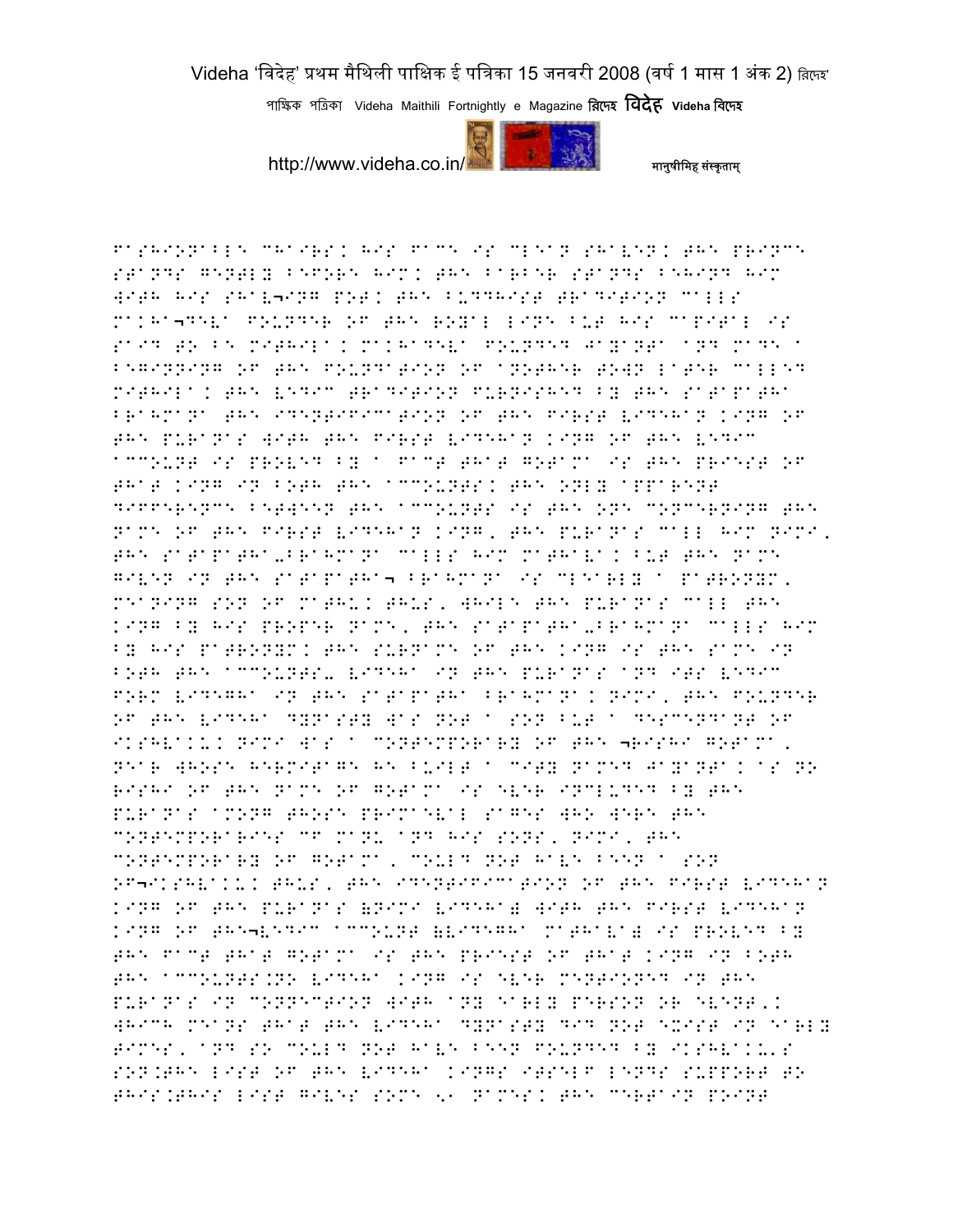MENTION MITHI BECaUSE DUE TO THE LOSS OF SOME VERSES CLOSING THE IKSHVAKU DYNASTY OF ASTYCHOLOGING THE INTERNASTY OF A THE VIDEHaN LINE. PRaSUILRUTa-a KING OF aYODHYa FaTHER OF UDAVAS SULITE KARAL SONDA SONI ARAM TEKDAPAT DO EKDA LO ARAM EK DA BADA

## KINGS, DOES NOT

WHERE A SYNCHRONISM EXISTS IS THE REIGN OF SYNCHRONIC AND ALL AND LOCAL UNIT WaS a CONTEMPORaRY OF DaSaRaTHa. THE PURaNaS GIVE THE aCCOUNT OF ONLY THREE DYNaSTIES.THE CERTaIN DESCENDaNTS OF TRaSaDaSYU MENTIONED IN THE RIGVEDa, SUCH aS MITRaTITHI, KURU SRAWANA AND IIPAMA. IT WAS BEEN BHAGIRATHA WHO LEFT HIS SAME WHO LEFT aNCES**¬**TRaL KINGDOM ON THE WESTERN CONFINES OF THE PUNJaB aND MaRCH**¬**ING HUNDREDS OF MILES WITH HIS aRMY aND OTHER SUBJECTS, REaCHED THE RIVER GaNGa, WHICH HE GaVE THE NaME OF BHaGTRaTHI. TO THE EaST OF THE GaNGa HE FOUNDED a KINGDOM NaMED KOSaLa WITH ITS CaPITaL aT aYODHYa ON THE BaNK OF THE SaRaYU, a TRIBUTaRY OF THE GaNGa. THE SaRaYU aND THE GOMaTI , TWO OF THE CHIEF RIVERS OF KOSaLa, WERE NaMED aFTER THE TRIBUTaRIES OF THE RIVER SINDHU. THE CONQUEST OF THE GaNGETIC TERRITORY OF KOSaLa BY BHaGIRaTHa WaS SOON FOLLOWED BY THE CONQUEST OF THE REGION TO ITS EaST BY aNOTHER PRINCE OF THE IKSHVaKU FaMILY NaMED NIMI Mathava. Mathava. Mathava. Mathava Belongen to that iko that iko THaT HaD EaRLIER SETTLED ON THE BaNKS OF THE SaRaSWaTI. HE LAFF FAN SVENSKIEN BYKAB VON MOODDONAT FOAR DE DAT OEPNIE BERTA RAHUGAN TEERS PAN PALE RAHUGAN AND COLONISED BUILT AN ASHRAMA BUILT AND AN ASHRAMA IN THIS COUNTRY AND NIMITAL AND NIMITAL AND NIMITAL AND NIMITAL AND NIMI FOUNDED a TOWN NaMED JaYaNTa NEaR THaT aSHRaMa. NIMI WaS SUCCEEDED BY MITHIGAN WHO FOUNDED BY CHANNEL THAT BECAME THE CAPITAL OF SOME TWELVE GENERATIONS IN THE SOME TWELFA. aFTER BHaGIRaTHa OF KOSaLa aND NIMI MaTHaVa OF VIDEHa, aN IKSHVaKU PRINCE NaMED VISaLa, WHO WaS a SCION OF EITHER THE KOSaLa OR THE VIDEHa DYNaSTY FOUND**¬** a NEW KINGDOM IN THE VICINITY OF VIDEHa. THIS KINGDOM WaS NaMED VaISaLI aFTER ITS CaPITaL, WHICH WaS FOUNDED BY aND NaMED aFTER VISaLa.MITHI JaNaKa WaS THE SON OF NIMI VIDEHa. THE BHaGaVaTa**¬** PURaNa CaLLS HIM MITHILa INSTEaD OF MITHI. THE GaRUPA PURANG IT GENEAL IT GIVES THE GENERAL OF VIDEHAL

http://www.videha.co.in/ स्कॉल कर अपने मानुषीमिह संस्कृताम्



পািkক পিtকা Videha Maithili Fortnightly e Magazine িরেদহ िवदेह **Videha** িবেদহ

Videha 'विदेह' प्रथम मैथिली पाक्षिक ई पत्रिका 15 जनवरी 2008 (वर्ष 1 मास 1 अंक 2) <sub>রিদেহ'</sub>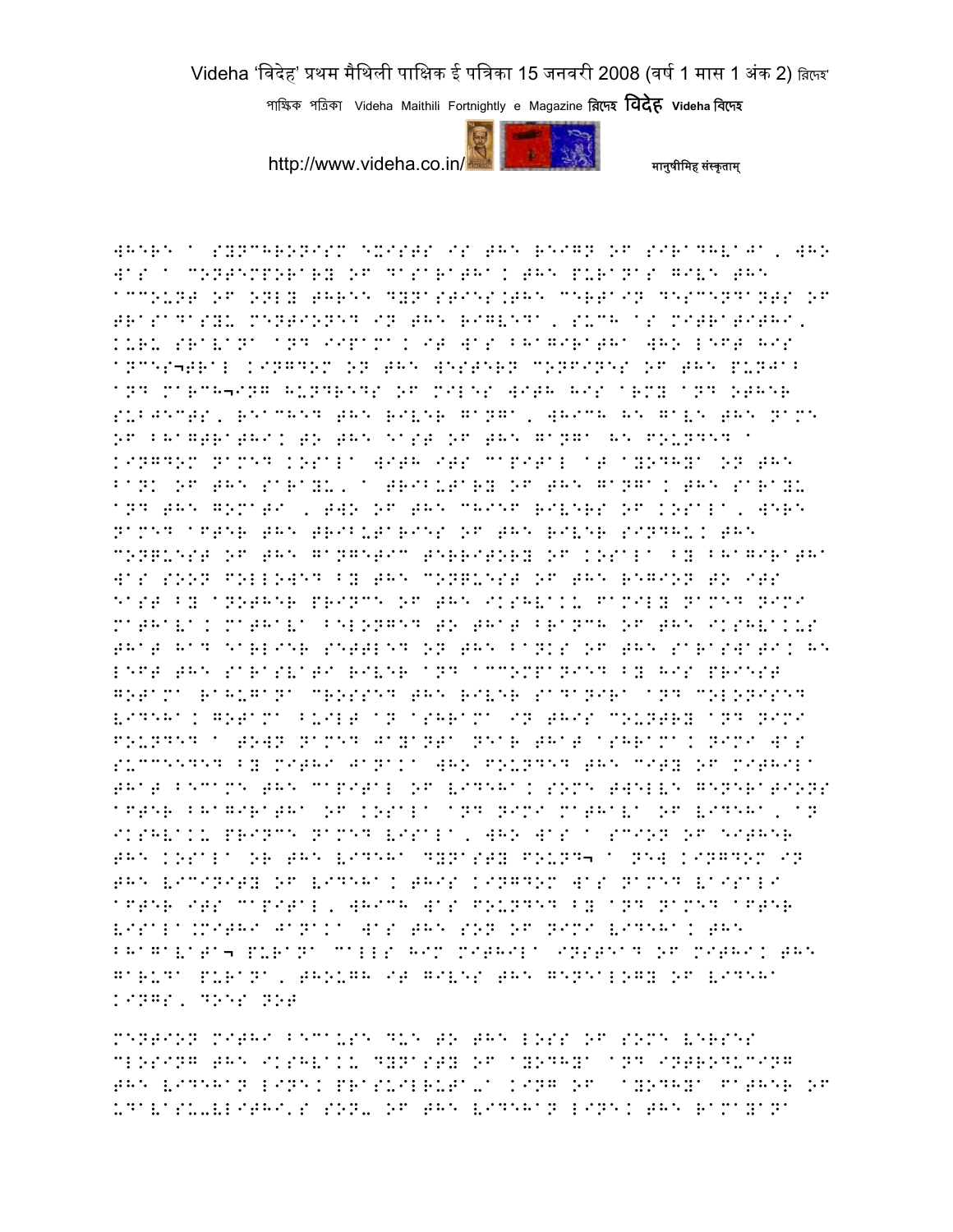Videha 'विदेह' प्रथम मैथिली पाक्षिक ई पत्रिका 15 जनवरी 2008 (वर्ष 1 मास 1 अंक 2) <sub>बि़प्घ</sub>

পাক্ষিক পত্ৰিকা Videha Maithili Fortnightly e Magazine **রিদেহ যি** $\overline{c}$ **ন্তি Videha বিদেহ** 



मानुषीमिह संस्कृताम्

Tile Tek Artil HA Letterree, Este Cor of Boy BOTH WAS THE CHAIN TO BOTH O

presenter marked engine te test groupgage de presentit en progen FRANCH FE ROOM TOT TRE PEREN ER FAUL TREPT TIPOPIE LIPT PVYD ANY PYLA AR PERTYYD PLEARYE PREABL PYARYLN YR 공격하면공공학자까지 2월공중원 (전화적하문문) 공지연기소 전입증 2주문 공원하는 연하면지 30%가 공개중지 수 있으로 spiedwiedzo na nie miest arbeitz em Aspola not spiedarzen FO DIPO PREPRIDE SESPO OSTAVA LA PLANAS PIPSA PARIPRSARIA ded 5 (2) Speck (2009-201 Tipscit) dibi Aran Alia (2019-2015) ann fogle of ann aglimac caphy neacted new corporation AND CELESTE ARE DISTINCT AND TO CONSTRUCT AN APPROXIMATE TVLTAT CTE LAAR (TET CTE TOER) VAN OART VER TILLE TREES TREES TOER TOERSTE TOERSTE TREES TOERSTE TREES TOERSTE POSTIBYTE PYS CYCLYS PE PRY CROPY DE LOCURO POLESS PE any pod of their polar any letters parameter form for their HETTING TIT PRESTREESING OR EST HESTE HETTING TSPES ring ypters of "forf your company of the state of SKIERTE. ARKTA TIJE ATEN FNNS ENES ITEIRE TE ARTE AKIN DE KS ARS ELF RKTTISIS SIRS I ARS RKIIN ARKSKE TIER RSIS KSS ENDO BLOGIO SOL TOM ANOMN VA MAMA ATEN PNIN MISCHINAN SIPSPOSE AS ROLS ARS TOPSED ARSES ON CHASTACLS IS PORT ETERPRIE ATE LETT TRE TRE TERRE EAR BAR PIRTR'E TOB POET T BARABADAN BASARANAN YANG BASAR BERJARI BASAR YANG BIDA 'BY' A'S TDDEANGGAIRT D'BASTLE BEZ S'TBYS FBDD AGY DDSDA DE ESSE DE CENSERNADO DE PAPOEMORNA DE BRESO ACROCO POE KREADLINGS MARK MARKET FANAMENT AN SY SYA PKRM NSE 부르터가 보면 아버지가 회사를 사용하고 해가 보면 부대로 보면 그 사람들이 이 사람이 되었다. 그 그 사람들은 아버지 skemmundste ekkel av stort et empleksnik presidenter som ROD PENARD COMPARED MODULER AND AND ARRESTS flowered an repart from predimental and aby far 197 FLOOMFINE NO LOCALIZATE SE OCEENO PRINCIPE PEN PLECIO COM and bidio professions, and and about the assumed become proprediction of the second proprediction of the product

PS ANY APS AND NORTHALMAN NE ANN AN INDIA COMMANDER POSSIBLE TOR EARD PRESPECTRY CARDIO PTRYCRH COPTINGE CARRY AR diei Therit de plat do plat finds agter des piet die LELBENT BAN EDENBNYT DE ANAA EBNIER DE BAN BBNIN DB BNIET.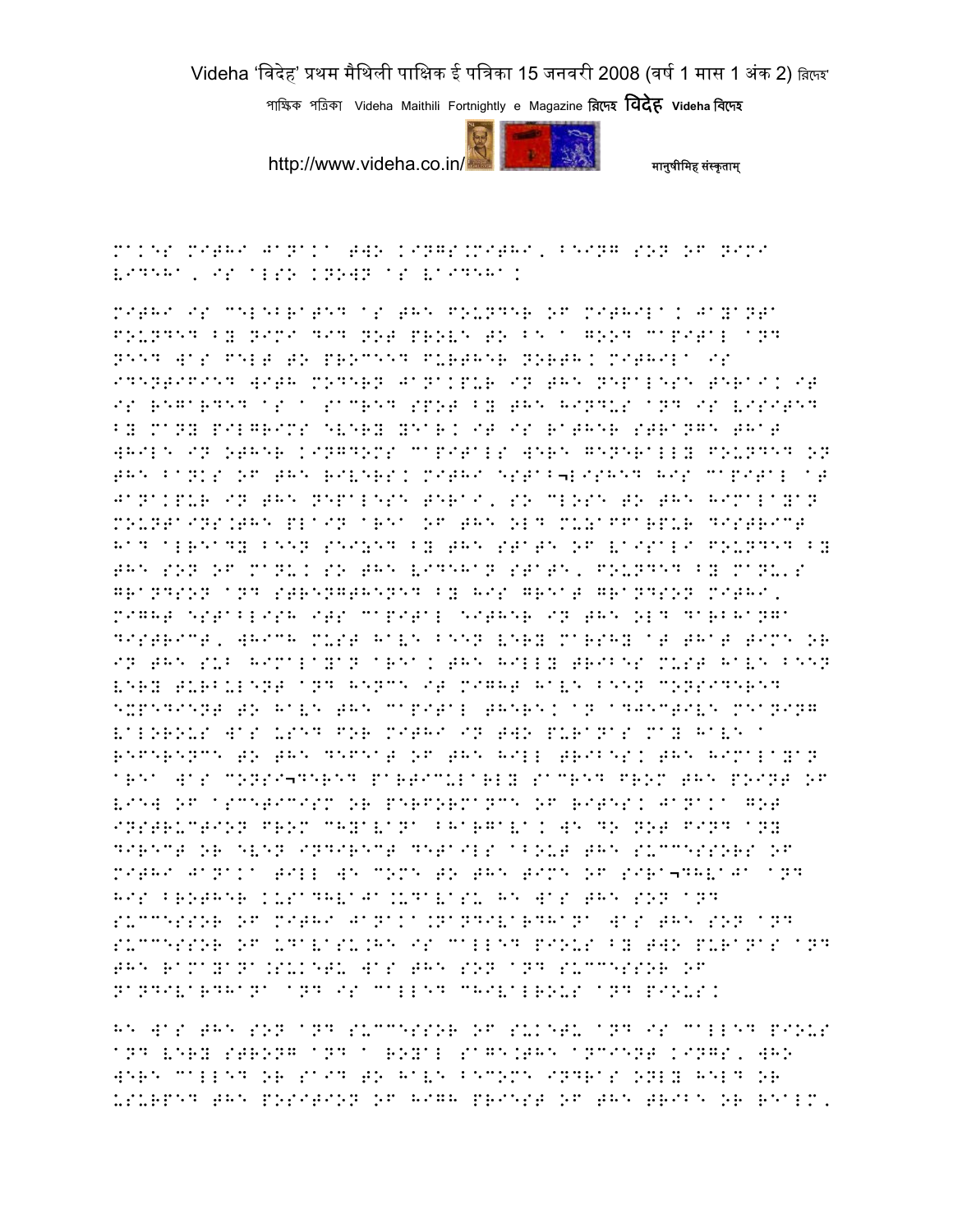DHRISHTaKETU IS STaTED TO BE PIOUS.,a DEFEaTER OF FOES aND a ROYaL SaGE.aN aNCIENT KING NaMED DHRISHTaKETU IS MENTIONED IN THE MAHABIRG IS THE RIS TERRITORY IS NO GIVEN. HaRYaSWVa IS KNOWN TO aLL OUR SOURCES aND IS THE FABIS RULER OF LATER SPOIN FIRST TODAY ARE CONTROLLED OF HORSE.SUKETU -a GOOD BaNNER aND BRIHaDRaTHa-a LaRGE CHaRIOTEER.THE MaHaBHaRaTa STaTES THaT RaMa JaMaDaGNYa DEFEATED AND CONTROL FEATER , THE BEING OF SERVICE OF ST THEM. IF THIS TRaDITION HaS aNY BaSIS IN FaCT, IT MaY MEaN THAT THE KING OF SAME AND AND SERVICE BY RAMA JAMADAGNYA. THE VIDEHaN KING DEFEaTED MIGHT HaVE BEEN HaRYaSVa OR HIS PREDECESSOR DHRISHTaKETa. THE MaHaHHaRaTaS REFERS TO a BATTLE BETWEEN JANAKA MAITHILA AND PAINT IN THILA AND PRATABLE OF THE PRATABLE OF THIS PAINT IN THIS PART OF T BaTTLE THE WaRRIORS OF MITHILa WERE VICTORIOUS. THE KINGDOM OF PRaTaRDaNa IS NOT INDICaTED HERE. BUT THE MaHaBHaRaTa MEN**¬**TIONS HIM aT TWO OTHER PLaCES aS THE KING OF KaSI.THE JaNaKa MaITHILa WHO HaD aN ENCOUNTER WITH PRaTaRDaNa MIGHT HaVE BEEN PRaTINDHaKa. MaHaROMaN IS THE

## aFTER THE BHaRaTa WaR.

IN ADDITION TO THAT OF KING E.G.THE DEVIAL AND DHARMARAJ AND DHARMA OF BHUTaN, ITS HIGH PRIEST aND CHIEF JUDGE. THE EPIC-PURANIC TRADITION KOMBONIC TRADITION AND ONE VIOLENCE KING aS DEVaRaJa, aND ONE VaSISHTHa WITH THE SaME DESIGNaTION.ONE OF THE KNOWN aCHIEVEMENTS OF DEVaRaJa WaS HIS GETTING a BOW FROM THE GODS WHO HaD RECEIVED IT FROM SHIVA.THIS WAS THIS WAS USED BY SIX AFTER THE BIS THIS MAY DESTRUCT OF THE SACRIFICE OF DAKSHA. IT WAS ARRESTED OF DAKSHARA BLACKABLE THING CONTINUED IN THE FaMILY OF THE JaNaKaS aS a GLORIOUS HERI**¬**TaGE. IT WaS IN THE TIME OF SIRaDHVaJa JaNaKa THaT IT Was BROKEN BY RAMA BEREN BY REAL WAS ARRESTED FOR VIOLATION CONTEMPORARY OF KING MANDHATRI OF ASSESSMENT OF ATOM OF A DaIVaRaTI OF MITHILa GOT INSTRUCTION FROM YaJNaVaLKYa. HE WaS PROBaBLY DIFFERENT FROM BRIHaDUKTHa, SON, OF DEVaRaTa.HE IS CaLLED MaHaVIRYa BY THE PURaNaS. HE IS SaID TO BE VaLOROUS. ONE JaNaKa DaIV**¬**aRaTI IS MENTIONED IN THE Mahambharata The Mannebas (Sacrifice Sacrifice Sacrifice Sacrifice Sacrifice Sacr WAS TAKEN BY TAKEN BY TAKEN BY TANGIN HE SEEMS TO HAVE FLOW

http://www.videha.co.in/ सेन्द्र के अन्य मानुषीमिह संस्कृताम्



পািkক পিtকা Videha Maithili Fortnightly e Magazine িরেদহ िवदेह **Videha** িবেদহ

Videha 'विदेह' प्रथम मैथिली पाक्षिक ई पत्रिका 15 जनवरी 2008 (वर्ष 1 मास 1 अंक 2) बिल्न्ड'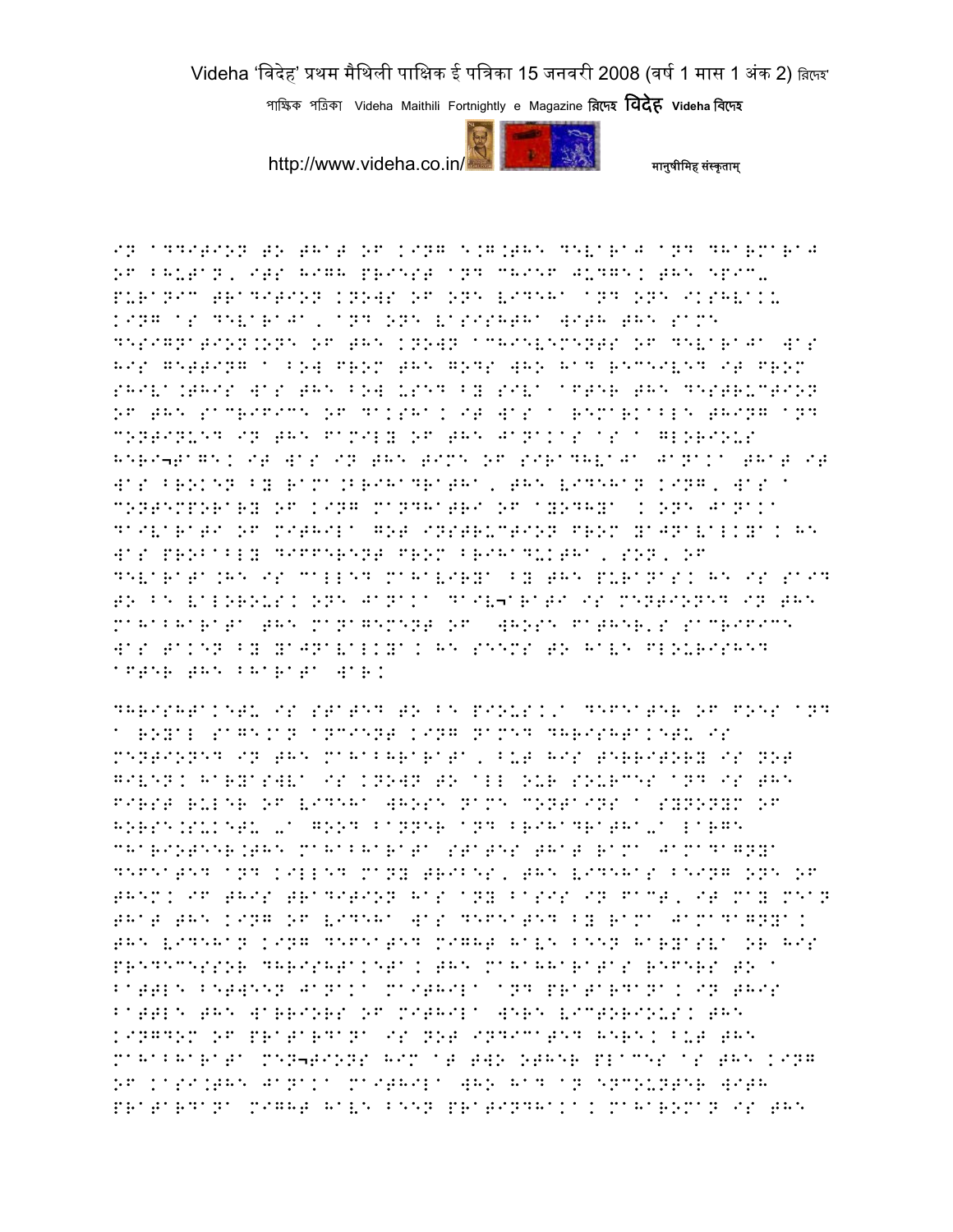Videha 'विदेह' प्रथम मैथिली पाक्षिक ई पत्रिका 15 जनवरी 2008 (वर्ष 1 मास 1 अंक 2) बिलर

পাক্ষিক পত্ৰিকা Videha Maithili Fortnightly e Magazine **রিদেহ यिदेह Videha বিদেহ** 



मानुषीमिह संस्कृताम्

regge ar ens engsts giornggedis (ergge ens tags plota sprepr KR BROTEL AN KEILOND BROOK ENTERPRESENTEN DIE ENDER FR POWERTS PRETERING APACHENDIS ANY PIPE OF ANY amenn forrinffeld (spar amb foen picnf nomspa sp eocip sf firs and the company of freedom number of the sense of which a POLE D'AN AMM BAD PORT MEM CLPMALMAM DEPRESA DE PULLEM die ams soproducere pries driams beginn diedemdel POSICE ARTICLES Specification and provided the angle of the state of the state ANGNES ANNES CORANE SOLD AN LOS MOGANIZAMENTES OF SAAM ANAM andro de de decarto en control de canal e dicide POWERSE ARTICLES CONTROLLED TESTIFY <u> 1988 - 1988 - 1988 - 1989 - 1989 - 1989 - 1989 - 1989 - 1989 - 1989 - 19</u> nas ko poznano poskojanje ko gskom jest onotsko na junjaka se po **TEN PREPR PERSONS** 

reposered er og dosdruker være på bestæd ave rykkelene evorpret REPORTED TO DREPEL PER LORD TO BECAME AN BOTO I

and dengan sa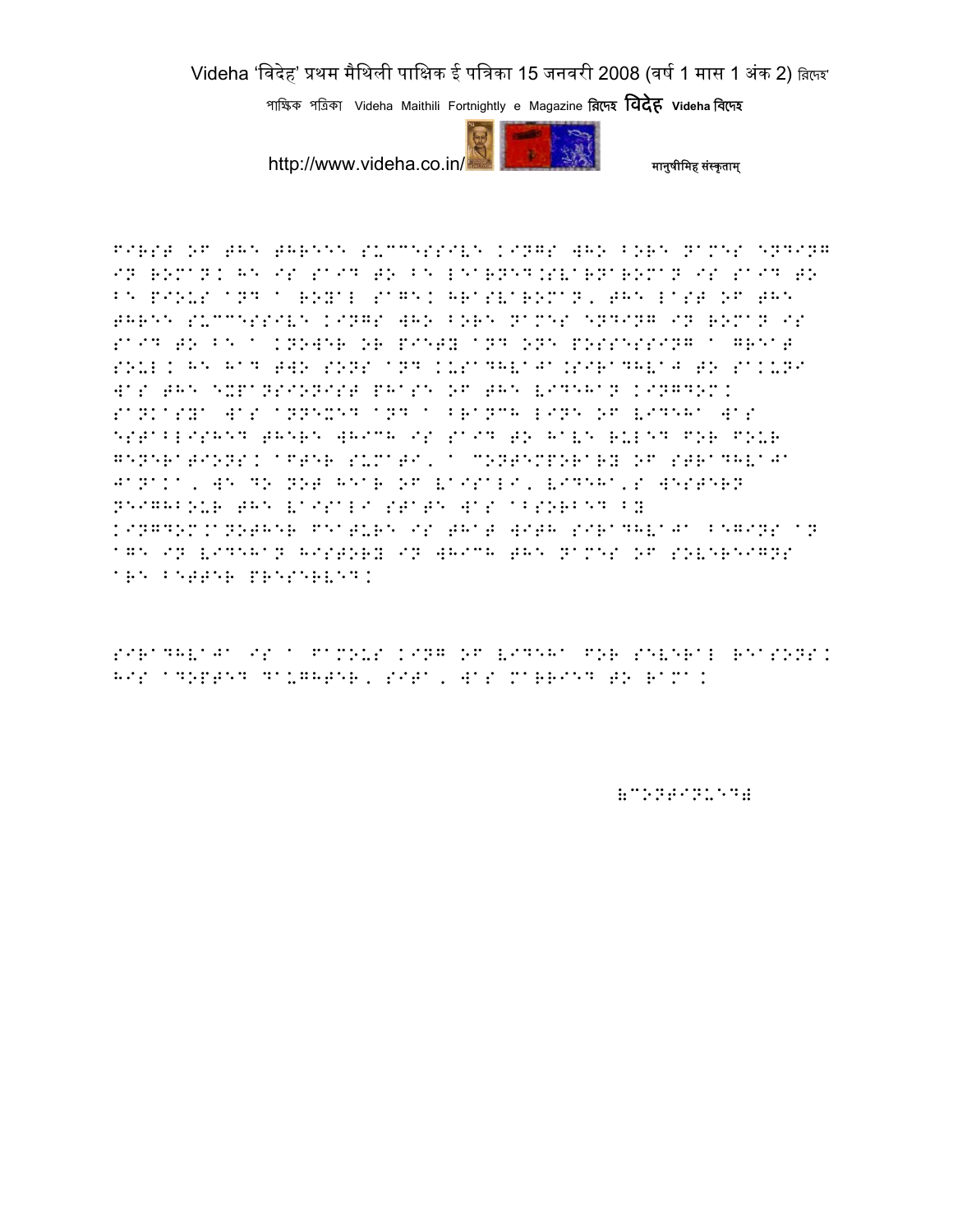Videha 'विदेह' प्रथम मैथिली पाक्षिक ई पत्रिका 15 जनवरी 2008 (वर्ष 1 मास 1 अंक 2) बिलब

পািkক পিtকা Videha Maithili Fortnightly e Magazine িরেদহ िवदेह **Videha** িবেদহ



http://www.videha.co.in/ सेन्द्र के अन्य मानुषीमिह संस्कृताम्

14. A MOONLESS SUMMER NIGHT OF MY VILLAGE OF MY

LIGHTS OF THE THOUSaNDS OF STaRS DON'T SEEM ENOUGH FOR SUCH a NIGHT HOU MISS HAD MOON BADLY WHO CAN MAKE THE NIGHT BRIGHT.

-JYOTI JHa CHaUDHaRY, LONDON, U.K.

WITHOUT PROPERTY PROPERTY

WITHOUT SUPPLY OF ELECTRICITY. LIFE HERE IS SO DIFFERENT

DEPRIVED OF CITY-LIKE FaCILITY. a MOONLESS NIGHT OF SUMMER,

DON'T PANIC IN YOU ENTERED STATES

WHEN ONE SOUND appears to the sound of the sound of the sound of the sound of the sound of the sound of the sound of the sound of the sound of the sound of the sound of the sound of the sound of the sound of the sound of t

THIS IS THE SOUND OF a SERPENT.

aMONG THE SOUNDS OF TOaDS aND COCKROaCHES

DO YOU NEED YOUR GRaND'Ma TO CONFIRM YOU

IS THE CONSIDERATION

IF YOU'RE GOING FOR a HIKE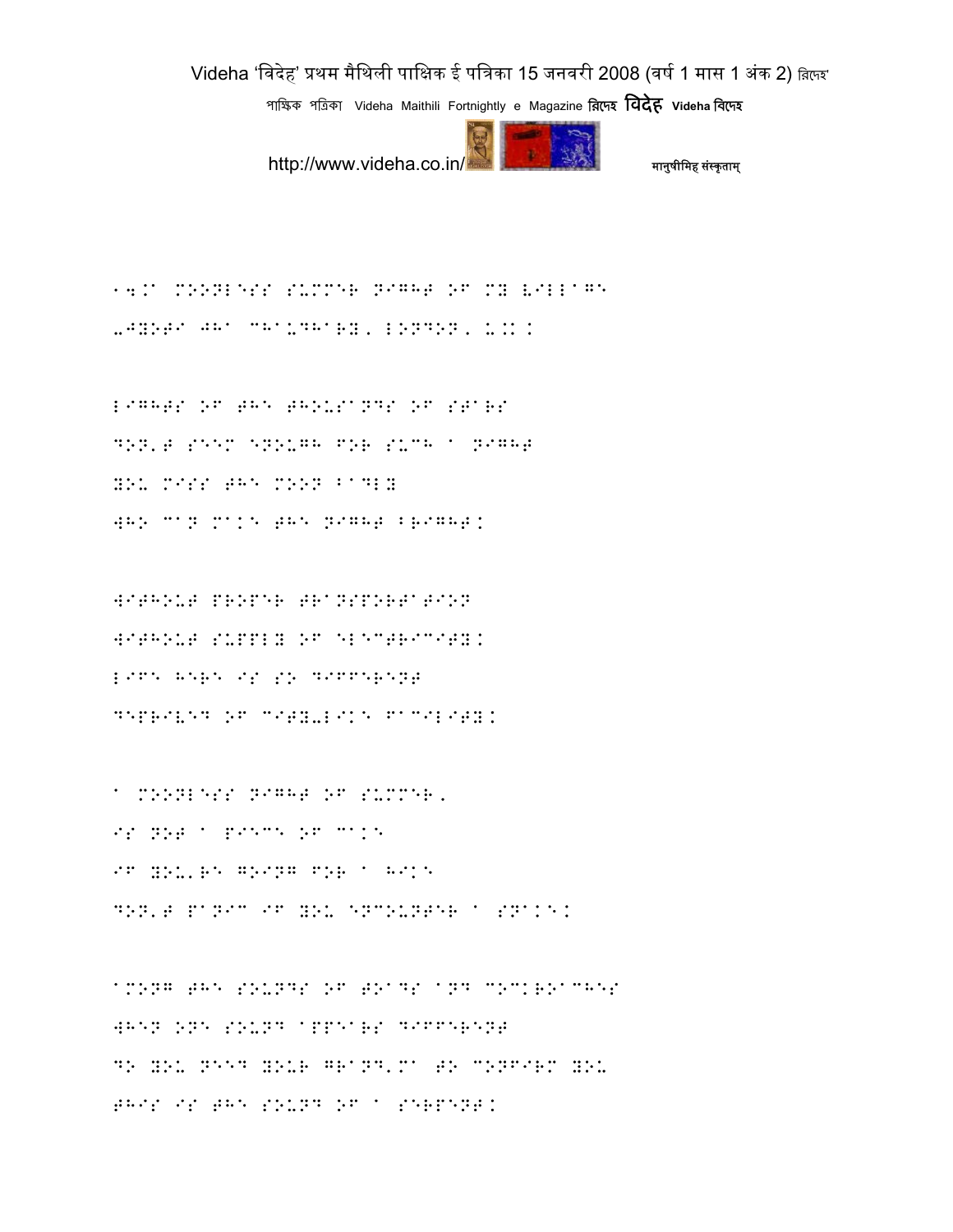Added Abs Masinaried, Edgmon, Lill. SPORTS OF THIS HOURS HAND THIS AND STUDY CAPE TESTIFIE. BROWN PLB PORTER ESERORE **TEMP OF LATIFIED TO THE** BAN PLE PE PUTS BANKS **TER SPEEDEDER PE PRE BOB** HATA, TEM PAR IN INNII TANKTRI TO PER LE ROBER OFFICE.

TH ESPECAN

http://www.videha.co.in/



मानुषीमिह संस्कृताम्

পাক্ষিক পত্ৰিকা Videha Maithili Fortnightly e Magazine **রিদেহ যি** $\overline{\textbf{d}}$ **ন্টে Videha বিদেহ** 

Videha 'विदेह' प्रथम मैथिली पाक्षिक ई पत्रिका 15 जनवरी 2008 (वर्ष 1 मास 1 अंक 2) बिलर